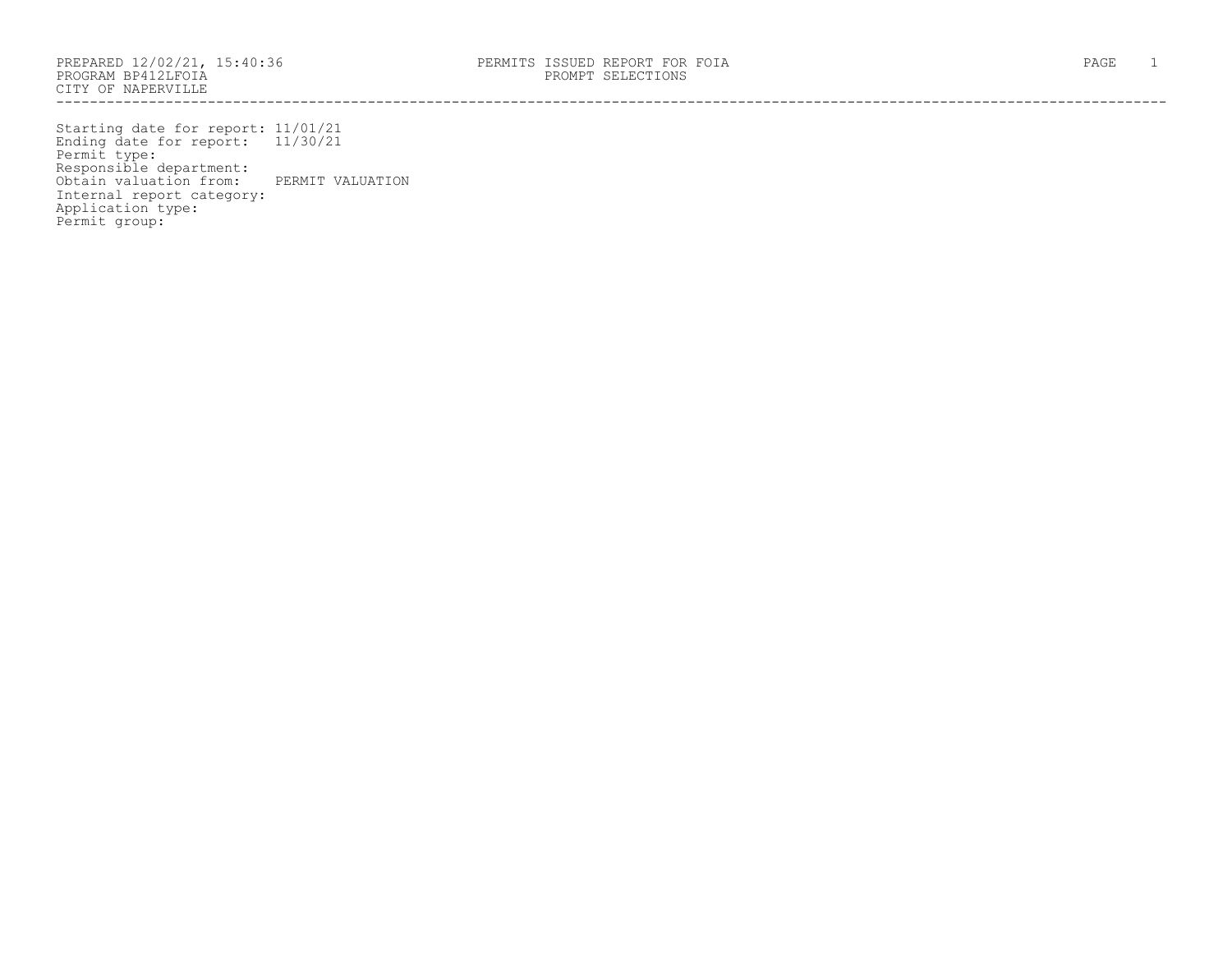### PREPARED 12/02/21, 15:40:36 PERMITS ISSUED REPORT PAGE 1 PROGRAM BP412LFOIA 11/01/21 THRU 11/30/21 CITY OF NAPERVILLE DEPARTMENT - T.E.D./BUILDING OBTAINED VALUATION FROM PERMIT VALUATION

| APPLICATION APPLICATION TYPE AND DESCRIPTION                                                                                                                                                                                     |                                                                                 | PROPERTY OWNER/<br>CONTRACTOR                             |
|----------------------------------------------------------------------------------------------------------------------------------------------------------------------------------------------------------------------------------|---------------------------------------------------------------------------------|-----------------------------------------------------------|
| 19-00001961 SFR SINGLE FAMILY RESIDENCE                                                                                                                                                                                          | 1920 ENCLAVE CT                                                                 |                                                           |
| $--------- 6/07/19$<br>Contractor #: 630-325-3400                                                                                                                                                                                |                                                                                 | W-011430000510 N1840-261 MCNAUGHTON DEVELOPMENT           |
| STRUCTURE - 000 000 SFR<br>PERMIT TYPE - PATO 00 PATIO WITH STRUCTURE                                                                                                                                                            | ISSUE DATE VALUATION SUBCONTRACTOR(S)<br>11/12/21 350000                        |                                                           |
| 20-00001867 COMM COMMERCIAL/INDUSTRIAL APPLICATION 1420 W DIEHL RD                                                                                                                                                               |                                                                                 |                                                           |
| -----------     6/24/20<br>Contractor #: 317-264-1833                                                                                                                                                                            | D-07034020190000N1438-20 TWG DEVELOPMENT                                        |                                                           |
| STRUCTURE - 000 000 MCDOWELL POINT APARTMENTS<br>PERMIT TYPE - FABD 00 FIRE ALARM<br>-----------                                                                                                                                 |                                                                                 |                                                           |
| 20-00003702 RAD RES ADDITIONS (NEW SO FTG)                                                                                                                                                                                       | 1163 TIMBERLANE CT                                                              |                                                           |
| -----------     9/29/20<br>Contractor #: 630-723-6197                                                                                                                                                                            |                                                                                 | D-08171020030000N157 -72 MURPHY LANDSCAPE AND DESIGN      |
| STRUCTURE - 000 000<br>PERMIT TYPE - RAD 00 ROOM ADDITION                                                                                                                                                                        | ISSUE DATE VALUATION SUBCONTRACTOR(S)<br>11/23/21 20000 COLT ELECTRIC           |                                                           |
| 20-00003761 RAD RES ADDITIONS (NEW SQ FTG)                                                                                                                                                                                       | 50 FOREST AV                                                                    |                                                           |
| ----------- 9/30/20<br>Contractor #: 630-241-9402                                                                                                                                                                                |                                                                                 |                                                           |
| STRUCTURE - 000 000 RAD<br>PERMIT TYPE - FRP* 00 FIREPLACE PREFAB                                                                                                                                                                | ISSUE DATE VALUATION SUBCONTRACTOR(S)<br>11/08/21 500000 MAIN LINE ELECTRIC INC | WESCON UNDERGROUND, INC-DOWNER<br>KEITH TILDEN ROOFING CO |
| -----------<br>20-00004758 CAL COMMERCIAL ALTERATION/REPAIR (NO NEW SQ FTG) 1951 W JEFFERSON AV                                                                                                                                  |                                                                                 |                                                           |
| $--------- 12/30/20$<br>Contractor #: 262-504-6149                                                                                                                                                                               |                                                                                 | D-07153040340000N912 -79 HORIZON RETAIL CONSTRUCTION      |
| STRUCTURE - 000 000 TARGET                                 ISSUE DATE VALUATION   SUBCONTRACTOR(S)<br>PERMIT TYPE -   FSBD 00 FIRE SPRINKLER PERMIT             11/17/21           ILLINOIS FIRE INSPECTIONS, INC<br>----------- |                                                                                 |                                                           |
| 21-00000431 CAL COMMERCIAL ALTERATION/REPAIR (NO NEW SO FTG) 2323 NAPERVILLE RD 170                                                                                                                                              |                                                                                 |                                                           |
| $--------- 2/16/21$<br>Contractor #: 847-502-5306                                                                                                                                                                                |                                                                                 | D-08052080200000N1596-13N AKB DEVELOPMENT INC.            |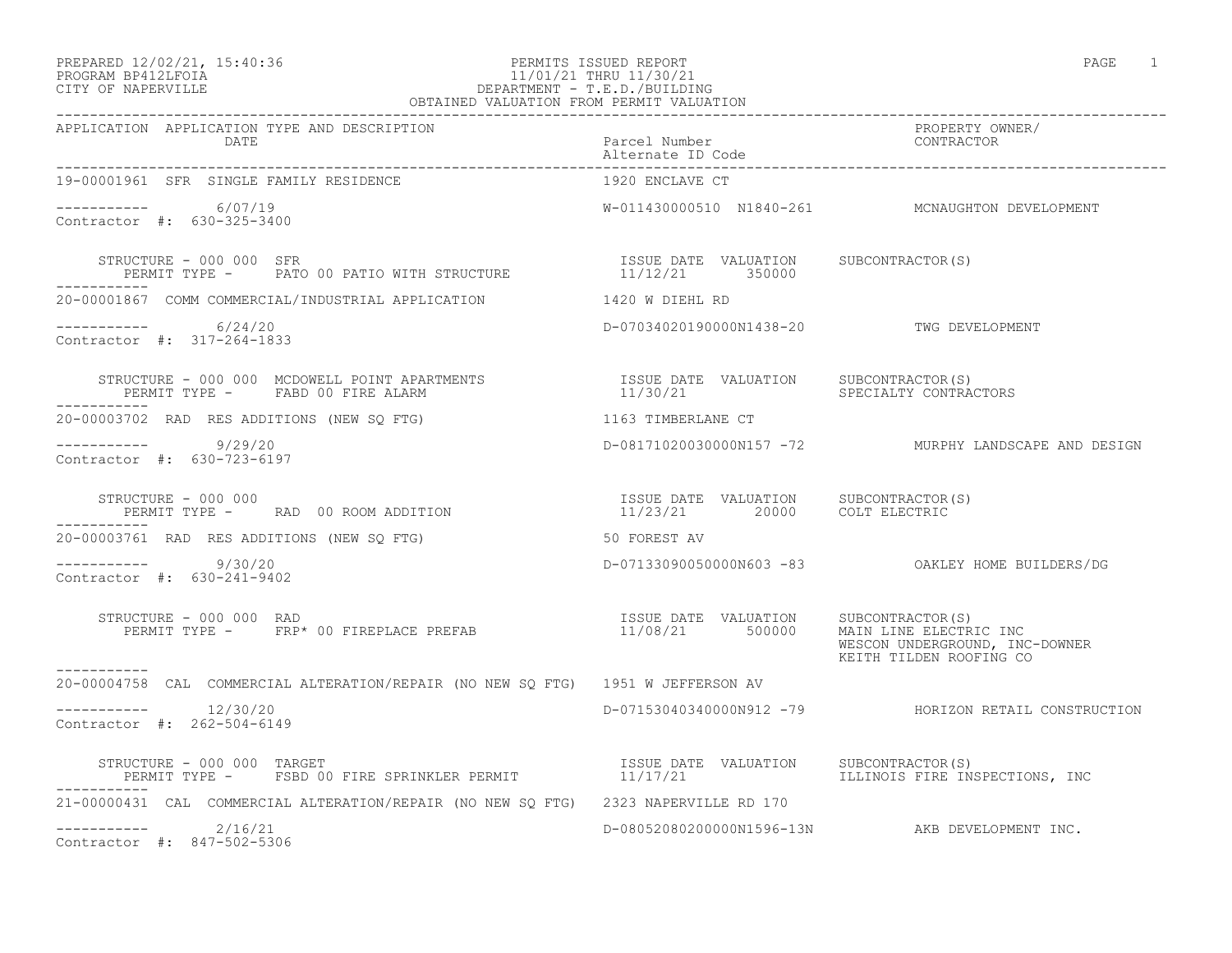PREPARED 12/02/21, 15:40:36 PERMITS ISSUED REPORT PAGE 2

## PROGRAM BP412LFOIA 11/01/21 THRU 11/30/21 CITY OF NAPERVILLE DEPARTMENT - T.E.D./BUILDING OBTAINED VALUATION FROM PERMIT VALUATION

------------------------------------------------------------------------------------------------------------------------------------ APPLICATION APPLICATION TYPE AND DESCRIPTION PROPERTY OWNER/ DATE Parcel Number Contractor Contractor Contractor Parcel Number Alternate ID Code ------------------------------------------------------------------------------------------------------------------------------------ 21-00000431 (CONTINUED) ----------- STRUCTURE - 000 000 U.S. MORTGAGE ISSUE DATE VALUATION SUBCONTRACTOR(S) PERMIT TYPE - CCAD 00 COMMERCIAL - CAD 11/24/21 20000 DEPENDABLE SOLUTIONS CORP ----------- 21-00000683 CAL COMMERCIAL ALTERATION/REPAIR (NO NEW SQ FTG) 1303 CLYDE DR ----------- 3/10/21 D-08304000020000N4 -146 DAHME MECHANICAL Contractor #: 847-253-0341 STRUCTURE - 000 000 SOUTH WATERWORKS ISSUE DATE VALUATION SUBCONTRACTOR(S) PERMIT TYPE - CCAD 00 COMMERCIAL - CAD 11/10/21 197500 DAHME MECHANICAL ELLIOTT ELECTRIC INC ----------- 21-00000684 CAL COMMERCIAL ALTERATION/REPAIR (NO NEW SQ FTG) 1608 W DIEHL RD ----------- 3/10/21 D-07033040130000N543 -19 DAHME MECHANICAL Contractor #: 847-253-0341 STRUCTURE - 000 000 NORTHEAST WATERWORKS ISSUE DATE VALUATION SUBCONTRACTOR(S) PERMIT TYPE - CCAD 00 COMMERCIAL - CAD 11/10/21 197500 DAHME MECHANICAL ELLIOTT ELECTRIC INC ----------- 21-00000846 CAD COMMERCIAL ADDITION (NEW SQ FTG) 3400 CLUB DR  $--------- 3/18/21$ W-01041000200000N725 -183 BULLEY & ANDREWS LLC Contractor #: 773-235-2433 STRUCTURE - 000 000 WHITE EAGLE GOLF CLUB ISSUE DATE VALUATION SUBCONTRACTOR(S) PERMIT TYPE - FSBD 00 FIRE SPRINKLER PERMIT 11/04/21 ----------- 21-00001121 CAL COMMERCIAL ALTERATION/REPAIR (NO NEW SQ FTG) 1315 S NAPER BL 101 ----------- 4/01/21 D-08292030270000N1868-133 STASICA CONSTRUCTION Contractor #: 630-705-5204 STRUCTURE - 000 000 CHIPOTLE MEXICAN GRILL ISSUE DATE VALUATION SUBCONTRACTOR(S) PERMIT TYPE - FABD 00 FIRE ALARM 11/15/21 CONNOR ELECTRIC FSBD 00 FIRE SPRINKLER PERMIT 11/22/21 SHAMROCK FIRE PROTECTION FS ----------- 21-00001406 CAL COMMERCIAL ALTERATION/REPAIR (NO NEW SQ FTG) 2764 AURORA AV 122 ----------- 4/19/21 D-07221010150000N1506-94 SPECIALTY REMODELING CORP Contractor #: 630-854-4986

STRUCTURE - 000 000 COMPLETE PAIN MANAGEMENT **ISSUE DATE** VALUATION SUBCONTRACTOR(S)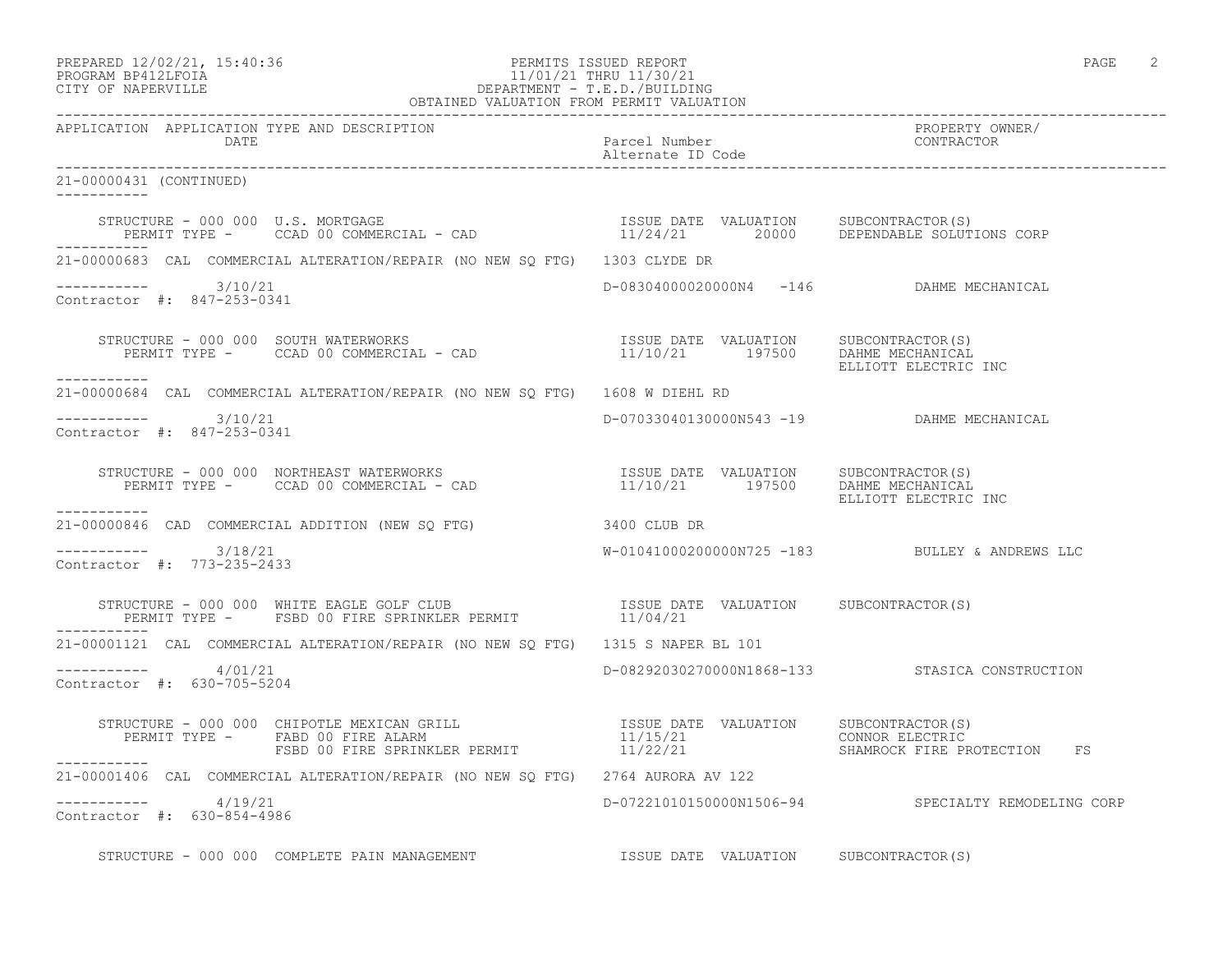### PREPARED 12/02/21, 15:40:36 PERMITS ISSUED REPORT PAGE 3 PROGRAM BP412LFOIA 11/01/21 THRU 11/30/21 CITY OF NAPERVILLE DEPARTMENT - T.E.D./BUILDING OBTAINED VALUATION FROM PERMIT VALUATION

| APPLICATION APPLICATION TYPE AND DESCRIPTION PACKERTHOUS PACK PACE Mumber PACK PROPERTY OWNER PACK PUBLICATION<br>DATE PACKER PACK PACK Alternate ID Code Alternate ID Code Packers Packers and CONTRACTOR PACKERS ALTERN PACKER                                                                                                                                      |          |                                                     |
|-----------------------------------------------------------------------------------------------------------------------------------------------------------------------------------------------------------------------------------------------------------------------------------------------------------------------------------------------------------------------|----------|-----------------------------------------------------|
| 21-00001406 (CONTINUED)                                                                                                                                                                                                                                                                                                                                               |          |                                                     |
| PERMIT TYPE - FABD 00 FIRE ALARM                                                                                                                                                                                                                                                                                                                                      | 11/08/21 | DETECTION SYSTEMS & SERV                            |
| 21-00001428 RAL RES ALTERATIONS/REMODLING (NO NEW SQ FTG) 1105 ELIZABETH AV                                                                                                                                                                                                                                                                                           |          |                                                     |
| $--------- 4/19/21$<br>Contractor #: 847-930-5859                                                                                                                                                                                                                                                                                                                     |          | D-08173070070000N229 -87 B&C ENTERPRISES INC        |
|                                                                                                                                                                                                                                                                                                                                                                       |          |                                                     |
| 21-00001702 RAL RES ALTERATIONS/REMODLING (NO NEW SQ FTG) 5623 ROSINWEED LN                                                                                                                                                                                                                                                                                           |          |                                                     |
| $--------- 4/28/21$<br>Contractor #: 630-579-6600                                                                                                                                                                                                                                                                                                                     |          | W-01223030560000N1448-290 RELIABLE HOME IMPROVEMENT |
| $\begin{array}{cccc} \texttt{STRUCTURE} & - & 000 & 000 & \texttt{KITCHEN AND BASEMENT} \\ \texttt{PERMIT TYPE} & - & \texttt{FB} & 00 & \texttt{FINISHED BASEMENT} \end{array} \qquad \begin{array}{cccc} \texttt{ISSUE} & \texttt{DATE} & \texttt{VALUATION} & \texttt{SUBCONTRACTOR(S)} \\ 11/04/21 & 141534 & \texttt{LITTLE ELECTRICAL CONTRACTORS} \end{array}$ |          | B&K PLUMBING                                        |
| $FRP*$ 00 FIREPLACE PREFAB $11/04/21$ $141534$ $TITILE$ ELECTRICAL CONTRACTORS                                                                                                                                                                                                                                                                                        |          | LITTLE ELECTRICAL CONTRACTORS<br>B&K PLUMBING       |
| -----------<br>21-00002555 RPZ REVERSE PRESSURE ZONE/BACKFLOW PREVENTER 804 JACKSON AV                                                                                                                                                                                                                                                                                |          |                                                     |
| $--------- 6/07/21$<br>Contractor #: 815-462-3300                                                                                                                                                                                                                                                                                                                     |          | D-07133200150000NNA -83 CAREFREE LAWN SPRINKLERS    |
| STRUCTURE - 000 000 RPZ WITH HEADS IN ROW [ISSUE DATE VALUATION SUBCONTRACTOR(S)<br>PERMIT TYPE - LSP 00 LAWN SPRINKLER RESIDENTIAL 11/02/21 9250 CAREFREE LANDSCAPING, INC                                                                                                                                                                                           |          | CAREFREE LAWN SPRINKLERS                            |
| 21-00002644 COMM COMMERCIAL/INDUSTRIAL APPLICATION 2112 FERRY RD HM                                                                                                                                                                                                                                                                                                   |          |                                                     |
| $--------- 6/10/21$<br>Contractor #: 630-585-0021                                                                                                                                                                                                                                                                                                                     |          | D-07042030110001N1705-3 TRON GATE MOTOR CONDOS      |
|                                                                                                                                                                                                                                                                                                                                                                       |          |                                                     |
| 21-00002826 CAL COMMERCIAL ALTERATION/REPAIR (NO NEW SQ FTG) 1263 RICKERT DR                                                                                                                                                                                                                                                                                          |          |                                                     |
| $--------- 6/22/21$<br>Contractor #: 847-214-6350                                                                                                                                                                                                                                                                                                                     |          | D-07262010120000N947 -127 POWER CONSTRUCTION - CHGO |
| STRUCTURE - 000 000 NAPERVILLE SURGICAL CENTER TSSUE DATE VALUATION SUBCONTRACTOR(S)                                                                                                                                                                                                                                                                                  |          |                                                     |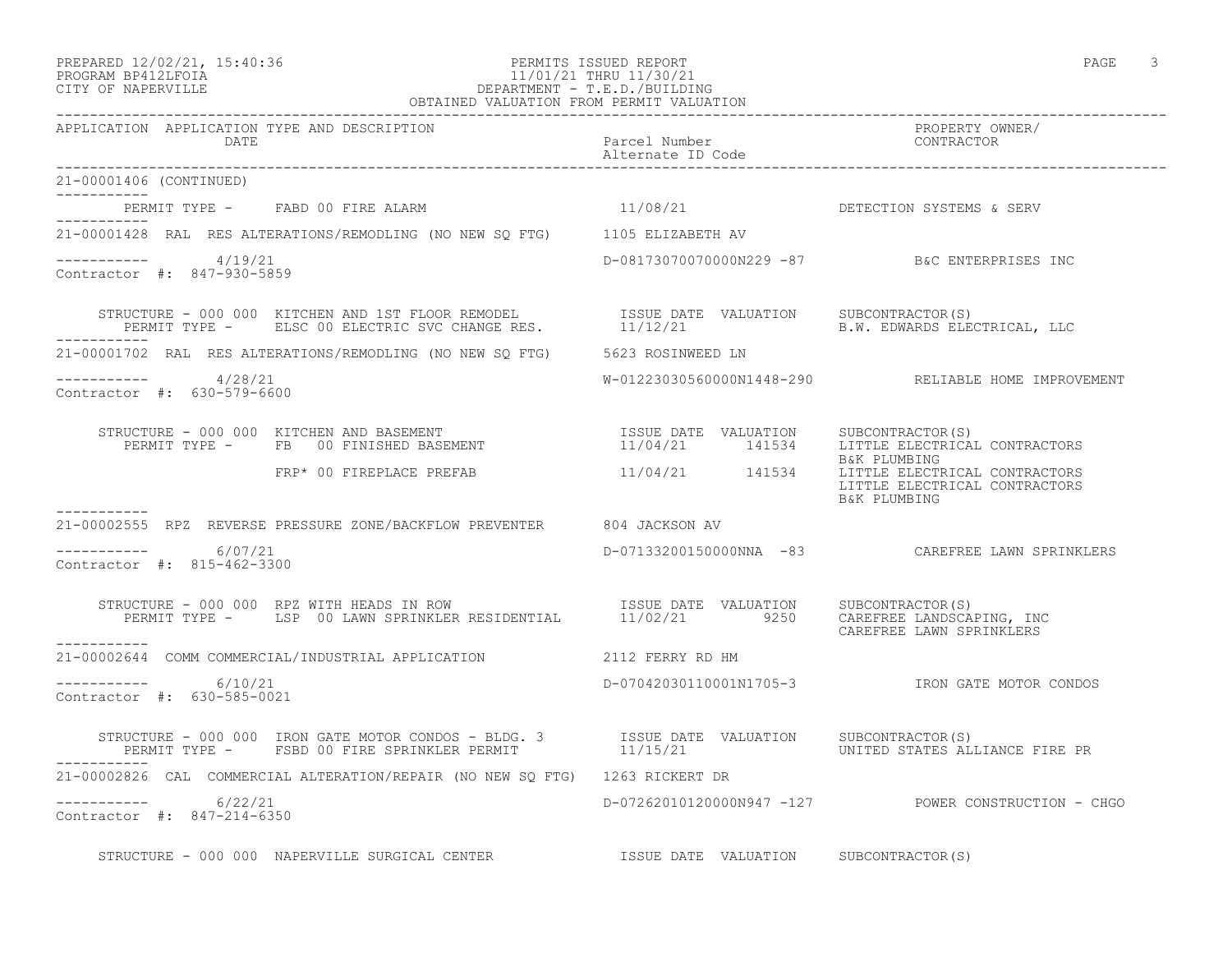### PREPARED 12/02/21, 15:40:36 PERMITS ISSUED REPORT PAGE 4 PROGRAM BP412LFOIA 11/01/21 THRU 11/30/21 CITY OF NAPERVILLE DEPARTMENT - T.E.D./BUILDING OBTAINED VALUATION FROM PERMIT VALUATION

| APPLICATION APPLICATION TYPE AND DESCRIPTION PACKERTHOUS PACK PACE Mumber PACK PROPERTY OWNER PACK PUBLICATION<br>DATE PACKER PACK PACK Alternate ID Code Alternate ID Code Packers Packers and CONTRACTOR PACKERS ALTERN PACKER                                   |                                       |                                                       |
|--------------------------------------------------------------------------------------------------------------------------------------------------------------------------------------------------------------------------------------------------------------------|---------------------------------------|-------------------------------------------------------|
| 21-00002826 (CONTINUED)                                                                                                                                                                                                                                            |                                       |                                                       |
| PERMIT TYPE - FSBD 00 FIRE SPRINKLER PERMIT 11/15/21 THE MONITED STATES ALLIANCE FIRE PR                                                                                                                                                                           |                                       |                                                       |
| 21-00002829 CAL COMMERCIAL ALTERATION/REPAIR (NO NEW SQ FTG) 1315 S NAPER BL 109                                                                                                                                                                                   |                                       |                                                       |
| $--------- 6/22/21$<br>Contractor #: 312-451-7161                                                                                                                                                                                                                  |                                       | D-08292030270000N1868-133 BUSHMAN CONSTRUCTION        |
|                                                                                                                                                                                                                                                                    |                                       |                                                       |
| 21-00003040 BDD DEMOLITION SINGLE FAMILY 16 S EAGLE ST                                                                                                                                                                                                             |                                       |                                                       |
| $--------- 7/06/21$<br>Contractor #: 630-514-3582                                                                                                                                                                                                                  |                                       | D-07134170100000N538 -84 BARCZI CUSTOM HOMES, INC     |
| STRUCTURE - 000 000 DEMO<br>PERMIT TYPE -   BDD 00 DEMOLITION PERMIT                         11/23/21         DONEGAL EXCAVATING                                                                                                                                   |                                       |                                                       |
| 21-00003101 CAL COMMERCIAL ALTERATION/REPAIR (NO NEW SQ FTG) 2212 FERRY RD 114                                                                                                                                                                                     |                                       |                                                       |
| $--------- 7/07/21$<br>Contractor #: 630-585-0021                                                                                                                                                                                                                  |                                       | D-07042030110000N1705-3 IRON GATE MOTOR CONDOS        |
|                                                                                                                                                                                                                                                                    |                                       |                                                       |
| 21-00003102 CAL COMMERCIAL ALTERATION/REPAIR (NO NEW SQ FTG) 2216 FERRY RD 113                                                                                                                                                                                     |                                       |                                                       |
| $--------- 7/07/21$<br>Contractor #: 630-585-0021                                                                                                                                                                                                                  |                                       | D-07042030110000N1705-3 IRON GATE MOTOR CONDOS        |
| STRUCTURE – 000 000 IRON GATE – SNOWSKY                           ISSUE DATE VALUATION   SUBCONTRACTOR(S)<br>PERMIT TYPE –   FSBD 00 FIRE SPRINKLER PERMIT                 11/15/21           UNITED STATES ALLIANCE FIRE PR                                       |                                       |                                                       |
| 21-00003135 SFR SINGLE FAMILY RESIDENCE 6 815 REDBUD DR                                                                                                                                                                                                            |                                       |                                                       |
| $--------- 7/08/21$<br>Contractor #: 312-519-2619                                                                                                                                                                                                                  |                                       | D-07244110220000N56 -114 LIONHEAD REAL ESTATE DESIGNS |
| STRUCTURE - 000 000 SFR<br>PERMIT TYPE - ELEC 00 ELECTRIC FOR SINGLE FAMILY/DPX 11/15/21 1400000<br>FERMIT TYPE - ELEC 00 FINISHED BASEMENT 11/15/21 1400000 FAIL SAFE ELECTRIC CO.<br>FREE ALECTRIC ON MECHANICAL FOR SFR/DPX 11/15/21<br>PLRM 00 PLUMBING BASEME | ISSUE DATE VALUATION SUBCONTRACTOR(S) |                                                       |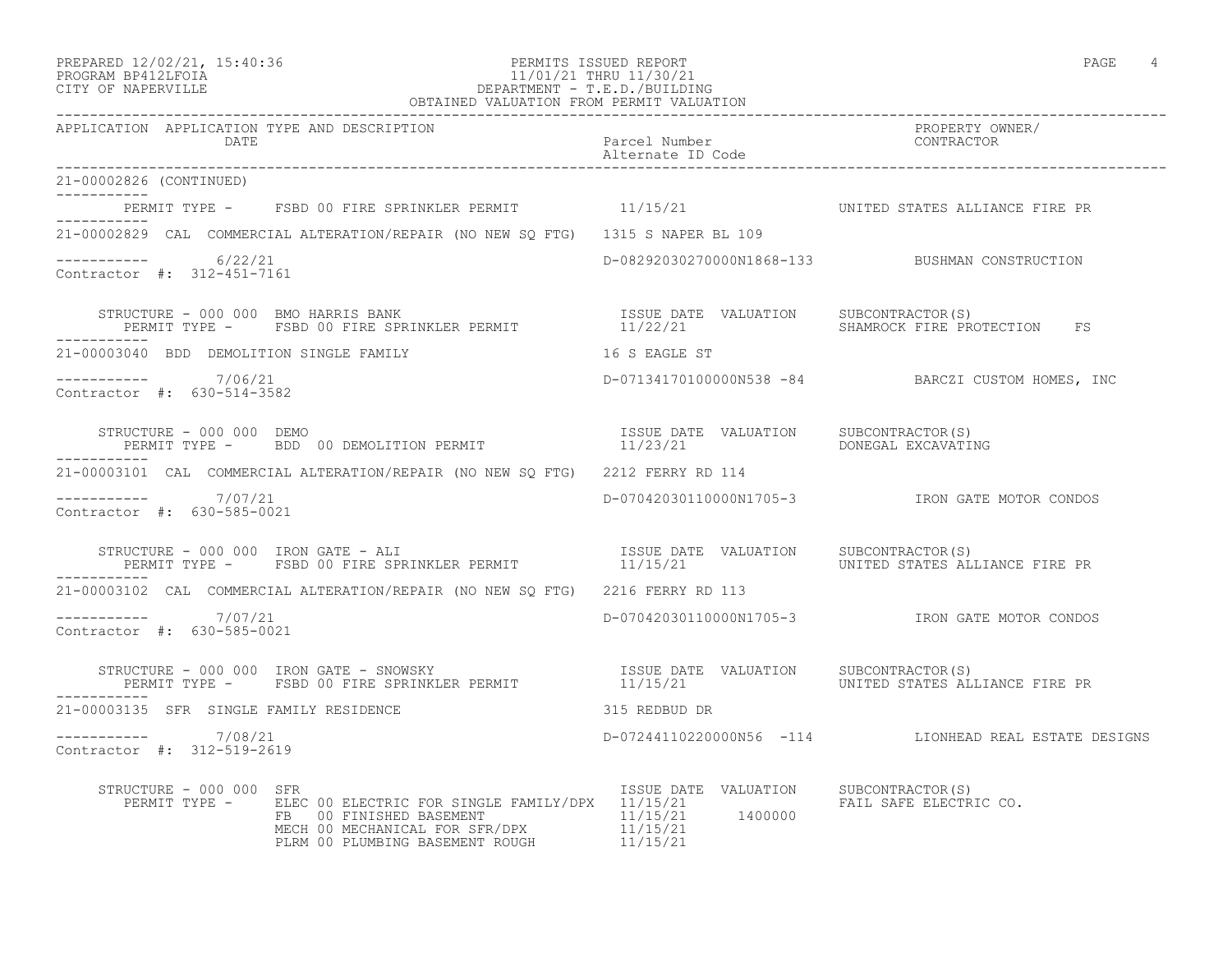### PREPARED 12/02/21, 15:40:36 PERMITS ISSUED REPORT PAGE 5 PROGRAM BP412LFOIA 11/01/21 THRU 11/30/21 CITY OF NAPERVILLE DEPARTMENT - T.E.D./BUILDING OBTAINED VALUATION FROM PERMIT VALUATION

| APPLICATION APPLICATION TYPE AND DESCRIPTION<br>DATE                                                                                                                                                                                                                                                                                                                                | Parcel Number<br>Alternate ID Code | PROPERTY OWNER/<br>CONTRACTOR                                                                            |
|-------------------------------------------------------------------------------------------------------------------------------------------------------------------------------------------------------------------------------------------------------------------------------------------------------------------------------------------------------------------------------------|------------------------------------|----------------------------------------------------------------------------------------------------------|
| 21-00003135 (CONTINUED)                                                                                                                                                                                                                                                                                                                                                             |                                    |                                                                                                          |
| PLUM 00 PLUMBING FOR SINGLE FAMILY/DPX 11/15/21                                                                                                                                                                                                                                                                                                                                     |                                    | KEVIN SZABO JR PLUMBING                                                                                  |
| SFRP 00 SINGLE FAMILY RESIDENCE PERMIT 11/15/21 1400000<br>STRU 00 STRUCTURAL FOR SINGLE FAM/DPX 11/15/21<br>TREE 00 PARKWAY TREE PLANTING PERMIT 11/15/21                                                                                                                                                                                                                          |                                    | DONEGAL EXCAVATING<br>SALVO ARCHITECTURAL ROOFING                                                        |
| ___________<br>21-00003153 CAL COMMERCIAL ALTERATION/REPAIR (NO NEW SO FTG) 1755 PARK ST 100                                                                                                                                                                                                                                                                                        |                                    |                                                                                                          |
| $--------- 7/09/21$<br>Contractor #: 630-283-3884                                                                                                                                                                                                                                                                                                                                   |                                    | D-07014090090000N351 -24 NEW PATH CONSTRUCTION                                                           |
| STRUCTURE - 000 000 NORTH SHORE PEDIATRIC THERAPY              ISSUE DATE VALUATION    SUBCONTRACTOR(S)<br>PERMIT TYPE -     FSBD 00 FIRE SPRINKLER PERMIT               11/30/21                  NELSON FIRE PROTECTION FA<br>------------                                                                                                                                        |                                    |                                                                                                          |
| 21-00003233 POOL POOL ABOVE/INGROUND RESIDENTIAL 40 207 CLAREMONT DR                                                                                                                                                                                                                                                                                                                |                                    |                                                                                                          |
| $--------- 7/13/21$<br>Contractor #: 847-537-3800                                                                                                                                                                                                                                                                                                                                   |                                    | D-07144160140000N1510-82 PLATINUM POOLCARE                                                               |
| STRUCTURE - 000 000 IN-GROUND POOL<br>PERMIT TYPE - FN 00 FENCE<br>POLL 100 POOL IN CROUND<br>POL1 00 POOL IN GROUND                                                                                                                                                                                                                                                                |                                    | ISSUE DATE VALUATION SUBCONTRACTOR(S)<br>11/17/21 163000<br>11/17/21 163000 SILVA POWER & COMMUNICATIONS |
| RPZ 00 REVERSE PRESSURE ZONE COMM 11/17/21                                                                                                                                                                                                                                                                                                                                          |                                    | BNC PLUMBING                                                                                             |
| 21-00003281 CAL COMMERCIAL ALTERATION/REPAIR (NO NEW SQ FTG) 2216 FERRY RD 107                                                                                                                                                                                                                                                                                                      |                                    |                                                                                                          |
| $--------- 7/14/21$<br>Contractor #: 630-585-0021                                                                                                                                                                                                                                                                                                                                   |                                    | D-07042030110000N1705-3 TRON GATE MOTOR CONDOS                                                           |
|                                                                                                                                                                                                                                                                                                                                                                                     |                                    | UNITED STATES ALLIANCE FIRE PR                                                                           |
| 21-00003307 SADC SATELLITE DISH/ANTENNA COMMERCIAL 600 1800 S WASHINGTON ST AT&T                                                                                                                                                                                                                                                                                                    |                                    |                                                                                                          |
| $--------- 7/16/21$<br>Contractor #: 314-402-9027                                                                                                                                                                                                                                                                                                                                   | D-08321020020000N2 -162 MASTEC     |                                                                                                          |
| $\begin{array}{cccc} \texttt{STRUCTURE} & - & 000 & 000 \\ \texttt{PERMIT TYPE} & - & \texttt{SADC 00 SATELLITE DISH/ANT COMMERCIAL} & 11/23/21 & \texttt{MZE} \\ \end{array} \quad \begin{array}{cccc} \texttt{ISSUE} & \texttt{DATE} & \texttt{VALUATION} & \texttt{SUBCONTRACTOR(S)} \\ \texttt{11/23/21} & \texttt{12/23/21} & \texttt{13/23/21} \\ \end{array}$<br>----------- |                                    |                                                                                                          |
| 21-00003319 DECK DECK                                                                                                                                                                                                                                                                                                                                                               | 4719 TORPHIN HILL CT               |                                                                                                          |
| $--------- 7/19/21$<br>Contractor #: 708-691-3006                                                                                                                                                                                                                                                                                                                                   |                                    | W-01163020230000N1393-257 CENTERPOINT PROPERTIES                                                         |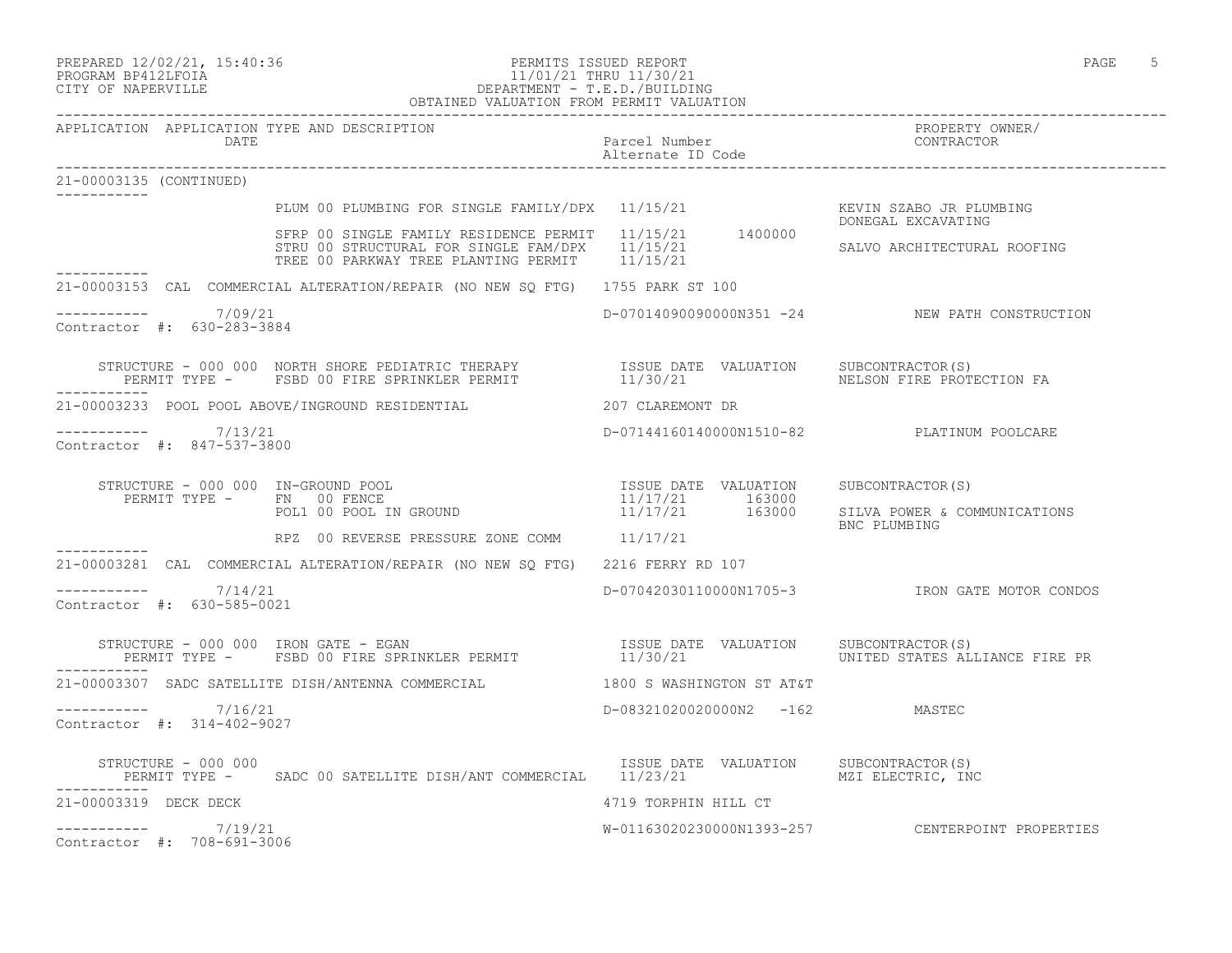## PREPARED 12/02/21, 15:40:36 PERMITS ISSUED REPORT PAGE 6 PROGRAM BP412LFOIA 11/01/21 THRU 11/30/21 PREPARED 12/02/21, 15:40:36 PERMITS ISSUED REPORT PROGRAM BP412LFOIA<br>CITY OF NAPERVILLE DEPARTMENT - T.E.D./BUILDING

| OBTAINED VALUATION FROM PERMIT VALUATION                                                                                                                                                                                                                                                                                                                                                                                                                                                             |                                                         |                                                |  |
|------------------------------------------------------------------------------------------------------------------------------------------------------------------------------------------------------------------------------------------------------------------------------------------------------------------------------------------------------------------------------------------------------------------------------------------------------------------------------------------------------|---------------------------------------------------------|------------------------------------------------|--|
| APPLICATION APPLICATION TYPE AND DESCRIPTION<br>DATE                                                                                                                                                                                                                                                                                                                                                                                                                                                 | Parcel Number<br>Alternate ID Code                      | PROPERTY OWNER/<br>CONTRACTOR                  |  |
| 21-00003319 (CONTINUED)                                                                                                                                                                                                                                                                                                                                                                                                                                                                              |                                                         |                                                |  |
|                                                                                                                                                                                                                                                                                                                                                                                                                                                                                                      |                                                         |                                                |  |
| 21-00003471 RAL RES ALTERATIONS/REMODLING (NO NEW SQ FTG) 833 S RIVER RD                                                                                                                                                                                                                                                                                                                                                                                                                             |                                                         |                                                |  |
| $--------- 7/27/21$<br>Contractor #: 630-888-4694                                                                                                                                                                                                                                                                                                                                                                                                                                                    |                                                         | D-07234110260000N673 -112 PROPERTY RENOVATORS  |  |
| $\begin{array}{cccc} \texttt{STRUCTURE} & - & 000 & 000 & \texttt{HALL} & \texttt{MASTER BATHROM REMODEL} \end{array} & \begin{array}{cccc} \texttt{ISSUE} & \texttt{DATE} & \texttt{VALUATION} & \texttt{SUBCONTRACTOR(S)} \\\texttt{ACE} & \texttt{EECTRIC} & \texttt{SRVICE INC} \\\texttt{PERMIT TYPE} & - & \texttt{RAL} & 00\texttt{ ROM AITERATION} & \texttt{11/22/21} \end{array} & \begin{array}{cccc} \texttt{ISSUE} & \texttt{DAUATION} & \texttt{SUBCONTRACTOR(S)} \\\$<br>------------ |                                                         |                                                |  |
| 21-00003494 DECK DECK                                                                                                                                                                                                                                                                                                                                                                                                                                                                                | 1451 BAYOU PATH DR                                      |                                                |  |
| ----------- 7/28/21<br>Contractor #: 630-946-9321                                                                                                                                                                                                                                                                                                                                                                                                                                                    |                                                         | D-07093110470000N1767-047 SUNSET LANDSCAPING   |  |
| STRUCTURE - 000 000 DECK<br>PERMIT TYPE - DECK 00 DECK                                                                                                                                                                                                                                                                                                                                                                                                                                               | ISSUE DATE VALUATION SUBCONTRACTOR(S)<br>11/01/21 23000 |                                                |  |
| 21-00003498 RAL RES ALTERATIONS/REMODLING (NO NEW SQ FTG) 1668 IMPERIAL CR                                                                                                                                                                                                                                                                                                                                                                                                                           |                                                         |                                                |  |
| $--------- 7/28/21$<br>Contractor #:                                                                                                                                                                                                                                                                                                                                                                                                                                                                 |                                                         | D-07112160040000N635 -37 RED MUG INVESTMENTS   |  |
| STRUCTURE - 000 000 FINISH BASEMENT & BATH ADDITION ISSUE DATE VALUATION SUBCONTRACTOR(S)<br>PERMIT TYPE - FB 00 FINISHED BASEMENT 11/15/21 46100 JC PLUMBING & GENERAL CONSTR<br>-----------                                                                                                                                                                                                                                                                                                        |                                                         | SONEK ELECTRIC, INC                            |  |
| 21-00003520 CAL COMMERCIAL ALTERATION/REPAIR (NO NEW SQ FTG) 22 E CHICAGO AV 115                                                                                                                                                                                                                                                                                                                                                                                                                     |                                                         |                                                |  |
| $--------- 7/29/21$<br>Contractor #: 312-374-3385                                                                                                                                                                                                                                                                                                                                                                                                                                                    | D-08183270170000N596 -85 CHAS BENDER CO.                |                                                |  |
|                                                                                                                                                                                                                                                                                                                                                                                                                                                                                                      |                                                         | MIDWEST FIRE SUPPRESSION FA                    |  |
| 21-00003529 CAL COMMERCIAL ALTERATION/REPAIR (NO NEW SO FTG) 2216 FERRY RD 110                                                                                                                                                                                                                                                                                                                                                                                                                       |                                                         |                                                |  |
| ----------- 7/29/21<br>Contractor #: 630-585-0021                                                                                                                                                                                                                                                                                                                                                                                                                                                    |                                                         | D-07042030110000N1705-3 IRON GATE MOTOR CONDOS |  |
| STRUCTURE - 000 000 IRON GATE - BOURNIAS                                                                                                                                                                                                                                                                                                                                                                                                                                                             | ISSUE DATE VALUATION SUBCONTRACTOR(S)                   |                                                |  |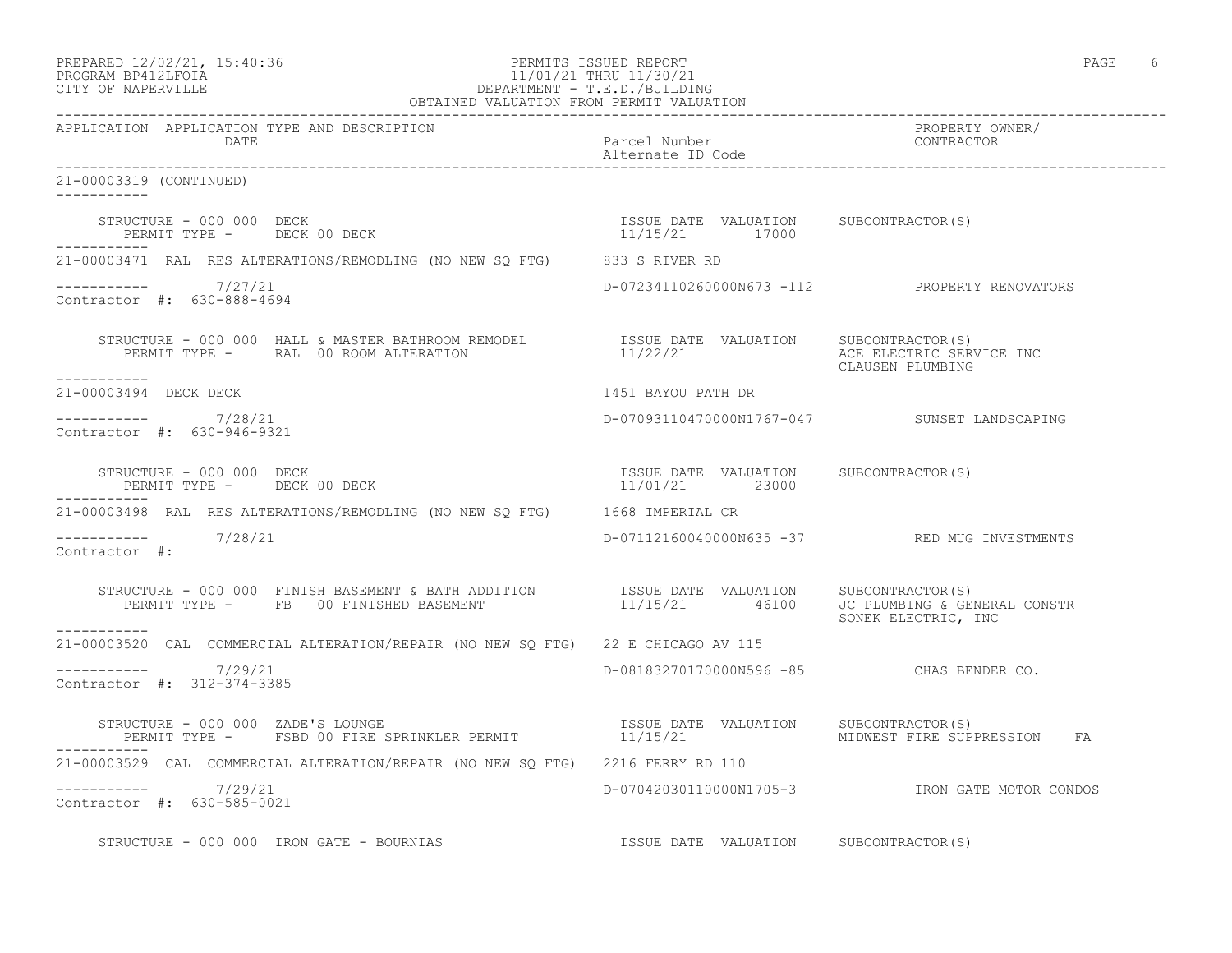### PREPARED 12/02/21, 15:40:36 PERMITS ISSUED REPORT PAGE 7 PROGRAM BP412LFOIA 11/01/21 THRU 11/30/21 CITY OF NAPERVILLE DEPARTMENT - T.E.D./BUILDING OBTAINED VALUATION FROM PERMIT VALUATION

------------------------------------------------------------------------------------------------------------------------------------

| APPLICATION APPLICATION TYPE AND DESCRIPTION<br>DATE                                                                                              | Alternate ID Code                                                          |                                                        |
|---------------------------------------------------------------------------------------------------------------------------------------------------|----------------------------------------------------------------------------|--------------------------------------------------------|
| 21-00003529 (CONTINUED)<br>___________                                                                                                            |                                                                            |                                                        |
| PERMIT TYPE - FSBD 00 FIRE SPRINKLER PERMIT 11/15/21                                                                                              |                                                                            | UNITED STATES ALLIANCE FIRE PR                         |
| 21-00003530 CAL COMMERCIAL ALTERATION/REPAIR (NO NEW SQ FTG) 2252 FERRY RD 107                                                                    |                                                                            |                                                        |
| $--------- 7/29/21$<br>Contractor #: 630-585-0021                                                                                                 |                                                                            | D-07042030090000N1705-3 IRON GATE MOTOR CONDOS         |
| STRUCTURE – 000 000 IRON GATE – CHENEY<br>PERMIT TYPE –   FSBD 00 FIRE SPRINKLER PERMIT                 11/22/21         UNITED STATES ALL        |                                                                            | UNITED STATES ALLIANCE FIRE PR                         |
| 21-00003552 CAD COMMERCIAL ADDITION (NEW SO FTG) 3363 AURORA AV                                                                                   |                                                                            |                                                        |
| ----------- 7/30/21<br>Contractor #: 630-863-6200                                                                                                 |                                                                            | D-07222080120000N1498-95  JOSEPH NICHOLAS CONSTRUCTION |
| PERMIT TYPE - FABD 00 FIRE ALARM<br>FABD 00 FIRE ALARM<br>FSBD 00 FIRE SPRINKLER PERMIT 11/15/21 THE CUSTOMIZED PROTECTION SERVICES<br>---------- |                                                                            |                                                        |
| 21-00003590 CAL COMMERCIAL ALTERATION/REPAIR (NO NEW SO FTG) 2216 FERRY RD 109                                                                    |                                                                            |                                                        |
| -----------    8/02/21<br>Contractor #: 630-585-0021                                                                                              |                                                                            | D-07042030110000N1705-3 RON GATE MOTOR CONDOS          |
| RUCTURE – 000 000 IRON GATE – DANNER<br>PERMIT TYPE – FSBD 00 FIRE SPRINKLER PERMIT – 11/15/21<br>STRUCTURE - 000 000 IRON GATE - DANNER          |                                                                            | SUBCONTRACTOR(S)<br>UNITED STATES ALLIANCE FIRE        |
| 21-00003710 SIGN SIGN APPLICATIONS                                                                                                                | 1299 E OGDEN AV                                                            |                                                        |
| $--------- 8/09/21$<br>Contractor #: 262-448-1448                                                                                                 |                                                                            | D-08081000260000N1654-42 SANFORD AND SIGN INCORPORATED |
| STRUCTURE - 000 000<br>PERMIT TYPE - SIGN 00 SIGN<br>-------                                                                                      | ISSUE DATE VALUATION SUBCONTRACTOR(S)<br>11/12/21   FOUR STAR ELECTRIC INC |                                                        |
| 21-00003712 SIGN SIGN APPLICATIONS                                                                                                                | 1299 E OGDEN AV                                                            |                                                        |
| $--------- 8/09/21$<br>Contractor #: 262-448-1448                                                                                                 |                                                                            | D-08081000260000N1654-42 SANFORD AND SIGN INCORPORATED |
| STRUCTURE - 000 000<br>PERMIT TYPE - SIGN 00 SIGN                                                                                                 | ISSUE DATE VALUATION SUBCONTRACTOR(S)<br>11/12/21                          | FOUR STAR ELECTRIC INC                                 |
| 21-00003714 SIGN SIGN APPLICATIONS                                                                                                                | 1299 E OGDEN AV                                                            |                                                        |
| ----------- 8/09/21<br>Contractor #: 262-448-1448                                                                                                 |                                                                            | D-08081000260000N1654-42 SANFORD AND SIGN INCORPORATED |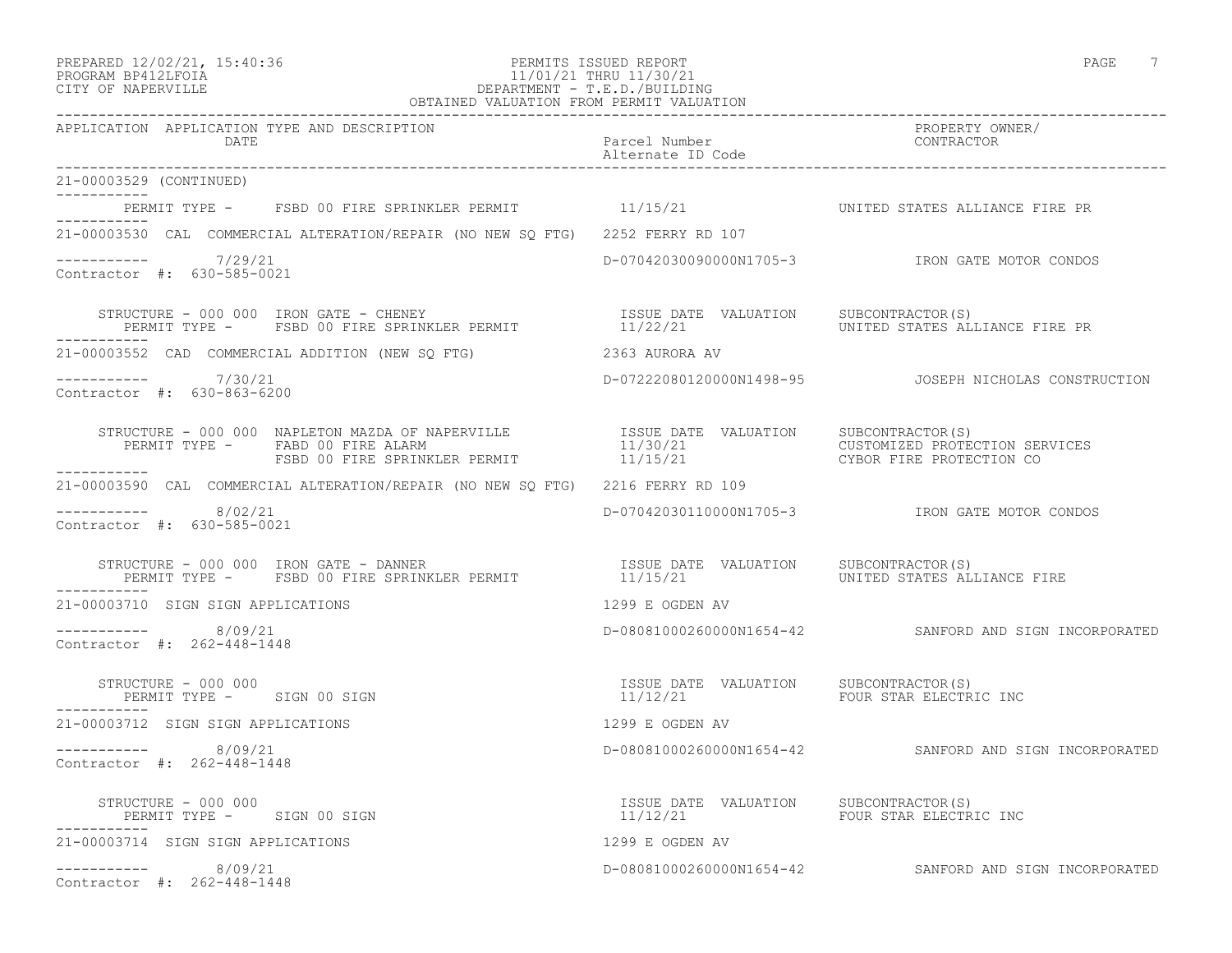| PREPARED 12/02/21, 15:40:36 | PERMITS ISSUED REPORT  | PAGE |  |
|-----------------------------|------------------------|------|--|
| PROGRAM RP412LFOIA          | 11/01/21 THRU 11/30/21 |      |  |

# PROGRAM BP412LFOIA 11/01/21 THRU 11/30/21 CITY OF NAPERVILLE CONTROLLER CITY OF NAPERVILLE

| OBTAINED VALUATION FROM PERMIT VALUATION                         |                                                                                                                                               |                                                   |                                                        |
|------------------------------------------------------------------|-----------------------------------------------------------------------------------------------------------------------------------------------|---------------------------------------------------|--------------------------------------------------------|
| APPLICATION APPLICATION TYPE AND DESCRIPTION<br>DATE             |                                                                                                                                               | Parcel Number<br>Alternate ID Code                | PROPERTY OWNER/<br>CONTRACTOR                          |
| 21-00003714 (CONTINUED)                                          |                                                                                                                                               |                                                   |                                                        |
|                                                                  |                                                                                                                                               |                                                   |                                                        |
| 21-00003715 SIGN SIGN APPLICATIONS                               |                                                                                                                                               |                                                   |                                                        |
| $--------- 8/09/21$<br>Contractor #: 262-448-1448                | $1299 \text{ E OGDEN AV}$                                                                                                                     |                                                   | D-08081000260000N1654-42 SANFORD AND SIGN INCORPORATED |
| STRUCTURE - 000 000<br>PERMIT TYPE - SIGN 00 SIGN<br>----------- |                                                                                                                                               | ISSUE DATE VALUATION SUBCONTRACTOR(S)<br>11/12/21 |                                                        |
| 21-00003716 SIGN SIGN APPLICATIONS                               |                                                                                                                                               | 1299 E OGDEN AV                                   |                                                        |
| $--------- 8/09/21$<br>Contractor #: 262-448-1448                |                                                                                                                                               |                                                   | D-08081000260000N1654-42 SANFORD AND SIGN INCORPORATED |
|                                                                  | STRUCTURE – 000 000<br>PERMIT TYPE – SIGN 00 SIGN 11/12/21 FOUR STAR ELECTRIC INC                                                             |                                                   |                                                        |
|                                                                  | 21-00003720 DRWY DRIVEWAY NEW AND ALTERATIONS                                                                                                 | 1132 BOOK RD                                      |                                                        |
| $--------- 8/09/21$<br>Contractor #:                             |                                                                                                                                               | D-07261100230000N1217-126 MASONRY DOCTORS         |                                                        |
|                                                                  |                                                                                                                                               |                                                   |                                                        |
| 21-00003749 RAD RES ADDITIONS (NEW SQ FTG)                       |                                                                                                                                               | 352 S COLUMBIA ST                                 |                                                        |
| $--------- 8/10/21$<br>Contractor #: 630-520-2747                |                                                                                                                                               |                                                   | D-08184160270000N345 -86 FRONTLINE HOME MAINTENANCE    |
| STRUCTURE - 000 000                                              | STRUCTURE - 000 000<br>PERMIT TYPE -      RAD 00 ROOM ADDITION                                 11/05/21      25000     MAIN LINE ELECTRIC INC |                                                   |                                                        |
|                                                                  | 21-00003776 CAL COMMERCIAL ALTERATION/REPAIR (NO NEW SQ FTG) 1240 E DIEHL RD 200                                                              |                                                   |                                                        |
| $--------- 8/12/21$<br>Contractor #: 847-534-2511                |                                                                                                                                               |                                                   | D-08053020170000N125 -27 ALLEGIANCE CONSTRUCTION GROUP |
|                                                                  | STRUCTURE – 000 000 COGNIZANT<br>PERMIT TYPE – FABD 00 FIRE ALARM – 11/15/21 TISSUE DATE VALUATION SUBCONTRACTOR(S)                           |                                                   |                                                        |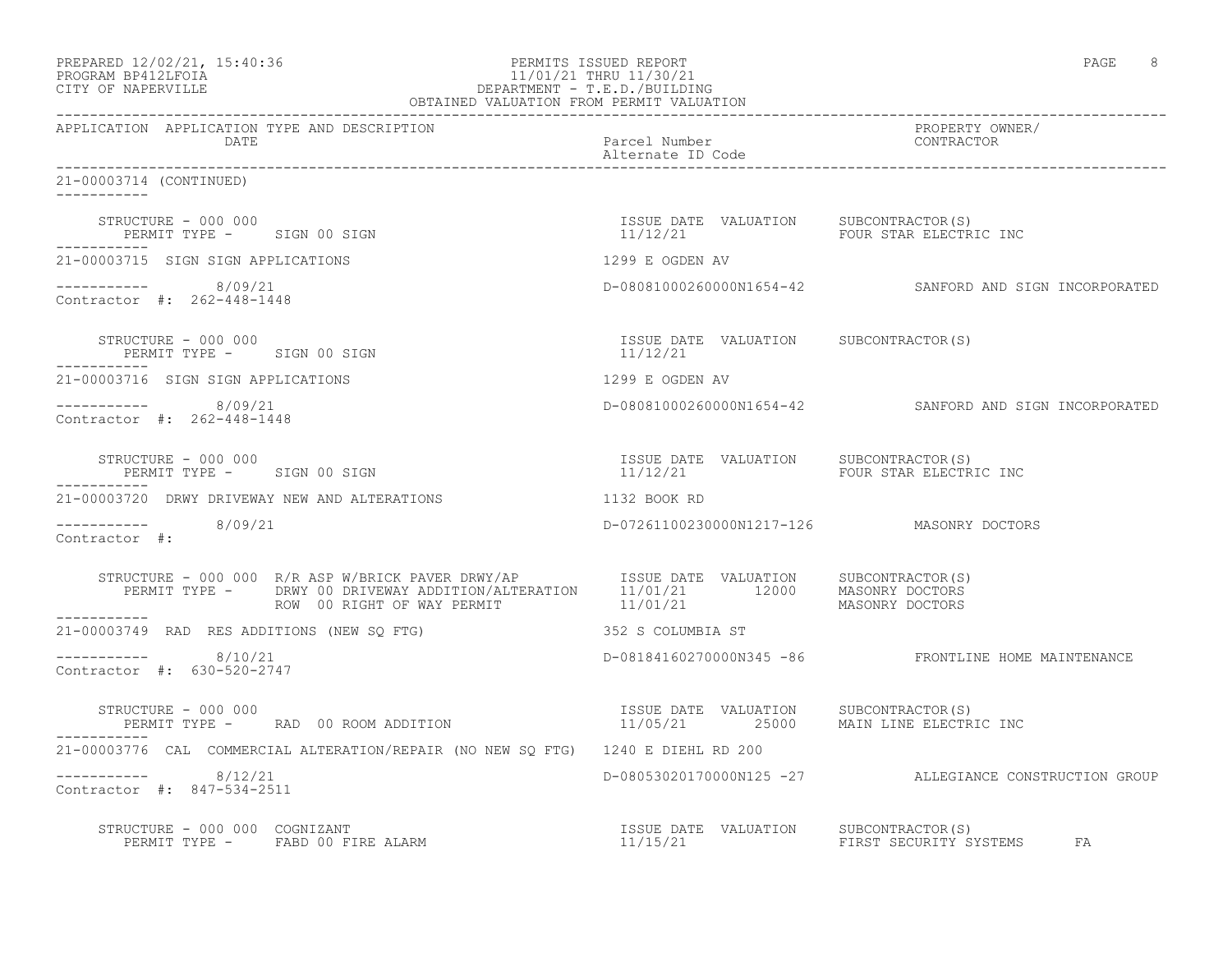### PREPARED 12/02/21, 15:40:36 PERMITS ISSUED REPORT PAGE 9 PROGRAM BP412LFOIA 11/01/21 THRU 11/30/21 CITY OF NAPERVILLE DEPARTMENT - T.E.D./BUILDING OBTAINED VALUATION FROM PERMIT VALUATION

| APPLICATION APPLICATION TYPE AND DESCRIPTION<br>DATE                                                                                                                                                |                |                                                          |
|-----------------------------------------------------------------------------------------------------------------------------------------------------------------------------------------------------|----------------|----------------------------------------------------------|
| 21-00003802 CAL COMMERCIAL ALTERATION/REPAIR (NO NEW SQ FTG) 1112 S WASHINGTON ST 100                                                                                                               |                |                                                          |
| $--------- 8/13/21$<br>Contractor #: 312-506-3200                                                                                                                                                   |                | D-08302000110000N1149-130 METHOD CONSTRUCTION SERVICES   |
| STRUCTURE - 000 000 CENTER AUTISM - C.A.R.D.<br>PERMIT TYPE - FABD 00 FIRE ALARM 11/30/21 G & F ELECTRICAL<br>___________                                                                           |                | G & F ELECTRICAL INC                                     |
|                                                                                                                                                                                                     |                |                                                          |
| $--------- 8/16/21$<br>Contractor #: 630-878-3162                                                                                                                                                   |                | W-01032100140000N1320-185 DRESSLER BLOCK CONCRETE        |
|                                                                                                                                                                                                     |                |                                                          |
| 21-00003878 RAD RES ADDITIONS (NEW SQ FTG)                                                                                                                                                          | 1804 77TH ST   |                                                          |
| $--------- 8/19/21$<br>Contractor #: 630-384-1040                                                                                                                                                   |                | D-08284090640000N235 -150 HOMECOMING RESTORATION         |
|                                                                                                                                                                                                     |                | DNA ELECTRIC INC<br>AG BLUE PLUMBING                     |
| -----------<br>21-00003944 CAL COMMERCIAL ALTERATION/REPAIR (NO NEW SQ FTG) 1411 PLAINFIELD/NAPERVILLE RD                                                                                           |                |                                                          |
| $--------- 8/24/21$<br>Contractor #: 630-922-9900                                                                                                                                                   |                | D-07264000080000N690 -142 SUGA BUILDERS AND CONSTRUCTION |
| STRUCTURE - 000 000 BOLLYWOOD BISTRO<br>PERMIT TYPE - CCAD 00 COMMERCIAL - CAD 11/24/21 5000                                                                                                        |                |                                                          |
| 21-00003947 RAD RES ADDITIONS (NEW SQ FTG)                                                                                                                                                          | 1109 CARMEL CT |                                                          |
| $--------- 8/24/21$<br>Contractor #:                                                                                                                                                                |                |                                                          |
| STRUCTURE - 000 000<br>PERMIT TYPE - ELSC 00 ELECTRIC SVC CHANGE RES. THE 11/02/21 ERMIT TYPE - ELSC 00 ELECTRIC SVC CHANGE RES. 11/02/21<br>RAD 00 ROOM ADDITION 11/02/21 250000 COMPLETE FLASHING |                | ELEVATION PLUMBING CO<br>KBS ELECTRIC, INC               |
| -----------<br>21-00004061 CAL COMMERCIAL ALTERATION/REPAIR (NO NEW SQ FTG) 504 W 5TH AV                                                                                                            |                |                                                          |
| $--------- 8/31/21$<br>Contractor #: 630-355-8094                                                                                                                                                   |                | D-07132080100000N535 -69 MUSTANG CONSTRUCTION INC        |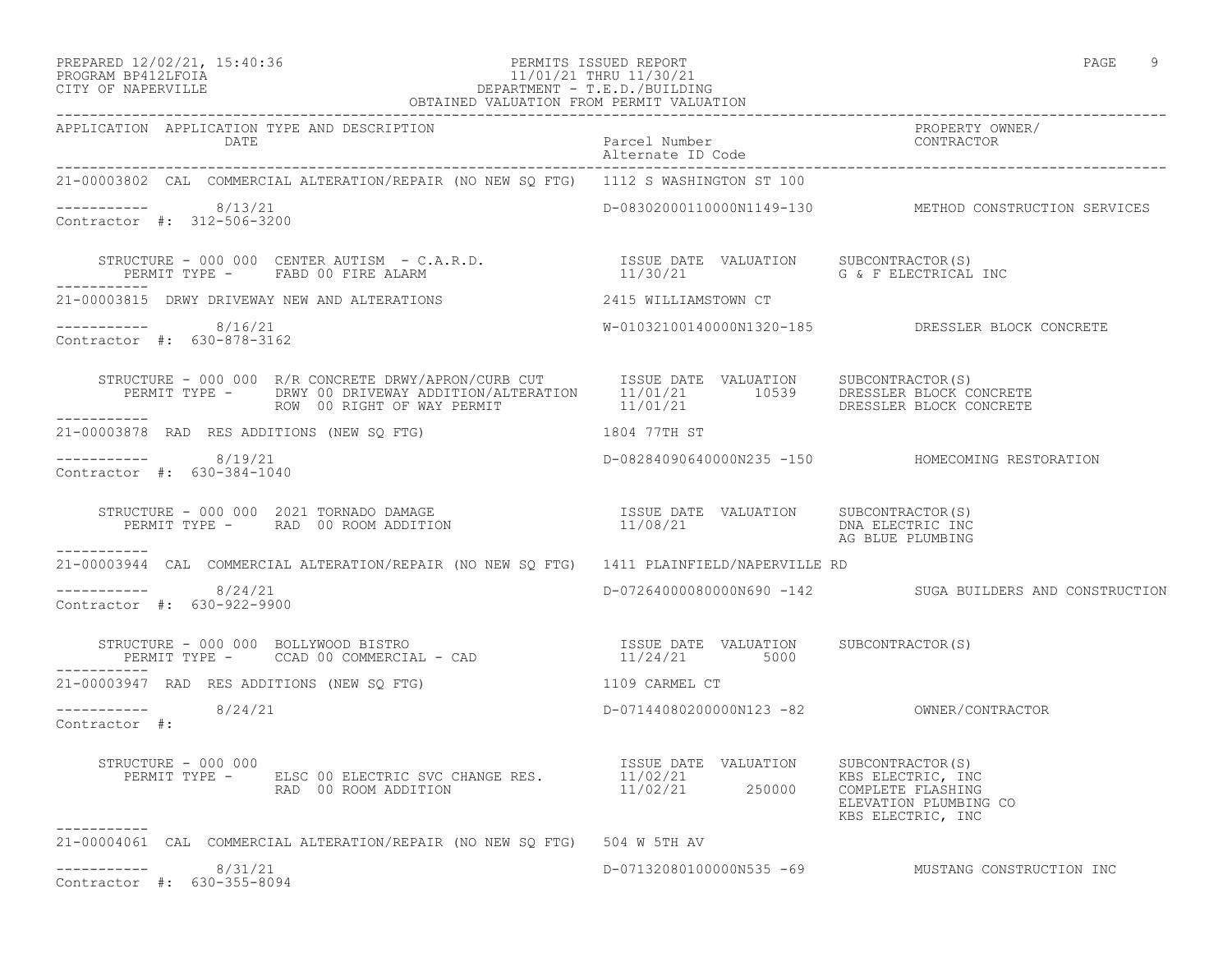## PREPARED 12/02/21, 15:40:36 PERMITS ISSUED REPORT PAGE 10 PROGRAM BP412LFOIA 11/01/21 THRU 11/30/21 CITY OF NAPERVILLE DEPARTMENT - T.E.D./BUILDING

| OBTAINED VALUATION FROM PERMIT VALUATION             |                                                                                                                                                                                                                                                                                                              |                                           |                                                |
|------------------------------------------------------|--------------------------------------------------------------------------------------------------------------------------------------------------------------------------------------------------------------------------------------------------------------------------------------------------------------|-------------------------------------------|------------------------------------------------|
| APPLICATION APPLICATION TYPE AND DESCRIPTION         |                                                                                                                                                                                                                                                                                                              |                                           | PROPERTY OWNER/                                |
| 21-00004061 (CONTINUED)                              |                                                                                                                                                                                                                                                                                                              |                                           |                                                |
|                                                      |                                                                                                                                                                                                                                                                                                              |                                           |                                                |
| ___________<br>21-00004078 DECK DECK                 |                                                                                                                                                                                                                                                                                                              | 1923 NUTMEG LN                            |                                                |
| ----------- 8/31/21<br>Contractor #: 630-673-8090    |                                                                                                                                                                                                                                                                                                              | D-08284180120000N693 -150 DM DEVELOPMENT  |                                                |
|                                                      | $\begin{array}{cccc} \texttt{STRUCTURE} & - & 000 & 000 & \texttt{DECK} \\ \texttt{PERMIT TYPE} & - & - & - & - \\ \texttt{PERMIT TYPE} & - & - & - \\ \end{array}$                                                                                                                                          |                                           |                                                |
| 21-00004083 ESC ELECTRIC SERVICE CHANGE              |                                                                                                                                                                                                                                                                                                              | 3636 WHITE EAGLE DR                       |                                                |
| -----------    8/31/21<br>Contractor #: 773-502-7702 |                                                                                                                                                                                                                                                                                                              |                                           | W-01041030110000N219 -182 SUN BADGER SOLAR LLC |
| -----------                                          | $\begin{array}{cccc} \texttt{STRUCTURE} - 000 000 \texttt{PHOTOVOLTAIC} \texttt{SYSTEM} & \texttt{ISSUE DATE} \texttt{VALUATION} & \texttt{SUBCONTRACTOR(S)} \\ \texttt{PERMIT TYPE -} & \texttt{PV} & 00 \texttt{SOLAR PHOTOVOLTAIC} & \texttt{11/17/21} & 23320 \texttt{SUN BADGER SOLAR LLC} \end{array}$ |                                           |                                                |
| 21-00004115 SFR SINGLE FAMILY RESIDENCE              | 213 W BENTON AV                                                                                                                                                                                                                                                                                              |                                           |                                                |
| ----------- 9/01/21<br>Contractor #: 630-369-1953    |                                                                                                                                                                                                                                                                                                              | D-07134090120000N538 -84 DJK CUSTOM HOMES |                                                |
| STRUCTURE - 000 000 SFR                              | PERMIT TYPE - ELEC 00 ELECTRIC FOR SINGLE FAMILY/DPX 11/12/21<br>ELEC OU ELECTRIC FOR SINGLE FATILIZZA (F. 11/12/21)<br>MECH 00 MECHANICAL FOR SFR/DPX (F. 11/12/21)<br>PLRM 00 PLUMBING BASEMENT ROUGH (F. 11/12/21) (F. APPROVED PLUMBING<br>PLUM 00 PLUMBING FOR SINGLE FAMILY/DPX (F.1/12/21) (F. F.     | ISSUE DATE VALUATION SUBCONTRACTOR(S)     | CUSTOM HOME ELECTRIC INC                       |
|                                                      | AFFRE OO SINGLE FAMILY RESIDENCE PERMIT 11/12/21 1374891<br>STRU 00 STRUCTURAL FOR SINGLE FAM/DPX 11/12/21 1374891<br>TREE 00 PARKWAY TREE PLANTING PERMIT 11/12/21 A & E ROOFING AND SIDING INC                                                                                                             |                                           |                                                |
|                                                      | 21-00004171 RAD RES ADDITIONS (NEW SQ FTG) 1952 NUTMEG LN                                                                                                                                                                                                                                                    |                                           |                                                |
| ----------- 9/07/21<br>Contractor #: 312-957-7445    |                                                                                                                                                                                                                                                                                                              |                                           | D-08284190140000N693 -150 1ST CHOICE SOLUTIONS |
|                                                      | STRUCTURE - 000 000 TORNADO RELATED PERMIT                        ISSUE DATE VALUATION    SUBCONTRACTOR(S)<br>PERMIT TYPE -     RAD  00 ROOM ADDITION                          11/05/21      151871    HOME EXTERIOR DECORATING I                                                                            |                                           | SSE MECHANICAL INC<br>JB ELECTRIC              |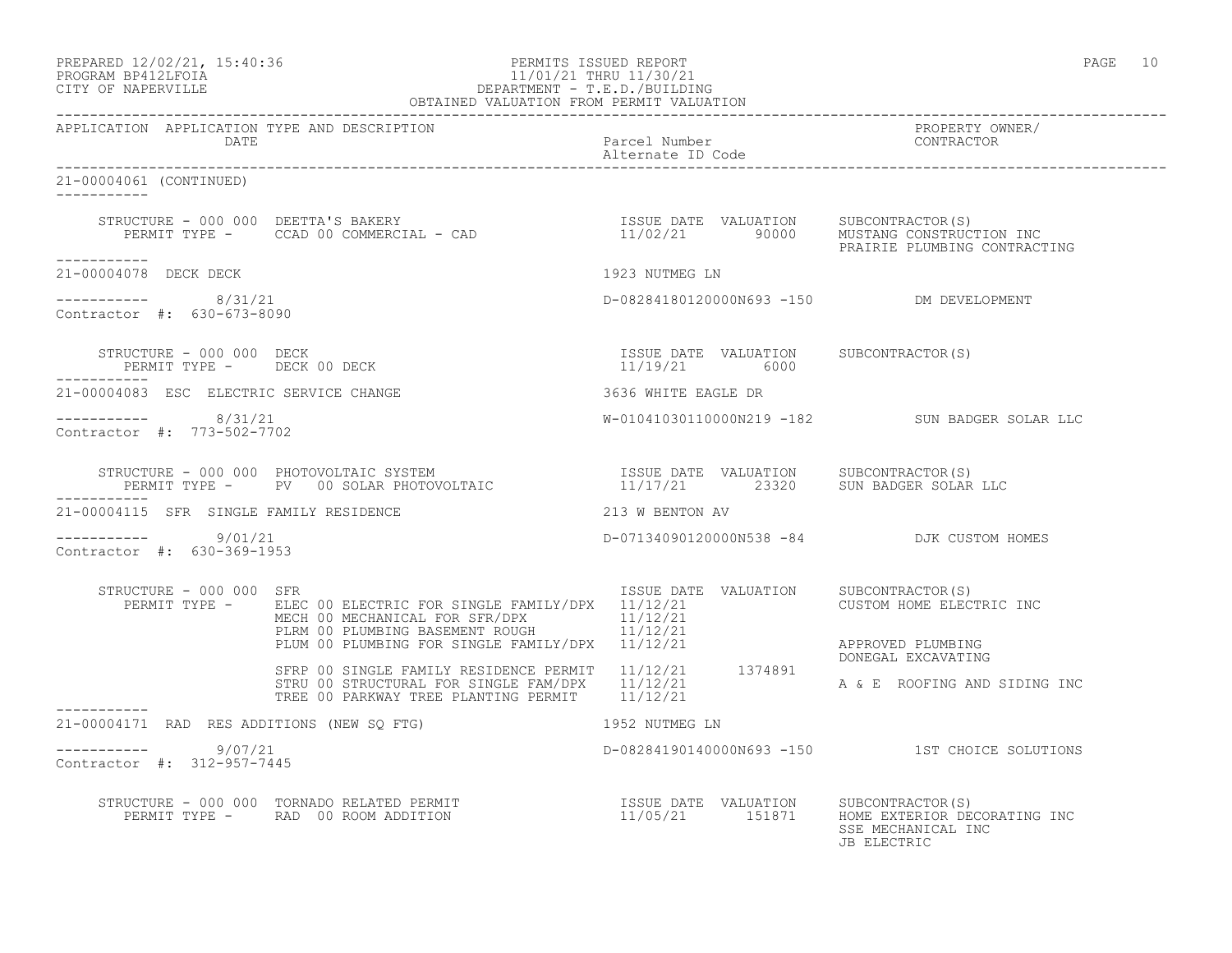PREPARED 12/02/21, 15:40:36 PERMITS ISSUED REPORT PAGE 11

# PROGRAM BP412LFOIA 11/01/21 THRU 11/30/21 CITY OF NAPERVILLE DEPARTMENT - T.E.D./BUILDING

| OBTAINED VALUATION FROM PERMIT VALUATION                                                                                                                                            |                                        |                                                     |
|-------------------------------------------------------------------------------------------------------------------------------------------------------------------------------------|----------------------------------------|-----------------------------------------------------|
| APPLICATION APPLICATION TYPE AND DESCRIPTION                                                                                                                                        |                                        | PROPERTY OWNER/                                     |
| 21-00004232 CAL COMMERCIAL ALTERATION/REPAIR (NO NEW SQ FTG) 801 S WASHINGTON ST                                                                                                    |                                        |                                                     |
| ---------- 9/09/21<br>Contractor #: 847-214-6350                                                                                                                                    |                                        | D-07244000160000N166 -114 POWER CONSTRUCTION - CHGO |
| STRUCTURE - 000 000 EDWARD EMERGENCY PH1 POD D1 5SUE DATE VALUATION SUBCONTRACTOR(S)<br>PERMIT TYPE - CCAD 00 COMMERCIAL - CAD 11/29/21 550000 CONNELLY ELECTRIC CO<br>------------ |                                        | C.W. BURNS CO., INC.                                |
| 21-00004246 SADC SATELLITE DISH/ANTENNA COMMERCIAL 2244 95TH ST HM                                                                                                                  |                                        |                                                     |
| $--------- 9/10/21$<br>Contractor #: 773-858-5797                                                                                                                                   |                                        | W-01102010330004N1553-215 MEXTEL COMMUNICATIONS     |
| STRUCTURE - 000 000<br>PERMIT TYPE - SADC 00 SATELLITE DISH/ANT COMMERCIAL 11/12/21 T & R COMMUNICATIONS, INC                                                                       | ISSUE DATE VALUATION SUBCONTRACTOR (S) |                                                     |
| 21-00004279 DRWY DRIVEWAY NEW AND ALTERATIONS 40 2655 WILD TIMOTHY RD                                                                                                               |                                        |                                                     |
| $--------- 9/13/21$<br>Contractor #: 630-878-3162                                                                                                                                   |                                        | W-01221190090000N1249-274 DRESSLER BLOCK CONCRETE   |
|                                                                                                                                                                                     |                                        |                                                     |
| ___________<br>21-00004281 DRWY DRIVEWAY NEW AND ALTERATIONS 2711 GLENEAGLES CT                                                                                                     |                                        |                                                     |
| ----------- 9/13/21<br>Contractor #: 630-878-3162                                                                                                                                   |                                        | W-01014130090000N1137-204 DRESSLER BLOCK CONCRETE   |
| -----------                                                                                                                                                                         |                                        |                                                     |
| 1943 SPICE CR<br>21-00004285 FN FENCE APPLICATION                                                                                                                                   |                                        |                                                     |
| $--------$ 9/13/21<br>Contractor #: 708-547-7555                                                                                                                                    | D-08284200110000N693 -150 FIRST FENCE  |                                                     |
|                                                                                                                                                                                     |                                        |                                                     |
| 21-00004289 SIGN SIGN APPLICATIONS                                                                                                                                                  |                                        |                                                     |
| 217 S MAIN ST<br>D-071342901500<br>$--------$ 9/13/21<br>Contractor #: 630-237-4397                                                                                                 |                                        | D-07134290150000N594 -084 OMEGA SIGN & LIGHTING INC |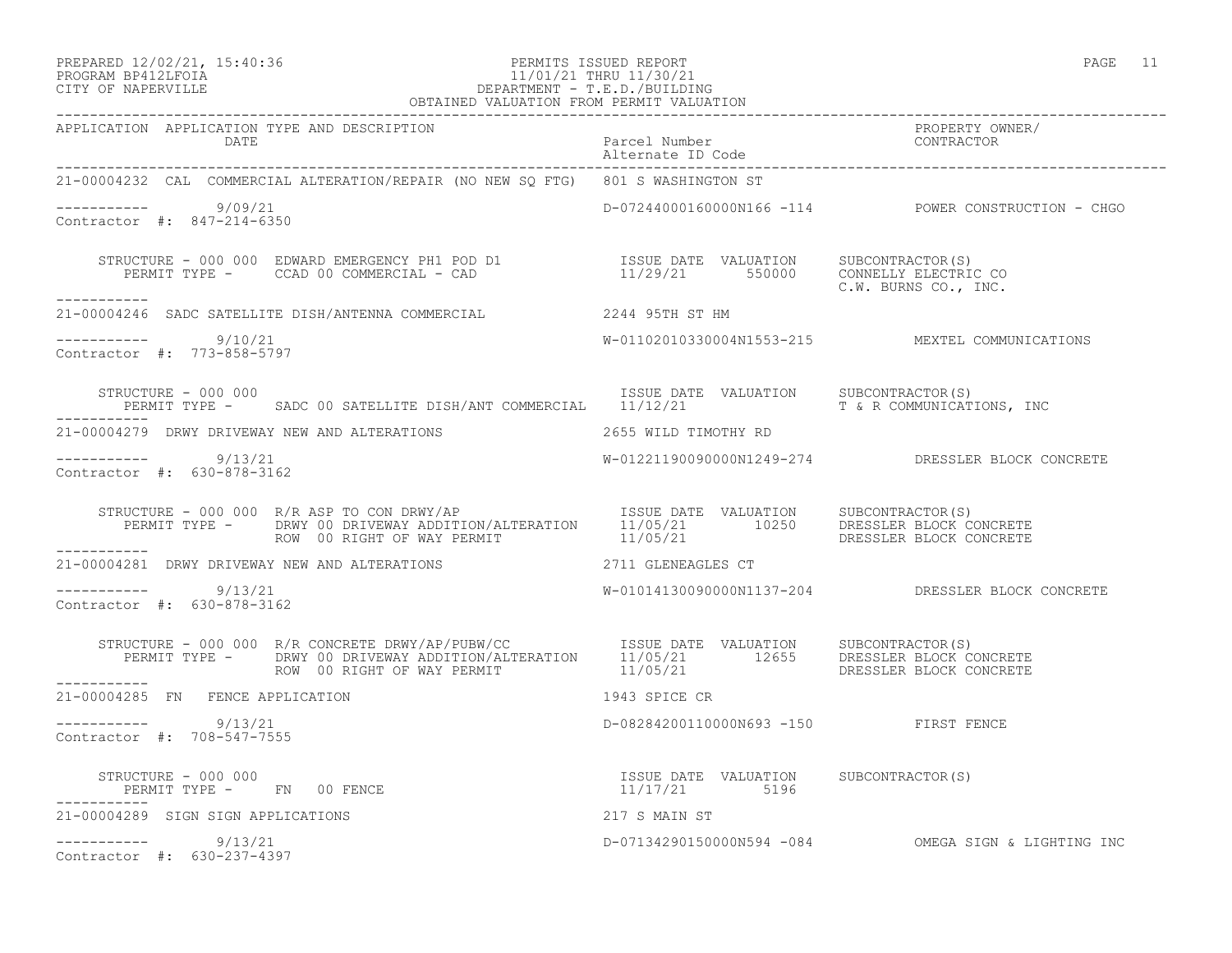| PREPARED 12/02/21, 15:40:36 |  |
|-----------------------------|--|
| PROGRAM RP412LFOIA          |  |

### end the extendion of the PERMITS ISSUED REPORT the extendion of the extendion of the extendion of the extendion of the extendion of the extendion of the extendion of the extendion of the extendion of the extendion of the e PROGRAM BP412LFOIA 11/01/21 THRU 11/30/21<br>CITY OF NAPERVILLE DEPARTMENT - T.E.D./BUILDIN CITY OF NAPERVILLE DEPARTMENT - T.E.D./BUILDING OBTAINED VALUATION FROM PERMIT VALUATION

| APPLICATION APPLICATION TYPE AND DESCRIPTION<br>Parcel Number<br>Alternate ID Code<br>DATE                      |                                                    | PROPERTY OWNER/<br>CONTRACTOR                       |  |
|-----------------------------------------------------------------------------------------------------------------|----------------------------------------------------|-----------------------------------------------------|--|
| 21-00004289 (CONTINUED)                                                                                         |                                                    |                                                     |  |
| STRUCTURE - 000 000<br>PERMIT TYPE - SIGN 00 SIGN                                                               | ISSUE DATE VALUATION SUBCONTRACTOR (S)<br>11/04/21 | OMEGA SIGN & LIGHTING INC                           |  |
| 21-00004290 SIGN SIGN APPLICATIONS                                                                              | 217 S MAIN ST                                      |                                                     |  |
| $--------$ 9/13/21<br>Contractor #: 630-237-4397                                                                |                                                    | D-07134290150000N594 -084 OMEGA SIGN & LIGHTING INC |  |
| STRUCTURE - 000 000<br>PERMIT TYPE - SIGN 00 SIGN                                                               | ISSUE DATE VALUATION SUBCONTRACTOR(S)              |                                                     |  |
| 21-00004291 SIGN SIGN APPLICATIONS                                                                              | 217 S MAIN ST                                      |                                                     |  |
| $--------$ 9/13/21<br>Contractor #: 630-237-4397                                                                |                                                    | D-07134290150000N594 -084 OMEGA SIGN & LIGHTING INC |  |
| STRUCTURE - 000 000<br>PERMIT TYPE - SIGN 00 SIGN                                                               | ISSUE DATE VALUATION SUBCONTRACTOR(S)              | 11/04/21 OMEGA SIGN & LIGHTING INC                  |  |
| 21-00004292 SIGN SIGN APPLICATIONS                                                                              | 217 S MAIN ST                                      |                                                     |  |
| $--------- 9/13/21$<br>Contractor #: 630-237-4397                                                               |                                                    | D-07134290150000N594 -084 OMEGA SIGN & LIGHTING INC |  |
| STRUCTURE - 000 000<br>PERMIT TYPE - SIGN 00 SIGN<br>-----------                                                | ISSUE DATE VALUATION SUBCONTRACTOR(S)<br>11/05/21  |                                                     |  |
| 21-00004293 SIGN SIGN APPLICATIONS                                                                              | 217 S MAIN ST                                      |                                                     |  |
| $--------- 9/13/21$<br>Contractor #: 630-237-4397                                                               |                                                    | D-07134290150000N594 -084 OMEGA SIGN & LIGHTING INC |  |
| STRUCTURE - 000 000<br>PERMIT TYPE - SIGN 00 SIGN                                                               | ISSUE DATE VALUATION SUBCONTRACTOR(S)<br>11/05/21  |                                                     |  |
| 21-00004304 SADC SATELLITE DISH/ANTENNA COMMERCIAL                                                              | 2052 W OGDEN AV CELL                               |                                                     |  |
| -----------     9/14/21<br>Contractor #: 314-402-9027                                                           | D-07224010030000N1497-110 MASTEC                   |                                                     |  |
| STRUCTURE - 000 000<br>PERMIT TYPE - SADC 00 SATELLITE DISH/ANT COMMERCIAL 11/12/21 STANDARD WIRELESS GROUP LLC | ISSUE DATE VALUATION SUBCONTRACTOR(S)              |                                                     |  |
| 21-00004310 RAL RES ALTERATIONS/REMODLING (NO NEW SQ FTG) 2064 GARTH CT                                         |                                                    |                                                     |  |
| $--------- 9/14/21$<br>Contractor #: 630-330-4739                                                               |                                                    | D-083130906000000159 -175 TRANQUILITY BUILDERS      |  |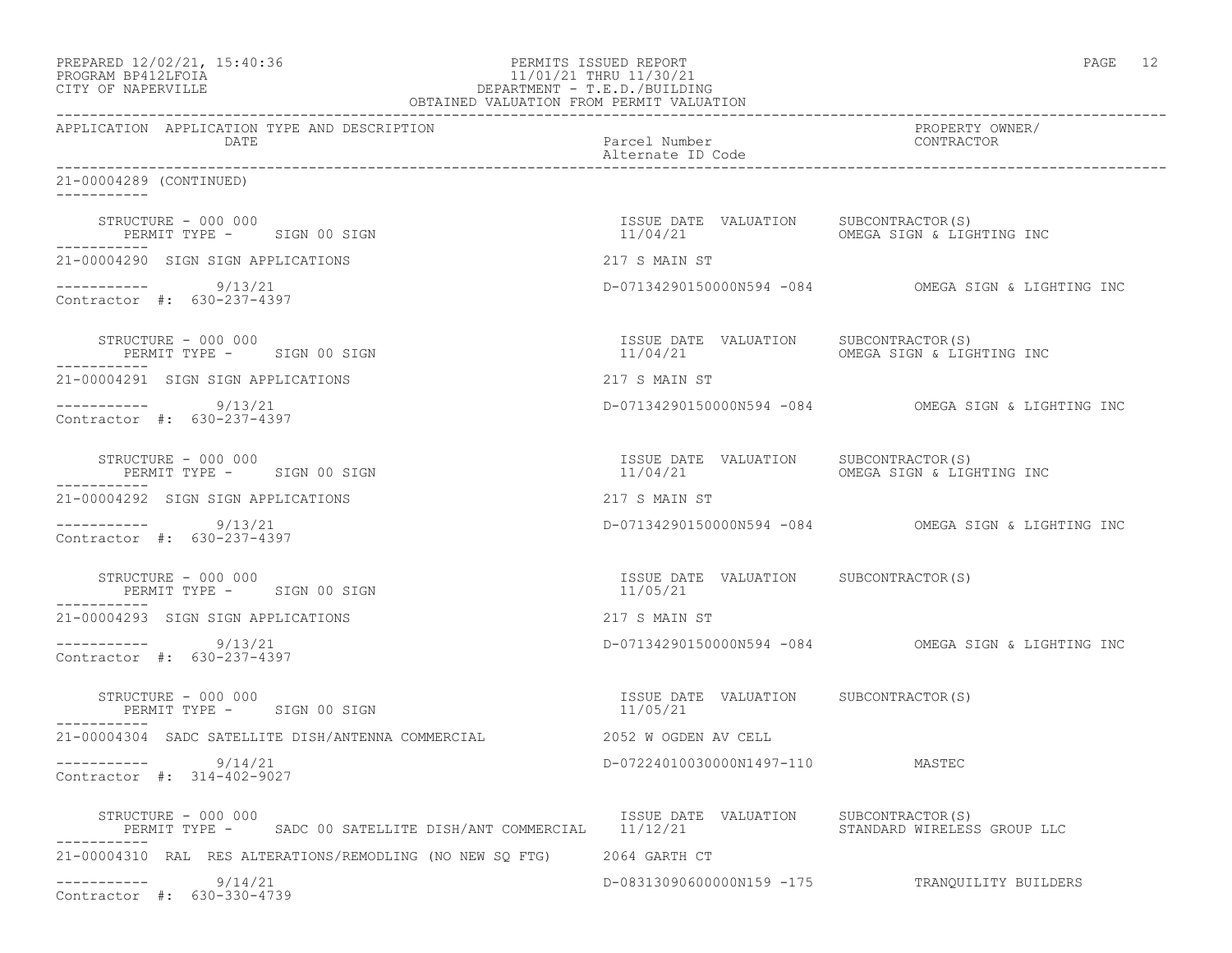## PREPARED 12/02/21, 15:40:36 PERMITS ISSUED REPORT PAGE 13 PROGRAM BP412LFOIA 11/01/21 THRU 11/30/21 CITY OF NAPERVILLE DEPARTMENT - T.E.D./BUILDING

| OBTAINED VALUATION FROM PERMIT VALUATION                                                                                                                                                                                         |                                           |                                                       |  |
|----------------------------------------------------------------------------------------------------------------------------------------------------------------------------------------------------------------------------------|-------------------------------------------|-------------------------------------------------------|--|
| APPLICATION APPLICATION TYPE AND DESCRIPTION<br>DATE                                                                                                                                                                             | Parcel Number<br>Alternate ID Code        | PROPERTY OWNER/<br>CONTRACTOR                         |  |
| 21-00004310 (CONTINUED)                                                                                                                                                                                                          |                                           |                                                       |  |
| STRUCTURE - 000 000 KITCHEN/MASTER BATHROOM/POWDER ROOM 1SSUE DATE VALUATION SUBCONTRACTOR(S)<br>PERMIT TYPE - RAL 00 ROOM ALTERATION 11/01/21 88300 MATRIX ELECTRIC CO                                                          |                                           |                                                       |  |
| ------------<br>21-00004313 CAL COMMERCIAL ALTERATION/REPAIR (NO NEW SO FTG) 112 W JEFFERSON AV                                                                                                                                  |                                           |                                                       |  |
| $--------- 9/14/21$<br>Contractor #: 630-740-6563                                                                                                                                                                                |                                           | D-07134290140000N1374-84 SEQUOIA GENERAL CONSTRUCTION |  |
| STRUCTURE - 000 000 FAHERTY<br>STRUCTURE - 000 000 FAHERTY<br>PERMIT TYPE - CCAD 00 COMMERCIAL - CAD                      11/05/21     65000   PHOENIX CONSTRUCTION SERVICES                                                     |                                           |                                                       |  |
| 21-00004320 RAD RES ADDITIONS (NEW SO FTG) THE RESERVING 2052 COBBLEBROOK LN                                                                                                                                                     |                                           |                                                       |  |
| $--------- 9/15/21$<br>Contractor #: 312-957-7445                                                                                                                                                                                |                                           | D-08284190360000N693 -150 1ST CHOICE SOLUTIONS        |  |
| STRUCTURE - 000 000 TORNANDO DAMAGE REPAIRS                     ISSUE DATE VALUATION     SUBCONTRACTOR(S)<br>PERMIT TYPE -     RAD 00 ROOM ADDITION                          11/03/21     143758    HOME EXTERIOR DECORATING INC |                                           | JB ELECTRIC<br>SSE MECHANICAL INC                     |  |
| -----------<br>21-00004335 RAL RES ALTERATIONS/REMODLING (NO NEW SQ FTG) 436 E HILLSIDE RD                                                                                                                                       |                                           |                                                       |  |
| $--------- 9/16/21$<br>Contractor #: 630-443-7393                                                                                                                                                                                |                                           | D-08191150180000N133 -100 BIRON HOMES & DESIGN        |  |
| STRUCTURE - 000 000 MOVE POWDER ROOM/ENLARGE LAUNDRY ROOM ISSUE DATE VALUATION SUBCONTRACTOR(S)<br>PERMIT TYPE - RAL 00 ROOM ALTERATION 11/10/21 24000 CUSTOMIZED PROTECTION SERVICES<br>-----------                             |                                           | E&S PLUMBING                                          |  |
| 21-00004337 RAL RES ALTERATIONS/REMODLING (NO NEW SQ FTG) 1825 PRINCETON CR                                                                                                                                                      |                                           |                                                       |  |
| $--------$ 9/16/21<br>Contractor #: 630-513-1966                                                                                                                                                                                 |                                           | D-08284020110000N160 -150 GRANDVIEW CAPITAL           |  |
| STRUCTURE - 000 000 INTERIOR REMODEL (S)<br>PERMIT TYPE -       RAL 00 ROOM ALTERATION                                   11/16/21        75000      TOPPEL PLUMBING INC<br>-----------                                           |                                           | DUPAGE ELECTRICAL SERVICE                             |  |
| 21-00004359 SFR SINGLE FAMILY RESIDENCE<br>1023 E BAUER RD                                                                                                                                                                       |                                           |                                                       |  |
| $--------$ 9/17/21<br>Contractor #: 630-514-4235                                                                                                                                                                                 | D-08072240140000N1763-41 STEVE PATTERMANN |                                                       |  |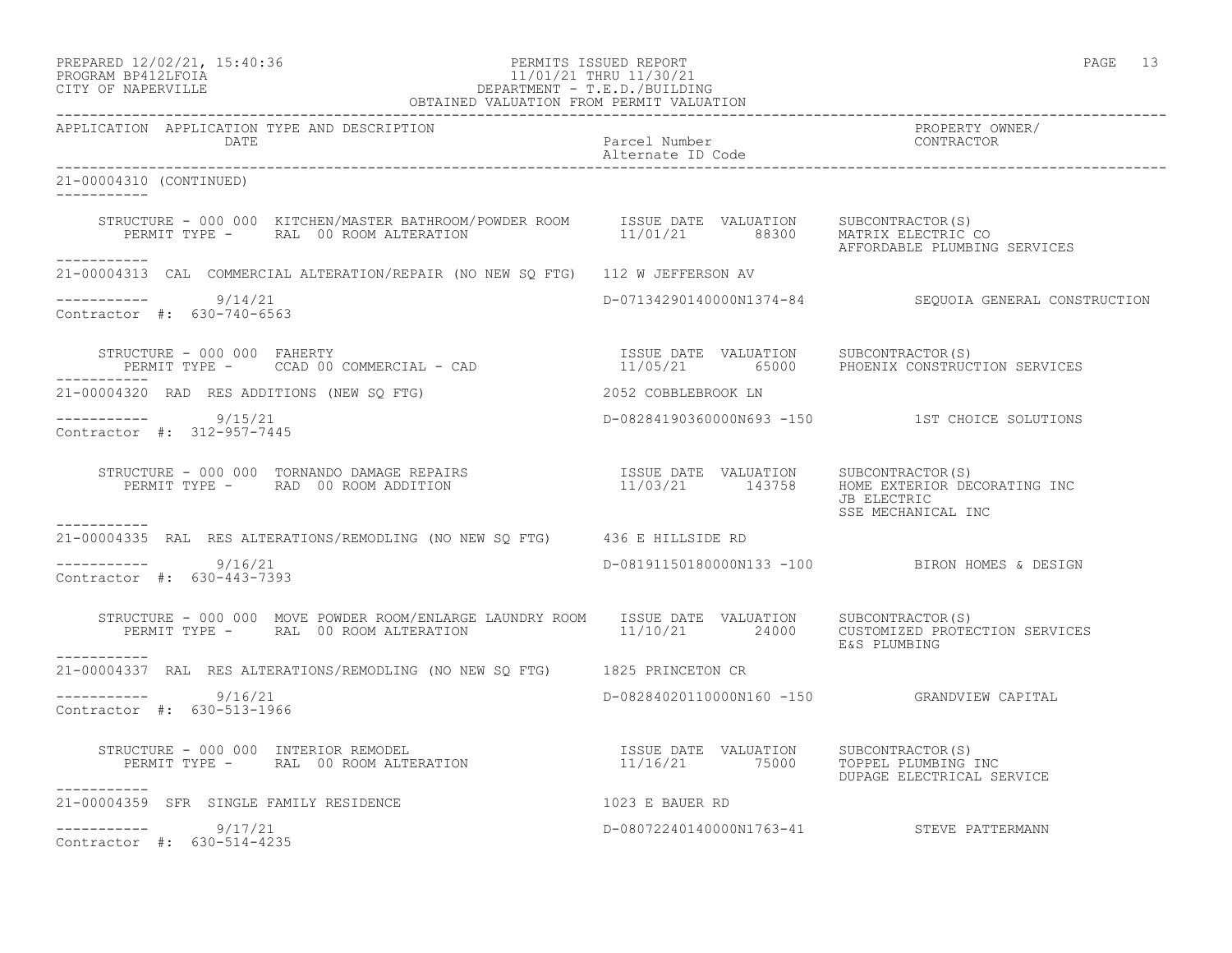| PREPARED 12/02/21, 15:40:36 |  |
|-----------------------------|--|
| DDOOD3M DD410T DOT3         |  |

## PREPARED 12/02/21, 15:40:36 PERMITS ISSUED REPORT PAGE 14 PROGRAM BP412LFOIA 11/01/21 THRU 11/30/21<br>CITY OF NAPERVILLE DEPARTMENT - T.E.D./BUILDIN CITY OF NAPERVILLE DEPARTMENT - T.E.D./BUILDING

|                                        |                                                   | OBTAINED VALUATION FROM PERMIT VALUATION                                                                                                                                                                |                                                                          |                                                                      |
|----------------------------------------|---------------------------------------------------|---------------------------------------------------------------------------------------------------------------------------------------------------------------------------------------------------------|--------------------------------------------------------------------------|----------------------------------------------------------------------|
|                                        | DATE                                              | APPLICATION APPLICATION TYPE AND DESCRIPTION                                                                                                                                                            | Parcel Number<br>Alternate ID Code                                       | PROPERTY OWNER/<br>CONTRACTOR                                        |
| 21-00004359 (CONTINUED)<br>----------- |                                                   |                                                                                                                                                                                                         |                                                                          |                                                                      |
|                                        | STRUCTURE - 000 000 SFR<br>PERMIT TYPE -          | ELEC 00 ELECTRIC FOR SINGLE FAMILY/DPX 11/30/21<br>MECH 00 MECHANICAL FOR SFR/DPX<br>PATO 00 PATIO WITH STRUCTURE<br>PLRM 00 PLUMBING BASEMENT ROUGH<br>PLUM 00 PLUMBING FOR SINGLE FAMILY/DPX 11/30/21 | ISSUE DATE VALUATION<br>11/30/21<br>$11/30/21$ 785000<br>11/30/21        | SUBCONTRACTOR(S)<br>NAPERVILLE ELECTRICAL CONT INC<br>MAYER PLUMBING |
|                                        |                                                   | SFRP 00 SINGLE FAMILY RESIDENCE PERMIT<br>STRU 00 STRUCTURAL FOR SINGLE FAM/DPX<br>TREE 00 PARKWAY TREE PLANTING PERMIT 11/30/21                                                                        | 11/30/21 785000<br>11/30/21                                              | JOE DIRT INC<br>ABLE-WARNECKE                                        |
| ----------<br>21-00004366 DECK DECK    |                                                   |                                                                                                                                                                                                         | 4608 CHINABERRY LN                                                       |                                                                      |
|                                        | $--------- 9/20/21$<br>Contractor #: 847-559-9220 |                                                                                                                                                                                                         |                                                                          | W-01174050050000N1536-256 PROMPT PROPERTY SOLUTIONS                  |
|                                        |                                                   |                                                                                                                                                                                                         |                                                                          |                                                                      |
|                                        |                                                   | 21-00004369 RAL RES ALTERATIONS/REMODLING (NO NEW SQ FTG) 2324 UNIVERSITY CT                                                                                                                            |                                                                          |                                                                      |
|                                        | 9/20/21<br>Contractor #: 630-569-0394             |                                                                                                                                                                                                         | W-02052110090000N400 -193 DJI SERVICES                                   |                                                                      |
| ----------                             |                                                   | STRUCTURE - 000 000 MASTER BATHROOM REMODEL<br>PERMIT TYPE - RAL 00 ROOM ALTERATION                                                                                                                     |                                                                          | PURE PLUMBING                                                        |
| 21-00004407 DECK DECK                  |                                                   |                                                                                                                                                                                                         | 1231 HOBSON OAKS DR                                                      |                                                                      |
|                                        | 9/21/21<br>Contractor #: 847-496-4333             |                                                                                                                                                                                                         |                                                                          | D-08291040370000N503 -132 ARCHADECK OF CHICAGOLAND-PALAT             |
| -----------                            | STRUCTURE - 000 000 DECK                          | PERMIT TYPE - DECK 00 DECK                                                                                                                                                                              | ISSUE DATE VALUATION SUBCONTRACTOR(S)<br>11/30/21 30640                  |                                                                      |
|                                        | 21-00004441 SIGN SIGN APPLICATIONS                |                                                                                                                                                                                                         | 204 S ROUTE 59                                                           |                                                                      |
|                                        | 9/22/21<br>Contractor #: 630-629-7446             |                                                                                                                                                                                                         |                                                                          | D-07221020230000N1153-94 BRIGHT SIGNS & AWNINGS                      |
|                                        | STRUCTURE - 000 000                               | PERMIT TYPE - SIGN 00 SIGN                                                                                                                                                                              | ISSUE DATE VALUATION SUBCONTRACTOR(S)<br>11/23/21 BRIGHT SIGNS & AWNINGS |                                                                      |
|                                        |                                                   | 21-00004447 RPZ REVERSE PRESSURE ZONE/BACKFLOW PREVENTER 50 705 N LOOMIS ST                                                                                                                             |                                                                          |                                                                      |
|                                        | 9/22/21<br>Contractor #: 815-462-3300             |                                                                                                                                                                                                         |                                                                          | D-08181150200000N44 -70 CAREFREE LAWN SPRINKLERS                     |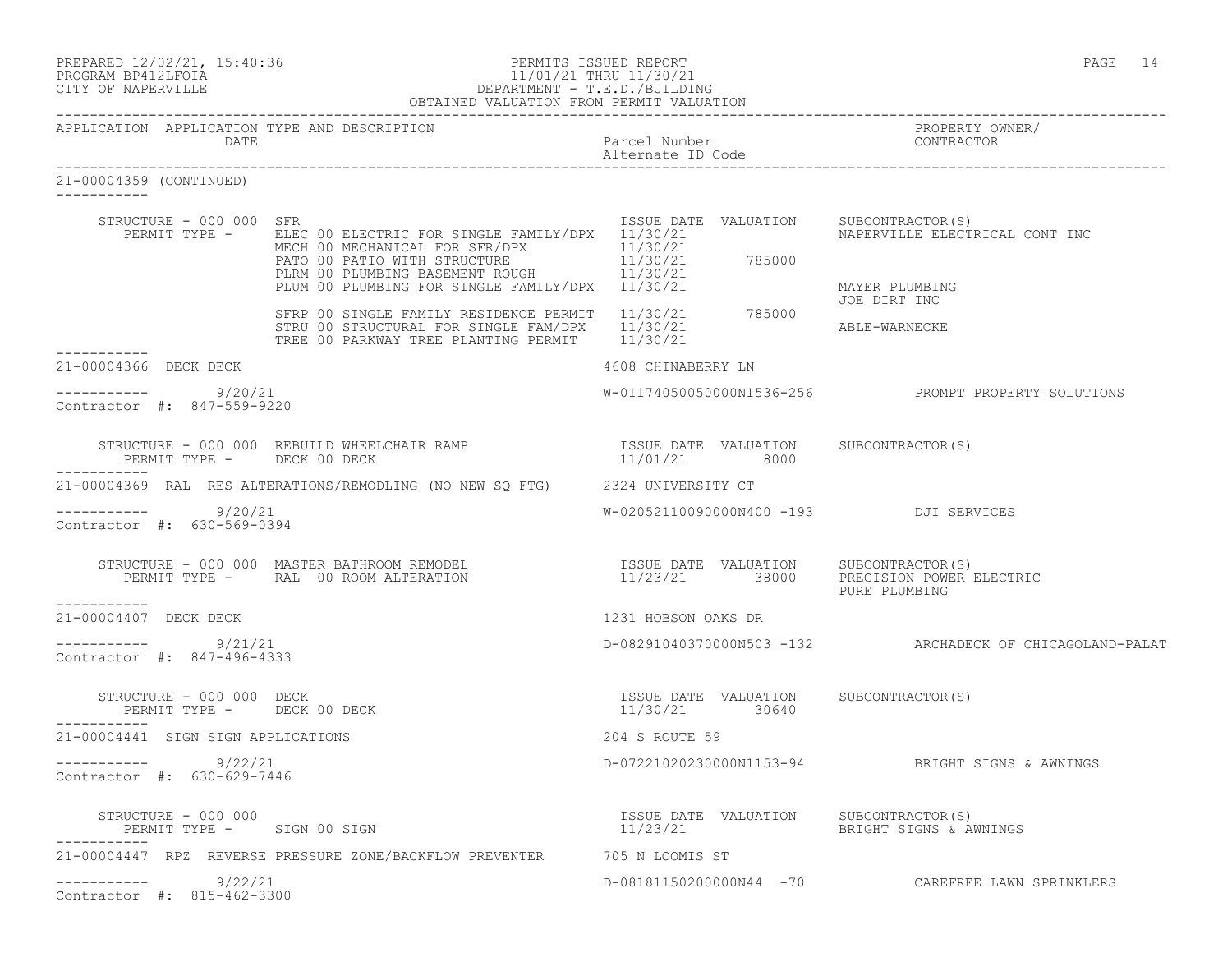PREPARED 12/02/21, 15:40:36 PERMITS ISSUED REPORT PAGE 15

# PROGRAM BP412LFOIA 11/01/21 THRU 11/30/21 CITY OF NAPERVILLE DEPARTMENT - T.E.D./BUILDING

| OBTAINED VALUATION FROM PERMIT VALUATION                                                                                                                                                                                                                                                                                                                                               |                                                         |                                                        |
|----------------------------------------------------------------------------------------------------------------------------------------------------------------------------------------------------------------------------------------------------------------------------------------------------------------------------------------------------------------------------------------|---------------------------------------------------------|--------------------------------------------------------|
| APPLICATION APPLICATION TYPE AND DESCRIPTION                                                                                                                                                                                                                                                                                                                                           |                                                         | PROPERTY OWNER/                                        |
| 21-00004447 (CONTINUED)<br>____________                                                                                                                                                                                                                                                                                                                                                |                                                         |                                                        |
| STRUCTURE - 000 000 RPZ WITH HEADS IN ROW [ISSUE DATE VALUATION SUBCONTRACTOR(S)<br>PERMIT TYPE - LSP 00 LAWN SPRINKLER RESIDENTIAL 11/02/21 4750 CAREFERE LAWN SPRINKLERS<br>------------                                                                                                                                                                                             |                                                         | CAREFREE LAWN SPRINKLERS                               |
| 21-00004449 CAL COMMERCIAL ALTERATION/REPAIR (NO NEW SQ FTG) 1295 E OGDEN AV                                                                                                                                                                                                                                                                                                           |                                                         |                                                        |
| $--------- 9/23/21$<br>Contractor #: 847-414-5114                                                                                                                                                                                                                                                                                                                                      |                                                         | D-08081000250000N1239-42 PNK CONSTRUCTION LLC          |
| $\begin{array}{cccccc} \texttt{STRUCTURE} & - & 000 & 000 & \texttt{GONG CHA} & (\texttt{TEA SHOP}) & & & & & & & \texttt{ISSUE} & \texttt{DATE} & \texttt{VALUATION} & & & & \texttt{SUBCONTRACTOR(S)} \\ \texttt{PERMIT TYPE} & - & & \texttt{CCAD} & 00 & \texttt{COMMERCIAL} & - & \texttt{CAD} & & & & & 11/17/21 & & 40000 & & & \texttt{BILEG CORP} \end{array}$<br>___________ |                                                         | JAMES PHILLIPS AND SONS                                |
| 21-00004470 DECK DECK                                                                                                                                                                                                                                                                                                                                                                  | 513 SEVILLE AV                                          |                                                        |
| ----------- 9/23/21<br>Contractor #:                                                                                                                                                                                                                                                                                                                                                   |                                                         |                                                        |
| STRUCTURE - 000 000 PERGOLA<br>STRUCTURE - 000 000 PERGOLA<br>PERMIT TYPE - PERGOO PERGOLA / ARBOR 11/10/21<br>------<br>------------                                                                                                                                                                                                                                                  |                                                         |                                                        |
| 21-00004472 DECK DECK                                                                                                                                                                                                                                                                                                                                                                  | 4324 AYRSHIRE CT                                        |                                                        |
| ----------- 9/23/21<br>Contractor #: 630-551-5742                                                                                                                                                                                                                                                                                                                                      |                                                         | W-01152020250000N1067-245 CLIFFORD W CLARK             |
| STRUCTURE - 000 000 WOODEN DECK<br>PERMIT TYPE - DECK 00 DECK<br>PERMIT TYPE - DECK 00 DECK                                                                                                                                                                                                                                                                                            | ISSUE DATE VALUATION SUBCONTRACTOR(S)<br>11/03/21 10500 |                                                        |
| 21-00004493 ESC ELECTRIC SERVICE CHANGE                                                                                                                                                                                                                                                                                                                                                | 1459 ENCINA DR                                          |                                                        |
| ----------- 9/27/21<br>Contractor #: 312-788-8879                                                                                                                                                                                                                                                                                                                                      | D-07143140320000N145 -81 BT ELECTRIC INC                |                                                        |
| $\begin{array}{cccc} \texttt{STRUCTURE} & - & 000 & 000 & \texttt{PHOTOVOLTAIC} & \texttt{SYTEM} \end{array} \qquad \begin{array}{cccc} \texttt{ISSUE} & \texttt{DATE} & \texttt{VALUATION} & \texttt{SUBCONTRACTOR(S)}\\ \texttt{PERMIT TYPE} & - & \texttt{PV} & 00 \texttt{ SOLAR PHOTOVOLTAIC} & \texttt{11/18/21} & 29950 & \texttt{BT ELECTRIC INC} \end{array}$<br>-----------  |                                                         |                                                        |
| 21-00004495 DECK DECK                                                                                                                                                                                                                                                                                                                                                                  | 5071 SWITCH GRASS LN                                    |                                                        |
| -----------    9/27/21<br>Contractor #: 630-200-3945                                                                                                                                                                                                                                                                                                                                   |                                                         | W-01221030160000N225 -274 DDT HOME TRANSFORMATIONS LLC |
|                                                                                                                                                                                                                                                                                                                                                                                        |                                                         |                                                        |

STRUCTURE - 000 000 PAVILION OVER EXISTING DECK **ISSUE DATE VALUATION** SUBCONTRACTOR(S)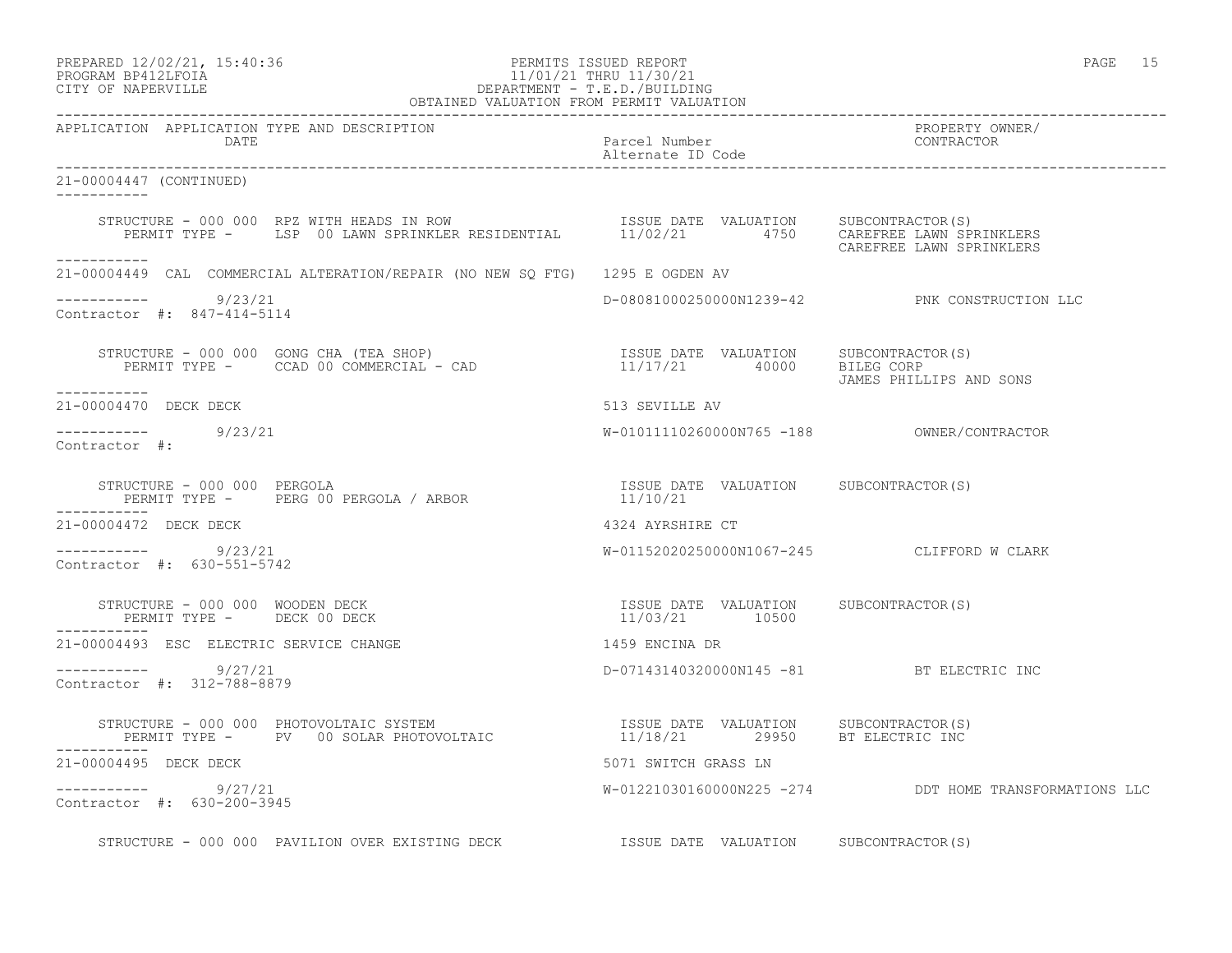## PREPARED 12/02/21, 15:40:36 PERMITS ISSUED REPORT PAGE 16 PROGRAM BP412LFOIA 11/01/21 THRU 11/30/21 CITY OF NAPERVILLE DEPARTMENT - T.E.D./BUILDING

|                                                                                                                                                                                                                                               | OBTAINED VALUATION FROM PERMIT VALUATION                |                                                     |
|-----------------------------------------------------------------------------------------------------------------------------------------------------------------------------------------------------------------------------------------------|---------------------------------------------------------|-----------------------------------------------------|
| APPLICATION APPLICATION TYPE AND DESCRIPTION<br>DATE                                                                                                                                                                                          | Parcel Number<br>Alternate ID Code                      | PROPERTY OWNER/<br>CONTRACTOR                       |
| 21-00004495 (CONTINUED)<br>------------                                                                                                                                                                                                       |                                                         |                                                     |
| PERMIT TYPE - DECK 00 DECK<br>GAZO 00 GAZEB<br>------------                                                                                                                                                                                   |                                                         |                                                     |
| 21-00004498 RAL RES ALTERATIONS/REMODLING (NO NEW SQ FTG) 1023 RAVENDALE CT                                                                                                                                                                   |                                                         |                                                     |
| $--------- 9/27/21$<br>Contractor #: 815-577-2482                                                                                                                                                                                             |                                                         | $D-07271070820000N1703-124$ EWALD CONSTRUCTION INC. |
| RUCTURE – 000 000 BASEMENT FINISH (S) (SOME PASSUE DATE VALUATION SUBCONTRACTOR)<br>PERMIT TYPE – FB 00 FINISHED BASEMENT (S) (S) 25000 WAVE ELECTRIC<br>STRUCTURE - 000 000 BASEMENT FINISH<br>-----------                                   |                                                         | HALL AND ONE SERVICES                               |
| 21-00004499 DECK DECK                                                                                                                                                                                                                         | 2052 SHADY GROVE CT                                     |                                                     |
| ___________<br>9/27/21<br>Contractor #: 773-682-8768                                                                                                                                                                                          | D-08284171020000N693 -150 BRAD SCHILTZ                  |                                                     |
| STRUCTURE - 000 000 DECK<br>PERMIT TYPE - DECK 00 DECK                                                                                                                                                                                        | ISSUE DATE VALUATION SUBCONTRACTOR(S)<br>11/18/21 11250 |                                                     |
| 21-00004514 FN FENCE APPLICATION                                                                                                                                                                                                              | 1116 PINE RIDGE CT                                      |                                                     |
| 9/27/21<br>Contractor #: 708-856-8999                                                                                                                                                                                                         |                                                         | D-08291010090000N1280-132 ILLINOIS FENCE COMPANY    |
| STRUCTURE - 000 000<br>PERMIT TYPE - FN 00 FENCE                                                                                                                                                                                              | ISSUE DATE VALUATION SUBCONTRACTOR(S)<br>11/18/21 10780 |                                                     |
| 21-00004525 ESC ELECTRIC SERVICE CHANGE                                                                                                                                                                                                       | 4807 SHUMARD LN                                         |                                                     |
| -----------    9/27/21<br>Contractor #:                                                                                                                                                                                                       | W-01174130040000N1709-256 CERTASUN, LLC                 |                                                     |
| STRUCTURE – 000 000 PHOTOVALTAIC SYSTEM                               ISSUE DATE VALUATION     SUBCONTRACTOR(S)<br>PERMIT TYPE –     PV   00 SOLAR PHOTOVOLTAIC                      11/15/21         38423      CERTASUN, LLC<br>----------- |                                                         |                                                     |
| 21-00004531 BDD DEMOLITION SINGLE FAMILY                                                                                                                                                                                                      | 807 S WRIGHT ST                                         |                                                     |
| -----------    9/28/21<br>Contractor #: 630-369-5401                                                                                                                                                                                          |                                                         | D-08191180100000N51 -100 KOZLOWSKI HOMES INC        |
| STRUCTURE - 000 000 BDD<br>PERMIT TYPE - BDD 00 DEMOLITION PERMIT                                                                                                                                                                             | ISSUE DATE VALUATION SUBCONTRACTOR(S)                   | 11/17/21 ACTIVE EXCAVATING AND WRECKING             |
| 21-00004532 SFR SINGLE FAMILY RESIDENCE                                                                                                                                                                                                       | 807 S WRIGHT ST                                         |                                                     |
| -----------    9/28/21<br>Contractor #: 630-369-5401                                                                                                                                                                                          |                                                         | D-08191180100000N51 -100 KOZLOWSKI HOMES INC        |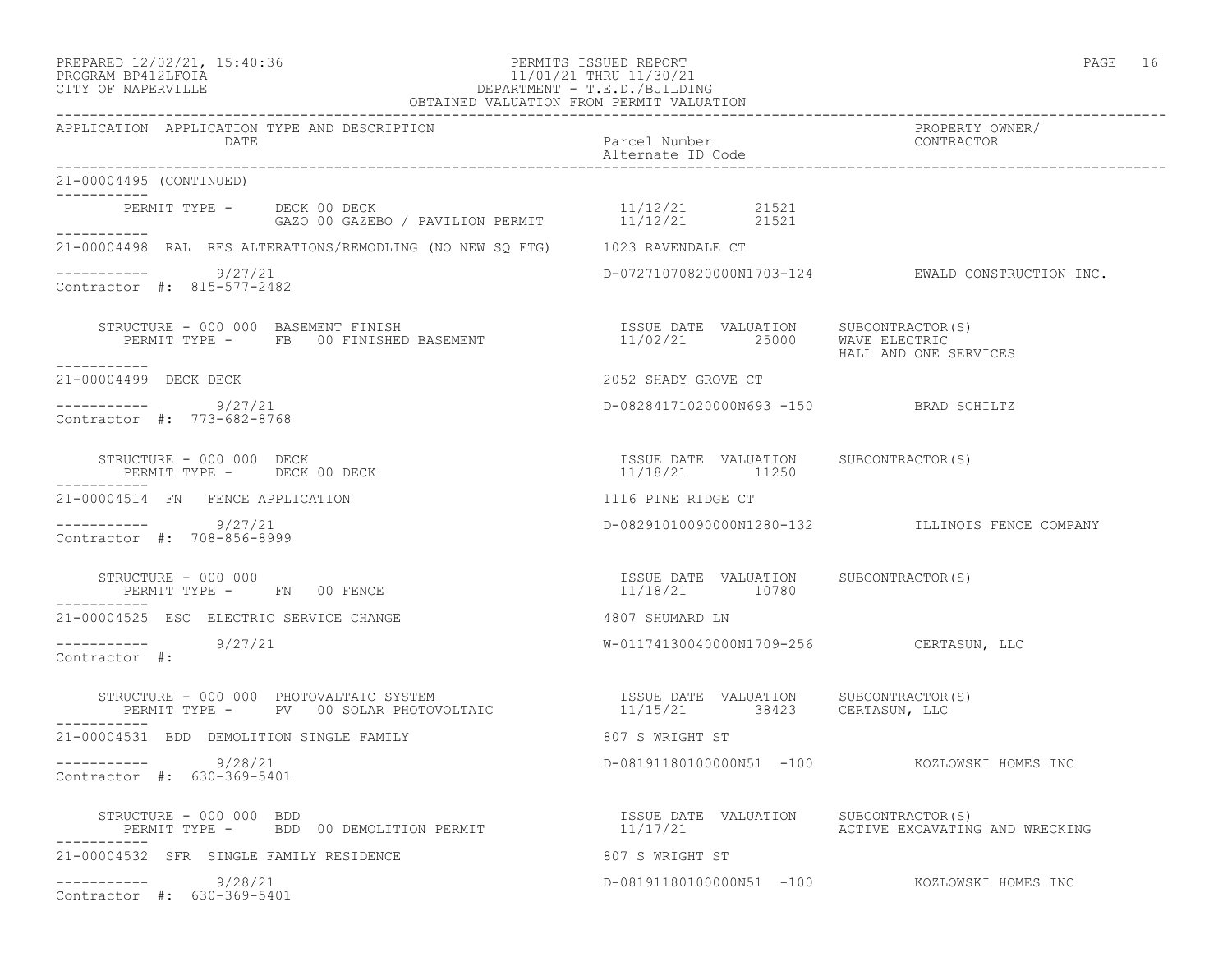| PREPARED 12/02/21, 15:40:36 |  |
|-----------------------------|--|
| DDOOD3M DD410T DOT3         |  |

## PREPARED 12/02/21, 15:40:36 PERMITS ISSUED REPORT PAGE 17 PROGRAM BP412LFOIA 11/01/21 THRU 11/30/21<br>CITY OF NAPERVILLE DEPARTMENT - T.E.D./BUILDI CITY OF NAPERVILLE DEPARTMENT - T.E.D./BUILDING

|                                                        | OBTAINED VALUATION FROM PERMIT VALUATION                                                                                                                                                                                                                                                                                                                                                                                                                                        |                                       |                                                                                                      |
|--------------------------------------------------------|---------------------------------------------------------------------------------------------------------------------------------------------------------------------------------------------------------------------------------------------------------------------------------------------------------------------------------------------------------------------------------------------------------------------------------------------------------------------------------|---------------------------------------|------------------------------------------------------------------------------------------------------|
| APPLICATION APPLICATION TYPE AND DESCRIPTION<br>DATE   | Parcel Number<br>Parcel Number<br>Alternate ID Code                                                                                                                                                                                                                                                                                                                                                                                                                             |                                       | PROPERTY OWNER/                                                                                      |
| 21-00004532 (CONTINUED)                                |                                                                                                                                                                                                                                                                                                                                                                                                                                                                                 |                                       |                                                                                                      |
| STRUCTURE - 000 000 SFR                                | EXAMPLE TRINGER AND THE CONSULTING SERVICTURE - THE CONSULTING THE CONSULTING THE CONSULTING SUBSEMENT<br>FRAMIT TYPE - ELEC OO FINISHED BASEMENT<br>FRAMICAL FOR SFR/DPX 11/29/21<br>MECH OO MECHANICAL FOR STR/DPX 11/29/21<br>PLUM                                                                                                                                                                                                                                           |                                       | ISSUE DATE VALUATION SUBCONTRACTOR(S)<br>M D ELECTRICAL CONTRACTORS INC<br>FLAT TOP PLUMBING         |
|                                                        | SFRP 00 SINGLE FAMILY RESIDENCE PERMIT 11/29/21 550000<br>STRU 00 STRUCTURAL FOR SINGLE FAM/DPX 11/29/21<br>TREE 00 PARKWAY TREE PLANTING PERMIT 11/29/21                                                                                                                                                                                                                                                                                                                       |                                       | ACTIVE EXCAVATING<br>BRADLEY ENTERPRISES/OSWEGO                                                      |
|                                                        | 21-00004533 RAL RES ALTERATIONS/REMODLING (NO NEW SQ FTG) 860 WAVERLY CT                                                                                                                                                                                                                                                                                                                                                                                                        |                                       |                                                                                                      |
| $--------- 9/28/21$<br>Contractor #: 630-293-8070      |                                                                                                                                                                                                                                                                                                                                                                                                                                                                                 |                                       | D-08074150180000N100 -56 SYNERGY BUILDERS INC/ WEST CH                                               |
|                                                        | $\begin{array}{cccc} \texttt{STRUCTURE} & - & 000 & 000 & \texttt{MASTER AND HALL BATH REMODEL} \\ \texttt{PERMIT TYPE} & - & \texttt{RAL} & 00\text{ ROM ALTERATION} \\ \texttt{PERMIT TYPE} & - & \texttt{RAL} & 00\text{ ROM ALTERATION} \\ \end{array} \qquad \begin{array}{cccc} \texttt{SINRISTER} & \texttt{SINER} & \texttt{SUSDATE} & \texttt{SUSDATE} \\ \texttt{SUSDATE} & \texttt{SUSDATE} & \texttt{SUSDATE} \\ \texttt{SUSDATE} & \texttt{SUSDATE} & \texttt{SUS$ |                                       | TOPPEL PLUMBING INC                                                                                  |
| -----------<br>21-00004534 SFR SINGLE FAMILY RESIDENCE | 3648 SARGENT DR                                                                                                                                                                                                                                                                                                                                                                                                                                                                 |                                       |                                                                                                      |
| ----------- 9/28/21<br>Contractor #: 817-875-7057      |                                                                                                                                                                                                                                                                                                                                                                                                                                                                                 | W-0110300028106 N1841-229 PULTE GROUP |                                                                                                      |
| STRUCTURE - 000 000 SFR                                | PERMIT TYPE - ELEC 00 ELECTRIC FOR SINGLE FAMILY/DPX 11/03/21 SUPERIOR ELECTRICAL TECHNOLOGI<br>MECH 00 MECHANICAL FOR SFR/DPX 11/03/21 S3 PLUMBING<br>PLRM 00 PLUMBING BASEMENT ROUGH 11/03/21 S3 PLUMBING<br>HOLIDAY SEWER & WATER/WA                                                                                                                                                                                                                                         | ISSUE DATE VALUATION SUBCONTRACTOR(S) |                                                                                                      |
|                                                        |                                                                                                                                                                                                                                                                                                                                                                                                                                                                                 |                                       | HOLIDAY SEWER & WATER/WAUCONDA                                                                       |
|                                                        | PLUM 00 PLUMBING FOR SINGLE FAMILY/DPX 11/03/21 63 PLUMBING<br>SFRP 00 SINGLE FAMILY RESIDENCE PERMIT 11/03/21 195000 RABY ROOFING<br>STRILO STRUCTURING CONCIDENT RIM(RNY 11/03/21 195000 RABY ROOFING<br>STRU 00 STRUCTURAL FOR SINGLE FAM/DPX 11/03/21                                                                                                                                                                                                                       |                                       | HOLIDAY SEWER & WATER/WAUCONDA                                                                       |
| 21-00004536 SFR SINGLE FAMILY RESIDENCE                |                                                                                                                                                                                                                                                                                                                                                                                                                                                                                 | 3628 AMBROSIA DR                      |                                                                                                      |
| $--------- 9/28/21$<br>Contractor #: 817-875-7057      |                                                                                                                                                                                                                                                                                                                                                                                                                                                                                 | W-0110300028214 N1842-229 PULTE GROUP |                                                                                                      |
| STRUCTURE - 000 000 SFR                                | PERMIT TYPE - ELEC 00 ELECTRIC FOR SINGLE FAMILY/DPX 11/03/21<br>MECH 00 MECHANICAL FOR SFR/DPX 11/03/21<br>PLUM 00 PLUMBING FOR SINGLE FAMILY/DPX 11/03/21                                                                                                                                                                                                                                                                                                                     | ISSUE DATE VALUATION                  | SUBCONTRACTOR (S)<br>SUPERIOR ELECTRICAL TECHNOLOGI<br>S3 PLUMBING<br>HOLIDAY SEWER & WATER/WAUCONDA |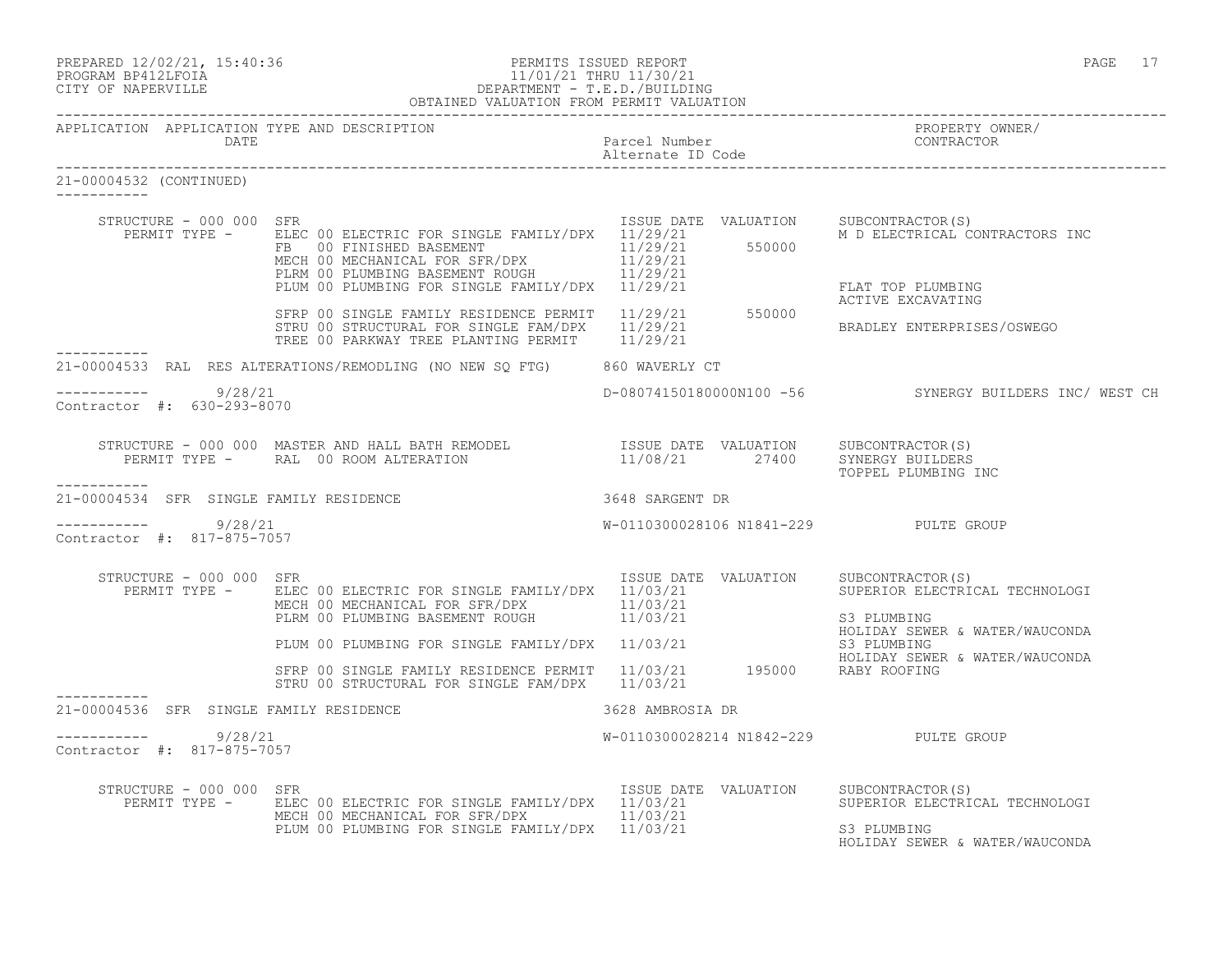## PREPARED 12/02/21, 15:40:36 PERMITS ISSUED REPORT PAGE 18 PROGRAM BP412LFOIA 11/01/21 THRU 11/30/21 CITY OF NAPERVILLE DEPARTMENT - T.E.D./BUILDING

 OBTAINED VALUATION FROM PERMIT VALUATION ------------------------------------------------------------------------------------------------------------------------------------ APPLICATION APPLICATION TYPE AND DESCRIPTION<br>DATE batel parcel Number property contractor DATE Parcel Number CONTRACTOR Alternate ID Code ------------------------------------------------------------------------------------------------------------------------------------ 21-00004536 (CONTINUED) ----------- SFRP 00 SINGLE FAMILY RESIDENCE PERMIT 11/03/21 195000 RABY ROOFING STRU 00 STRUCTURAL FOR SINGLE FAM/DPX 11/03/21 ----------- 21-00004539 ESC ELECTRIC SERVICE CHANGE 1086 AUGUSTANA DR  $--------- 9/28/21$ W-02041080010000N400 -194 KAPITAL ELECTRIC INC Contractor #: 630-833-2389 STRUCTURE - 000 000 INSTALL EV CHARGER ISSUE TRISUE DATE VALUATION SUBCONTRACTOR(S) PERMIT TYPE - EVCR 00 ELECTRIC VEHICLE STATION RES 11/08/21 100 KAPITAL ELECTRIC INC ----------- 21-00004549 SADC SATELLITE DISH/ANTENNA COMMERCIAL 1851 W JEFFERSON AV CELL ----------- 9/29/21 D-07153040220000N1157-79 VELEX, INC Contractor #: 972-377-1490 STRUCTURE - 000 000<br>PERMIT TYPE - SADC 00 SATELLITE DISH/ANT COMMERCIAL 11/03/21 VALUATION VELEX, INC PERMIT TYPE - SADC 00 SATELLITE DISH/ANT COMMERCIAL 11/03/21 ----------- 21-00004554 CMIS MISCELLANEOUS COMMERCIAL 467 S BRAINARD ST ----------- 9/30/21 D-08191000060000N880 -100 OWNER/CONTRACTOR Contractor #: STRUCTURE - 000 000 NCC - ZIMMERMAN STATDIUM ISSUE DATE VALUATION SUBCONTRACTOR(S) PERMIT TYPE - ESCN 00 ELECTRIC SERVICE COMM. NEW 11/16/21 430000 BARTON ELECTRIC, INC ----------- 21-00004555 CMIS MISCELLANEOUS COMMERCIAL 435 S LOOMIS ST ----------- 9/30/21 D-08191000060000N880 -100 OWNER/CONTRACTOR Contractor #: STRUCTURE - 000 000 NCC - SHANOWER FAMILY FIELD ISSUE DATE VALUATION SUBCONTRACTOR(S) PERMIT TYPE - ESCN 00 ELECTRIC SERVICE COMM. NEW 11/16/21 340000 BARTON ELECTRIC, INC ----------- 21-00004560 SFR SINGLE FAMILY RESIDENCE 3652 SARGENT DR ----------- 9/30/21 W-01103150080000N1841-229 PULTE GROUP Contractor #: 817-875-7057 STRUCTURE - 000 000 SFR<br>PERMIT TYPE - ELEC 00 ELECTRIC FOR SINGLE FAMILY/DPX 11/03/21 SUPERIOR ELECTRICAL TECHNOLOGI PERMIT TYPE - ELEC 00 ELECTRIC FOR SINGLE FAMILY/DPX 11/03/21 MECH 00 MECHANICAL FOR SFR/DPX 11/03/21 PLRM 00 PLUMBING BASEMENT ROUGH 11/03/21 S3 PLUMBING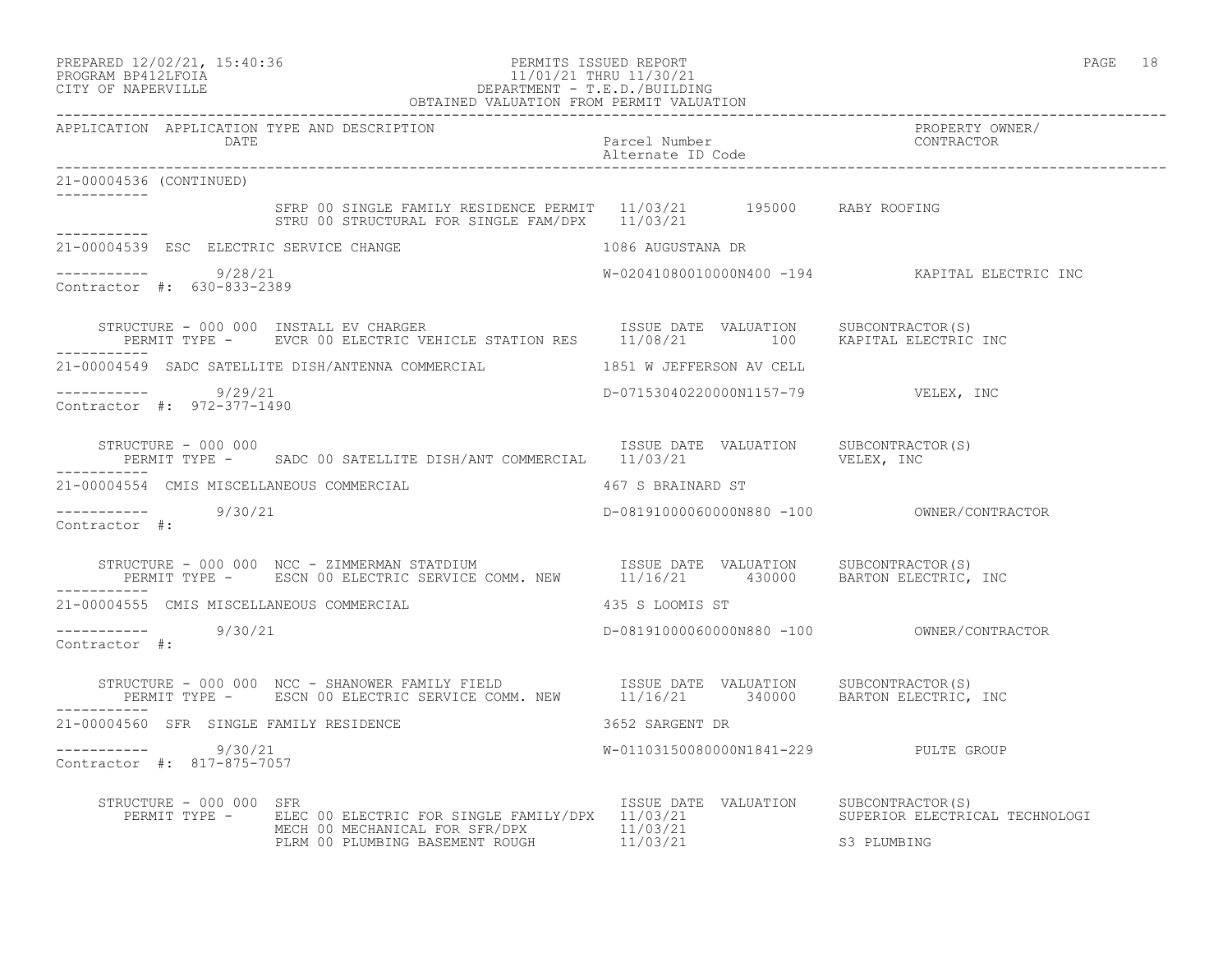### PREPARED 12/02/21, 15:40:36 PERMITS ISSUED REPORT PAGE 19 PROGRAM BP412LFOIA 11/01/21 THRU 11/30/21 CITY OF NAPERVILLE DEPARTMENT - T.E.D./BUILDING OBTAINED VALUATION FROM PERMIT VALUATION

| APPLICATION APPLICATION TYPE AND DESCRIPTION<br>DATE                                                                     | Parcel Number<br>Alternate ID Code                                                               | PROPERTY OWNER/<br>CONTRACTOR                                                   |  |
|--------------------------------------------------------------------------------------------------------------------------|--------------------------------------------------------------------------------------------------|---------------------------------------------------------------------------------|--|
| 21-00004560 (CONTINUED)                                                                                                  |                                                                                                  |                                                                                 |  |
| PLUM 00 PLUMBING FOR SINGLE FAMILY/DPX 11/03/21<br>SFRP 00 SINGLE FAMILY RESIDENCE PERMIT $11/03/21$ 195000 RABY ROOFING |                                                                                                  | HOLIDAY SEWER & WATER/WAUCONDA<br>S3 PLUMBING<br>HOLIDAY SEWER & WATER/WAUCONDA |  |
| STRU 00 STRUCTURAL FOR SINGLE FAM/DPX 11/03/21                                                                           |                                                                                                  |                                                                                 |  |
| 21-00004566 SIGN SIGN APPLICATIONS                                                                                       | 1809 W DIEHL RD                                                                                  |                                                                                 |  |
| $--------- 9/30/21$<br>Contractor #: 630-264-4340                                                                        |                                                                                                  | D-07044010460000N34 -18 J&S ELECTRIC AND SIGN                                   |  |
| STRUCTURE - 000 000<br>PERMIT TYPE - SIGN 00 SIGN<br>-----------                                                         | ISSUE DATE VALUATION SUBCONTRACTOR(S)<br>11/05/21                        J & S ELECTRIC (AURORA) |                                                                                 |  |
| 21-00004567 SIGN SIGN APPLICATIONS                                                                                       | 1809 W DIEHL RD                                                                                  |                                                                                 |  |
| $--------- 9/30/21$<br>Contractor #: 630-264-4340                                                                        |                                                                                                  | D-07044010460000N34 -18 J&S ELECTRIC AND SIGN                                   |  |
| STRUCTURE - 000 000<br>PERMIT TYPE - SIGN 00 SIGN<br>------------                                                        | ISSUE DATE VALUATION SUBCONTRACTOR(S)<br>11/05/21                                                | J & S ELECTRIC (AURORA)                                                         |  |
| 21-00004568 SIGN SIGN APPLICATIONS                                                                                       | 1809 W DIEHL RD                                                                                  |                                                                                 |  |
| $--------- 9/30/21$<br>Contractor #: 630-264-4340                                                                        |                                                                                                  | D-07044010460000N34 -18 J&S ELECTRIC AND SIGN                                   |  |
| STRUCTURE - 000 000<br>PERMIT TYPE - SIGN 00 SIGN<br>-----------                                                         | ISSUE DATE VALUATION SUBCONTRACTOR(S)<br>11/05/21                                                | J & S ELECTRIC (AURORA)                                                         |  |
| 21-00004569 SIGN SIGN APPLICATIONS                                                                                       | 1809 W DIEHL RD                                                                                  |                                                                                 |  |
| $--------- 9/30/21$<br>Contractor #: 630-264-4340                                                                        |                                                                                                  | D-07044010460000N34 -18 J&S ELECTRIC AND SIGN                                   |  |
| STRUCTURE - 000 000<br>PERMIT TYPE - SIGN 00 SIGN<br>-----------                                                         | ISSUE DATE VALUATION SUBCONTRACTOR(S)<br>11/05/21                                                | J & S ELECTRIC (AURORA)                                                         |  |
| 21-00004571 SIGN SIGN APPLICATIONS                                                                                       | 1809 W DIEHL RD                                                                                  |                                                                                 |  |
| $--------- 9/30/21$<br>Contractor #: 630-264-4340                                                                        |                                                                                                  | D-07044010460000N34 -18 J&S ELECTRIC AND SIGN                                   |  |
| STRUCTURE - 000 000                                                                                                      | ISSUE DATE VALUATION SUBCONTRACTOR(S)                                                            |                                                                                 |  |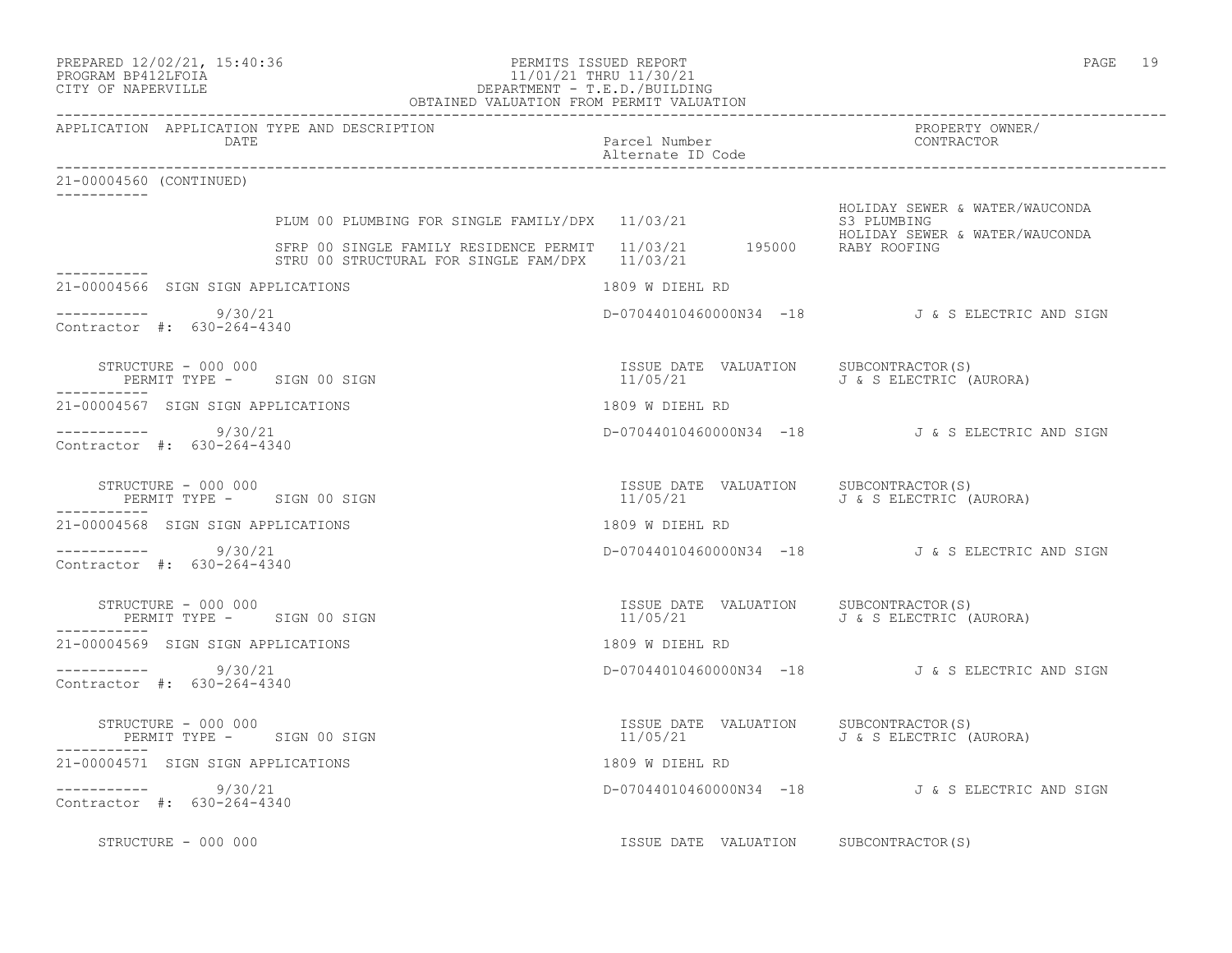### PREPARED 12/02/21, 15:40:36 PERMITS ISSUED REPORT PAGE 20 PROGRAM BP412LFOIA 11/01/21 THRU 11/30/21 CITY OF NAPERVILLE DEPARTMENT - T.E.D./BUILDING OBTAINED VALUATION FROM PERMIT VALUATION

| APPLICATION APPLICATION TYPE AND DESCRIPTION<br>DATE                                                                                                                                                                              | Parcel Number<br>Alternate ID Code                                       | PROPERTY OWNER/<br>CONTRACTOR                          |
|-----------------------------------------------------------------------------------------------------------------------------------------------------------------------------------------------------------------------------------|--------------------------------------------------------------------------|--------------------------------------------------------|
| 21-00004571 (CONTINUED)                                                                                                                                                                                                           |                                                                          |                                                        |
| PERMIT TYPE - SIGN 00 SIGN                                                                                                                                                                                                        | 11/05/21 J & S ELECTRIC (AURORA)                                         |                                                        |
| 21-00004574 TMST TEMPORARY STRUCTURE                                                                                                                                                                                              | 1852 95TH ST                                                             |                                                        |
| $--------$ 9/30/21<br>Contractor #:                                                                                                                                                                                               |                                                                          |                                                        |
| STRUCTURE - 000 000 BOY SCOUT 889 CHRISTMAS TREE LOT TSSUE DATE VALUATION SUBCONTRACTOR(S) PERMIT TYPE - XMAS 00 HOLIDAY TREE LOT 11/22/21                                                                                        |                                                                          |                                                        |
| 21-00004580 PAT PATIO APPLICATION                                                                                                                                                                                                 | 807 ALAMOSA CT                                                           |                                                        |
| $--------- 9/30/21$<br>Contractor #: 630-333-3521                                                                                                                                                                                 |                                                                          | W-01013030220000N1243-203  CUSTOM LANDSCAPING INC      |
| STRUCTURE - 000 000 BRICK PAVER PATIO/SERVICE WALK/FRONT WAL ISSUE DATE VALUATION SUBCONTRACTOR(S)<br>PERMIT TYPE - PAT 00 PATIO                                                                                                  | 11/01/21 55000                                                           |                                                        |
| 21-00004588 CAL COMMERCIAL ALTERATION/REPAIR (NO NEW SO FTG) 1840 CENTRE POINT CR                                                                                                                                                 |                                                                          |                                                        |
| $--------- 10/01/21$<br>Contractor #: 860-964-7137                                                                                                                                                                                |                                                                          | D-08064090020000N310 -26 INFINITY GROUP LLC            |
| STRUCTURE – 000 000 ACTION BEHAVIOR CENTERS                       ISSUE DATE VALUATION     SUBCONTRACTOR(S)<br>PERMIT TYPE –      CCAD 00 COMMERCIAL – CAD                            11/09/21      450000      HEATHER_RIDGE_CON |                                                                          | K & N ELECTRICAL TECHNOLOGIES                          |
| 21-00004592 CAL COMMERCIAL ALTERATION/REPAIR (NO NEW SO FTG) 2480 AURORA AV                                                                                                                                                       |                                                                          |                                                        |
| $--------- 10/01/21$<br>Contractor #: 773-368-5790                                                                                                                                                                                | D-07222010160000N1505-95 MERFELD INC                                     |                                                        |
| STRUCTURE - 000 000 LEXUS OF NAPERVILLE                             ISSUE DATE VALUATION      SUBCONTRACTOR(S)<br>PERMIT TYPE -     CMIS 00 COMMERCIAL MISC. PERMIT               11/18/21        25000     A & B RELIABLE INC    |                                                                          | CM ELECTRIC, INC                                       |
| 21-00004612 SIGN SIGN APPLICATIONS                                                                                                                                                                                                | 1951 W JEFFERSON AV                                                      |                                                        |
| $--------- 10/04/21$<br>Contractor #: 262-448-1448                                                                                                                                                                                |                                                                          | D-07153040340000N912 -79 SANFORD AND SIGN INCORPORATED |
| STRUCTURE - 000 000<br>PERMIT TYPE - SIGN 00 SIGN                                                                                                                                                                                 | ISSUE DATE VALUATION SUBCONTRACTOR(S)<br>11/22/21 FOUR STAR ELECTRIC INC |                                                        |
| 21-00004613 SIGN SIGN APPLICATIONS                                                                                                                                                                                                | 1951 W JEFFERSON AV                                                      |                                                        |
| $--------- 10/04/21$<br>Contractor #: 262-448-1448                                                                                                                                                                                |                                                                          | D-07153040340000N912 -79 SANFORD AND SIGN INCORPORATED |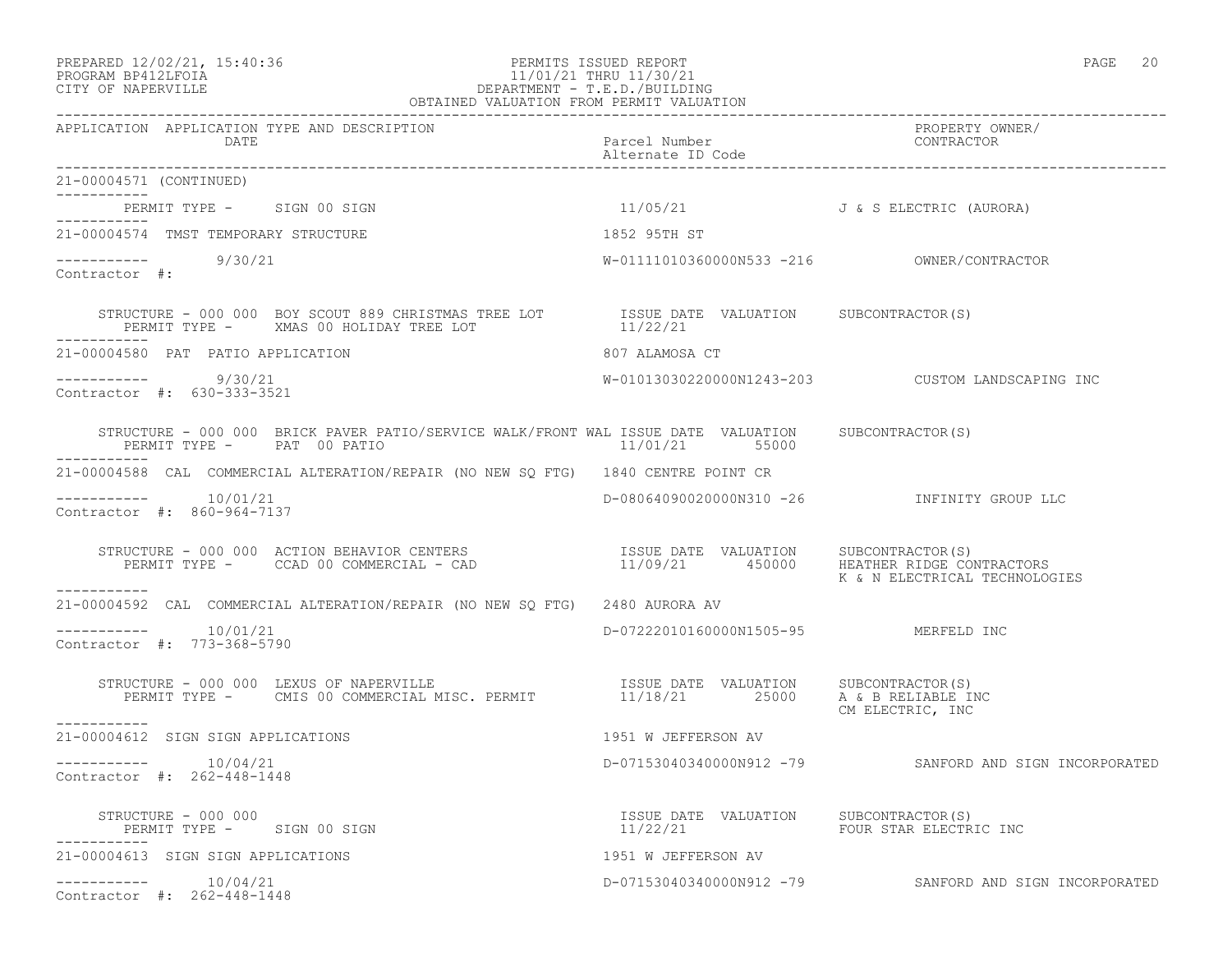## PREPARED 12/02/21, 15:40:36 PERMITS ISSUED REPORT PAGE 21 PROGRAM BP412LFOIA 11/01/21 THRU 11/30/21 CITY OF NAPERVILLE DEPARTMENT - T.E.D./BUILDING

| OBTAINED VALUATION FROM PERMIT VALUATION                                                                                                                                                                                                                                                                                     |                                           |                                                   |
|------------------------------------------------------------------------------------------------------------------------------------------------------------------------------------------------------------------------------------------------------------------------------------------------------------------------------|-------------------------------------------|---------------------------------------------------|
| APPLICATION APPLICATION TYPE AND DESCRIPTION<br>DATE                                                                                                                                                                                                                                                                         | Parcel Number<br>Alternate ID Code        | PROPERTY OWNER/<br>CONTRACTOR                     |
| 21-00004613 (CONTINUED)                                                                                                                                                                                                                                                                                                      |                                           |                                                   |
| STRUCTURE - 000 000<br>STRUCTURE - 000 000<br>PERMIT TYPE - SIGN 00 SIGN CONNECTOR PRODUCED SUBLEM SUBCONTRACTOR (S)                                                                                                                                                                                                         |                                           |                                                   |
| 21-00004621 RAL RES ALTERATIONS/REMODLING (NO NEW SQ FTG) 2611 NOTTINGHAM CT                                                                                                                                                                                                                                                 |                                           |                                                   |
| $--------- 10/04/21$<br>Contractor #: 630-779-0420                                                                                                                                                                                                                                                                           |                                           | W-01012180190000N736 -189 HIX HOME REMODELING INC |
| $\begin{array}{cccc} \texttt{STRUCTURE} - 000~000 & \texttt{KITCHEN/MASTER BATH/LAUNDRY ROM} & \texttt{ISSUE DATE} & \texttt{VALUATION} & \texttt{SUBCONTRACTOR(S)} \\ \texttt{PERMIT TYPE} - & \texttt{RAL} & 00~\text{ROM ALTERATION} & 11/04/21 & 112000 & \texttt{GRAZ PLUMBING INC-OSWEGO} \end{array}$<br>------------ |                                           | HIX HOME REMODELING INC                           |
| 1342 DANADA CT<br>21-00004625 ESC ELECTRIC SERVICE CHANGE                                                                                                                                                                                                                                                                    |                                           |                                                   |
| -----------    10/04/21<br>Contractor #: 630-833-2389                                                                                                                                                                                                                                                                        |                                           | D-08052070160000N1384-13 KAPITAL ELECTRIC INC     |
| STRUCTURE - 000 000 INSTALL EV CHARGER<br>STRUCTURE - 000 000 INSTALL EV CHARGER<br>PERMIT TYPE -     EVCR 00 ELECTRIC VEHICLE STATION RES     11/09/21        1255    KAPITAL ELECTRIC INC                                                                                                                                  |                                           |                                                   |
| 21-00004626 RAL RES ALTERATIONS/REMODLING (NO NEW SQ FTG) 926 APPOMATTOX CR                                                                                                                                                                                                                                                  |                                           |                                                   |
| Contractor #: 630-244-1734                                                                                                                                                                                                                                                                                                   |                                           | D-07251050280000N75 -128 GUERRERO CONSTRUCTION    |
| -----------                                                                                                                                                                                                                                                                                                                  |                                           | SOSA INC                                          |
| 21-00004632 FN FENCE APPLICATION                                                                                                                                                                                                                                                                                             | 1307 BRUSHWOOD CT                         |                                                   |
| $--------- 10/04/21$<br>Contractor #: 708-636-3500                                                                                                                                                                                                                                                                           | D-08294130040000N1738-148 FOX HOME CENTER |                                                   |
| STRUCTURE - 000 000                                                                                                                                                                                                                                                                                                          |                                           |                                                   |
| 21-00004649 CAL COMMERCIAL ALTERATION/REPAIR (NO NEW SO FTG) 2216 FERRY RD 105                                                                                                                                                                                                                                               |                                           |                                                   |
| Contractor #: 630-585-0021                                                                                                                                                                                                                                                                                                   |                                           | D-07042030110000N1705-3 IRON GATE MOTOR CONDOS    |
| STRUCTURE - 000 000 IRON GATE - SHROEDER                                                                                                                                                                                                                                                                                     | ISSUE DATE VALUATION SUBCONTRACTOR(S)     |                                                   |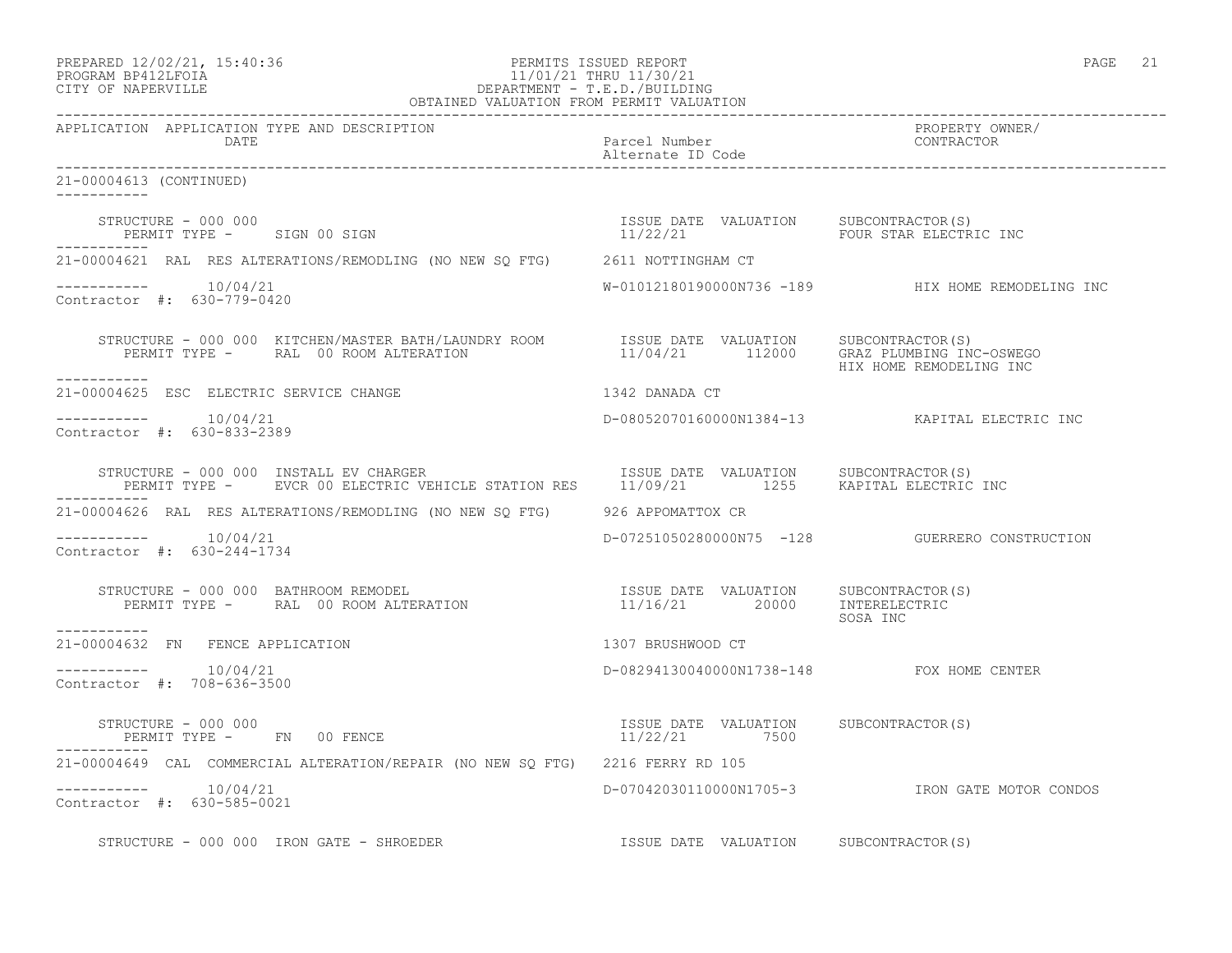## PREPARED 12/02/21, 15:40:36 PERMITS ISSUED REPORT PAGE 22 PROGRAM BP412LFOIA 11/01/21 THRU 11/30/21 CITY OF NAPERVILLE DEPARTMENT - T.E.D./BUILDING

|                                                        | OBTAINED VALUATION FROM PERMIT VALUATION                                                                                                                                                                                                                                                                                                                                                                                                                                                             |                                                                            |                                                                                                               |
|--------------------------------------------------------|------------------------------------------------------------------------------------------------------------------------------------------------------------------------------------------------------------------------------------------------------------------------------------------------------------------------------------------------------------------------------------------------------------------------------------------------------------------------------------------------------|----------------------------------------------------------------------------|---------------------------------------------------------------------------------------------------------------|
| APPLICATION APPLICATION TYPE AND DESCRIPTION<br>DATE   |                                                                                                                                                                                                                                                                                                                                                                                                                                                                                                      |                                                                            | PROPERTY OWNER/<br>Parcel Number<br>Alternate ID Code and CONTRACTOR                                          |
| 21-00004649 (CONTINUED)<br>___________                 |                                                                                                                                                                                                                                                                                                                                                                                                                                                                                                      |                                                                            |                                                                                                               |
| -----------                                            | PERMIT TYPE - CCAD 00 COMMERCIAL - CAD 11/03/21 45000 ON ELECTRIC INC                                                                                                                                                                                                                                                                                                                                                                                                                                |                                                                            | R J KIELION PLUMING & HEATING                                                                                 |
|                                                        | 21-00004651 CAL COMMERCIAL ALTERATION/REPAIR (NO NEW SO FTG) 1952 MCDOWELL RD 305                                                                                                                                                                                                                                                                                                                                                                                                                    |                                                                            |                                                                                                               |
| $--------- 10/04/21$<br>Contractor #: 630-355-2000     |                                                                                                                                                                                                                                                                                                                                                                                                                                                                                                      |                                                                            | D-07101080130000N1369-34 DYNACOM MANAGEMENT                                                                   |
|                                                        | STRUCTURE - 000 000 ADVANCED BEHAVIORAL HEALTH SERVICES ISSUE DATE VALUATION SUBCONTRACTOR(S)<br>PERMIT TYPE - CCAD 00 COMMERCIAL - CAD AD 11/19/21 60000 AFFORDABLE ELECTRIC<br>PERMIT TYPE - CCAD 00 COMMERCIAL - CAD                                                                                                                                                                                                                                                                              |                                                                            |                                                                                                               |
|                                                        | 21-00004652 RAL RES ALTERATIONS/REMODLING (NO NEW SQ FTG) 3371 HOLLIS CR                                                                                                                                                                                                                                                                                                                                                                                                                             |                                                                            |                                                                                                               |
| $--------- 10/04/21$<br>Contractor #: 630-546-3031     |                                                                                                                                                                                                                                                                                                                                                                                                                                                                                                      |                                                                            | W-01091040190000N1423-212 MIDDLEBROOK DESIGN/BUILD                                                            |
| ----------                                             | STRUCTURE – 000 000 PARTIAL BASEMENT REMODEL                       ISSUE DATE VALUATION    SUBCONTRACTOR(S)<br>PERMIT TYPE –     FB  00 FINISHED BASEMENT                        11/04/21        28000     ZASKORSKI ELECTRIC                                                                                                                                                                                                                                                                        |                                                                            | FOX VALLEY PLUMBING & BACKFLOW                                                                                |
| 21-00004655 SFR SINGLE FAMILY RESIDENCE                | 24 N FREMONT ST                                                                                                                                                                                                                                                                                                                                                                                                                                                                                      |                                                                            |                                                                                                               |
| 10/05/21<br>Contractor #: 630-470-9442                 |                                                                                                                                                                                                                                                                                                                                                                                                                                                                                                      |                                                                            | D-07133040030000N602 -83 LAKEWEST CUSTOM HOMES                                                                |
| STRUCTURE - 000 000 SFR<br>PERMIT TYPE -               | DCK 00 DECK WITH STRUCTURE - SFR/DPX<br>ELEC 00 ELECTRIC FOR SINGLE FAMILY/DPX 11/10/21<br>ELEC 00 ELECTRIC FOR SINGLE INTERNATIONAL 11/10/21<br>FB 00 FINISHED BASEMENT 11/10/21<br>TANK TOP SER/DPX 11/10/21<br>MECH 00 MECHANICAL FOR SFR/DPX<br>PLRM 00 PLUMBING BASEMENT ROUGH<br>PLUM 00 PLUMBING FOR SINGLE FAMILY/DPX 11/10/21<br>SFRP 00 SINGLE FAMILY RESIDENCE PERMIT 11/10/21 1200000<br>STRU 00 STRUCTURAL FOR SINGLE FAM/DPX 11/10/21<br>TREE 00 PARKWAY TREE PLANTING PERMIT 11/10/21 | ISSUE DATE VALUATION<br>11/10/21 1200000<br>$11/10/21$ 1200000<br>11/10/21 | SUBCONTRACTOR(S)<br>LITTLE ELECTRICAL CONTRACTORS<br>DEPENDABLE PLUMBING INC<br>APEX EXTERIORS INC - SO ELGIN |
| ------------                                           | 21-00004656 CAL COMMERCIAL ALTERATION/REPAIR (NO NEW SQ FTG) 55 SHUMAN BL 600                                                                                                                                                                                                                                                                                                                                                                                                                        |                                                                            |                                                                                                               |
| 10/05/21<br>------------<br>Contractor #: 312-629-2800 |                                                                                                                                                                                                                                                                                                                                                                                                                                                                                                      |                                                                            | D-08063000140000N7 -25 DEVELOPMENT SOLUTIONS                                                                  |
|                                                        |                                                                                                                                                                                                                                                                                                                                                                                                                                                                                                      |                                                                            | ALECK PLUMBING INC                                                                                            |
| 21-00004658 SFR SINGLE FAMILY RESIDENCE                |                                                                                                                                                                                                                                                                                                                                                                                                                                                                                                      | 2544 ACCOLADE AV                                                           |                                                                                                               |
| 10/05/21<br>Contractor #: 817-875-7057                 |                                                                                                                                                                                                                                                                                                                                                                                                                                                                                                      |                                                                            | W-011030002871 N1841-229 PULTE GROUP                                                                          |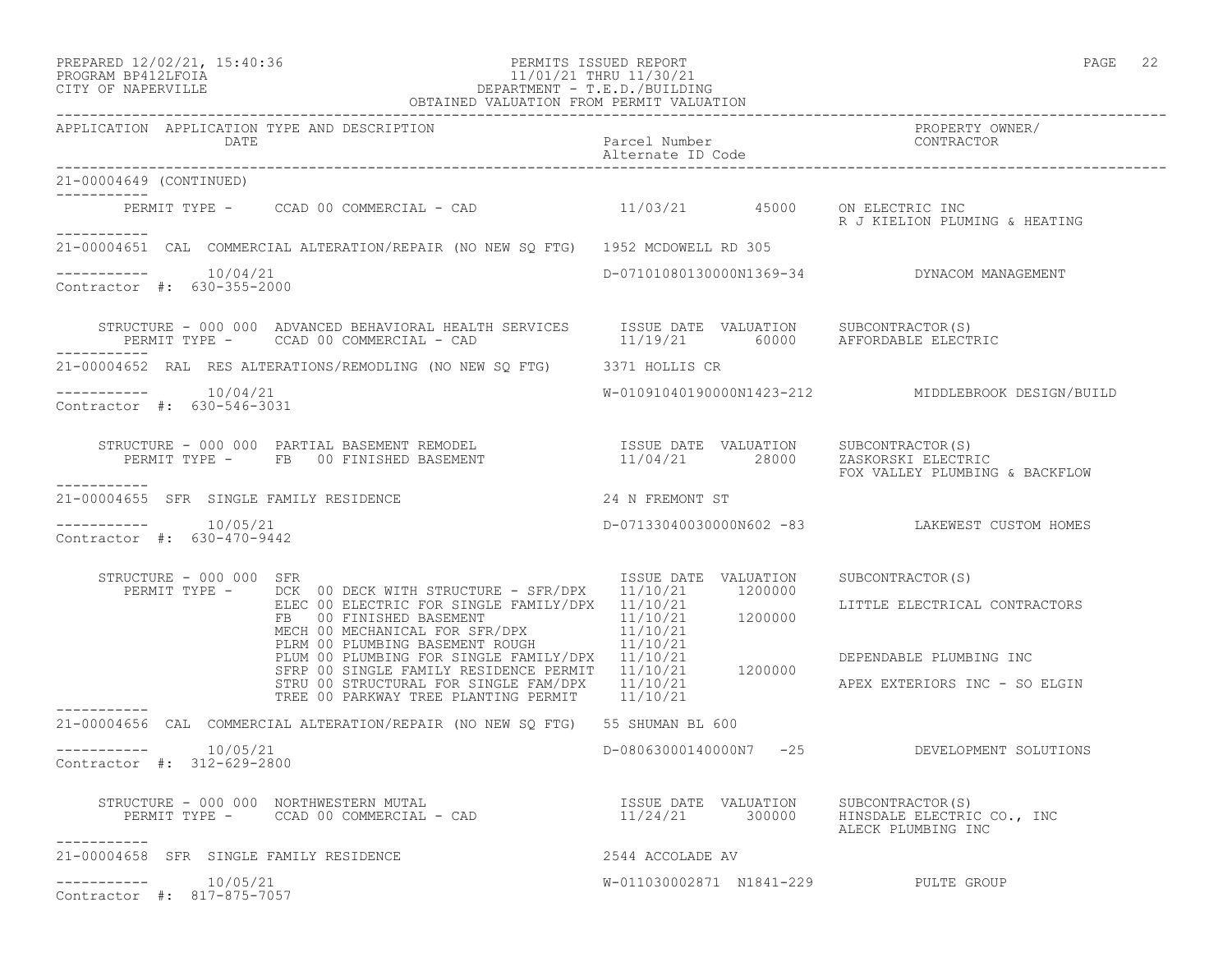## PREPARED 12/02/21, 15:40:36 PERMITS ISSUED REPORT PAGE 23 PROGRAM BP412LFOIA 11/01/21 THRU 11/30/21 CITY OF NAPERVILLE DEPARTMENT - T.E.D./BUILDING

 OBTAINED VALUATION FROM PERMIT VALUATION ------------------------------------------------------------------------------------------------------------------------------------ APPLICATION APPLICATION TYPE AND DESCRIPTION PROPERTY OWNER/ DATE Parcel Number CONTRACTOR Alternate ID Code ------------------------------------------------------------------------------------------------------------------------------------ 21-00004658 (CONTINUED) ----------- STRUCTURE - 000 000 SFR<br>PERMIT TYPE - ELEC 00 ELECTRIC FOR SINGLE FAMILY/DPX 11/03/21 SUPERIOR ELECTRICAL TECHNOLOGI PERMIT TYPE - BLEC 00 ELECTRIC FOR SINGLE FAMILY/DPX 11/03/21 SUPERIOR ELECTRICAL TECHNOLOGI MECH 00 MECHANICAL FOR SFR/DPX 11/03/21 PLRM 00 PLUMBING BASEMENT ROUGH 11/03/21 S3 PLUMBING HOLIDAY SEWER & WATER/WAUCONDA<br>S3 PLUMBING PLUM 00 PLUMBING FOR SINGLE FAMILY/DPX 11/03/21 S3 PLUMBING SAMER & WATER/WAUCONDA HOLIDAY SEWER & WATER/WAUCONDA SFRP 00 SINGLE FAMILY RESIDENCE PERMIT 11/03/21 195000 RABY ROOFING STRU 00 STRUCTURAL FOR SINGLE FAM/DPX 11/03/21 ----------- 21-00004660 SFR SINGLE FAMILY RESIDENCE 2440 CORN LILY RD ---------------------- 10/05/21 W-0110300028111 N1841-229 PULTE GROUP Contractor #: 817-875-7057 STRUCTURE - 000 000 SFR<br>PERMIT TYPE - ELEC 00 ELECTRIC FOR SINGLE FAMILY/DPX 11/03/21 VALUATION SUPERIOR ELECTRICAL TECHNOLOGI PERMIT TYPE - ELEC 00 ELECTRIC FOR SINGLE FAMILY/DPX 11/03/21 MECH 00 MECHANICAL FOR SFR/DPX 11/03/21 PLRM 00 PLUMBING BASEMENT ROUGH 11/03/21 S3 PLUMBING HOLIDAY SEWER & WATER/WAUCONDA PLUM 00 PLUMBING FOR SINGLE FAMILY/DPX 11/03/21 S3 PLUMBING HOLIDAY SEWER & WATER/WAUCONDA SFRP 00 SINGLE FAMILY RESIDENCE PERMIT 11/03/21 195000 RABY ROOFING STRU 00 STRUCTURAL FOR SINGLE FAM/DPX 11/03/21 ----------- 21-00004661 SFR SINGLE FAMILY RESIDENCE **3731 QUICK FIRE DR**  $--------- 10/05/21$ W-01103010280000N1839-229 PULTE GROUP Contractor #: 817-875-7057 STRUCTURE - 000 000 SFR<br>PERMIT TYPE - ELEC 00 ELECTRIC FOR SINGLE FAMILY/DPX 11/03/21 VALUATION SUPERIOR ELECTRICAL TECHNOLOGI PERMIT TYPE - ELEC 00 ELECTRIC FOR SINGLE FAMILY/DPX 11/03/21 MECH 00 MECHANICAL FOR SFR/DPX 11/03/21 PLUM 00 PLUMBING FOR SINGLE FAMILY/DPX 11/03/21 S3 PLUMBING HOLIDAY SEWER & WATER/WAUCONDA

 STRU 00 STRUCTURAL FOR SINGLE FAM/DPX 11/03/21 ----------- 21-00004668 ESC ELECTRIC SERVICE CHANGE 2632 BRECKENRIDGE LN  $--------- 10/05/21$ W-01013080090000N715 -203 LITTLE ELECTRICAL CONTRACTORS Contractor #: 815-254-0300

 STRUCTURE - 000 000 PHOTOVALTAIC SYSTEM/EV CHARGER ISSUE DATE VALUATION SUBCONTRACTOR(S) PERMIT TYPE - EVCR 00 ELECTRIC VEHICLE STATION RES 11/08/21 350 LITTLE ELECTRICAL CONTRACTORS

SFRP 00 SINGLE FAMILY RESIDENCE PERMIT 11/03/21 195000 RABY ROOFING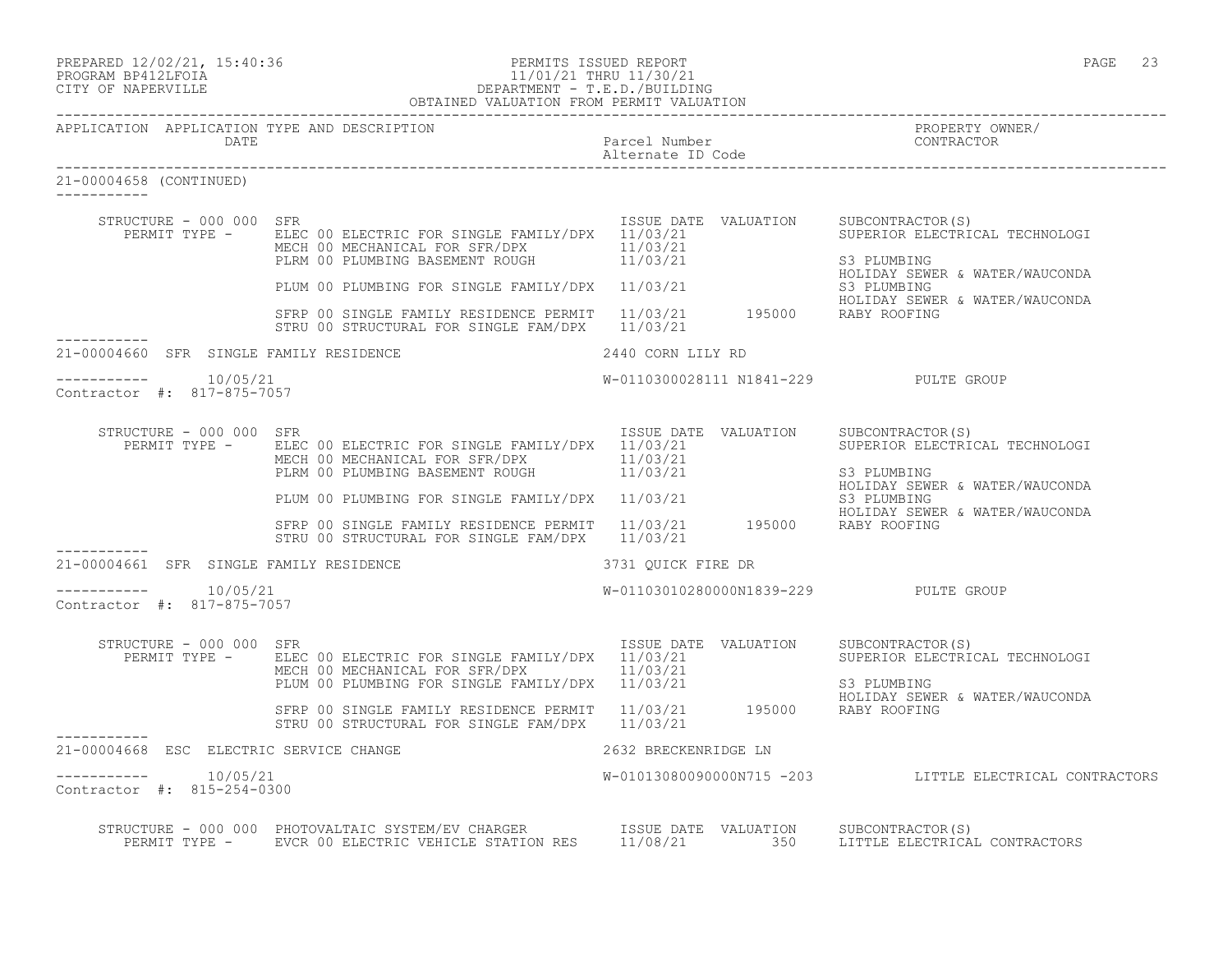### PREPARED 12/02/21, 15:40:36 PERMITS ISSUED REPORT PAGE 24 PROGRAM BP412LFOIA 11/01/21 THRU 11/30/21 CITY OF NAPERVILLE DEPARTMENT - T.E.D./BUILDING OBTAINED VALUATION FROM PERMIT VALUATION

------------------------------------------------------------------------------------------------------------------------------------ APPLICATION APPLICATION TYPE AND DESCRIPTION PROPERTY OWNER/ DATE **Parcel Number** Parcel Number Contractor of the Parcel Number of the Parcel Number of the Parcel Number of the Parcel Number of the Parcel Number of the Parcel Number of the Parcel Number of the Parcel Number of the P Alternate ID Code ------------------------------------------------------------------------------------------------------------------------------------ 21-00004668 (CONTINUED) ----------- PV 00 SOLAR PHOTOVOLTAIC  $11/08/21$  350 LITTLE ELECTRICAL CONTRACTORS ----------- 21-00004670 ESC ELECTRIC SERVICE CHANGE 3536 BIRCH LN  $--------- 10/05/21$ W-01084110090000N1706-226 CERTASUN, LLC Contractor #: STRUCTURE - 000 000 PHOTOVALTAIC SYSTEM ISSUE DATE VALUATION SUBCONTRACTOR(S) PERMIT TYPE - PV 00 SOLAR PHOTOVOLTAIC 11/15/21 21322 CERTASUN, LLC ----------- 21-00004678 SIGN SIGN APPLICATIONS 3032 ENGLISH ROWS AV ----------- 10/06/21 W-01162070120000N1788-243 AURORA SIGN COMPANY Contractor #: 630-898-5900 STRUCTURE – 000 000<br>
STRUCTURE – 000 000 ISSUE DATE VALUATION SUBCONTRACTOR(S)<br>
I1/19/21 aurora sign company PERMIT TYPE - SIGN 00 SIGN ----------- 21-00004679 SIGN SIGN APPLICATIONS 3032 ENGLISH ROWS AV ----------- 10/06/21 W-01162070120000N1788-243 AURORA SIGN COMPANY Contractor #: 630-898-5900 STRUCTURE – 000 000<br>
STRUCTURE – 000 000 SIGN 00 SIGN COMPANY 11/19/21 AURORA SIGN COMPANY PERMIT TYPE - SIGN 00 SIGN ----------- 21-00004682 SIGN SIGN APPLICATIONS 1315 S NAPER BL 101 ----------- 10/06/21 D-08292030270000N1868-133 OLYMPIK SIGNS INC Contractor #: 630-424-6100 STRUCTURE - 000 000 ISSUE DATE VALUATION SUBCONTRACTOR(S) PERMIT TYPE - SIGN 00 SIGN ----------- 21-00004685 SIGN SIGN APPLICATIONS 1315 S NAPER BL 101 ----------- 10/06/21 D-08292030270000N1868-133 OLYMPIK SIGNS INC Contractor #: 630-424-6100 STRUCTURE - 000 000 ISSUE DATE VALUATION SUBCONTRACTOR(S) PERMIT TYPE - SIGN 00 SIGN ----------- 21-00004691 RAL RES ALTERATIONS/REMODLING (NO NEW SQ FTG) 1801 SHETLAND RD ----------- 10/06/21 D-08284100660000N336 -150 ADEPT CONSTRUCTION Contractor #: 630-782-9736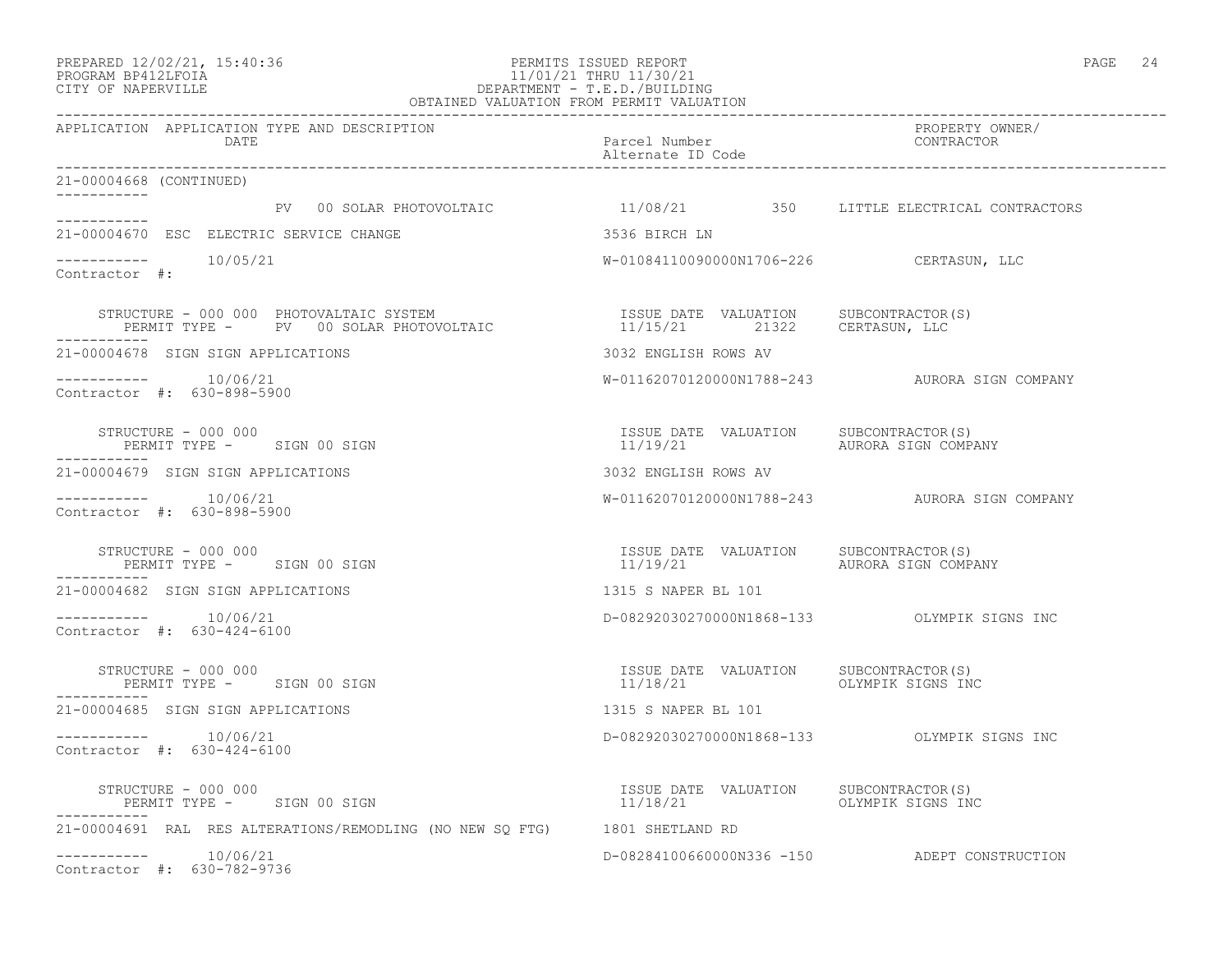PREPARED 12/02/21, 15:40:36 PERMITS ISSUED REPORT PAGE 25

### PROGRAM BP412LFOIA 11/01/21 THRU 11/30/21 CITY OF NAPERVILLE DEPARTMENT - T.E.D./BUILDING OBTAINED VALUATION FROM PERMIT VALUATION

------------------------------------------------------------------------------------------------------------------------------------ APPLICATION APPLICATION TYPE AND DESCRIPTION<br>DATE bated parcel Number property own DATE Parcel Number CONTRACTOR Alternate ID Code ------------------------------------------------------------------------------------------------------------------------------------ 21-00004691 (CONTINUED) ----------- STRUCTURE - 000 000 CHIMNEY CHASE REMOVAL ISSUE DATE VALUATION SUBCONTRACTOR(S) PERMIT TYPE - MISC 00 MISCELLANEOUS PERMIT  $11/10/21$  700 ----------- 21-00004692 RAL RES ALTERATIONS/REMODLING (NO NEW SQ FTG) 1803 SHETLAND RD ----------- 10/06/21 D-08284100670000N336 -150 ADEPT CONSTRUCTION Contractor #: 630-782-9736 STRUCTURE - 000 000 CHIMNEY CHASE REMOVAL ISSUE DATE VALUATION SUBCONTRACTOR(S) PERMIT TYPE - MISC 00 MISCELLANEOUS PERMIT  $11/10/21$  700 ----------- 21-00004693 RAL RES ALTERATIONS/REMODLING (NO NEW SQ FTG) 1225 N EAGLE ST ----------- 10/06/21 D-07124030160000N514 -54 AUTUMN HOMES INC Contractor #: 630-983-6220 STRUCTURE - 000 000 BASEMENT FINISH ISSUE DATE VALUATION SUBCONTRACTOR(S) PERMIT TYPE - FB 00 FINISHED BASEMENT 11/01/21 40000 LITTLE ELECTRICAL CONTRACTORS HOGAN PLUMBING ----------- 21-00004697 ESC ELECTRIC SERVICE CHANGE 656 N EAGLE ST D-07132050040000N42 -69 93ENERGY Contractor #: STRUCTURE - 000 000 PHOTOVALTAIC SYSTEM/GENERATOR ISSUE DATE VALUATION SUBCONTRACTOR(S) PERMIT TYPE - PV 00 SOLAR PHOTOVOLTAIC  $11/10/21$  27816 93ENERGY ----------- 21-00004706 CAL COMMERCIAL ALTERATION/REPAIR (NO NEW SQ FTG) 263 SHUMAN BL 200 ----------- 10/06/21 D-07014000340000N7 -24 DEVELOPMENT SOLUTIONS INC Contractor #: 312-741-5378 STRUCTURE - 000 000 FRANKLIN PARTNERS - 2ND FL. CORRIDOR ISSUE DATE VALUATION SUBCONTRACTOR(S)<br>PERMIT TYPE - CCAD 00 COMMERCIAL - CAD - CAD - 21 21/04/21 90000 HINSDALE ELECTRIC 11/04/21 90000 HINSDALE ELECTRIC CO., INC 21-00004707 ESC ELECTRIC SERVICE CHANGE 816 CARDIFF RD ----------- 10/06/21 D-07253030060000N565 -143 YOUR NAPERVILLE ELECTRICAN INC Contractor #: 708-296-2720 STRUCTURE - 000 000 INSTALL EV CHARGER ISSUE DATE VALUATION SUBCONTRACTOR(S) PERMIT TYPE - EVCR 00 ELECTRIC VEHICLE STATION RES 11/01/21 1075 YOUR NAPERVILLE ELECTRICAN INC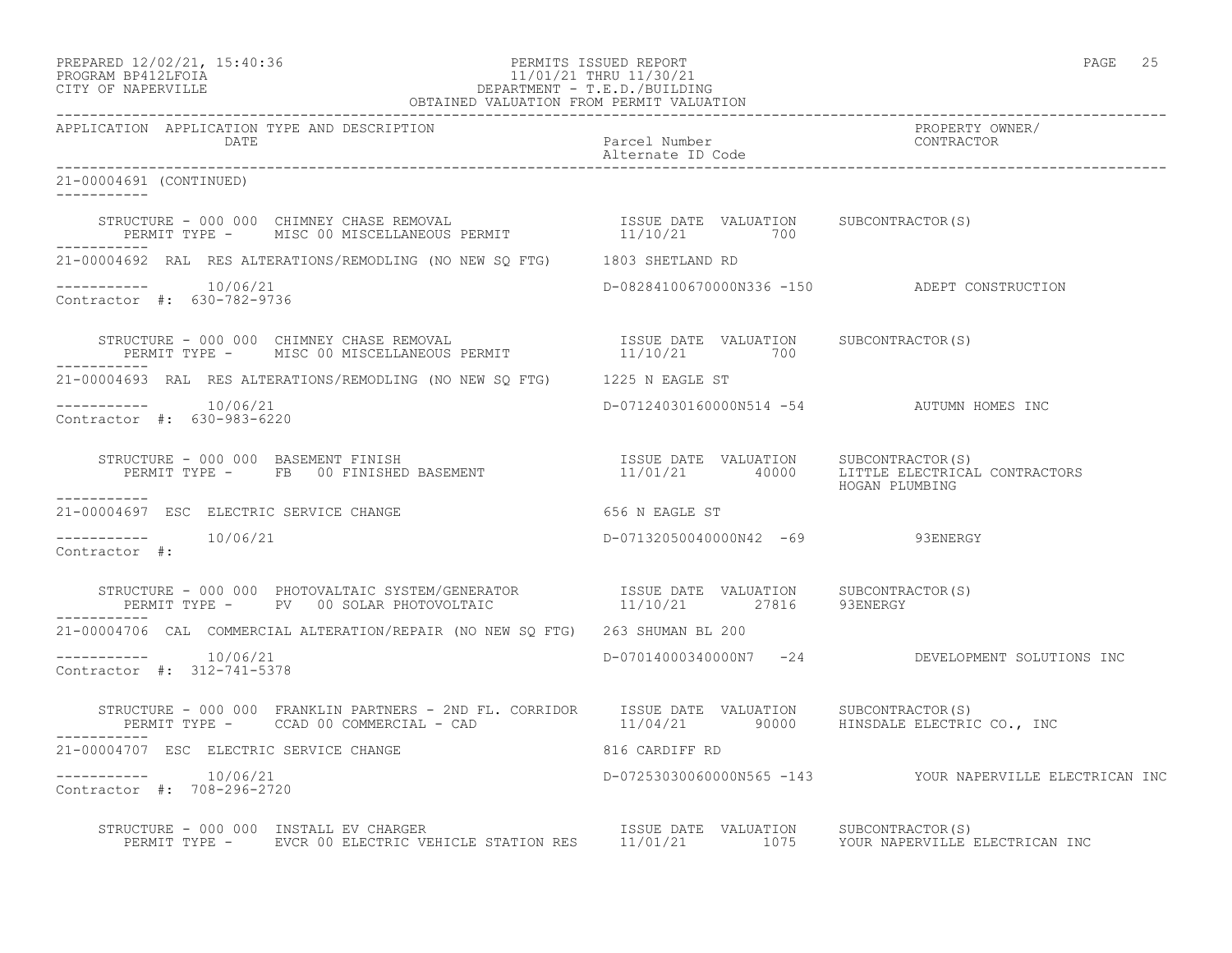### PREPARED 12/02/21, 15:40:36 PERMITS ISSUED REPORT PAGE 26 PROGRAM BP412LFOIA 11/01/21 THRU 11/30/21 CITY OF NAPERVILLE DEPARTMENT - T.E.D./BUILDING OBTAINED VALUATION FROM PERMIT VALUATION

| APPLICATION APPLICATION TYPE AND DESCRIPTION<br>DATE                                                                                                                                                                             | Parcel Number<br>Alternate ID Code                                   | PROPERTY OWNER/<br>CONTRACTOR                          |
|----------------------------------------------------------------------------------------------------------------------------------------------------------------------------------------------------------------------------------|----------------------------------------------------------------------|--------------------------------------------------------|
| 21-00004713 ESC ELECTRIC SERVICE CHANGE                                                                                                                                                                                          | 2000 LUCENT LN                                                       |                                                        |
| $--------- 10/07/21$<br>Contractor #: 847-301-2600                                                                                                                                                                               |                                                                      | D-08052000060000N1620-12 MCWILLIAMS ELECTRIC CO, INC   |
| STRUCTURE - 000 000 REFEED 2 EXISTING PANELS                      ISSUE DATE VALUATION     SUBCONTRACTOR(S)<br>PERMIT TYPE -      ESCC 00 ELECTRIC SERVICE CHANGE COMM      11/16/21                         MCWILLIAMS ELECTRIC |                                                                      |                                                        |
| 21-00004731 RAL RES ALTERATIONS/REMODLING (NO NEW SO FTG) 1356 HASTINGS ST                                                                                                                                                       |                                                                      |                                                        |
| -----------    10/07/21<br>Contractor #: 630-669-4461                                                                                                                                                                            | D-07102050160000N284 -35 FBC REMODEL                                 |                                                        |
| ------------                                                                                                                                                                                                                     |                                                                      | RITE WAY ELECTRIC INC                                  |
| 21-00004741 SIGN SIGN APPLICATIONS                                                                                                                                                                                               | 1224 W OGDEN AV B                                                    |                                                        |
| $--------- 10/08/21$<br>Contractor #: 708-669-7177                                                                                                                                                                               |                                                                      | D-07142120300000N92 -67 IC SIGNS & GRAPHICS-HIGHWOOD   |
| STRUCTURE - 000 000<br>PERMIT TYPE - SIGN 00 SIGN                                                                                                                                                                                | ISSUE DATE VALUATION SUBCONTRACTOR(S)<br>11/09/21 RELIANT ELECTRICAL |                                                        |
| 21-00004744 SIGN SIGN APPLICATIONS                                                                                                                                                                                               | 204 S WASHINGTON ST                                                  |                                                        |
| $--------- 10/08/21$<br>Contractor #: 773-292-1111                                                                                                                                                                               |                                                                      | D-07134310140000N594 -84 PRO IMAGE PROMOTIONS INC      |
| STRUCTURE - 000 000<br>PERMIT TYPE - SIGN 00 SIGN<br>-----------                                                                                                                                                                 | ISSUE DATE VALUATION SUBCONTRACTOR(S)<br>11/08/21                    | M-K SIGNS INC                                          |
| 21-00004746 SIGN SIGN APPLICATIONS                                                                                                                                                                                               | 115 E OGDEN AV 109                                                   |                                                        |
| $--------- 10/08/21$<br>Contractor #: 708-233-6677                                                                                                                                                                               |                                                                      | D-08073080200000N1556-55 REESHA PRINTING & SIGNS       |
| STRUCTURE - 000 000<br>PERMIT TYPE - SIGN 00 SIGN                                                                                                                                                                                |                                                                      |                                                        |
| 21-00004749 ESC ELECTRIC SERVICE CHANGE                                                                                                                                                                                          | 1116 HANNAH CT                                                       |                                                        |
| $--------- 10/08/21$<br>Contractor #: 815-254-0300                                                                                                                                                                               |                                                                      | D-07272040180000N69 -125 LITTLE ELECTRICAL CONTRACTORS |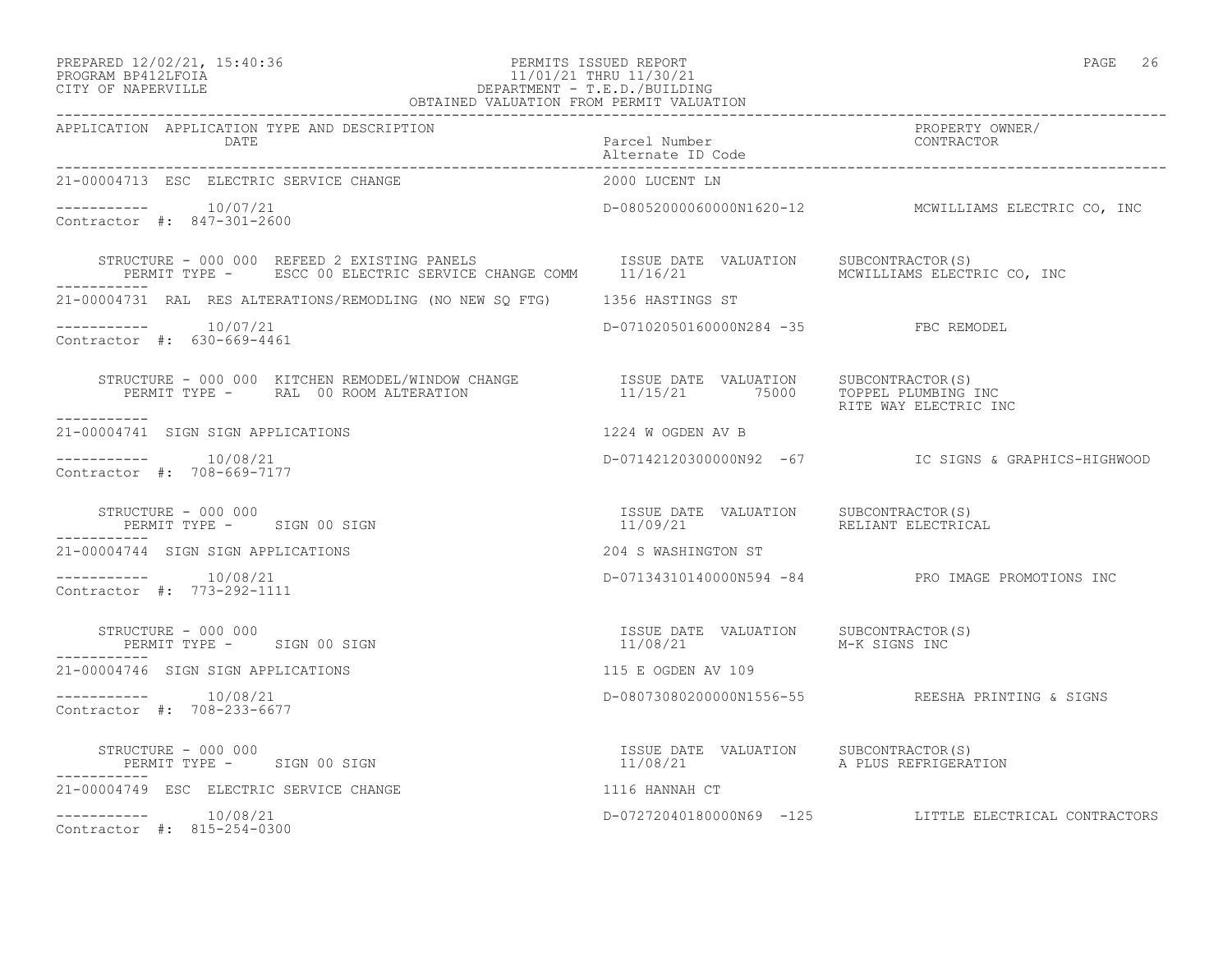PREPARED 12/02/21, 15:40:36 PERMITS ISSUED REPORT PAGE 27

## PROGRAM BP412LFOIA 11/01/21 THRU 11/30/21 CITY OF NAPERVILLE DEPARTMENT - T.E.D./BUILDING OBTAINED VALUATION FROM PERMIT VALUATION

------------------------------------------------------------------------------------------------------------------------------------ APPLICATION APPLICATION TYPE AND DESCRIPTION PROPERTY OWNER/ DATE Parcel Number CONTRACTOR Alternate ID Code ------------------------------------------------------------------------------------------------------------------------------------ 21-00004749 (CONTINUED) ----------- STRUCTURE - 000 000 PHOTOVOLTAIC SYSTEM & EV CHARGER ISSUE DATE VALUATION SUBCONTRACTOR(S) PERMIT TYPE - EVCR 00 ELECTRIC VEHICLE STATION RES 11/08/21 350 LITTLE ELECTRICAL CONTRACTORS PV 00 SOLAR PHOTOVOLTAIC 11/08/21 350 LITTLE ELECTRICAL CONTRACTORS ----------- 21-00004750 ESC ELECTRIC SERVICE CHANGE 1545 AZTEC CR  $--------- 10/08/21$ D-08071080380000N147 -40 LITTLE ELECTRICAL CONTRACTORS Contractor #: 815-254-0300 STRUCTURE - 000 000 PHOTOVOLTAIC SYSTEM & EV CHARGER ISSUE DATE VALUATION SUBCONTRACTOR(S) PERMIT TYPE - PV 00 SOLAR PHOTOVOLTAIC 11/10/21 350 LITTLE ELECTRICAL CONTRACTORS ----------- 21-00004751 DRWY DRIVEWAY NEW AND ALTERATIONS 744 S JULIAN ST ----------- 10/08/21 D-08192200080000N446 -101 DRESSLER BLOCK CONCRETE Contractor #: 630-878-3162 STRUCTURE - 000 000 R/R & EXTEND CONCRETE DRWY/AP **ISSUE DATE** VALUATION SUBCONTRACTOR(S) PERMIT TYPE - DRWY 00 DRIVEWAY ADDITION/ALTERATION 11/01/21 26800 DRESSLER BLOCK CONCRETE ROW 00 RIGHT OF WAY PERMIT  $11/01/21$  DRESSLER BLOCK CONCRETE ----------- 21-00004756 RAL RES ALTERATIONS/REMODLING (NO NEW SQ FTG) 918 CHURCHILL DR  $--------- 10/08/21$ D-07103030050000N150 -49 RENOVATE CONSTRUCTION, LLC Contractor #: 847-345-5994 STRUCTURE - 000 000 INTERIOR REMODEL ISSUE DATE VALUATION SUBCONTRACTOR(S) PERMIT TYPE - RAL 00 ROOM ALTERATION 11/02/21 58000 MDS ELECTRIC INC JC & SONS PLUMBING AND DRAIN ----------- 21-00004760 CAL COMMERCIAL ALTERATION/REPAIR (NO NEW SQ FTG) 3380 LACROSSE LN 120 \_\_\_\_\_\_\_\_\_\_\_ ----------- 10/11/21 W-01101010270000N1681-214 LAKE HOME REPAIR Contractor #: 630-688-0785 STRUCTURE - 000 000 FRONTIER PLACE ISSUE DATE VALUATION SUBCONTRACTOR(S) PERMIT TYPE - CCAD 00 COMMERCIAL - CAD 11/18/21 60000 A&M ELECTRIC ----------- 21-00004776 RAD RES ADDITIONS (NEW SQ FTG) 1127 STUART CT ----------- 10/12/21 D-08203150020000N229 -117 BRADFORD AND KENT Contractor #: 630-969-8585

STRUCTURE - 000 000 PORTICO ROOF WITH BRACKETS TSSUE DATE VALUATION SUBCONTRACTOR(S)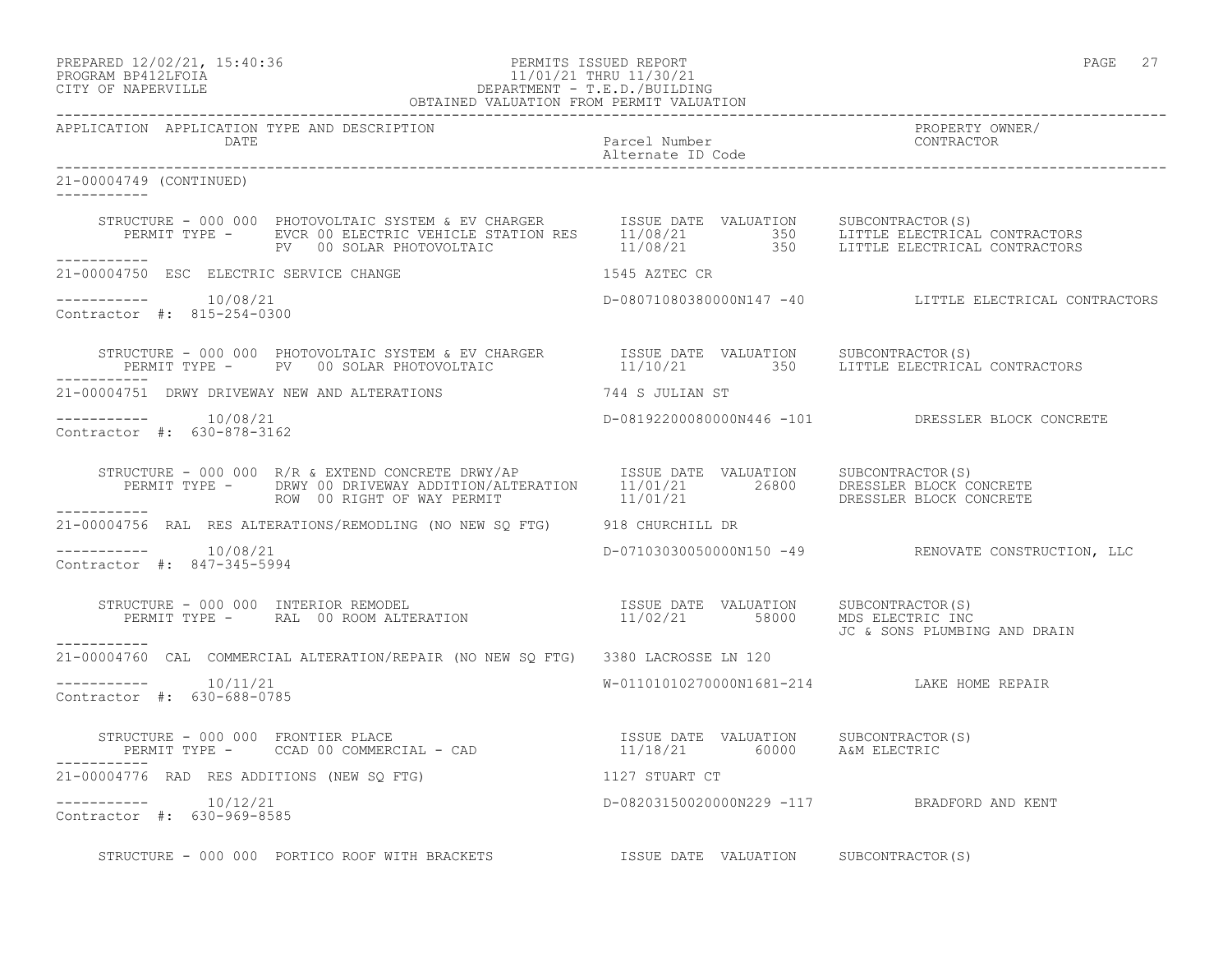### PREPARED 12/02/21, 15:40:36 PERMITS ISSUED REPORT PAGE 28 PROGRAM BP412LFOIA 11/01/21 THRU 11/30/21 CITY OF NAPERVILLE DEPARTMENT - T.E.D./BUILDING OBTAINED VALUATION FROM PERMIT VALUATION

------------------------------------------------------------------------------------------------------------------------------------

APPLICATION APPLICATION TYPE AND DESCRIPTION PROPERTY OWNER/

DATE Parcel Number Contractor Contractor Parcel Number

------------------------------------------------------------------------------------------------------------------------------------

Alternate ID Code

21-00004776 (CONTINUED) ----------- PERMIT TYPE - RAD 00 ROOM ADDITION 11/09/21 4800 UPGRADE ELECTRIC INC BRADFORD & KENT BUILDERS INC ----------- 21-00004779 SFR SINGLE FAMILY RESIDENCE 3632 SARGENT DR  $--------- 10/12/21$ W-0110300028102 N1841-229 PULTE GROUP Contractor #: 817-875-7057 STRUCTURE - 000 000 SFR<br>PERMIT TYPE - ELEC 00 ELECTRIC FOR SINGLE FAMILY/DPX 11/04/21 SUPERIOR ELECTRICAL TECHNOLOGI PERMIT TYPE - ELEC 00 ELECTRIC FOR SINGLE FAMILY/DPX 11/04/21 MECH 00 MECHANICAL FOR SFR/DPX 11/04/21 PLRM 00 PLUMBING BASEMENT ROUGH 11/04/21 S3 PLUMBING<br>HOLIDAY SEWER & WATER/WAUCONDA PLUM 00 PLUMBING FOR SINGLE FAMILY/DPX 11/04/21 PLUM 00 PLUMBING FOR SINGLE FAMILY/DPX 11/04/21 S3 PLUMBING HOLIDAY SEWER & WATER/WAUCONDA SFRP 00 SINGLE FAMILY RESIDENCE PERMIT 11/04/21 195000 RABY ROOFING STRU 00 STRUCTURAL FOR SINGLE FAM/DPX 11/04/21 ----------- 21-00004786 RAL RES ALTERATIONS/REMODLING (NO NEW SQ FTG) 1216 BAINBRIDGE DR  $--------- 10/12/21$ D-07104030340000N223 -50 SYNERGY BUILDERS INC/ WEST CH Contractor #: 630-293-8070 STRUCTURE - 000 000 MASTER AND HALL BATH REMODEL ISSUE DATE VALUATION SUBCONTRACTOR(S) PERMIT TYPE - ELSC 00 ELECTRIC SVC CHANGE RES.  $11/03/21$  SYNERGY BUILDERS RAL 00 ROOM ALTERATION 11/03/21 39540 TOPPEL PLUMBING INC SYNERGY BUILDERS ----------- 21-00004791 CAL COMMERCIAL ALTERATION/REPAIR (NO NEW SQ FTG) 776 S ROUTE 59 118  $--------- 10/13/21$ ----------- 10/13/21 D-07223000380000N1307-109 SUGA BUILDERS & CONSTRUCTION Contractor #: 708-715-1734 STRUCTURE - 000 000 SRISHTI ISSUE DATE VALUATION SUBCONTRACTOR(S) PERMIT TYPE - CCAD 00 COMMERCIAL - CAD ----------- 21-00004793 CMIS MISCELLANEOUS COMMERCIAL 1855 BAY SCOTT CR HM ----------- 10/13/21 D-07261130130000N1447-126 ELITE RESTORATION Contractor #: 630-427-7171 STRUCTURE - 000 000 BAY SCOTT CENTER **ISSUE DATE VALUATION** SUBCONTRACTOR(S) PERMIT TYPE - CMIS 00 COMMERCIAL MISC. PERMIT 11/08/21 57586 ELITE RESTORATION ----------- 21-00004794 CMIS MISCELLANEOUS COMMERCIAL 801 FRONTENAC RD ----------- 10/13/21 D-07172060010000N547 -61 NCR ROOFING & MAINTENANCE INC Contractor #: 708-345-0700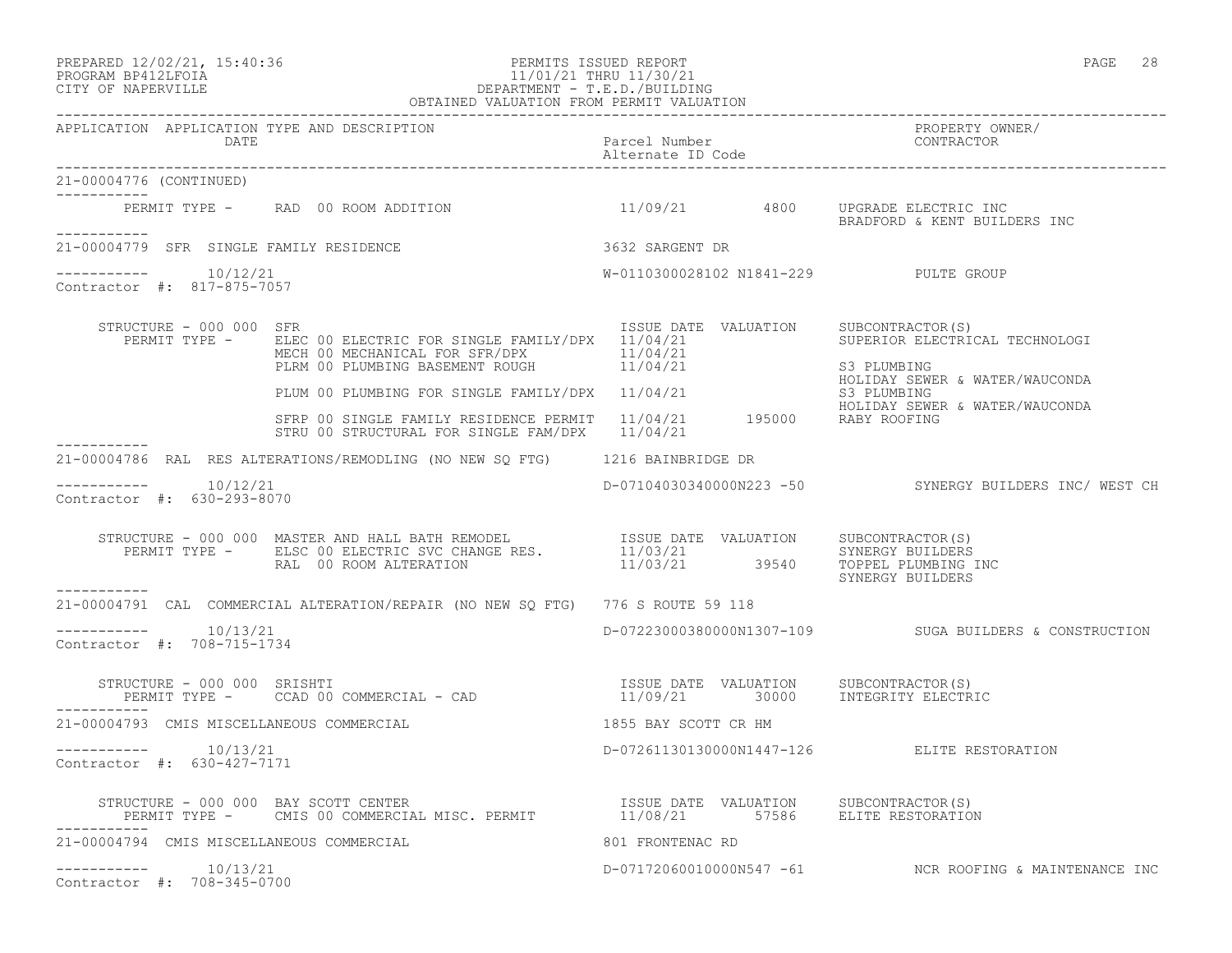PREPARED 12/02/21, 15:40:36 PERMITS ISSUED REPORT PAGE 29

## PROGRAM BP412LFOIA 11/01/21 THRU 11/30/21 CITY OF NAPERVILLE DEPARTMENT - T.E.D./BUILDING OBTAINED VALUATION FROM PERMIT VALUATION

------------------------------------------------------------------------------------------------------------------------------------ APPLICATION APPLICATION TYPE AND DESCRIPTION<br>DATE DATE Parcel Number CONTRACTOR Alternate ID Code ------------------------------------------------------------------------------------------------------------------------------------ 21-00004794 (CONTINUED) ----------- STRUCTURE - 000 000 CALIBER COLLISION ISSUE DATE VALUATION SUBCONTRACTOR(S) PERMIT TYPE - CMIS 00 COMMERCIAL MISC. PERMIT 11/23/21 225000 NCR ROOFING & MAINTENANCE INC ----------- 21-00004798 ESC ELECTRIC SERVICE CHANGE 1108 NASHVILLE CT ----------- 10/13/21 D-07251090150000N75 -128 LITTLE ELECTRICAL CONTRACTORS Contractor #: 815-254-0300 STRUCTURE - 000 000 UPGRADE ELECTRICAL SERVICE ISSUE DATE VALUATION SUBCONTRACTOR(S) PERMIT TYPE - ELSC 00 ELECTRIC SVC CHANGE RES. 11/15/21 LITTLE ELECTRICAL CONTRACTORS ----------- 21-00004799 DRWY DRIVEWAY NEW AND ALTERATIONS 1219 ANDRIA CT ----------- 10/14/21 D-07272010270000N69 -125 T M W PAVING & MAINTENANCE Contractor #: 630-350-7717 STRUCTURE - 000 000 R/R ASP DRWY/AP **ISSUE DATE VALUATION** SUBCONTRACTOR(S) PERMIT TYPE - DRWY 00 DRIVEWAY ADDITION/ALTERATION 11/01/21 ROW 00 RIGHT OF WAY PERMIT  $11/01/21$ ----------- 21-00004801 ESC ELECTRIC SERVICE CHANGE 1000 E WARRENVILLE RD 140  $--------- 10/14/21$ D-08062020170000N696 -11 VELEX, INC Contractor #: 703-650-7777 STRUCTURE - 000 000 COMMERCIAL-REMOVE EXISTING SPRINT EQUIPM ISSUE DATE VALUATION SUBCONTRACTOR(S) PERMIT TYPE - BSCC 00 ELECTRIC SERVICE CHANGE COMM  $11/03/21$  VELEX, INC ----------- 21-00004803 ESC ELECTRIC SERVICE CHANGE 1129 CATALPA LN ----------- 10/14/21 D-08301080200000N481 -130 SPREITZER ELECTRIC INC Contractor #: 630-774-8136 STRUCTURE - 000 000 REMOVE AND REPLACE 100AMP PANEL ISSUE DATE VALUATION SUBCONTRACTOR(S) PERMIT TYPE - ELSC 00 ELECTRIC SVC CHANGE RES.  $11/05/21$  SPREITZER ELECTRIC INC 21-00004805 ESC ELECTRIC SERVICE CHANGE 1920 SAGINAW CT ----------- 10/14/21 D-08313000110000N159 -175 SPREITZER ELECTRIC INC Contractor #: 630-774-8136 STRUCTURE - 000 000 REMOVE AND REPLACE 100AMP PANEL ISSUE DATE VALUATION SUBCONTRACTOR(S) PERMIT TYPE - ELSC 00 ELECTRIC SVC CHANGE RES. 11/05/21 SPREITZER ELECTRIC INC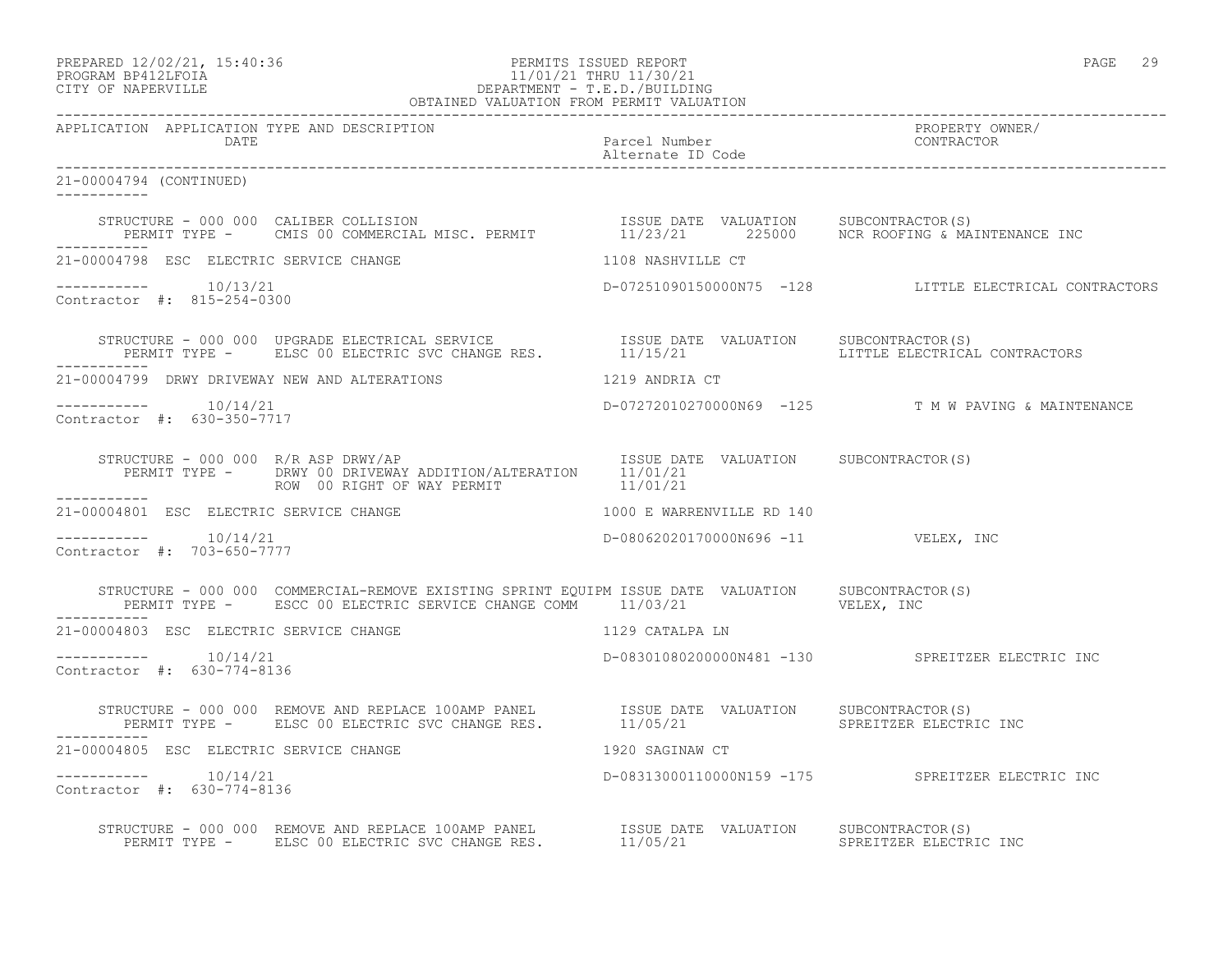## PREPARED 12/02/21, 15:40:36 PERMITS ISSUED REPORT PAGE 30 PROGRAM BP412LFOIA 11/01/21 THRU 11/30/21 CITY OF NAPERVILLE DEPARTMENT - T.E.D./BUILDING

| OBTAINED VALUATION FROM PERMIT VALUATION                                                                                                                                                                                |                                              |                                                         |
|-------------------------------------------------------------------------------------------------------------------------------------------------------------------------------------------------------------------------|----------------------------------------------|---------------------------------------------------------|
| APPLICATION APPLICATION TYPE AND DESCRIPTION<br>DATE Parcel Number<br>Alternate ID Code<br>1-00004806 FSC FIFOTOIS OPPIES AND THE PROPERTY ALTERNATIVE PROPERTY                                                         |                                              | PROPERTY OWNER/<br>CONTRACTOR                           |
| 21-00004806 ESC ELECTRIC SERVICE CHANGE                                                                                                                                                                                 | 105 SYCAMORE DR                              |                                                         |
| $--------- 10/14/21$<br>Contractor #: 630-742-4709                                                                                                                                                                      | D-08193150090000N183 -115 RELIANT ELECTRICAL |                                                         |
| STRUCTURE - 000 000 REMOVE AND REPLACE 100AMP PANEL           ISSUE DATE VALUATION     SUBCONTRACTOR(S)<br>PERMIT TYPE -     ELSC 00 ELECTRIC SVC CHANGE RES.         11/15/21                        RELIANT ELECTRICA |                                              | RELIANT ELECTRICAL                                      |
| 21-00004807 LV ELECTRIC LOW VOLTAGE                                                                                                                                                                                     | 120 N WASHINGTON ST                          |                                                         |
| $--------- 10/14/21$<br>Contractor #: 608-220-2847                                                                                                                                                                      |                                              | D-07134050050000N1751-85 MOSER ELECTRIC & DATA LLC      |
|                                                                                                                                                                                                                         |                                              |                                                         |
| 21-00004808 DRWY DRIVEWAY NEW AND ALTERATIONS THE RESOLUTION CONFIDENT PLEASURE DR                                                                                                                                      |                                              |                                                         |
| $--------- 10/14/21$<br>Contractor #: 847-358-5100                                                                                                                                                                      |                                              | D-08194060340000N421 -116  UNITED LANDSCAPE ARTISTS INC |
| STRUCTURE – 000 000 R/R BRICK PAVER FDW/FRONT STOOP          ISSUE DATE VALUATION    SUBCONTRACTOR(S)<br>PERMIT TYPE –     MISC 00 MISCELLANEOUS PERMIT                  11/05/21       10000                           |                                              |                                                         |
| 21-00004811 DRWY DRIVEWAY NEW AND ALTERATIONS                                                                                                                                                                           | 650 WEHRLI DR                                |                                                         |
| $--------- 10/14/21$<br>Contractor #: 630-930-8355                                                                                                                                                                      |                                              | D-08192140090000N50 -101 MONTANO'S LANDSCAPING          |
| STRUCTURE - 000 000 R/R CONCRETE DRWY/AP//NEW BP WALK/CC ISSUE DATE VALUATION SUBCONTRACTOR(S)<br>PERMIT TYPE - DRWY 00 DRIVEWAY ADDITION/ALTERATION 11/01/21 30000 VOIGHTMANN SERVICES<br>---------                    |                                              |                                                         |
| ------------<br>21-00004819 SIGN SIGN APPLICATIONS                                                                                                                                                                      |                                              |                                                         |
| $--------- 10/14/21$<br>Contractor #: 847-884-6300                                                                                                                                                                      |                                              |                                                         |
| STRUCTURE - 000 000<br>PERMIT TYPE - SIGN 00 SIGN<br>---------                                                                                                                                                          |                                              |                                                         |
| 21-00004820 SIGN SIGN APPLICATIONS                                                                                                                                                                                      | 1037 W OGDEN AV                              |                                                         |
| $--------- 10/14/21$<br>Contractor #: 847-884-6300                                                                                                                                                                      |                                              | D-07114040380000N95 -52 FASTSIGNS OF SCHAUMBERG         |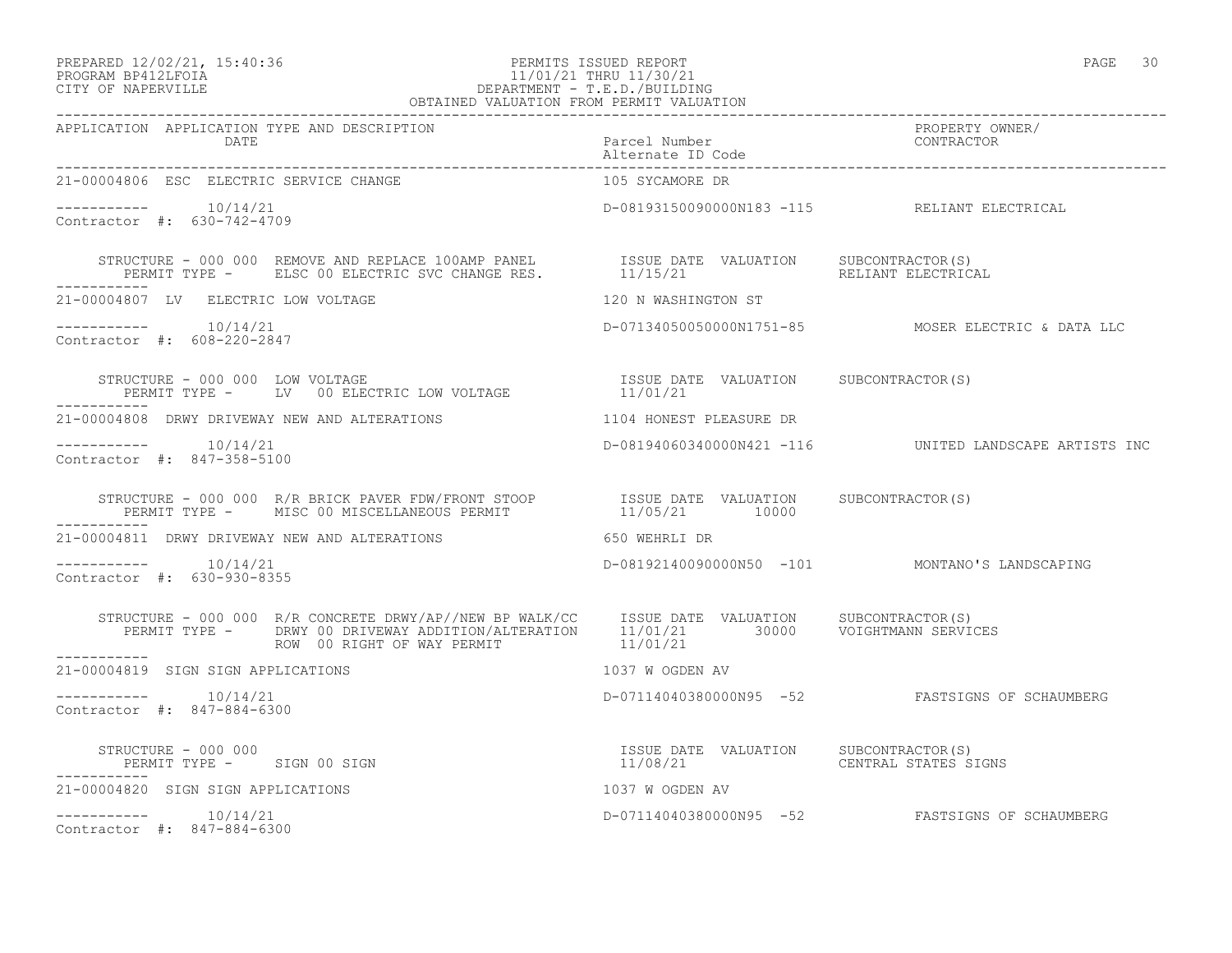| PREPARED 12/02/21, 15:40:36 |  |
|-----------------------------|--|
| PROGRAM RP412LFOIA          |  |

## ed a set of the PERMITS ISSUED REPORT And the set of the PAGE 31 page 31 page 31 page 31 PROGRAM BP412LFOIA 11/01/21 THRU 11/30/21<br>CITY OF NAPERVILLE DEPARTMENT - T.E.D./BUILDIN CITY OF NAPERVILLE DEPARTMENT - T.E.D./BUILDING

| OBTAINED VALUATION FROM PERMIT VALUATION                                                                              |                                                                       |                                                        |
|-----------------------------------------------------------------------------------------------------------------------|-----------------------------------------------------------------------|--------------------------------------------------------|
| APPLICATION APPLICATION TYPE AND DESCRIPTION<br>DATE                                                                  | Parcel Number<br>Alternate ID Code                                    | PROPERTY OWNER/<br>CONTRACTOR                          |
| 21-00004820 (CONTINUED)<br>-----------                                                                                |                                                                       |                                                        |
| STRUCTURE - 000 000<br>PERMIT TYPE - SIGN 00 SIGN                                                                     | ISSUE DATE VALUATION SUBCONTRACTOR(S)<br>11/08/21                     | CENTRAL STATES SIGNS                                   |
| 21-00004821 PAT PATIO APPLICATION                                                                                     | 5720 ROSINWEED LN                                                     |                                                        |
| $--------- 10/14/21$<br>Contractor #: 708-687-9066                                                                    |                                                                       | W-01224080160000N1448-290 FRAZIER RESIDENTIAL CONCRETE |
| STRUCTURE - 000 000 CONCRETE PATIO/WALKWAY/STAIRS TSSUE DATE VALUATION SUBCONTRACTOR(S)<br>PERMIT TYPE - PAT 00 PATIO | 11/08/21 18000                                                        |                                                        |
| 21-00004823 PAT PATIO APPLICATION                                                                                     | 3 S EWING ST                                                          |                                                        |
| $--------- 10/14/21$<br>Contractor #: 630-514-3582                                                                    |                                                                       | D-07134130030000N539 -84 BARCZI CUSTOM HOMES, INC      |
| STRUCTURE - 000 000 BLUESTONE PATIO W/MASONRY FIREPLACE<br>PERMIT TYPE - PAT 00 PATIO                                 | ISSUE DATE VALUATION SUBCONTRACTOR(S)<br>11/17/21 9000                |                                                        |
| 21-00004827 SIGN SIGN APPLICATIONS                                                                                    | 1767 W OGDEN AV 123                                                   |                                                        |
| 10/14/21<br>Contractor #: 708-669-7177                                                                                |                                                                       |                                                        |
| STRUCTURE - 000 000<br>PERMIT TYPE - SIGN 00 SIGN                                                                     | ISSUE DATE VALUATION SUBCONTRACTOR(S)<br>11/09/21                     | RELIANT ELECTRICAL                                     |
| 21-00004828 SIGN SIGN APPLICATIONS                                                                                    | 1245 E DIEHL RD 200                                                   |                                                        |
| $--------- 10/14/21$<br>Contractor #: 630-898-5900                                                                    |                                                                       | D-08053000200000N125 -27 AURORA SIGN COMPANY           |
| STRUCTURE - 000 000<br>PERMIT TYPE - SIGN 00 SIGN                                                                     | ISSUE DATE VALUATION<br>11/05/21                                      | SUBCONTRACTOR(S)<br>AURORA SIGN COMPANY                |
| 21-00004829 SIGN SIGN APPLICATIONS                                                                                    | 1245 E DIEHL RD 200                                                   |                                                        |
| -----------    10/14/21<br>Contractor #: 630-898-5900                                                                 |                                                                       | D-08053000200000N125 -27 AURORA SIGN COMPANY           |
| STRUCTURE - 000 000<br>PERMIT TYPE - SIGN 00 SIGN                                                                     | ISSUE DATE VALUATION SUBCONTRACTOR(S)<br>11/05/21 AURORA SIGN COMPANY |                                                        |
| 21-00004835 DECK DECK                                                                                                 | 1282 STONEBRIAR CT                                                    |                                                        |
| $--------- 10/15/21$<br>Contractor #: 815-735-4359                                                                    |                                                                       |                                                        |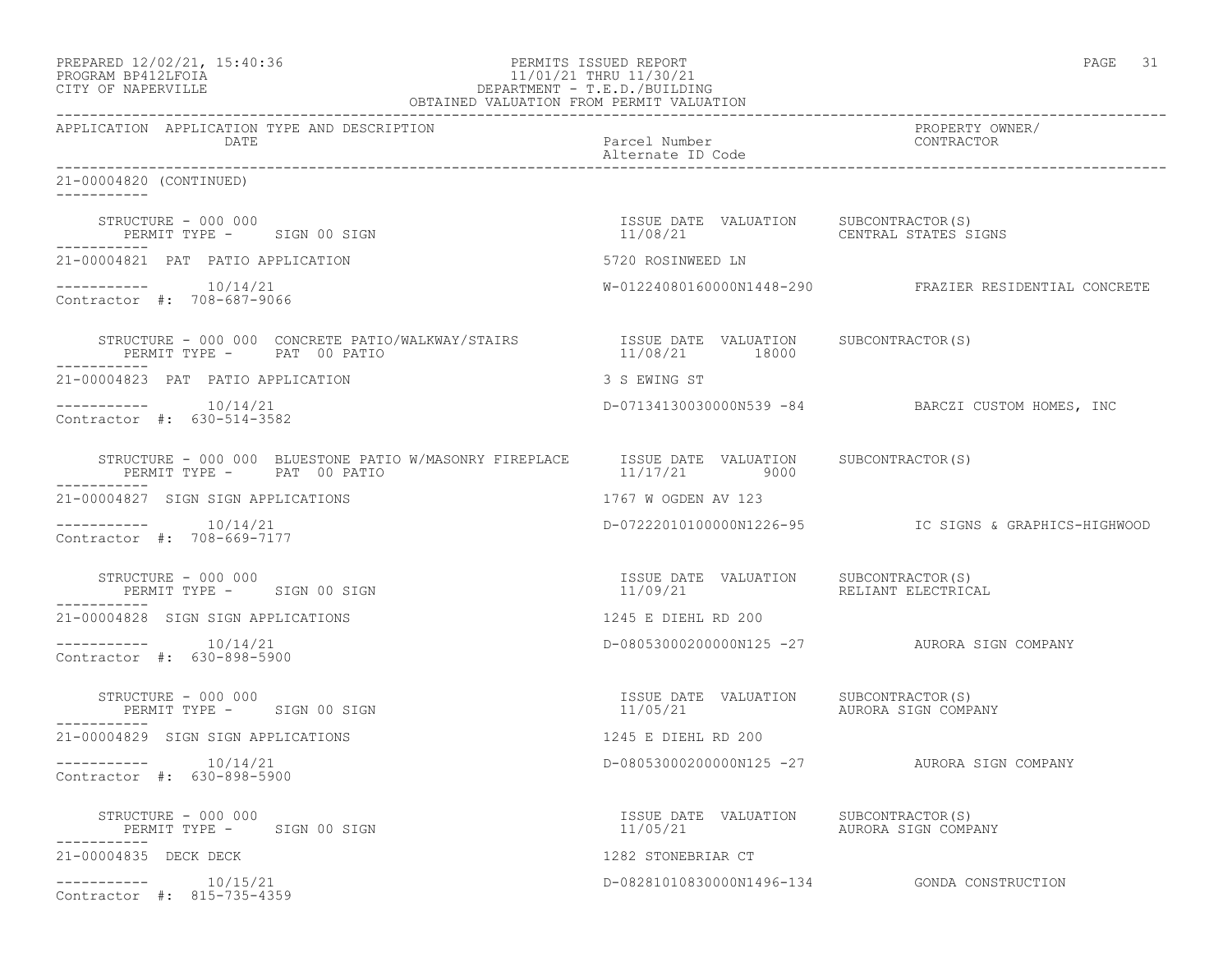| PREPARED 12/02/21, 15:40:36 |  |
|-----------------------------|--|
| PROGRAM BP412LFOIA          |  |

### end the extent of the PERMITS ISSUED REPORT the extendion of the extendion of the extendion of the extendion of the extendion of the extendion of the extendion of the extendion of the extendion of the extendion of the exte PROGRAM BP412LFOIA 11/01/21 THRU 11/30/21<br>CITY OF NAPERVILLE DEPARTMENT - T.E.D./BUILDIN CITY OF NAPERVILLE DEPARTMENT - T.E.D./BUILDING OBTAINED VALUATION FROM PERMIT VALUATION

| APPLICATION APPLICATION TYPE AND DESCRIPTION                                                                                                                                             | Parcel Number                                           | PROPERTY OWNER/<br>CONTRACTOR                   |
|------------------------------------------------------------------------------------------------------------------------------------------------------------------------------------------|---------------------------------------------------------|-------------------------------------------------|
| DATE                                                                                                                                                                                     | Alternate ID Code                                       |                                                 |
| 21-00004835 (CONTINUED)                                                                                                                                                                  |                                                         |                                                 |
| STRUCTURE - 000 000 DECK ADDITION<br>PERMIT TYPE - DECK 00 DECK                                                                                                                          | ISSUE DATE VALUATION SUBCONTRACTOR(S)<br>11/05/21 7000  |                                                 |
| 21-00004841 PAT PATIO APPLICATION                                                                                                                                                        | 1544 BAYOU PATH DR                                      |                                                 |
| $--------- 10/15/21$<br>Contractor #: 630-809-6911                                                                                                                                       | D-07091050390000N1767-032 FERNANDO CRUZ                 |                                                 |
| STRUCTURE - 000 000 BRICK PATIO<br>PERMIT TYPE - PAT 00 PATIO                                                                                                                            | ISSUE DATE VALUATION SUBCONTRACTOR(S)<br>11/10/21 12000 |                                                 |
| 21-00004848 DMOC DEMOLITION COMMERCIAL                                                                                                                                                   | 1233 S NAPER BL                                         |                                                 |
| $--------$ 10/15/21<br>Contractor #: 847-749-4344                                                                                                                                        |                                                         | D-08292030070000N143 -133 JOHLER DEMOLITION INC |
| FRUCTURE - 000 000 MARKET MEADOWS<br>PERMIT TYPE -     BDD 00 DEMOLITION PERMIT                       11/02/21       M3 ELECTRICAL CONTRACTING INC<br>STRUCTURE - 000 000 MARKET MEADOWS |                                                         |                                                 |
| 21-00004852 FN FENCE APPLICATION                                                                                                                                                         | 916 HOBSON RD                                           |                                                 |
| $--------- 10/15/21$<br>Contractor #: 708-856-8999                                                                                                                                       |                                                         | D-08291040590000N40 -132 ILLINOIS FENCE COMPANY |
| STRUCTURE - 000 000<br>PERMIT TYPE - FN 00 FENCE                                                                                                                                         | ISSUE DATE VALUATION SUBCONTRACTOR(S)<br>11/17/21 10000 |                                                 |
| 21-00004854 RAL RES ALTERATIONS/REMODLING (NO NEW SQ FTG) 626 WILLOW RD                                                                                                                  |                                                         |                                                 |
| $--------$ 10/15/21<br>Contractor #: 630-364-3669                                                                                                                                        |                                                         | D-08191110040000N38 -100 REDSTART CONSTRUCTION  |
| STRUCTURE - 000 000 INTERIOR REMODEL<br>FRUCTURE - 000 000 INTERIOR REMODEL<br>PERMIT TYPE - FB 00 FINISHED BASEMENT 11/04/21 225000 A B S ELECTRIC                                      |                                                         | KPS PLUMBING                                    |
| RAL 00 ROOM ALTERATION 11/04/21 225000 A B S ELECTRIC                                                                                                                                    |                                                         | KPS PLUMBING                                    |
| 21-00004855 RAL RES ALTERATIONS/REMODLING (NO NEW SQ FTG) 660 S WEBSTER ST                                                                                                               |                                                         |                                                 |
| -----------    10/15/21<br>Contractor #: 630-369-1953                                                                                                                                    | D-07242030200000N340 -99 DJK CUSTOM HOMES               |                                                 |
| STRUCTURE - 000 000 BASEMENT REMODEL                                                                                                                                                     | ISSUE DATE VALUATION SUBCONTRACTOR(S)                   |                                                 |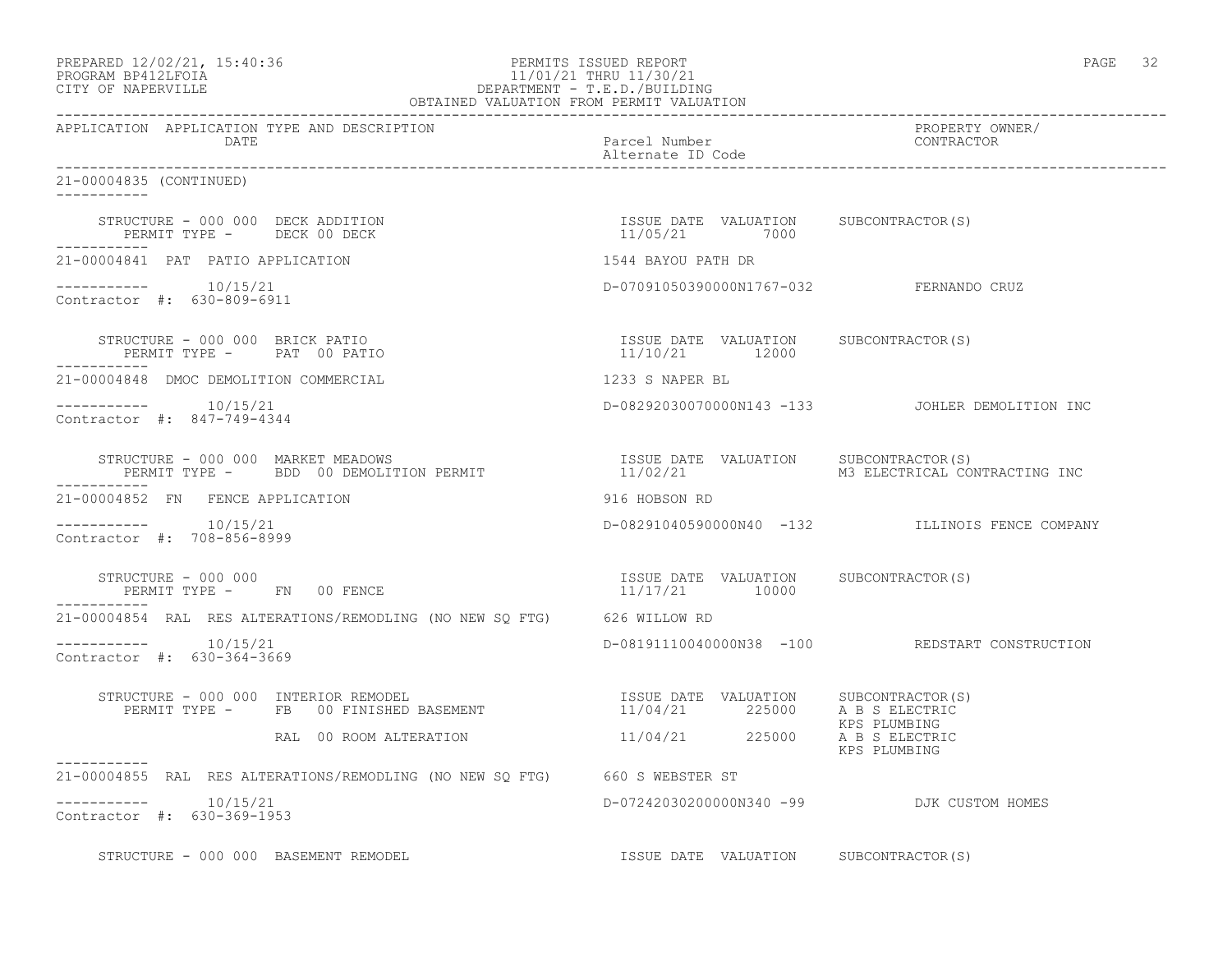## PREPARED 12/02/21, 15:40:36 PERMITS ISSUED REPORT PAGE 33 PROGRAM BP412LFOIA 11/01/21 THRU 11/30/21 CITY OF NAPERVILLE DEPARTMENT - T.E.D./BUILDING

| PAGE |  |
|------|--|
|------|--|

| OBTAINED VALUATION FROM PERMIT VALUATION                                                      |                                                   |                                                      |           |
|-----------------------------------------------------------------------------------------------|---------------------------------------------------|------------------------------------------------------|-----------|
| APPLICATION APPLICATION TYPE AND DESCRIPTION<br>DATE                                          | Parcel Number<br>Alternate ID Code                | PROPERTY OWNER/<br>CONTRACTOR                        |           |
| 21-00004855 (CONTINUED)<br>-----------                                                        |                                                   |                                                      |           |
| PERMIT TYPE - FB 00 FINISHED BASEMENT 11/09/21 107400 CUSTOM HOME ELECTRIC INC<br>___________ |                                                   | CERTIFIED PLUMBING SERVICES                          |           |
| 21-00004866 FABD FIRE ALARM                                                                   | 1107 GRAND LAKE CT                                |                                                      |           |
| -----------    10/15/21<br>Contractor #: 630-844-6305                                         |                                                   | D-07261110690000N746 -126 ALARM DETECTION SYSTEMS FA |           |
| STRUCTURE - 000 000<br>PERMIT TYPE - FABD 00 FIRE ALARM                                       | ISSUE DATE VALUATION SUBCONTRACTOR(S)<br>11/08/21 |                                                      |           |
| 21-00004867 FABD FIRE ALARM                                                                   | 1103 VAIL CT                                      |                                                      |           |
| $--------- 10/15/21$<br>Contractor #: 630-844-6305                                            |                                                   | D-07261110430000N746 -126 ALARM DETECTION SYSTEMS FA |           |
| STRUCTURE - 000 000<br>PERMIT TYPE - FABD 00 FIRE ALARM                                       | ISSUE DATE VALUATION SUBCONTRACTOR(S)             | 11/08/21 TALARM DETECTION SYSTEMS FA                 |           |
| 21-00004868 FABD FIRE ALARM                                                                   | 1103 S WHISPERING HILLS DR                        |                                                      |           |
| -----------    10/15/21<br>Contractor #: 630-844-6305                                         |                                                   | D-07261110910000N746 -126 ALARM DETECTION SYSTEMS    | <b>FA</b> |
| STRUCTURE - 000 000<br>PERMIT TYPE - FABD 00 FIRE ALARM<br>-----------                        | ISSUE DATE VALUATION SUBCONTRACTOR(S)<br>11/08/21 | ALARM DETECTION SYSTEMS<br>FA                        |           |
| 21-00004869 FABD FIRE ALARM                                                                   | 1104 ESTES CT                                     |                                                      |           |
| $--------$ 10/15/21<br>Contractor #: 630-844-6305                                             |                                                   | D-07261110150000N842 -126 ALARM DETECTION SYSTEMS    | FA        |
| STRUCTURE - 000 000<br>PERMIT TYPE - FABD 00 FIRE ALARM<br>-----------                        | ISSUE DATE VALUATION SUBCONTRACTOR(S)<br>11/08/21 | ALARM DETECTION SYSTEMS FA                           |           |
| 21-00004870 FABD FIRE ALARM                                                                   | 1120 GRAND LAKE CT                                |                                                      |           |
| $--------$ 10/15/21<br>Contractor #: 630-844-6305                                             |                                                   | D-07261110740000N746 -126 ALARM DETECTION SYSTEMS FA |           |
| STRUCTURE - 000 000<br>PERMIT TYPE - FABD 00 FIRE ALARM                                       | ISSUE DATE VALUATION SUBCONTRACTOR (S)            | 11/08/21 TALARM DETECTION SYSTEMS FA                 |           |
| 21-00004871 FABD FIRE ALARM                                                                   | 1111 ESTES CT                                     |                                                      |           |
| $--------- 10/15/21$<br>Contractor #: 630-844-6305                                            |                                                   | D-07261110140000N842 -126 ALARM DETECTION SYSTEMS    | FA        |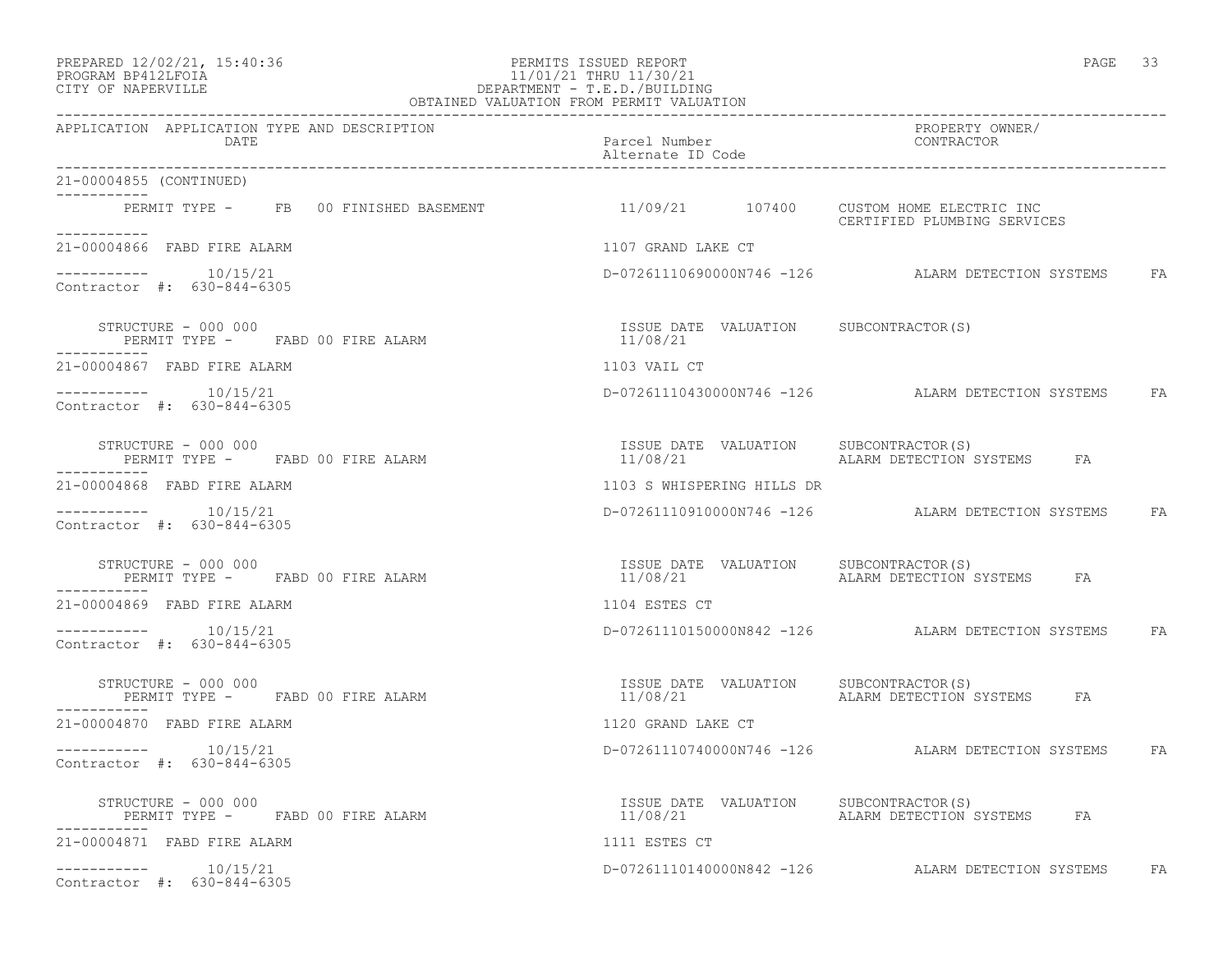| PREPARED 12/02/21, 15:40:36 |  |
|-----------------------------|--|
| DDACDAM RDA19T FATA         |  |

## PREPARED 12/02/21, 15:40:36 PERMITS ISSUED REPORT PAGE 34 PROGRAM BP412LFOIA 11/01/21 THRU 11/30/21 CITY OF NAPERVILLE DEPARTMENT - T.E.D./BUILDING

| OBTAINED VALUATION FROM PERMIT VALUATION                |                                                   |                                                      |  |
|---------------------------------------------------------|---------------------------------------------------|------------------------------------------------------|--|
| APPLICATION APPLICATION TYPE AND DESCRIPTION<br>DATE    | Parcel Number<br>Alternate ID Code                | PROPERTY OWNER/<br><b>CONTRACTOR</b>                 |  |
| 21-00004871 (CONTINUED)<br>___________                  |                                                   |                                                      |  |
| STRUCTURE - 000 000<br>PERMIT TYPE - FABD 00 FIRE ALARM | ISSUE DATE VALUATION SUBCONTRACTOR(S)<br>11/08/21 | ALARM DETECTION SYSTEMS FA                           |  |
| 21-00004872 FABD FIRE ALARM                             | 1123 ESTES CT                                     |                                                      |  |
| $--------- 10/15/21$<br>Contractor #: 630-844-6305      |                                                   | D-07261110110000N842 -126 ALARM DETECTION SYSTEMS FA |  |
| STRUCTURE - 000 000<br>PERMIT TYPE - FABD 00 FIRE ALARM | ISSUE DATE VALUATION SUBCONTRACTOR(S)<br>11/08/21 | ALARM DETECTION SYSTEMS FA                           |  |
| 21-00004873 FABD FIRE ALARM                             | 1120 VAIL CT                                      |                                                      |  |
| $--------- 10/15/21$<br>Contractor #: 630-844-6305      |                                                   | D-07261110480000N746 -126 ALARM DETECTION SYSTEMS FA |  |
| STRUCTURE - 000 000<br>PERMIT TYPE - FABD 00 FIRE ALARM | ISSUE DATE VALUATION SUBCONTRACTOR(S)<br>11/08/21 | ALARM DETECTION SYSTEMS FA                           |  |
| 21-00004874 FABD FIRE ALARM                             | 1127 GRAND LAKE CT                                |                                                      |  |
| $--------$ 10/15/21<br>Contractor #: 630-844-6305       |                                                   | D-07261110640000N746 -126 ALARM DETECTION SYSTEMS FA |  |
| STRUCTURE - 000 000<br>PERMIT TYPE - FABD 00 FIRE ALARM | ISSUE DATE VALUATION SUBCONTRACTOR (S)            |                                                      |  |
| 21-00004875 FABD FIRE ALARM                             | 1127 S WHISPERING HILLS DR                        |                                                      |  |
| $--------- 10/15/21$<br>Contractor #: 630-844-6305      |                                                   | D-07261110850000N746 -126 ALARM DETECTION SYSTEMS FA |  |
| STRUCTURE - 000 000<br>PERMIT TYPE - FABD 00 FIRE ALARM | ISSUE DATE VALUATION SUBCONTRACTOR(S)<br>11/08/21 | ALARM DETECTION SYSTEMS FA                           |  |
| 21-00004876 FABD FIRE ALARM                             | 1124 ESTES CT                                     |                                                      |  |
| Contractor #: 630-844-6305                              |                                                   | D-07261110200000N842 -126 ALARM DETECTION SYSTEMS FA |  |
| STRUCTURE - 000 000<br>PERMIT TYPE - FABD 00 FIRE ALARM | ISSUE DATE VALUATION SUBCONTRACTOR(S)             |                                                      |  |
| 21-00004877 FABD FIRE ALARM                             | 1123 VAIL CT                                      |                                                      |  |
| $--------- 10/15/21$<br>Contractor #: 630-844-6305      |                                                   | D-07261110370000N746 -126 ALARM DETECTION SYSTEMS FA |  |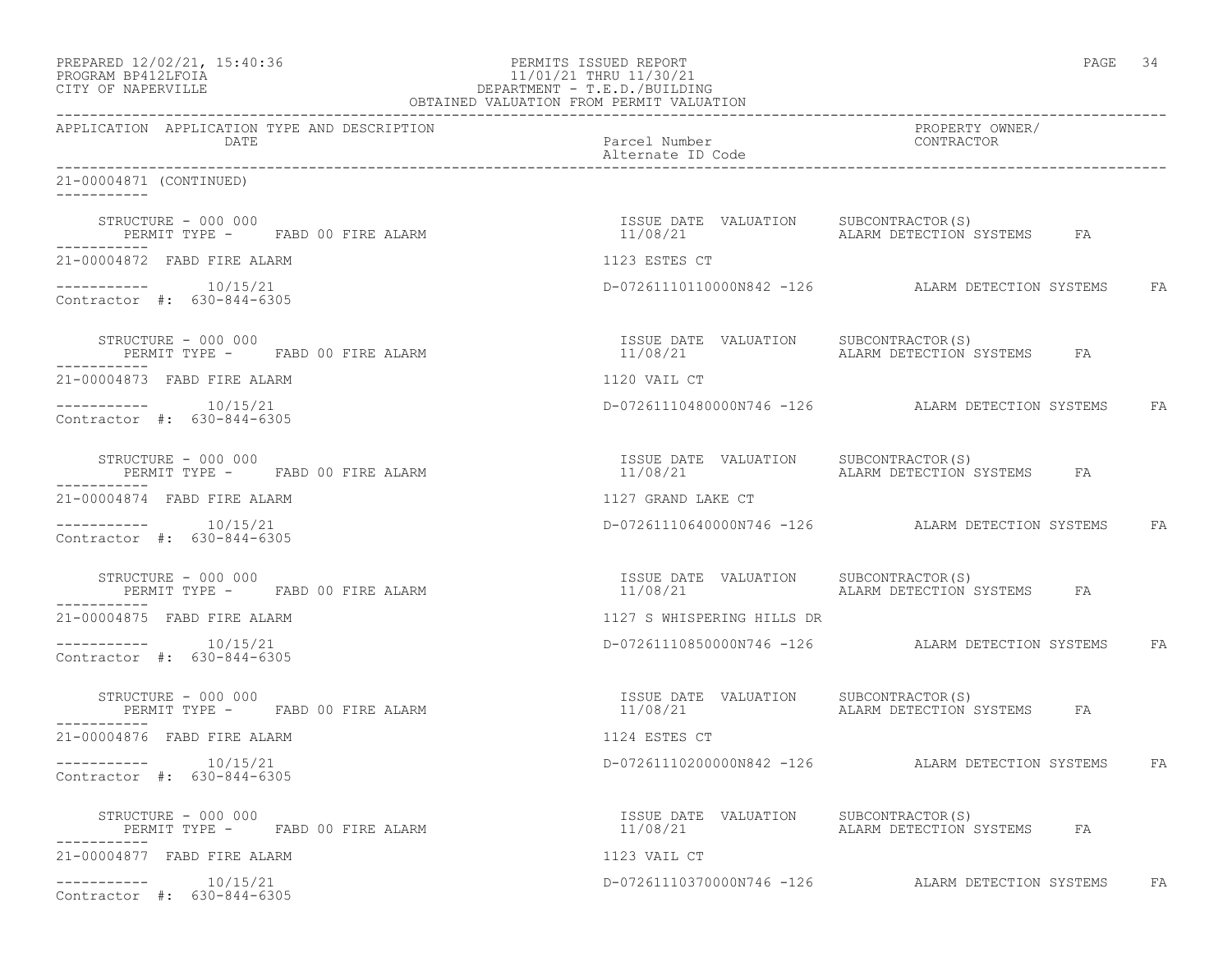| PREPARED 12/02/21, 15:40:36 |  |
|-----------------------------|--|
| DDACDAM RDA19T FATA         |  |

## PREPARED 12/02/21, 15:40:36 PERMITS ISSUED REPORT PAGE 35 PROGRAM BP412LFOIA 11/01/21 THRU 11/30/21<br>CITY OF NAPERVILLE DEPARTMENT - T.E.D./BUILDIN CITY OF NAPERVILLE DEPARTMENT - T.E.D./BUILDING

| OBTAINED VALUATION FROM PERMIT VALUATION                |                                                   |                                                      |  |
|---------------------------------------------------------|---------------------------------------------------|------------------------------------------------------|--|
| APPLICATION APPLICATION TYPE AND DESCRIPTION<br>DATE    | Parcel Number<br>Alternate ID Code                | PROPERTY OWNER/<br><b>CONTRACTOR</b>                 |  |
| 21-00004877 (CONTINUED)<br>___________                  |                                                   |                                                      |  |
| STRUCTURE - 000 000<br>PERMIT TYPE - FABD 00 FIRE ALARM | ISSUE DATE VALUATION SUBCONTRACTOR(S)<br>11/08/21 | ALARM DETECTION SYSTEMS FA                           |  |
| 21-00004878 FABD FIRE ALARM                             | 1140 GRAND LAKE CT                                |                                                      |  |
| $--------- 10/15/21$<br>Contractor #: 630-844-6305      |                                                   | D-07261110780000N746 -126 ALARM DETECTION SYSTEMS FA |  |
| STRUCTURE - 000 000<br>PERMIT TYPE - FABD 00 FIRE ALARM | ISSUE DATE VALUATION SUBCONTRACTOR(S)<br>11/08/21 | ALARM DETECTION SYSTEMS FA                           |  |
| 21-00004879 FABD FIRE ALARM                             | 1140 VAIL CT                                      |                                                      |  |
| $--------- 10/15/21$<br>Contractor #: 630-844-6305      |                                                   | D-07261110520000N746 -126 ALARM DETECTION SYSTEMS FA |  |
| STRUCTURE - 000 000<br>PERMIT TYPE - FABD 00 FIRE ALARM | ISSUE DATE VALUATION SUBCONTRACTOR(S)<br>11/08/21 | ALARM DETECTION SYSTEMS FA                           |  |
| 21-00004880 FABD FIRE ALARM                             | 1155 S WHISPERING HILLS DR                        |                                                      |  |
| Contractor #: 630-844-6305                              |                                                   | D-07261110600000N746 -126 ALARM DETECTION SYSTEMS FA |  |
| STRUCTURE - 000 000<br>PERMIT TYPE - FABD 00 FIRE ALARM | ISSUE DATE VALUATION SUBCONTRACTOR(S)             |                                                      |  |
| 21-00004881 FABD FIRE ALARM                             | 1203 ARAPAHO CT                                   |                                                      |  |
| $--------- 10/15/21$<br>Contractor #: 630-844-6305      |                                                   | D-07261120060000N842 -126 ALARM DETECTION SYSTEMS FA |  |
| STRUCTURE - 000 000<br>PERMIT TYPE - FABD 00 FIRE ALARM | ISSUE DATE VALUATION SUBCONTRACTOR(S)<br>11/08/21 | ALARM DETECTION SYSTEMS FA                           |  |
| 21-00004882 FABD FIRE ALARM                             | 1204 DENVER CT                                    |                                                      |  |
| Contractor #: 630-844-6305                              |                                                   | D-07261120710000N842 -126 ALARM DETECTION SYSTEMS FA |  |
| STRUCTURE - 000 000<br>PERMIT TYPE - FABD 00 FIRE ALARM | ISSUE DATE VALUATION SUBCONTRACTOR(S)             |                                                      |  |
| 21-00004883 FABD FIRE ALARM                             | 1204 ARAPAHO CT                                   |                                                      |  |
| $--------- 10/15/21$<br>Contractor #: 630-844-6305      |                                                   | D-07261120430000N842 -126 ALARM DETECTION SYSTEMS FA |  |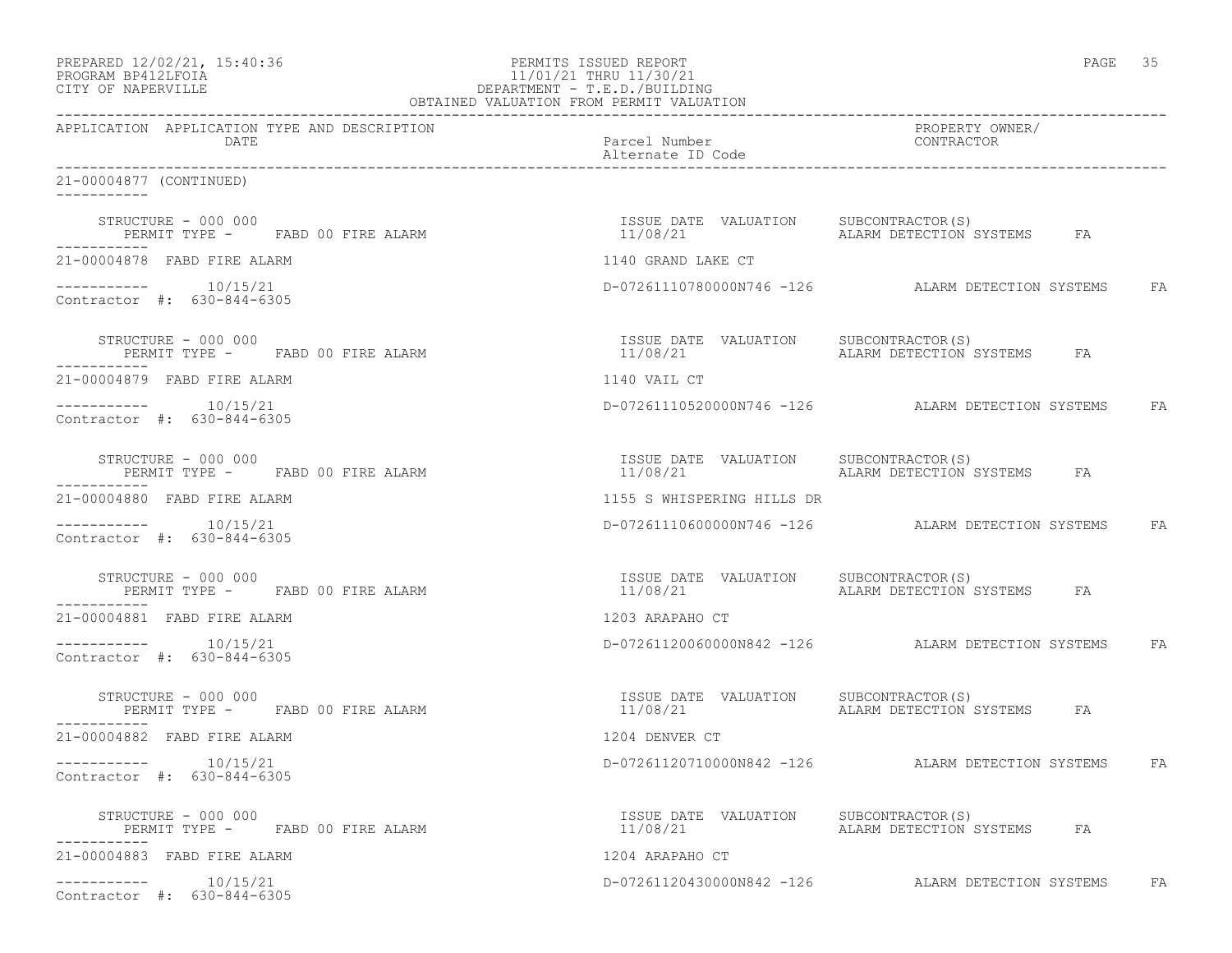| PREPARED 12/02/21, 15:40:36 |  |
|-----------------------------|--|
| DDACDAM RDA19T FATA         |  |

# PREPARED 12/02/21, 15:40:36 PERMITS ISSUED REPORT PAGE 36 PROGRAM BP412LFOIA 11/01/21 THRU 11/30/21 CITY OF NAPERVILLE (1999) 20 CITY OF NAPERVILLE DEPARTMENT - T.E.D./BUILDING

| OBTAINED VALUATION FROM PERMIT VALUATION                                |                                                   |                                                      |
|-------------------------------------------------------------------------|---------------------------------------------------|------------------------------------------------------|
| APPLICATION APPLICATION TYPE AND DESCRIPTION<br>DATE                    | Parcel Number<br>Alternate ID Code                | PROPERTY OWNER/<br>CONTRACTOR                        |
| 21-00004883 (CONTINUED)                                                 |                                                   |                                                      |
| STRUCTURE - 000 000<br>PERMIT TYPE - FABD 00 FIRE ALARM                 | ISSUE DATE VALUATION SUBCONTRACTOR(S)<br>11/08/21 | ALARM DETECTION SYSTEMS FA                           |
| 21-00004884 FABD FIRE ALARM                                             | 1207 DENVER CT                                    |                                                      |
| $--------- 10/15/21$<br>Contractor #: 630-844-6305                      |                                                   | D-07261120490000N842 -126 ALARM DETECTION SYSTEMS FA |
| STRUCTURE - 000 000<br>PERMIT TYPE -     FABD 00 FIRE ALARM             | ISSUE DATE VALUATION SUBCONTRACTOR(S)             |                                                      |
| 21-00004885 FABD FIRE ALARM                                             | 1219 ARAPAHO CT                                   |                                                      |
| $--------- 10/15/21$<br>Contractor #: 630-844-6305                      |                                                   | D-07261120100000N842 -126 ALARM DETECTION SYSTEMS FA |
| STRUCTURE - 000 000<br>PERMIT TYPE - FABD 00 FIRE ALARM                 | ISSUE DATE VALUATION SUBCONTRACTOR(S)             |                                                      |
| 21-00004886 FABD FIRE ALARM                                             | 1231 DENVER CT                                    |                                                      |
| $--------$ 10/15/21<br>Contractor #: 630-844-6305                       |                                                   | D-07261120550000N842 -126 ALARM DETECTION SYSTEMS FA |
| STRUCTURE - 000 000<br>PERMIT TYPE - FABD 00 FIRE ALARM                 | ISSUE DATE VALUATION SUBCONTRACTOR(S)             |                                                      |
| 21-00004887 FABD FIRE ALARM                                             | 1228 DENVER CT                                    |                                                      |
| $--------- 10/15/21$<br>Contractor #: 630-844-6305                      |                                                   | D-07261120650000N842 -126 ALARM DETECTION SYSTEMS FA |
| STRUCTURE - 000 000<br>PERMIT TYPE - FABD 00 FIRE ALARM<br>------------ | ISSUE DATE VALUATION SUBCONTRACTOR(S)<br>11/08/21 | ALARM DETECTION SYSTEMS FA                           |
| 21-00004888 FABD FIRE ALARM                                             | 1235 S WHISPERING HILLS DR                        |                                                      |
| $--------- 10/15/21$<br>Contractor #: 630-844-6305                      |                                                   | D-07261110310000N746 -126 ALARM DETECTION SYSTEMS FA |
| STRUCTURE - 000 000<br>PERMIT TYPE - FABD 00 FIRE ALARM                 | ISSUE DATE VALUATION SUBCONTRACTOR(S)             |                                                      |
| 21-00004889 FABD FIRE ALARM                                             | 1236 ARAPAHO CT                                   |                                                      |
| Contractor #: 630-844-6305                                              |                                                   | D-07261120370000N842 -126 ALARM DETECTION SYSTEMS FA |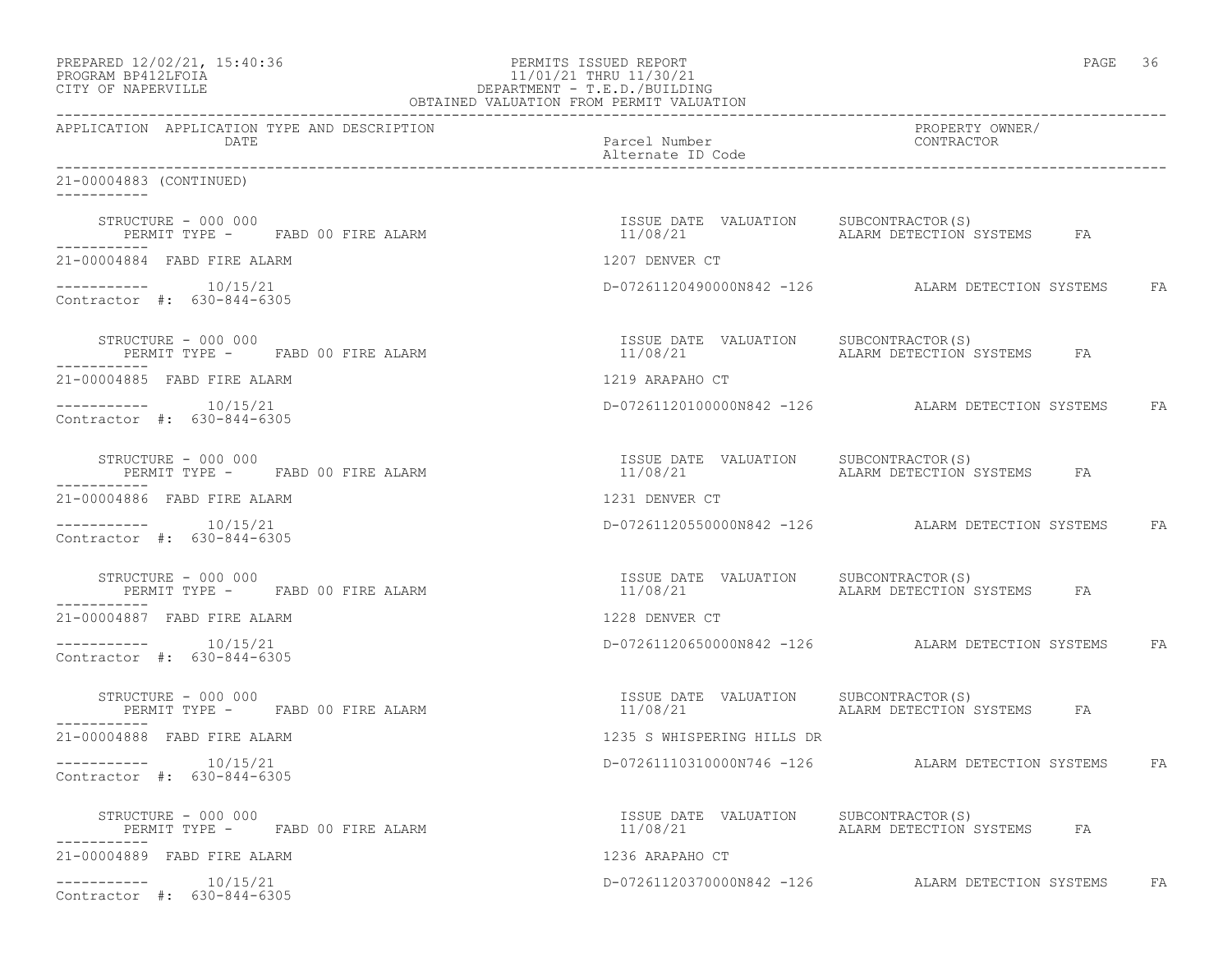| PREPARED 12/02/21, 15:40:36 |  |
|-----------------------------|--|
| DDACDAM RDA19T FATA         |  |

# PREPARED 12/02/21, 15:40:36 PERMITS ISSUED REPORT PAGE 37 PROGRAM BP412LFOIA 11/01/21 THRU 11/30/21 CITY OF NAPERVILLE **DEPARTMENT - T.E.D./BUILDING**

| OBTAINED VALUATION FROM PERMIT VALUATION                                |                                                   |                                                      |
|-------------------------------------------------------------------------|---------------------------------------------------|------------------------------------------------------|
| APPLICATION APPLICATION TYPE AND DESCRIPTION<br>DATE                    | Parcel Number<br>Alternate ID Code                | PROPERTY OWNER/<br>CONTRACTOR                        |
| 21-00004889 (CONTINUED)                                                 |                                                   |                                                      |
| STRUCTURE - 000 000<br>PERMIT TYPE - FABD 00 FIRE ALARM                 | ISSUE DATE VALUATION SUBCONTRACTOR(S)<br>11/08/21 | ALARM DETECTION SYSTEMS FA                           |
| 21-00004890 FABD FIRE ALARM                                             | 1239 ARAPAHO CT                                   |                                                      |
| $--------- 10/15/21$<br>Contractor #: 630-844-6305                      |                                                   | D-07261120150000N842 -126 ALARM DETECTION SYSTEMS FA |
| STRUCTURE - 000 000<br>PERMIT TYPE -     FABD 00 FIRE ALARM             | ISSUE DATE VALUATION SUBCONTRACTOR(S)             |                                                      |
| 21-00004891 FABD FIRE ALARM                                             | 1244 S WHISPERING HILLS DR                        |                                                      |
| Contractor #: 630-844-6305                                              |                                                   | D-07261120480000N842 -126 ALARM DETECTION SYSTEMS FA |
| STRUCTURE - 000 000<br>PERMIT TYPE - FABD 00 FIRE ALARM                 | ISSUE DATE VALUATION SUBCONTRACTOR(S)             |                                                      |
| 21-00004892 FABD FIRE ALARM                                             | 1259 ARAPAHO CT                                   |                                                      |
| $--------$ 10/15/21<br>Contractor #: 630-844-6305                       |                                                   | D-07261120200000N842 -126 ALARM DETECTION SYSTEMS FA |
| STRUCTURE - 000 000<br>PERMIT TYPE - FABD 00 FIRE ALARM                 | ISSUE DATE VALUATION SUBCONTRACTOR(S)             |                                                      |
| 21-00004893 FABD FIRE ALARM                                             | 1260 ARAPAHO CT                                   |                                                      |
| $--------- 10/15/21$<br>Contractor #: 630-844-6305                      |                                                   | D-07261120310000N842 -126 ALARM DETECTION SYSTEMS FA |
| STRUCTURE - 000 000<br>PERMIT TYPE - FABD 00 FIRE ALARM<br>------------ | ISSUE DATE VALUATION SUBCONTRACTOR(S)<br>11/08/21 | ALARM DETECTION SYSTEMS FA                           |
| 21-00004894 FABD FIRE ALARM                                             | 1275 S WHISPERING HILLS DR                        |                                                      |
| Contractor #: 630-844-6305                                              |                                                   | D-07261110070000N842 -126 ALARM DETECTION SYSTEMS FA |
| STRUCTURE - 000 000<br>PERMIT TYPE - FABD 00 FIRE ALARM                 |                                                   |                                                      |
| 21-00004895 FABD FIRE ALARM                                             | 1284 S WHISPERING HILLS DR                        |                                                      |
| Contractor #: 630-844-6305                                              |                                                   | D-07261120050000N842 -126 ALARM DETECTION SYSTEMS FA |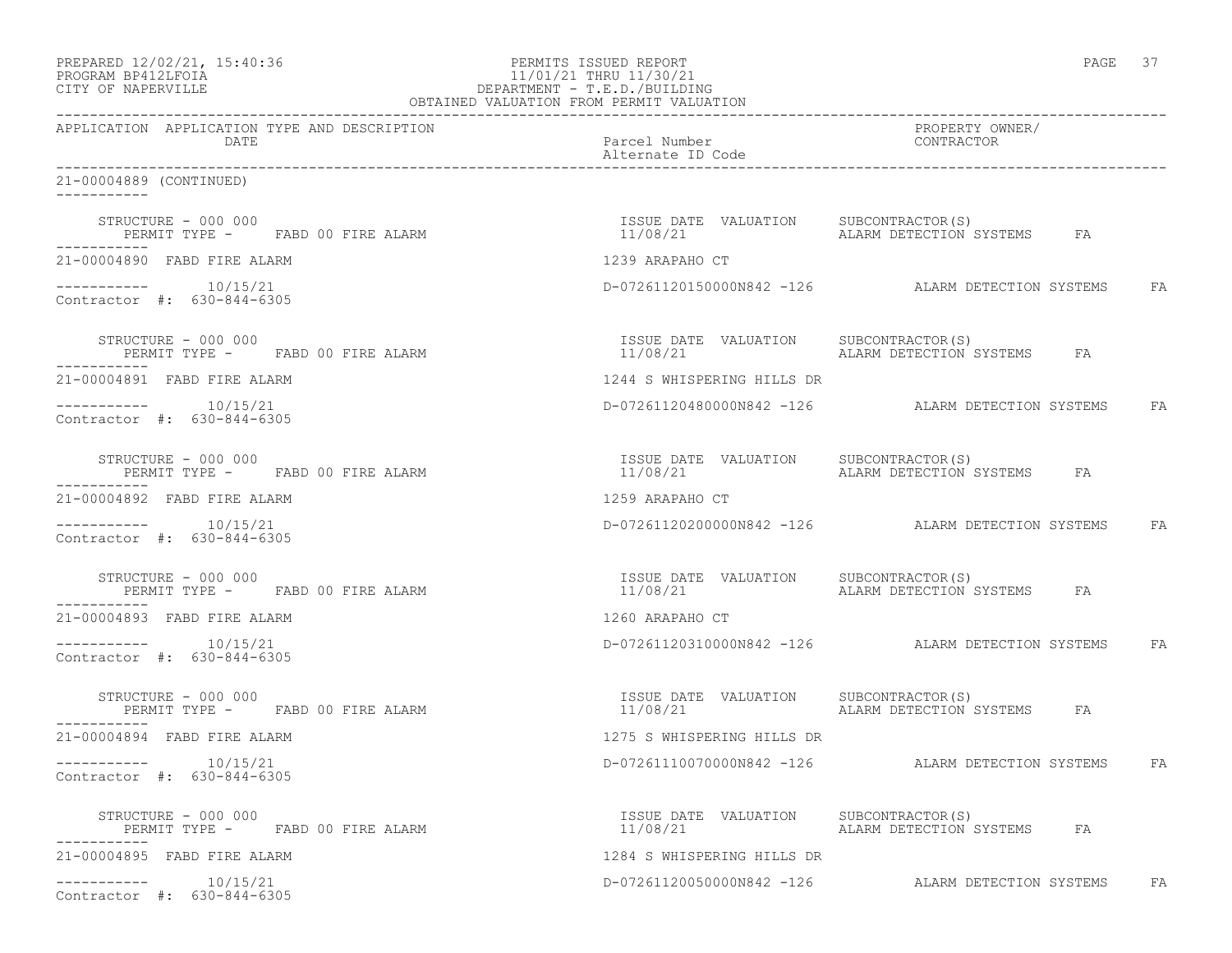| PREPARED 12/02/21, 15:40:36 |  |
|-----------------------------|--|
|                             |  |

# PREPARED 12/02/21, 15:40:36 PERMITS ISSUED REPORT PAGE 38 PROGRAM BP412LFOIA 11/01/21 THRU 11/30/21 CITY OF NAPERVILLE DEPARTMENT - T.E.D./BUILDING

| OBTAINED VALUATION FROM PERMIT VALUATION                                                                                                                                                                                                        |                                                   |                                                         |  |
|-------------------------------------------------------------------------------------------------------------------------------------------------------------------------------------------------------------------------------------------------|---------------------------------------------------|---------------------------------------------------------|--|
| APPLICATION APPLICATION TYPE AND DESCRIPTION<br>DATE                                                                                                                                                                                            | Parcel Number<br>Alternate ID Code                | PROPERTY OWNER/<br>CONTRACTOR                           |  |
| 21-00004895 (CONTINUED)<br>___________                                                                                                                                                                                                          |                                                   |                                                         |  |
| STRUCTURE - 000 000<br>PERMIT TYPE - FABD 00 FIRE ALARM                                                                                                                                                                                         | ISSUE DATE VALUATION SUBCONTRACTOR(S)<br>11/08/21 | ALARM DETECTION SYSTEMS FA                              |  |
| 21-00004896 FABD FIRE ALARM                                                                                                                                                                                                                     | 1104 GRAND LAKE CT                                |                                                         |  |
| $--------- 10/15/21$<br>Contractor #: 630-844-6305                                                                                                                                                                                              |                                                   | D-07261110700000N746 -126 ALARM DETECTION SYSTEMS FA    |  |
| STRUCTURE - 000 000<br>PERMIT TYPE - FABD 00 FIRE ALARM                                                                                                                                                                                         | ISSUE DATE VALUATION SUBCONTRACTOR(S)<br>11/08/21 | ALARM DETECTION SYSTEMS FA                              |  |
| 21-00004897 FABD FIRE ALARM                                                                                                                                                                                                                     | 1104 VAIL CT                                      |                                                         |  |
| $--------- 10/15/21$<br>Contractor #: 630-844-6305                                                                                                                                                                                              |                                                   | D-07261110440000N746 -126 ALARM DETECTION SYSTEMS FA    |  |
| STRUCTURE - 000 000<br>PERMIT TYPE - FABD 00 FIRE ALARM                                                                                                                                                                                         | ISSUE DATE VALUATION SUBCONTRACTOR(S)<br>11/08/21 | ALARM DETECTION SYSTEMS FA                              |  |
| 21-00004898 ESC ELECTRIC SERVICE CHANGE                                                                                                                                                                                                         | 4723 SASSAFRAS LN                                 |                                                         |  |
| $--------$ 10/15/21<br>Contractor #: 630-915-8068                                                                                                                                                                                               |                                                   | W-01174090150000N1526-256 R J ELECTRIC SERVICE          |  |
| STRUCTURE - 000 000 INSTALL EV CHARGER                         ISSUE DATE VALUATION     SUBCONTRACTOR(S)<br>PERMIT TYPE -     EVCR 00 ELECTRIC VEHICLE STATION RES     11/17/21         1330     R J ELECTRIC SERVICE                           |                                                   |                                                         |  |
| 21-00004902 ESC ELECTRIC SERVICE CHANGE                                                                                                                                                                                                         | 4108 SCHILLINGER DR                               |                                                         |  |
| $--------- 10/15/21$<br>Contractor #: 630-833-2389                                                                                                                                                                                              |                                                   | W-01152040230000N934 -245 KAPITAL ELECTRIC INC          |  |
| STRUCTURE - 000 000 INSTALL EV CHARGER                               ISSUE DATE VALUATION      SUBCONTRACTOR(S)<br>PERMIT TYPE -      EVCR 00 ELECTRIC VEHICLE STATION RES      11/24/21          1395     KAPITAL ELECTRIC INC<br>------------ |                                                   |                                                         |  |
| 21-00004906 DECK DECK                                                                                                                                                                                                                           | 1524 FENDER RD                                    |                                                         |  |
| $--------- 10/18/21$<br>Contractor #: 800-792-0212                                                                                                                                                                                              |                                                   | D-08294100070000N155 -148 ALLIED EMERGENCY SERVICES INC |  |
| STRUCTURE - 000 000 DECK<br>PERMIT TYPE - DECK 00 DECK                                                                                                                                                                                          | ISSUE DATE VALUATION SUBCONTRACTOR(S)<br>11/23/21 |                                                         |  |
| 21-00004907 SIGN SIGN APPLICATIONS                                                                                                                                                                                                              | 110 S WASHINGTON ST 104                           |                                                         |  |
| $--------- 10/18/21$<br>Contractor #: 630-470-6161                                                                                                                                                                                              |                                                   | D-07134240010000N594 -84 CAPTIVATING SIGNS              |  |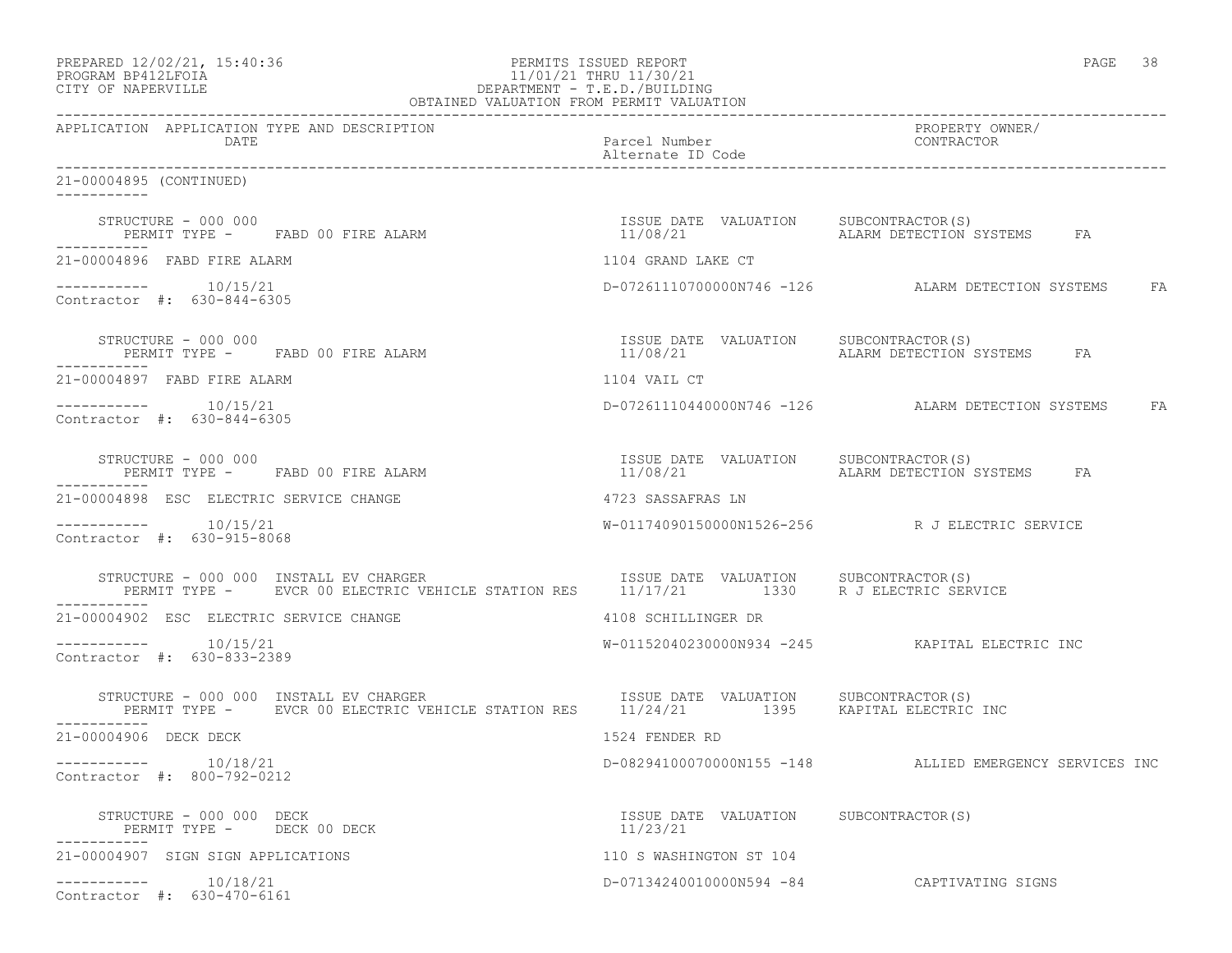| PREPARED 12/02/21, 15:40:36 |  |
|-----------------------------|--|
| PROGRAM BP412LFOIA          |  |

### PREPARED 12/02/21, 15:40:36 PERMITS ISSUED REPORT PAGE 39 PROGRAM BP412LFOIA 11/01/21 THRU 11/30/21 CITY OF NAPERVILLE DEPARTMENT - T.E.D./BUILDING OBTAINED VALUATION FROM PERMIT VALUATION

------------------------------------------------------------------------------------------------------------------------------------ APPLICATION APPLICATION TYPE AND DESCRIPTION PROPERTY OWNER/ DATE DESCRIPTION OF PARTICULAR PARTICULAR PARTICULAR PARTICULAR POSTER DE CONTRACTOR DE CONTRACTOR DE CONTRACTOR<br>DE CONTRACTOR EN 1989, A CONTRACTOR DE CONTRACTOR DE CONTRACTOR DE CONTRACTOR DE CONTRACTOR DE CONTRACTOR DE Alternate ID Code ------------------------------------------------------------------------------------------------------------------------------------ 21-00004907 (CONTINUED) ----------- STRUCTURE - 000 000 ISSUE DATE VALUATION SUBCONTRACTOR(S) PERMIT TYPE - SIGN 00 SIGN ----------- 21-00004908 SIGN SIGN APPLICATIONS 110 S WASHINGTON ST 104 ----------- 10/18/21 D-07134240010000N594 -84 CAPTIVATING SIGNS Contractor #: 630-470-6161 STRUCTURE - 000 000 ISSUE DATE VALUATION SUBCONTRACTOR(S) PERMIT TYPE - SIGN 00 SIGN ----------- 21-00004909 MISC MISCELLANEOUS APPLICATION 1850 LEABROOK CT ----------- 10/18/21 D-08324010330000N66 -178 US WATERPROOFING Contractor #: 847-654-8121 STRUCTURE - 000 000 APPLY CARBON FIBER STRAPS TO FOUNDATION ISSUE DATE VALUATION SUBCONTRACTOR(S) PERMIT TYPE - MISC 00 MISCELLANEOUS PERMIT 11/03/21 15381 ----------- 21-00004910 ESC ELECTRIC SERVICE CHANGE 1416 BAYOU PATH DR ----------- 10/18/21 D-07093050430000N1767-047 93ENERGY Contractor #: STRUCTURE - 000 000 PHOTOVALTAIC SYSTEM/EV CHARGER ISSUE DATE VALUATION SUBCONTRACTOR(S) PERMIT TYPE - EVCR 00 ELECTRIC VEHICLE STATION RES  $11/04/21$  29123 93ENERGY PV 00 SOLAR PHOTOVOLTAIC  $11/04/21$  29123 93ENERGY ----------- 21-00004911 ESC ELECTRIC SERVICE CHANGE 2652 SNOWBIRD LN \_\_\_\_\_\_\_\_\_\_\_ ----------- 10/18/21 W-01103030070000N1046-229 MARC JONES CONSTRUCTION, LLC Contractor #: STRUCTURE - 000 000 PHOTOVALTAIC SYSTEM ISSUE DATE VALUATION SUBCONTRACTOR(S) PERMIT TYPE - PV 00 SOLAR PHOTOVOLTAIC 11/22/21 42279 MARC JONES CONSTRUCTION, LLC ----------- 21-00004912 RAL RES ALTERATIONS/REMODLING (NO NEW SQ FTG) 411 DUPAHZE ST ----------- 10/18/21 W-01014060320000N563 -204 OWNER/CONTRACTOR Contractor #: STRUCTURE - 000 000 REPLACE LAUNDRY DOOR WITH WINDOW ISSUE DATE VALUATION SUBCONTRACTOR(S) PERMIT TYPE - MISC 00 MISCELLANEOUS PERMIT  $11/12/21$  330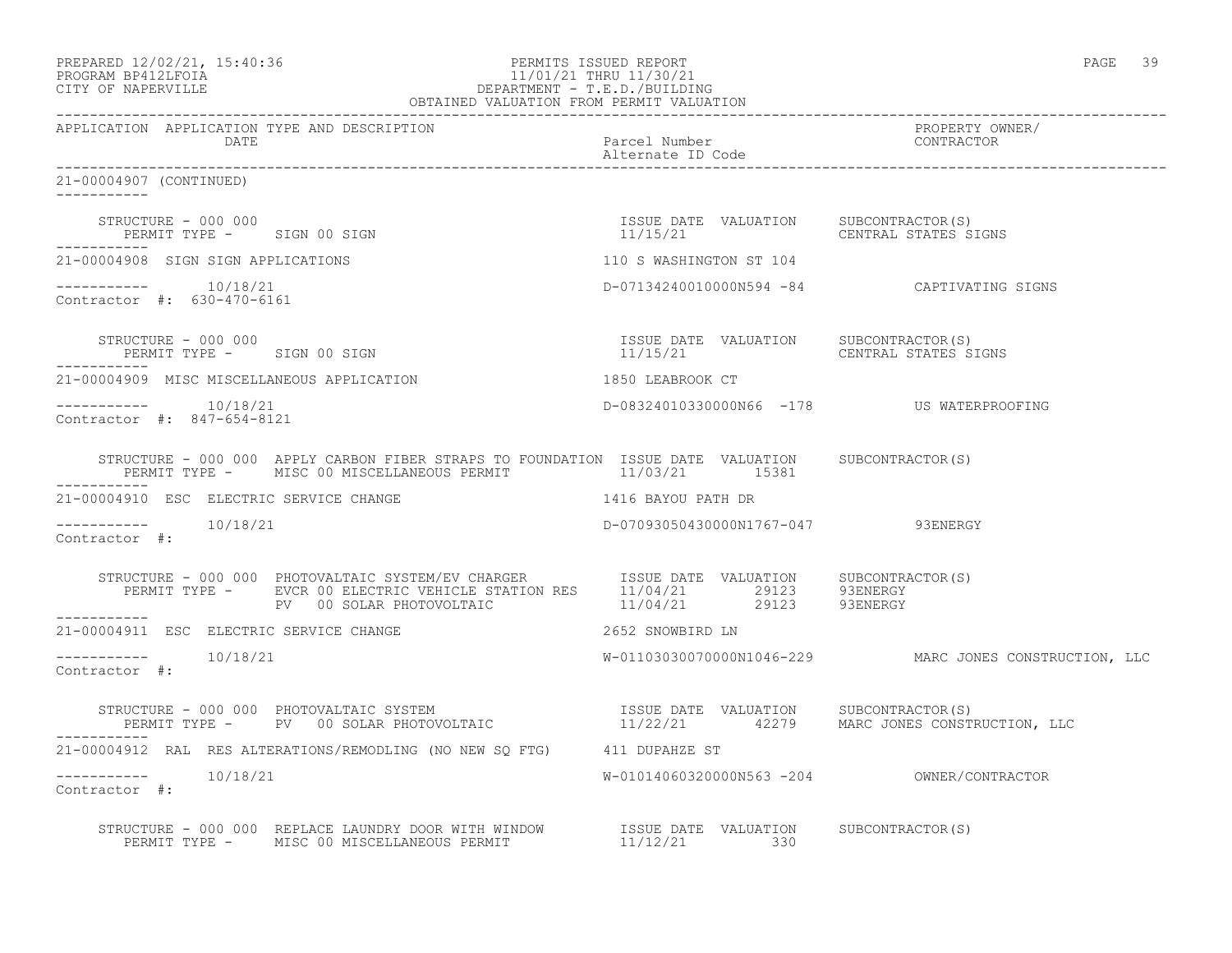### PREPARED 12/02/21, 15:40:36 PERMITS ISSUED REPORT PAGE 40 PROGRAM BP412LFOIA 11/01/21 THRU 11/30/21 CITY OF NAPERVILLE DEPARTMENT - T.E.D./BUILDING THING THE SEAR THAN THE SEAR TO DEPARTMENT - T.E.D./BUILDING<br>OBTAINED VALUATION FROM PERMIT VALUATION

| APPLICATION APPLICATION TYPE AND DESCRIPTION PACKERTY PURE PACEL Number PACKERTY OWNER/<br>DATE Parcel Number CONTRACTOR PURE PERITE PORTE PORTERE PROPERTY OWNER PALE PROPERTY OF PACKERS CONTRACTOR                   |                                          |                                                  |
|-------------------------------------------------------------------------------------------------------------------------------------------------------------------------------------------------------------------------|------------------------------------------|--------------------------------------------------|
| 21-00004913 ESC ELECTRIC SERVICE CHANGE                                                                                                                                                                                 | 3908 NIGHTHAWK CT                        |                                                  |
| $--------- 10/18/21$<br>Contractor #: 630-915-8068                                                                                                                                                                      |                                          | W-01103030160000N1046-229 RJ ELECTRIC SERVICE CO |
| STRUCTURE - 000 000 INSTALL EV CHARGER                           ISSUE DATE VALUATION     SUBCONTRACTOR(S)<br>PERMIT TYPE -     EVCR 00 ELECTRIC VEHICLE STATION RES     11/03/21         1350     R J ELECTRIC SERVICE |                                          |                                                  |
| 21-00004914 ESC ELECTRIC SERVICE CHANGE                                                                                                                                                                                 | 2028 SPICE CR                            |                                                  |
| $--------- 10/18/21$<br>Contractor #: 630-833-2389                                                                                                                                                                      |                                          | D-08284190480000N693 -150 KAPITAL ELECTRIC INC   |
| STRUCTURE - 000 000 INSTALL EV CHARGER                           ISSUE DATE VALUATION     SUBCONTRACTOR(S)<br>PERMIT TYPE -     EVCR 00 ELECTRIC VEHICLE STATION RES     11/05/21       900     KAPITAL ELECTRIC INC    |                                          |                                                  |
| 21-00004925 ESC ELECTRIC SERVICE CHANGE                                                                                                                                                                                 | 2855 95TH ST                             |                                                  |
| $--------- 10/19/21$<br>Contractor #: 630-894-0474                                                                                                                                                                      |                                          | W-01033060050000N1338-199 ALL PRO ELECTRIC INC   |
| STRUCTURE - 000 000 RETRO FIT OUTSIDE WALL PACKS AND POLES T ISSUE DATE VALUATION SUBCONTRACTOR(S)<br>PERMIT TYPE - ESCC 00 ELECTRIC SERVICE CHANGE COMM 11/05/21 ALL PRO ELECTRIC INC                                  |                                          |                                                  |
| 21-00004926 ESC ELECTRIC SERVICE CHANGE                                                                                                                                                                                 | 1341 WINCHESTER CT                       |                                                  |
| $--------- 10/19/21$<br>Contractor #: 630-417-0634                                                                                                                                                                      |                                          | D-07104100140000N85 -50 KUHRT ELECTRIC INC       |
| STRUCTURE - 000 000 UPGRADE ELECTRICAL SERVICE FROM 100A TO ISSUE DATE VALUATION SUBCONTRACTOR(S)<br>PERMIT TYPE - ELSC 00 ELECTRIC SVC CHANGE RES. 11/05/21 11/05/21                                                   |                                          |                                                  |
| 1204 CARDINAL LN<br>21-00004927 ESC ELECTRIC SERVICE CHANGE                                                                                                                                                             |                                          |                                                  |
| $--------- 10/19/21$<br>Contractor #: 630-608-9308                                                                                                                                                                      | D-08302040010000N451 -131 PENNA ELECTRIC |                                                  |
| STRUCTURE - 000 000 UPGRADE ELECTRICAL SERVICE FROM 100A TO ISSUE DATE VALUATION SUBCONTRACTOR(S)<br>PERMIT TYPE - ELSC 00 ELECTRIC SVC CHANGE RES. 11/04/21 PENNA ELECTRIC                                             |                                          |                                                  |
| 21-00004929 POOL POOL ABOVE/INGROUND RESIDENTIAL 717 BURGESS HILL RD                                                                                                                                                    |                                          |                                                  |
| $--------- 10/19/21$<br>Contractor #: 331-249-2100                                                                                                                                                                      | D-07253070450000N565 -143 ASURE NET, LLC |                                                  |
| STRUCTURE - 000 000 INGROUND POOL STRUCTURE TRADENT TESSUE DATE VALUATION SUBCONTRACTOR(S)                                                                                                                              |                                          |                                                  |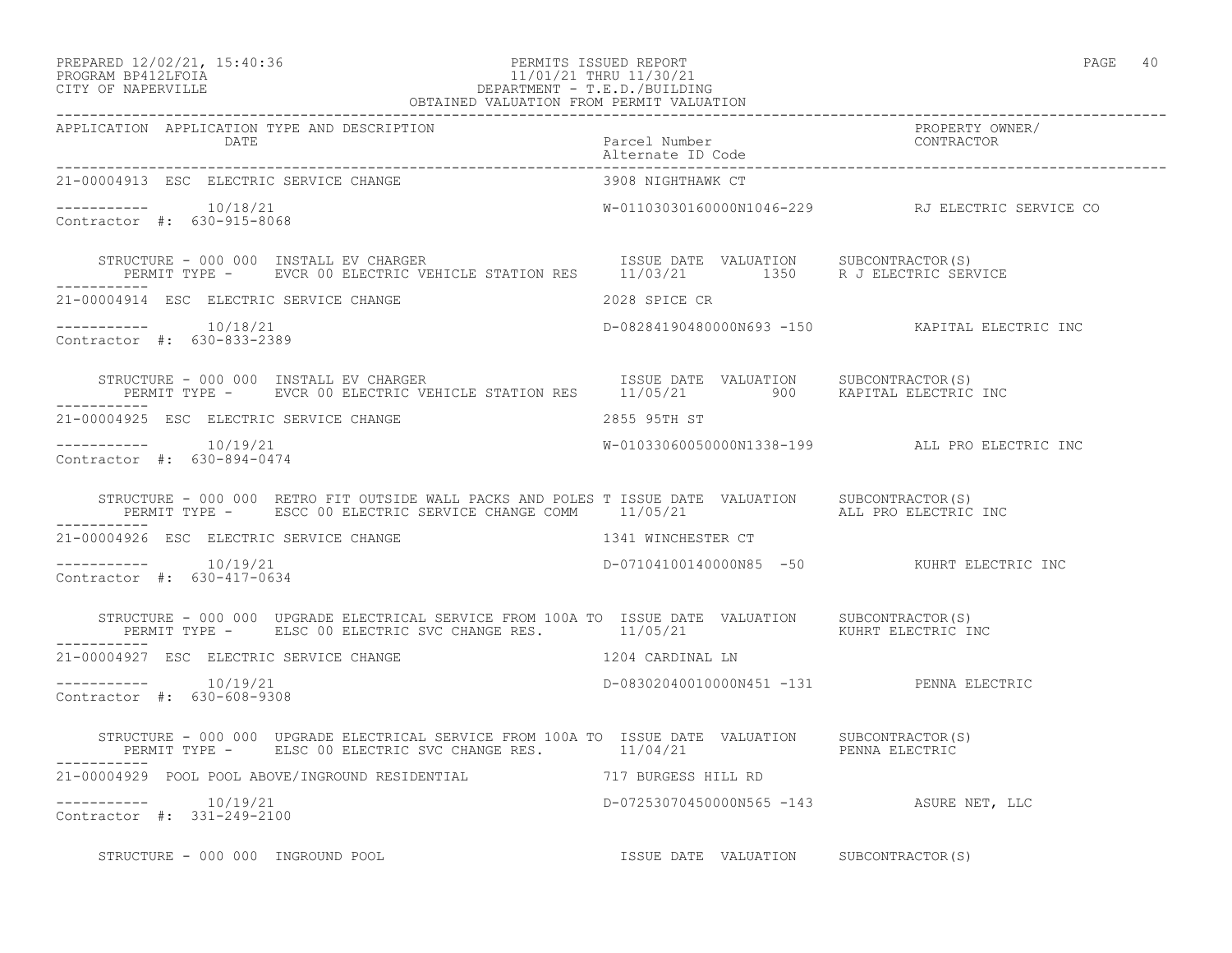### PREPARED 12/02/21, 15:40:36 PERMITS ISSUED REPORT PAGE 41 PROGRAM BP412LFOIA 11/01/21 THRU 11/30/21 CITY OF NAPERVILLE DEPARTMENT - T.E.D./BUILDING OBTAINED VALUATION FROM PERMIT VALUATION

| APPLICATION APPLICATION TYPE AND DESCRIPTION<br>DATE                                                                                                                                                                                                                                                                                                                                                                                                                                  | Parcel Number<br>Alternate ID Code                                 | PROPERTY OWNER/<br>CONTRACTOR                             |
|---------------------------------------------------------------------------------------------------------------------------------------------------------------------------------------------------------------------------------------------------------------------------------------------------------------------------------------------------------------------------------------------------------------------------------------------------------------------------------------|--------------------------------------------------------------------|-----------------------------------------------------------|
| 21-00004929 (CONTINUED)                                                                                                                                                                                                                                                                                                                                                                                                                                                               |                                                                    |                                                           |
| PERMIT TYPE - POL1 00 POOL IN GROUND 11/22/21 178700 ORTIZ P ELECTRICAL SERVICES                                                                                                                                                                                                                                                                                                                                                                                                      |                                                                    |                                                           |
| 21-00004934 OCCI OCCUPANCY INSPECTION                                                                                                                                                                                                                                                                                                                                                                                                                                                 | 790 ROYAL ST GEORGE DR 117                                         |                                                           |
| $--------- 10/19/21$<br>Contractor #:                                                                                                                                                                                                                                                                                                                                                                                                                                                 |                                                                    |                                                           |
| ${\small\texttt{STRUCTURE} \texttt{ - } 000 000 } \begin{tabular}{@{}c@{}} \texttt{CAFE} \texttt{CEBU} \end{tabular} \begin{tabular}{@{}c@{}} \texttt{SIVE} \texttt{DATE} \end{tabular} \begin{tabular}{@{}c@{}} \texttt{SIVE} \texttt{DATE} \end{tabular} \begin{tabular}{@{}c@{}} \texttt{SUE} \end{tabular} \begin{tabular}{@{}c@{}} \texttt{SUE} \end{tabular} \begin{tabular}{@{}c@{}} \texttt{SUE} \end{tabular} \begin{tabular}{@{}c@{}} \texttt{SUE} \end{tab$<br>----------- |                                                                    |                                                           |
| 21-00004939 SIGN SIGN APPLICATIONS                                                                                                                                                                                                                                                                                                                                                                                                                                                    | 618 S ROUTE 59 112                                                 |                                                           |
| Contractor #: 630-453-5331                                                                                                                                                                                                                                                                                                                                                                                                                                                            |                                                                    | D-07221010050000N231 -94 OM SIGNS AND GRAPHICS            |
| STRUCTURE - 000 000<br>PERMIT TYPE - SIGN 00 SIGN                                                                                                                                                                                                                                                                                                                                                                                                                                     | ISSUE DATE VALUATION SUBCONTRACTOR(S)<br>$11/17/21$ A & B ELECTRIC |                                                           |
| 21-00004940 SIGN SIGN APPLICATIONS                                                                                                                                                                                                                                                                                                                                                                                                                                                    | 618 S ROUTE 59 112                                                 |                                                           |
| $--------- 10/20/21$<br>Contractor #: 630-453-5331                                                                                                                                                                                                                                                                                                                                                                                                                                    |                                                                    | D-07221010050000N231 -94 OM SIGNS AND GRAPHICS            |
| STRUCTURE - 000 000<br>PERMIT TYPE - SIGN 00 SIGN                                                                                                                                                                                                                                                                                                                                                                                                                                     | ISSUE DATE VALUATION SUBCONTRACTOR(S)<br>11/17/21                  | A & B ELECTRIC                                            |
| 21-00004945 MISC MISCELLANEOUS APPLICATION                                                                                                                                                                                                                                                                                                                                                                                                                                            | 991 BANKFIELD CT                                                   |                                                           |
| $--------- 10/20/21$<br>Contractor #: 847-415-9600                                                                                                                                                                                                                                                                                                                                                                                                                                    |                                                                    | D-08204090210000N108 -118 ATLAS RESTORATION / FRANKLIN PK |
| STRUCTURE - 000 000 INSTALL 6 PIERS FOR FOUNDATION STABILIZA ISSUE DATE VALUATION SUBCONTRACTOR(S)<br>PERMIT TYPE - MISC 00 MISCELLANEOUS PERMIT 41/05/21 18560                                                                                                                                                                                                                                                                                                                       |                                                                    |                                                           |
| 21-00004946 RAL RES ALTERATIONS/REMODLING (NO NEW SQ FTG) 745 CHESTERFIELD AV                                                                                                                                                                                                                                                                                                                                                                                                         |                                                                    |                                                           |
| $--------$ 10/20/21<br>Contractor #: 630-244-1734                                                                                                                                                                                                                                                                                                                                                                                                                                     |                                                                    | D-08202100180000N453 -103 GUERRERO CONSTRUCTION           |
| STRUCTURE - 000 000 BASEMENT REMODEL<br>-----------                                                                                                                                                                                                                                                                                                                                                                                                                                   |                                                                    | SOSA INC                                                  |
| 21-00004947 RAL RES ALTERATIONS/REMODLING (NO NEW SQ FTG) 2328 GLENEAGLES DR                                                                                                                                                                                                                                                                                                                                                                                                          |                                                                    |                                                           |
| $--------- 10/20/21$<br>Contractor #: 630-330-4739                                                                                                                                                                                                                                                                                                                                                                                                                                    |                                                                    | W-01012090580000N735 -189 TRANQUILITY BUILDERS            |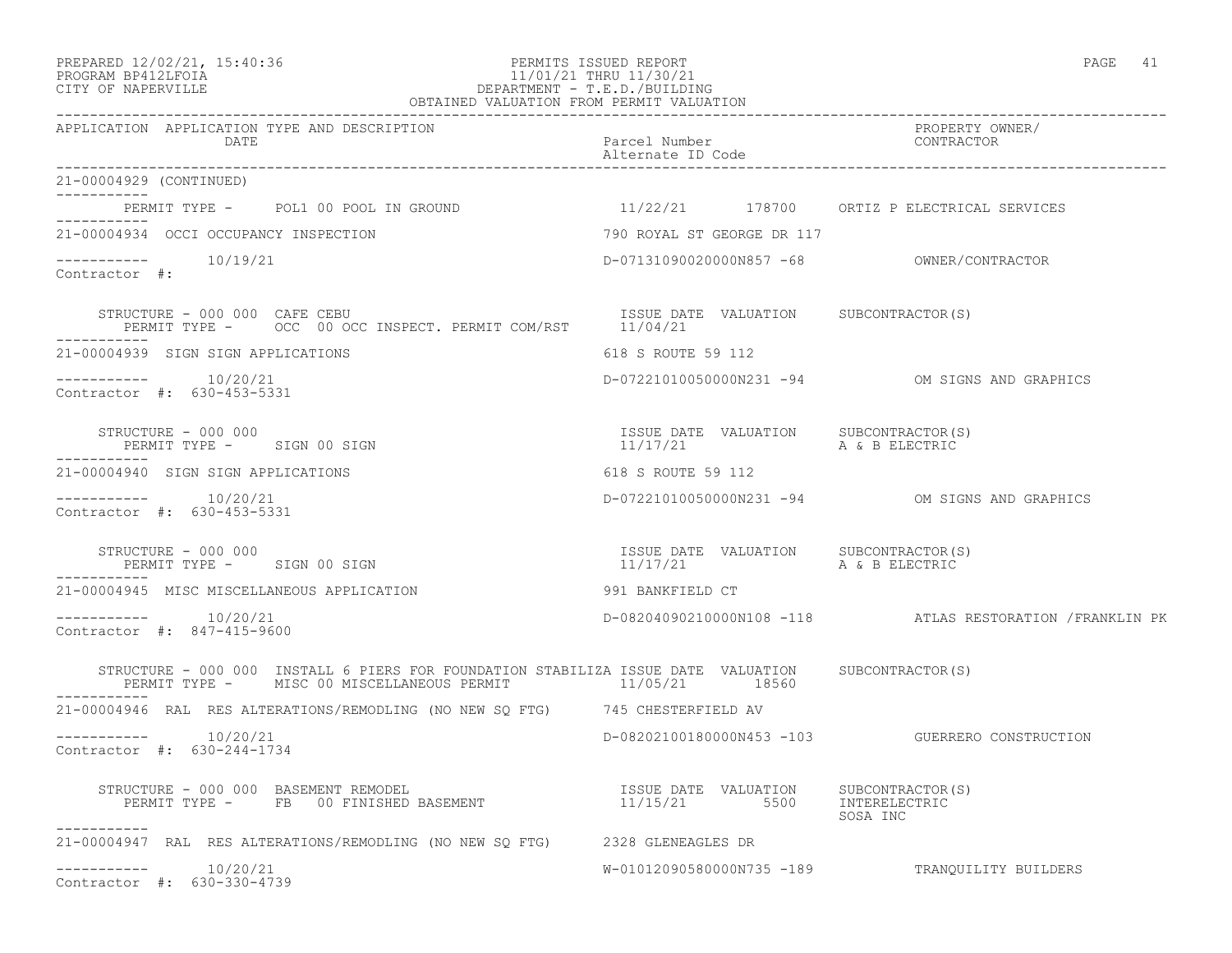## PREPARED 12/02/21, 15:40:36 PERMITS ISSUED REPORT PAGE 42 PROGRAM BP412LFOIA 11/01/21 THRU 11/30/21 CITY OF NAPERVILLE DEPARTMENT - T.E.D./BUILDING

| OBTAINED VALUATION FROM PERMIT VALUATION                      |                                                                                                                                                                                                                                                                                                                                                                                                                                                                                                   |                     |  |                                                        |
|---------------------------------------------------------------|---------------------------------------------------------------------------------------------------------------------------------------------------------------------------------------------------------------------------------------------------------------------------------------------------------------------------------------------------------------------------------------------------------------------------------------------------------------------------------------------------|---------------------|--|--------------------------------------------------------|
| APPLICATION APPLICATION TYPE AND DESCRIPTION                  | DATE<br>Parcel Number<br>DAAA7 (CONTINUER)                                                                                                                                                                                                                                                                                                                                                                                                                                                        |                     |  | PROPERTY OWNER/<br>CONTRACTOR                          |
| 21-00004947 (CONTINUED)                                       |                                                                                                                                                                                                                                                                                                                                                                                                                                                                                                   |                     |  |                                                        |
| -----------                                                   |                                                                                                                                                                                                                                                                                                                                                                                                                                                                                                   |                     |  | MATRIX ELECTRIC CO                                     |
|                                                               | 21-00004949 RPZ REVERSE PRESSURE ZONE/BACKFLOW PREVENTER 2647 SUTTON CR                                                                                                                                                                                                                                                                                                                                                                                                                           |                     |  |                                                        |
| $--------- 10/20/21$<br>Contractor #: 630-653-3937            |                                                                                                                                                                                                                                                                                                                                                                                                                                                                                                   |                     |  | W-01023120040000N1442-201 WESTERN IRRIGATION           |
| ___________                                                   | STRUCTURE - 000 000 RPZ HEADS IN ROW<br>PERMIT TYPE - LSP 00 LAWN SPRINKLER RESIDENTIAL 11/03/21 5366 WESTERN IRIGATION                                                                                                                                                                                                                                                                                                                                                                           |                     |  | WESTERN IRRIGATION, INC                                |
| 21-00004955 DECK DECK                                         |                                                                                                                                                                                                                                                                                                                                                                                                                                                                                                   | 3611 SCOTTSDALE CR  |  |                                                        |
| -----------    10/20/21<br>Contractor #: 630-200-3945         |                                                                                                                                                                                                                                                                                                                                                                                                                                                                                                   |                     |  | W-01044040090000N1251-198 DDT HOME TRANSFORMATIONS LLC |
|                                                               | $\begin{array}{cccc} \texttt{STRUCTURE} & - & 000 & 000 & \texttt{DECK} \\ \texttt{PERMIT} & \texttt{TPE} & - & - & - \\ \texttt{PERMIT} & \texttt{TPE} & - & - \\ \end{array} \begin{array}{cccc} \texttt{DECENTR}\end{array} \begin{array}{cccc} \texttt{DECENTR}\end{array} \begin{array}{cccc} \texttt{DECENTR}\end{array} \begin{array}{cccc} \texttt{SUE} & \texttt{C1} & \texttt{C1} & \texttt{C1} \\ \texttt{C1} & - & - & - \\ \end{array} \begin{array}{cccc} \texttt{SUE} & \texttt{C$ |                     |  |                                                        |
|                                                               | 21-00004961 POOL POOL ABOVE/INGROUND RESIDENTIAL 640 S WEBSTER ST                                                                                                                                                                                                                                                                                                                                                                                                                                 |                     |  |                                                        |
| $--------- 10/21/21$<br>Contractor #: 815-476-2975            |                                                                                                                                                                                                                                                                                                                                                                                                                                                                                                   |                     |  | D-07242030280000N1857-099 DES ROCHERS BACKYARD POOLS   |
|                                                               | $\begin{array}{cccc} \texttt{STRUCTURE} & - & 000 & 000 & \texttt{INGROUND} & \texttt{FIBERGLASS POOL} & \texttt{ISSUE} & \texttt{DATE} & \texttt{VALUATION} & \texttt{SUBCONTRACTOR(S)} \\ \texttt{PERMIT TYPE} & - & \texttt{FN} & 00 & \texttt{FENCE} & 11/23/21 & 77000 & \texttt{JRS ELECTRIC INC} \\ & \texttt{POLI 00 POOL IN GROUND} & & 11/23/21 & 77000 & \texttt{JRS ELECTRIC INC} \\ \end{array}$                                                                                     |                     |  |                                                        |
| ------------<br>21-00004969 DRWY DRIVEWAY NEW AND ALTERATIONS |                                                                                                                                                                                                                                                                                                                                                                                                                                                                                                   | 2132 LINDSAY DR     |  |                                                        |
| $--------$ 10/21/21<br>Contractor #: 630-512-0221             |                                                                                                                                                                                                                                                                                                                                                                                                                                                                                                   |                     |  | D-07343120080000N1295-169 LEON SEALCOATING SERVICES    |
|                                                               | STRUCTURE - 000 000 REPLACE ASPHALT DRWY/PR WALK/AP WITH CON ISSUE DATE VALUATION SUBCONTRACTOR(S)<br>PERMIT TYPE - DRWY 00 DRIVEWAY ADDITION/ALTERATION 11/08/21 6500 LEON SEALCOATING SERVICES<br>ROW 00 RIGHT OF WAY PERMIT 11/08/21 LEON SEALCOATING SERVICES                                                                                                                                                                                                                                 |                     |  |                                                        |
| 21-00004977 FN FENCE APPLICATION                              |                                                                                                                                                                                                                                                                                                                                                                                                                                                                                                   | 717 BURGESS HILL RD |  |                                                        |
| $--------- 10/21/21$<br>Contractor #: 630-406-8410            |                                                                                                                                                                                                                                                                                                                                                                                                                                                                                                   |                     |  | D-07253070450000N565 -143 PARAMOUNT FENCE-BATAVIA      |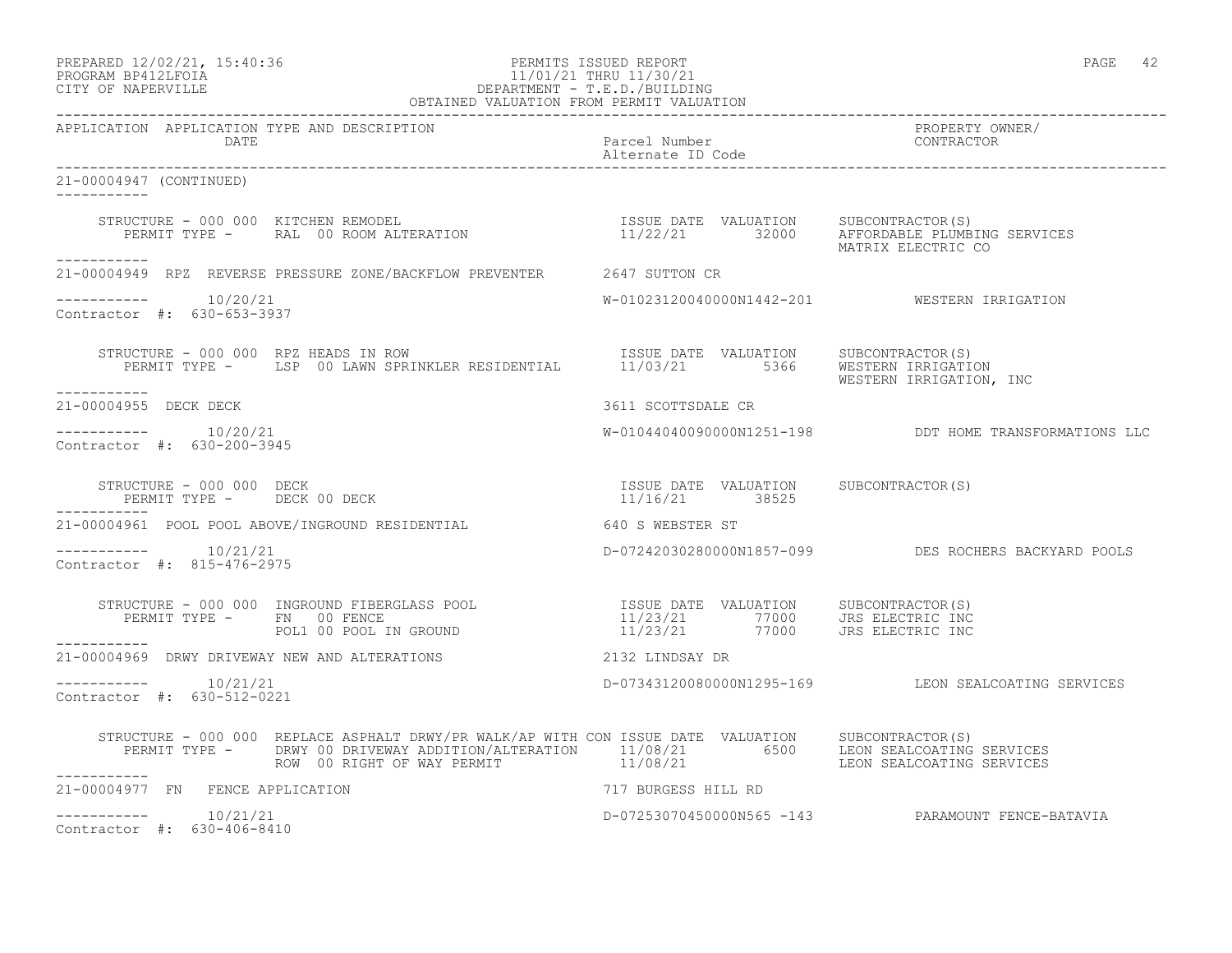### PREPARED 12/02/21, 15:40:36 PERMITS ISSUED REPORT PAGE 43 PROGRAM BP412LFOIA 11/01/21 THRU 11/30/21 CITY OF NAPERVILLE DEPARTMENT - T.E.D./BUILDING OBTAINED VALUATION FROM PERMIT VALUATION

------------------------------------------------------------------------------------------------------------------------------------ APPLICATION APPLICATION TYPE AND DESCRIPTION<br>DATE DATE DATE DATE PARTICLE IN THE PARTICLE OF THE PARTICLE NUMBER OF THE PARTICLE IN THE PARTICLE IN THE PARTICLE IN THE PARTICLE IN THE PARTICLE IN THE PARTICLE IN THE PARTICLE IN THE PARTICLE IN THE PARTICLE IN THE PARTICLE IN THE PA Alternate ID Code ------------------------------------------------------------------------------------------------------------------------------------ 21-00004977 (CONTINUED) ----------- STRUCTURE - 000 000 ISSUE DATE VALUATION SUBCONTRACTOR(S) PERMIT TYPE - FN 00 FENCE ----------- 21-00004980 DRWY DRIVEWAY NEW AND ALTERATIONS 2647 LUPINE CR ----------- 10/22/21 W-01223020210000N1420-289 DRESSLER BLOCK CONCRETE Contractor #: 630-878-3162 STRUCTURE - 000 000 R/R CONCRETE DRWY/AP ISSUE DATE VALUATION SUBCONTRACTOR(S) PERMIT TYPE - DRWY 00 DRIVEWAY ADDITION/ALTERATION 11/09/21 11000 DRESSLER BLOCK CONCRETE ROW 00 RIGHT OF WAY PERMIT  $11/09/21$  DRESSLER BLOCK CONCRETE ----------- 21-00004986 OCCI OCCUPANCY INSPECTION 245 S WASHINGTON ST ----------- 10/22/21 D-07134350140000N538 -84 OWNER/CONTRACTOR Contractor #: STRUCTURE - 000 000 BEV'S STRUCTURE - 000 000 BEV'S PERMIT TYPE - OCC 00 OCC INSPECT. PERMIT COM/RST 11/04/21 ----------- 21-00004991 RAD RES ADDITIONS (NEW SQ FTG) 1904 NUTMEG LN ----------- 10/25/21 D-08284190020000N693 -150 OWNER/CONTRACTOR Contractor #: STRUCTURE - 000 000 TORNANDO RELATED REPAIRS ISSUE DATE VALUATION SUBCONTRACTOR(S) PERMIT TYPE - RAD 00 ROOM ADDITION 11/15/21 WOODRIDGE ENTERPRISES/LEMONT HELLAS ELECTRIC ----------- 21-00004992 RAL RES ALTERATIONS/REMODLING (NO NEW SQ FTG) 1157 GEORGE LN \_\_\_\_\_\_\_\_\_\_\_ ----------- 10/25/21 D-08173080180000N412 -87 DESIGN FIRST BUILDERS Contractor #: 630-250-7777 STRUCTURE - 000 000 KITCHEN REMODEL ISSUE DATE VALUATION SUBCONTRACTOR(S) PERMIT TYPE - RAL 00 ROOM ALTERATION 11/15/21 50000 G.R. ELECTRICAL SERVICES BAKO PLUMBING INC ----------- 21-00004993 RAL RES ALTERATIONS/REMODLING (NO NEW SQ FTG) 1524 MYA CT  $--------- 10/25/21$ D-08283010370000N1653-149 STERLING HOMES LTD Contractor #: 815-609-1314 STRUCTURE - 000 000 BASEMENT FINISH ISSUE DATE VALUATION SUBCONTRACTOR(S)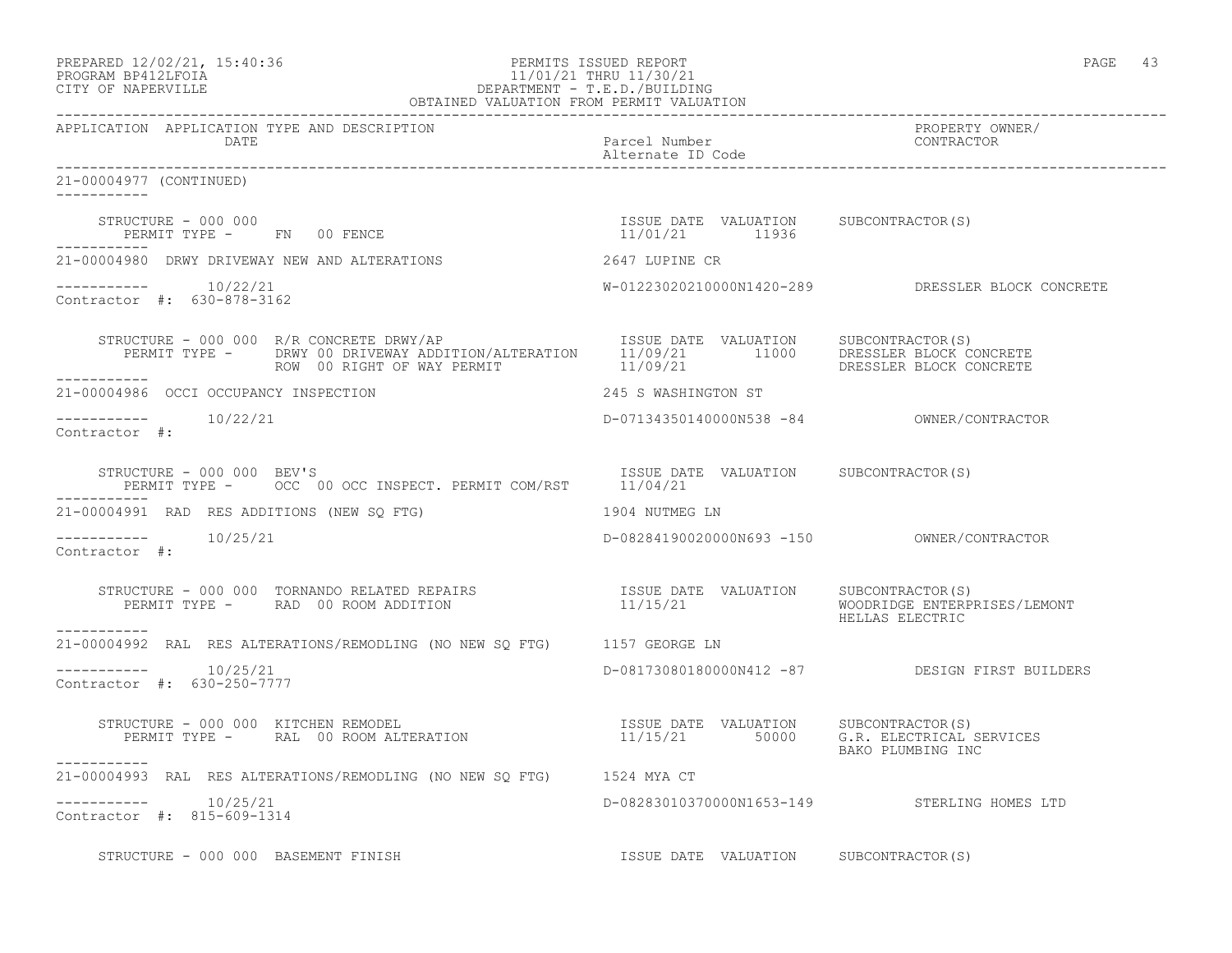### PREPARED 12/02/21, 15:40:36 PERMITS ISSUED REPORT PAGE 44 PROGRAM BP412LFOIA 11/01/21 THRU 11/30/21 CITY OF NAPERVILLE DEPARTMENT - T.E.D./BUILDING OBTAINED VALUATION FROM PERMIT VALUATION

| APPLICATION APPLICATION TYPE AND DESCRIPTION                                                                                                                                                                                                |                                                         | PROPERTY OWNER/<br>CONTRACTOR                   |
|---------------------------------------------------------------------------------------------------------------------------------------------------------------------------------------------------------------------------------------------|---------------------------------------------------------|-------------------------------------------------|
| 21-00004993 (CONTINUED)                                                                                                                                                                                                                     |                                                         |                                                 |
| PERMIT TYPE - FB 00 FINISHED BASEMENT 11/17/21 60000 NAPERVILLE ELECTRICAL CONT INC                                                                                                                                                         |                                                         | JL PLUMBING                                     |
| 21-00004994 RAL RES ALTERATIONS/REMODLING (NO NEW SQ FTG) 2152 RIVERLEA CR                                                                                                                                                                  |                                                         |                                                 |
| $--------- 10/25/21$<br>Contractor #: 630-685-5300                                                                                                                                                                                          |                                                         | W-02051010340000N130 -192 LEADS CONSTRUCTION CO |
| STRUCTURE - 000 000 RELACE TREE DAMAGED DORMER                  ISSUE DATE VALUATION    SUBCONTRACTOR(S)<br>PERMIT TYPE -    MISC 00 MISCELLANEOUS PERMIT                11/17/21        51545     FRANOS CONSTRUCTION CO                   |                                                         |                                                 |
| 21-00004996 ESC ELECTRIC SERVICE CHANGE                                                                                                                                                                                                     | 2532 DEWES LN                                           |                                                 |
| $--------- 10/25/21$<br>Contractor #: 630-833-2389                                                                                                                                                                                          |                                                         | W-01032110070000N1319-185 KAPITAL ELECTRIC INC  |
| STRUCTURE - 000 000 INSTALL AN EV CHARGER                         ISSUE DATE VALUATION      SUBCONTRACTOR(S)<br>PERMIT TYPE -      EVCR 00 ELECTRIC VEHICLE STATION RES      11/15/21          2790     KAPITAL ELECTRIC INC<br>----------- |                                                         |                                                 |
| 21-00004998 DECK DECK                                                                                                                                                                                                                       | 1018 SHIMER CT                                          |                                                 |
| $--------- 10/25/21$<br>Contractor #: 847-344-6664                                                                                                                                                                                          | W-02054080040000N400 -208 PLATINUM DECKING              |                                                 |
| STRUCTURE - 000 000 DECK<br>PERMIT TYPE - DECK 00 DECK                                                                                                                                                                                      | ISSUE DATE VALUATION SUBCONTRACTOR(S)<br>11/19/21 44000 |                                                 |
| 21-00004999 ESC ELECTRIC SERVICE CHANGE                                                                                                                                                                                                     | 2464 BASIN TRAIL LN                                     |                                                 |
| $--------- 10/25/21$<br>Contractor #:                                                                                                                                                                                                       | D-07091140060000N1762-032 93ENERGY                      |                                                 |
| STRUCTURE - 000 000 PHOTOVOLTAIC SYSTEM                               ISSUE DATE VALUATION     SUBCONTRACTOR(S)<br>PERMIT TYPE -      PV   00 SOLAR PHOTOVOLTAIC                       11/16/21         23950       93ENERGY                |                                                         |                                                 |
| 21-00005001 ESC ELECTRIC SERVICE CHANGE                                                                                                                                                                                                     | 2258 TRILLIUM LN                                        |                                                 |
| $--------- 10/25/21$<br>Contractor #: 815-757-3506                                                                                                                                                                                          |                                                         | W-02041030390000N760 -194 BOOMER ELECTRIC INC   |
| STRUCTURE – 000 000 UPGRADE ELECTRICAL SERVICE TO 200AMP ISSUE DATE VALUATION SUBCONTRACTOR(S)<br>PERMIT TYPE – ELSC 00 ELECTRIC SVC CHANGE RES. 11/10/21 BOOMER ELECTRIC INC                                                               |                                                         |                                                 |
| 21-00005003 ESC ELECTRIC SERVICE CHANGE                                                                                                                                                                                                     | 907 S WHISPERING HILLS DR                               |                                                 |
| $--------- 10/25/21$<br>Contractor #: 630-641-5489                                                                                                                                                                                          | D-07261040270000N698 -126 PRO AIR HCE INC               |                                                 |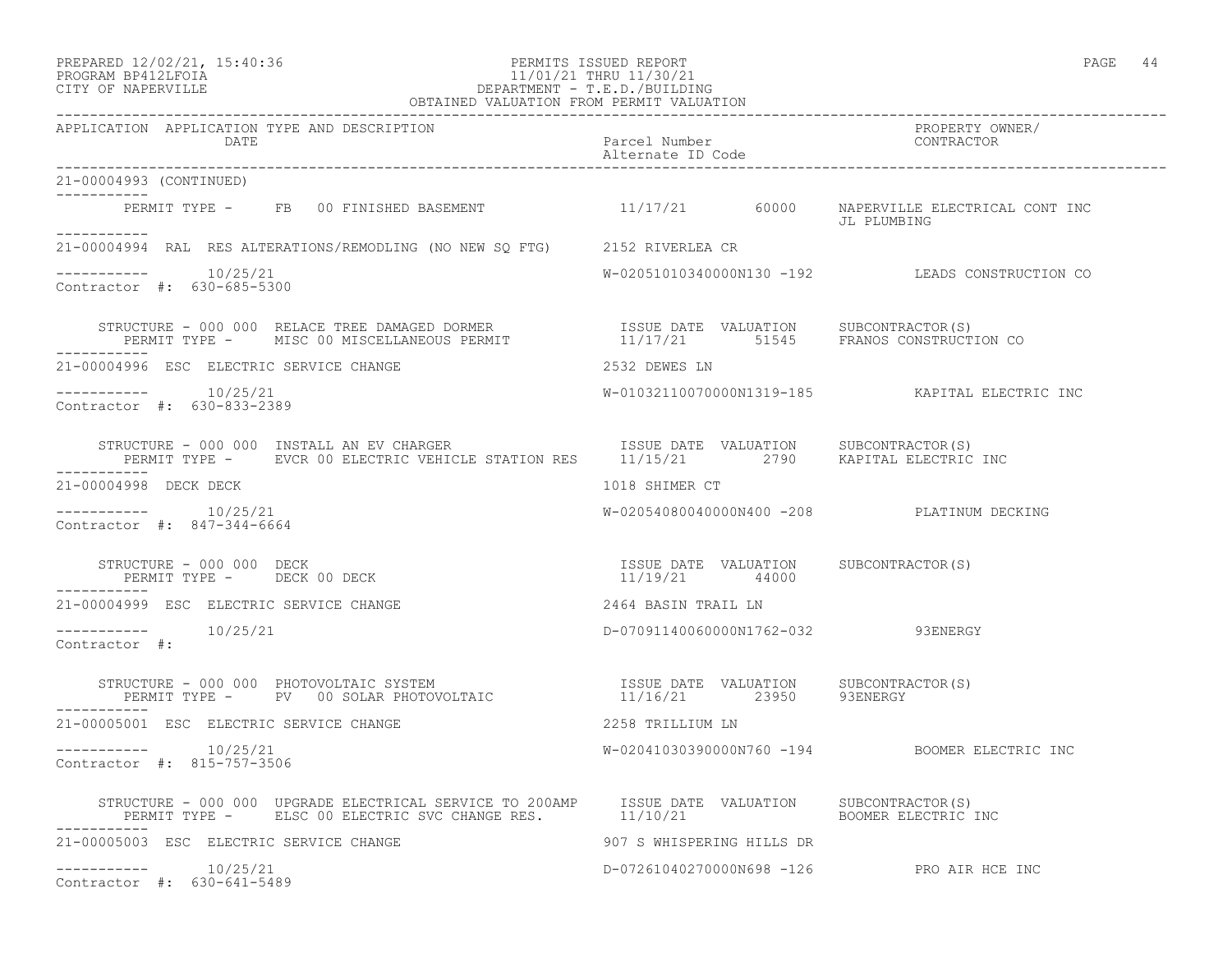## PROGRAM BP412LFOIA 11/01/21 THRU 11/30/21 CITY OF NAPERVILLE DEPARTMENT - T.E.D./BUILDING OBTAINED VALUATION FROM PERMIT VALUATION

| APPLICATION APPLICATION TYPE AND DESCRIPTION<br>DATE                                                                                                                                                                                                                            | Parcel Number<br>Alternate ID Code                | PROPERTY OWNER/<br>CONTRACTOR                         |
|---------------------------------------------------------------------------------------------------------------------------------------------------------------------------------------------------------------------------------------------------------------------------------|---------------------------------------------------|-------------------------------------------------------|
| 21-00005003 (CONTINUED)                                                                                                                                                                                                                                                         |                                                   |                                                       |
|                                                                                                                                                                                                                                                                                 |                                                   |                                                       |
| 21-00005015 DRWY DRIVEWAY NEW AND ALTERATIONS                                                                                                                                                                                                                                   | 2135 CITYGATE LN HM                               |                                                       |
| -----------    10/25/21<br>Contractor #: 630-674-4520                                                                                                                                                                                                                           |                                                   | D-07031030210000N1579-4 HARD SURFACE SOLUTIONS        |
| STRUCTURE - 000 000 R/R CONCRETE CURB/ADD ADA RAMP/REMOVEPAV ISSUE DATE VALUATION SUBCONTRACTOR(S)<br>PERMIT TYPE - CMIS 00 COMMERCIAL MISC. PERMIT 11/09/21 26400 HARD SURFACE SOLUTIONS INC                                                                                   |                                                   |                                                       |
| 21-00005023 SIGN SIGN APPLICATIONS                                                                                                                                                                                                                                              | 245 S WASHINGTON ST                               |                                                       |
| -----------    10/26/21<br>Contractor #:                                                                                                                                                                                                                                        |                                                   |                                                       |
| STRUCTURE - 000 000<br>PERMIT TYPE - SIGN 00 SIGN                                                                                                                                                                                                                               | ISSUE DATE VALUATION SUBCONTRACTOR(S)<br>11/12/21 |                                                       |
| 21-00005024 SIGN SIGN APPLICATIONS                                                                                                                                                                                                                                              | 245 S WASHINGTON ST                               |                                                       |
| Contractor #:                                                                                                                                                                                                                                                                   |                                                   | D-07134350140000N538 -84 0WNER/CONTRACTOR             |
| $\begin{array}{cccc} \texttt{STRUCTURE} & - & 000 & 000 \\ \texttt{PERMIT TYPE} & - & \texttt{SIGN} & 00 & \texttt{SIGN} \\ \end{array} \qquad \begin{array}{cccc} \texttt{TSSUE} & \texttt{DATE} & \texttt{VALUATION} & \texttt{SUBCONTRACTOR(S)} \\ & 11/12/21 & \end{array}$ |                                                   |                                                       |
| ------------<br>21-00005025 TSG TEMPORARY SIGNS                                                                                                                                                                                                                                 | 1440 NAPERVILLE/WHEATON RD                        |                                                       |
| $--------$ 10/26/21<br>Contractor #: 630-543-9490                                                                                                                                                                                                                               | D-08081060310000N1683-42 DOYLE SIGNS              |                                                       |
| STRUCTURE - 000 000 2 NEW CURBSIDE PICK UP BANNERS 10/25-11/ ISSUE DATE VALUATION SUBCONTRACTOR(S)<br>PERMIT TYPE - TSG 00 TEMPORARY SIGN                                                                                                                                       | 11/01/21                                          |                                                       |
| ------------<br>21-00005026 TSG TEMPORARY SIGNS                                                                                                                                                                                                                                 | 1126 E OGDEN AV                                   |                                                       |
| $--------$ 10/26/21<br>Contractor #: 847-895-3700                                                                                                                                                                                                                               |                                                   | D-08081050020000N364 -42 BUILTECH SERVICES, LLC       |
| STRUCTURE - 000 000 TEMP BANNER 11/15/21-12/13/21           ISSUE DATE VALUATION SUBCONTRACTOR(S)<br>PERMIT TYPE -    TSG 00 TEMPORARY SIGN                          11/01/21                                                                                                   |                                                   |                                                       |
| 21-00005036 SIGN SIGN APPLICATIONS                                                                                                                                                                                                                                              | 1548 BOND ST 103                                  |                                                       |
| $--------- 10/26/21$<br>Contractor #: 630-790-0444                                                                                                                                                                                                                              |                                                   | D-07101060020000N268 -34 ALLEGRA MARKETING PRINT MAIL |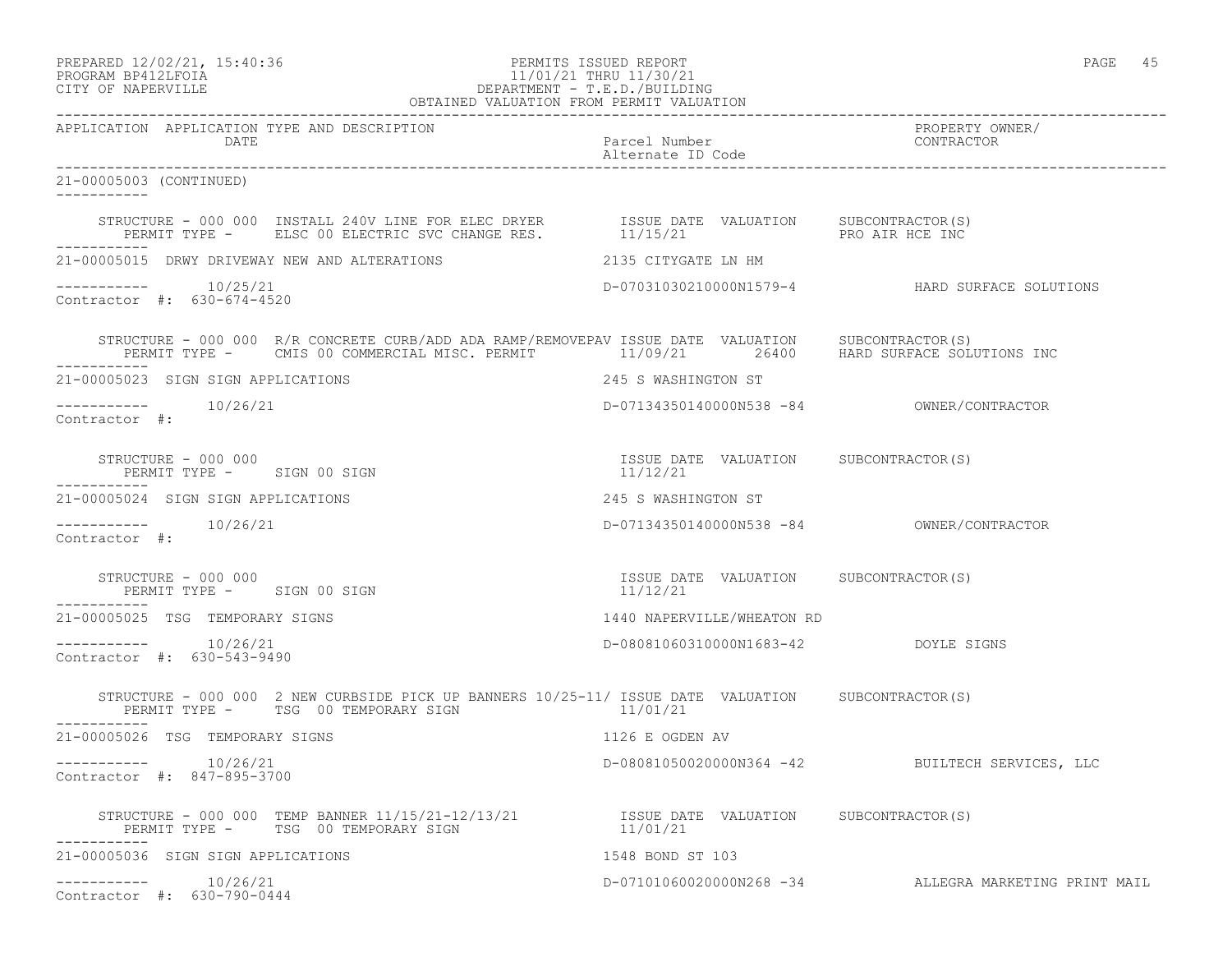| PREPARED 12/02/21, 15:40:36<br>PROGRAM BP412LFOIA<br>CITY OF NAPERVILLE                                                                                   | PERMITS ISSUED REPORT<br>11/01/21 THRU 11/30/21<br>DEPARTMENT - T.E.D./BUILDING<br>OBTAINED VALUATION FROM PERMIT VALUATION | PAGE 46                                         |
|-----------------------------------------------------------------------------------------------------------------------------------------------------------|-----------------------------------------------------------------------------------------------------------------------------|-------------------------------------------------|
| APPLICATION APPLICATION TYPE AND DESCRIPTION<br>DATE                                                                                                      | Parcel Number<br>Alternate ID Code                                                                                          | ------<br>PROPERTY OWNER/<br>CONTRACTO          |
| 21-00005036 (CONTINUED)                                                                                                                                   |                                                                                                                             |                                                 |
| STRUCTURE - 000 000<br>PERMIT TYPE - SIGN 00 SIGN                                                                                                         | ISSUE DATE VALUATION SUBCONTRACTOR(S)<br>11/08/21                                                                           |                                                 |
| 21-00005037 FN FENCE APPLICATION                                                                                                                          | 1155 PEACHTREE CT                                                                                                           |                                                 |
| $--------- 10/26/21$<br>Contractor #: 815-744-9390                                                                                                        |                                                                                                                             | D-08184240030000N157 -86 THE CEDAR MILL-MORRIS  |
| STRUCTURE - 000 000<br>PERMIT TYPE - FN 00 FENCE                                                                                                          | ISSUE DATE VALUATION SUBCONTRACTOR(S)<br>11/01/21 5362                                                                      |                                                 |
| 21-00005038 DECK DECK                                                                                                                                     | 545 BRAEMAR AV                                                                                                              |                                                 |
| Contractor #: 815-838-1277                                                                                                                                |                                                                                                                             | D-08064030310000N316 -26 UPRIGHT FENCE AND DECK |
| STRUCTURE - 000 000 NEW DECK<br>PERMIT TYPE - DECK 00 DECK                                                                                                | ISSUE DATE VALUATION SUBCONTRACTOR(S)<br>11/18/21 22000                                                                     |                                                 |
| 21-00005045 FN FENCE APPLICATION                                                                                                                          | 1132 CATHERINE AV                                                                                                           |                                                 |
| Contractor #: 708-856-8999                                                                                                                                |                                                                                                                             | D-08173060030000N419 -87 ILLINOIS FENCE COMPANY |
| STRUCTURE - 000 000<br>PERMIT TYPE - FN 00 FENCE                                                                                                          | ISSUE DATE VALUATION SUBCONTRACTOR(S)<br>11/01/21 8200                                                                      |                                                 |
| 21-00005046 RAL RES ALTERATIONS/REMODLING (NO NEW SQ FTG) 1330 FAIRFIELD CT                                                                               |                                                                                                                             |                                                 |
| $--------- 10/26/21$<br>Contractor #: 224-281-4181                                                                                                        | D-08333110090000N281 -179 4G ROOFING INC                                                                                    |                                                 |
| STRUCTURE - 000 000 RE-ROOF/SHEATHING<br>RUCTURE – 000 000 RE-ROOF/SHEATHING<br>PERMIT TYPE – MISC 00 MISCELLANEOUS PERMIT – 11/17/21 9000 4G ROOFING INC |                                                                                                                             |                                                 |
| 21-00005048 FN FENCE APPLICATION                                                                                                                          | 5316 SAND LILY DR                                                                                                           |                                                 |
| 10/26/21<br>Contractor #: 708-856-8999                                                                                                                    | W-01222090040000N1111-275                                                                                                   | ILLINOIS FENCE COMPANY                          |
| STRUCTURE - 000 000<br>PERMIT TYPE - FN<br>00 FENCE                                                                                                       | ISSUE DATE VALUATION SUBCONTRACTOR(S)<br>11/03/21<br>5500                                                                   |                                                 |
| 21-00005052 DECK DECK                                                                                                                                     | 2619 CHAMPION RD                                                                                                            |                                                 |
| 10/26/21<br>------------<br>Contractor #: 331-757-8131                                                                                                    | W-01223070120000N1420-289 ROYAL DECK LLC                                                                                    |                                                 |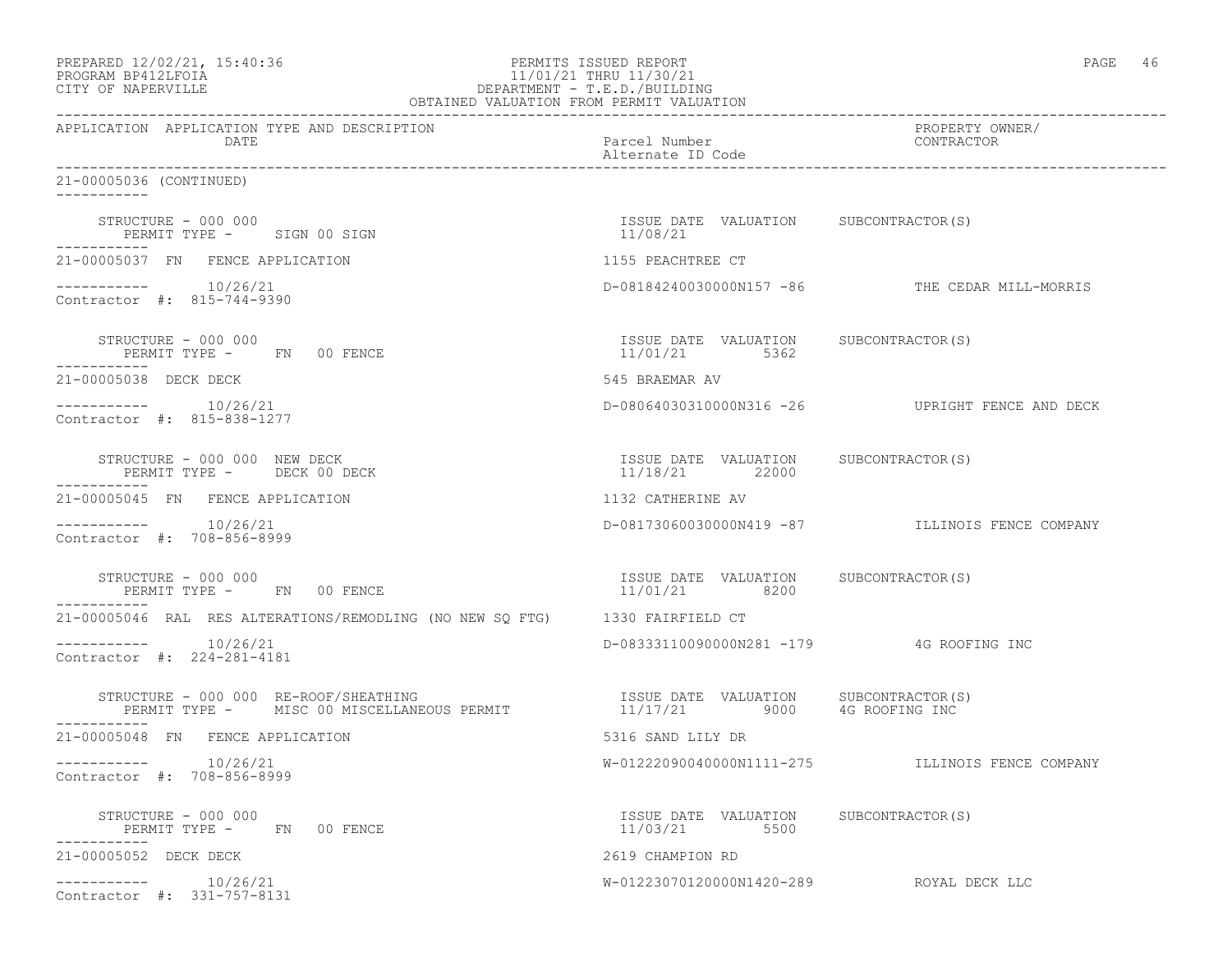| PREPARED 12/02/21, 15:40:36 |  |
|-----------------------------|--|
| PROGRAM RP412LFOIA          |  |

# PERMITS ISSUED REPORT **PAGE 47** PROGRAM BP412LFOIA 11/01/21 THRU 11/30/21<br>CITY OF NAPERVILLE DEPARTMENT - T.E.D./BUILDIN CITY OF NAPERVILLE DEPARTMENT - T.E.D./BUILDING

| OBTAINED VALUATION FROM PERMIT VALUATION                                                                                                                                       |                                                         |                                                     |
|--------------------------------------------------------------------------------------------------------------------------------------------------------------------------------|---------------------------------------------------------|-----------------------------------------------------|
| APPLICATION APPLICATION TYPE AND DESCRIPTION<br>DATE                                                                                                                           | Parcel Number<br>Alternate ID Code                      | PROPERTY OWNER/<br>CONTRACTOR                       |
| 21-00005052 (CONTINUED)                                                                                                                                                        |                                                         |                                                     |
| ------------                                                                                                                                                                   |                                                         |                                                     |
| 21-00005053 DECK DECK                                                                                                                                                          | 2615 ACCOLADE AV                                        |                                                     |
| $--------- 10/26/21$<br>Contractor #: 331-757-8131                                                                                                                             | W-01103060050000N1839-229 ROYAL DECK LLC                |                                                     |
| STRUCTURE - 000 000 DECK<br>PERMIT TYPE - DECK 00 DECK<br>. _ _ _ _ _ _ _ _ _ _                                                                                                | ISSUE DATE VALUATION SUBCONTRACTOR(S)<br>11/17/21 28000 |                                                     |
| 21-00005054 DECK DECK                                                                                                                                                          | 4251 CHINABERRY LN                                      |                                                     |
| $--------- 10/26/21$<br>Contractor #:                                                                                                                                          |                                                         |                                                     |
|                                                                                                                                                                                |                                                         |                                                     |
| 21-00005055 OCCI OCCUPANCY INSPECTION                                                                                                                                          | 650 E DIEHL RD 102                                      |                                                     |
| $--------- 10/27/21$<br>Contractor #:                                                                                                                                          |                                                         |                                                     |
| STRUCTURE - 000 000 GEA MECHANICAL EQUIPMENT US, INC   ISSUE DATE VALUATION   SUBCONTRACTOR(S)<br>PERMIT TYPE -  OCC 00 OCC INSPECT. PERMIT COM/RST   11/05/21                 |                                                         |                                                     |
| 21-00005056 OCCI OCCUPANCY INSPECTION                                                                                                                                          | 414 W 5TH AV B                                          |                                                     |
| $--------- 10/27/21$<br>Contractor #:                                                                                                                                          |                                                         |                                                     |
| STRUCTURE - 000 000 FIXER SERVICE, PBC                       ISSUE DATE VALUATION     SUBCONTRACTOR(S)<br>PERMIT TYPE -     OCC  00 OCC INSPECT. PERMIT COM/RST       11/04/21 |                                                         |                                                     |
| ___________<br>21-00005058 RPZ REVERSE PRESSURE ZONE/BACKFLOW PREVENTER 650 WEHRLI DR                                                                                          |                                                         |                                                     |
| $--------- 10/27/21$<br>Contractor #: 815-521-3247                                                                                                                             |                                                         | D-08192140090000N50 -101 EVERGREEN SPRINKLER SYSTEM |
| STRUCTURE - 000 000 RPZ-NO RIGHT OF WAY WORK<br>PERMIT TYPE - LSP 00 LAWN SPRINKLER RESIDENTIAL 11/02/21 4300 HARTLAND PLUMBING & MECH                                         |                                                         | EVERGREEN SPRINKLER SYSTEM                          |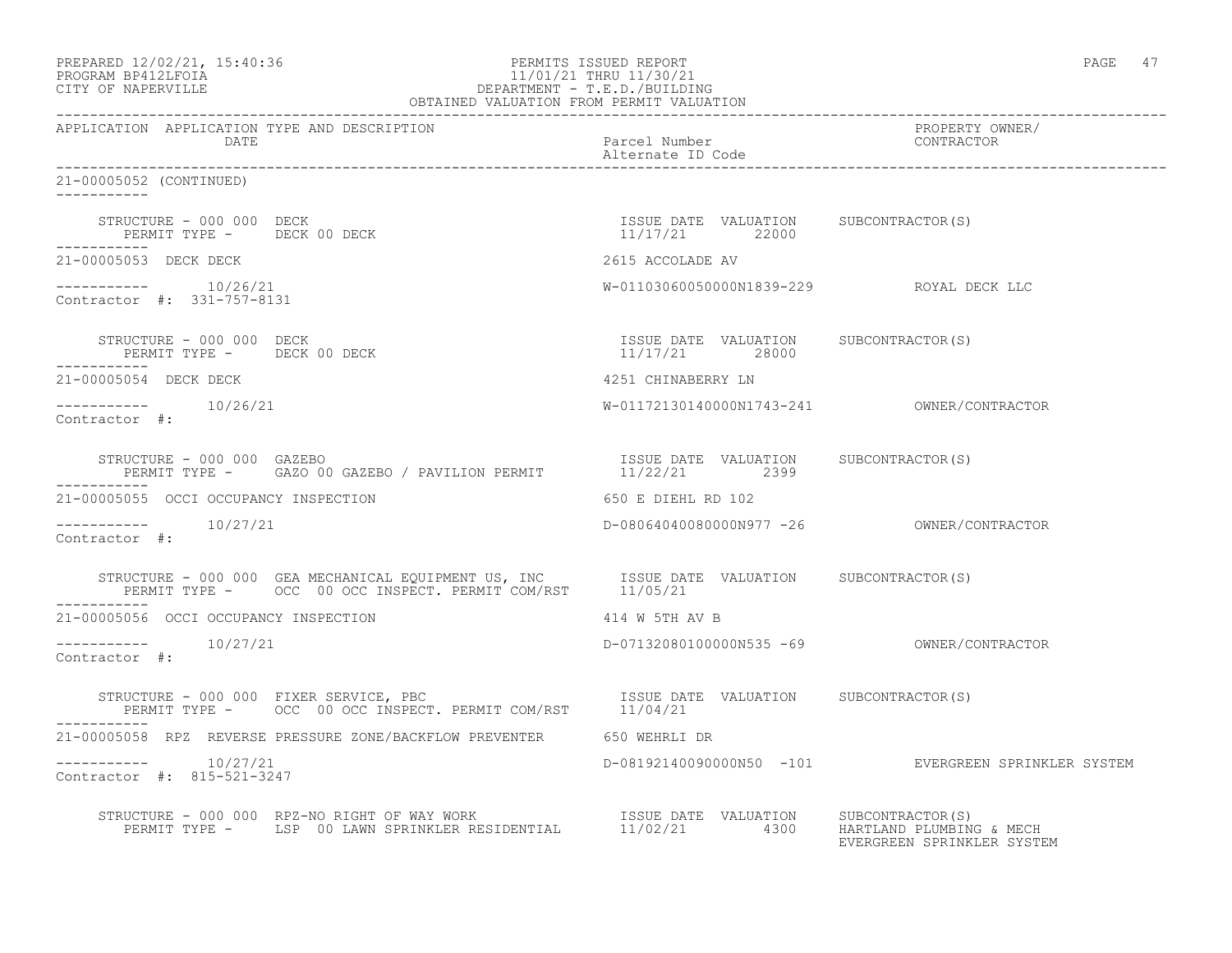### PREPARED 12/02/21, 15:40:36 PERMITS ISSUED REPORT PAGE 48 PROGRAM BP412LFOIA 11/01/21 THRU 11/30/21 CITY OF NAPERVILLE DEPARTMENT - T.E.D./BUILDING OBTAINED VALUATION FROM PERMIT VALUATION

| APPLICATION APPLICATION TYPE AND DESCRIPTION<br>DATE                                                                                                                                                                                                                                                                                                                                                                                                       | PROPERTY OWNER/<br>Parcel Number<br>Alternate ID Code<br>--------- |                                                     |
|------------------------------------------------------------------------------------------------------------------------------------------------------------------------------------------------------------------------------------------------------------------------------------------------------------------------------------------------------------------------------------------------------------------------------------------------------------|--------------------------------------------------------------------|-----------------------------------------------------|
| 21-00005059 RAL RES ALTERATIONS/REMODLING (NO NEW SQ FTG) 1113 E GARTNER RD                                                                                                                                                                                                                                                                                                                                                                                |                                                                    |                                                     |
| $--------- 10/27/21$<br>Contractor #: 630-579-6600                                                                                                                                                                                                                                                                                                                                                                                                         |                                                                    | D-08201110070000N121 -102 RELIABLE HOME IMPROVEMENT |
| $\begin{array}{cccc} \texttt{STRUCTURE} & - & 000 & 000 & \texttt{MASTER} & \texttt{HALBATHROM REMODEL} & \texttt{ISSUE DATE} & \texttt{VALUATION} & \texttt{SUBCONTRACTOR(S)} \\ \texttt{PERMIT TYPE} & - & \texttt{RAL} & 00\texttt{ ROM ALTERATION} & 11/17/21 & 43407 & \texttt{RELIANCE ELECTRIC} \\ \texttt{WWW} & 00\texttt{WATER METER UPGRADE} & 11/17/21 & \texttt{RELIANCE ELECTRIC} \\ \texttt{MMI} & 00\texttt{WATER METER UPGRADE} & 11/17/$ |                                                                    |                                                     |
| -----------                                                                                                                                                                                                                                                                                                                                                                                                                                                |                                                                    | B&K PLUMBING                                        |
| 21-00005061 ESC ELECTRIC SERVICE CHANGE 600 1 W BAILEY RD                                                                                                                                                                                                                                                                                                                                                                                                  |                                                                    |                                                     |
| $--------- 10/27/21$<br>Contractor #: 443-538-2958                                                                                                                                                                                                                                                                                                                                                                                                         | D-07253040190000N565 -143 TESLA, INC.                              |                                                     |
| STRUCTURE - 000 000 PHOTOVALTAIC SYSTEM                             ISSUE DATE VALUATION     SUBCONTRACTOR(S)<br>PERMIT TYPE -      PV   00 SOLAR PHOTOVOLTAIC                      11/16/21       16500     TESLA, INC.                                                                                                                                                                                                                                   |                                                                    |                                                     |
| 21-00005062 ESC ELECTRIC SERVICE CHANGE                                                                                                                                                                                                                                                                                                                                                                                                                    | 2140 COUNTRY LAKES DR                                              |                                                     |
| $--------- 10/27/21$<br>Contractor #: 443-538-2958                                                                                                                                                                                                                                                                                                                                                                                                         | D-07092210180000N552 -33 TESLA, INC.                               |                                                     |
| STRUCTURE – 000 000 PHOTOVALTAIC SYSTEM                            ISSUE DATE VALUATION     SUBCONTRACTOR(S)<br>PERMIT TYPE –     PV   00 SOLAR PHOTOVOLTAIC                     11/16/21       36567     TESLA, INC.<br>-----------                                                                                                                                                                                                                       |                                                                    |                                                     |
| 21-00005063 ESC ELECTRIC SERVICE CHANGE 132 CENTER ST                                                                                                                                                                                                                                                                                                                                                                                                      |                                                                    |                                                     |
| $--------- 10/27/21$<br>Contractor #: 630-915-8068                                                                                                                                                                                                                                                                                                                                                                                                         |                                                                    | D-08183010020000N430 -85 RJ ELECTRIC SERVICE CO     |
| STRUCTURE - 000 000 INSTALL EV CHARGER                         ISSUE DATE VALUATION     SUBCONTRACTOR(S)<br>PERMIT TYPE -     EVCR 00 ELECTRIC VEHICLE STATION RES     11/16/21         2550     R J ELECTRIC SERVICE                                                                                                                                                                                                                                      |                                                                    |                                                     |
| 21-00005068 FN FENCE APPLICATION                                                                                                                                                                                                                                                                                                                                                                                                                           | 820 BURNING TREE LN                                                |                                                     |
| $--------- 10/27/21$<br>Contractor #: 815-726-1127                                                                                                                                                                                                                                                                                                                                                                                                         |                                                                    | D-07123030300000N1172-53 AMERI DREAM FENCE AND DECK |
| STRUCTURE - 000 000<br>PERMIT TYPE - FN 00 FENCE<br>-----------                                                                                                                                                                                                                                                                                                                                                                                            | ISSUE DATE VALUATION SUBCONTRACTOR(S)<br>11/15/21 7000             |                                                     |
| 1607 LEGACY CR<br>21-00005070 MISC MISCELLANEOUS APPLICATION                                                                                                                                                                                                                                                                                                                                                                                               |                                                                    |                                                     |
| $--------- 10/27/21$<br>Contractor #: 866-485-8833                                                                                                                                                                                                                                                                                                                                                                                                         | D-08064120010000N1562-27 TUFF SHED                                 |                                                     |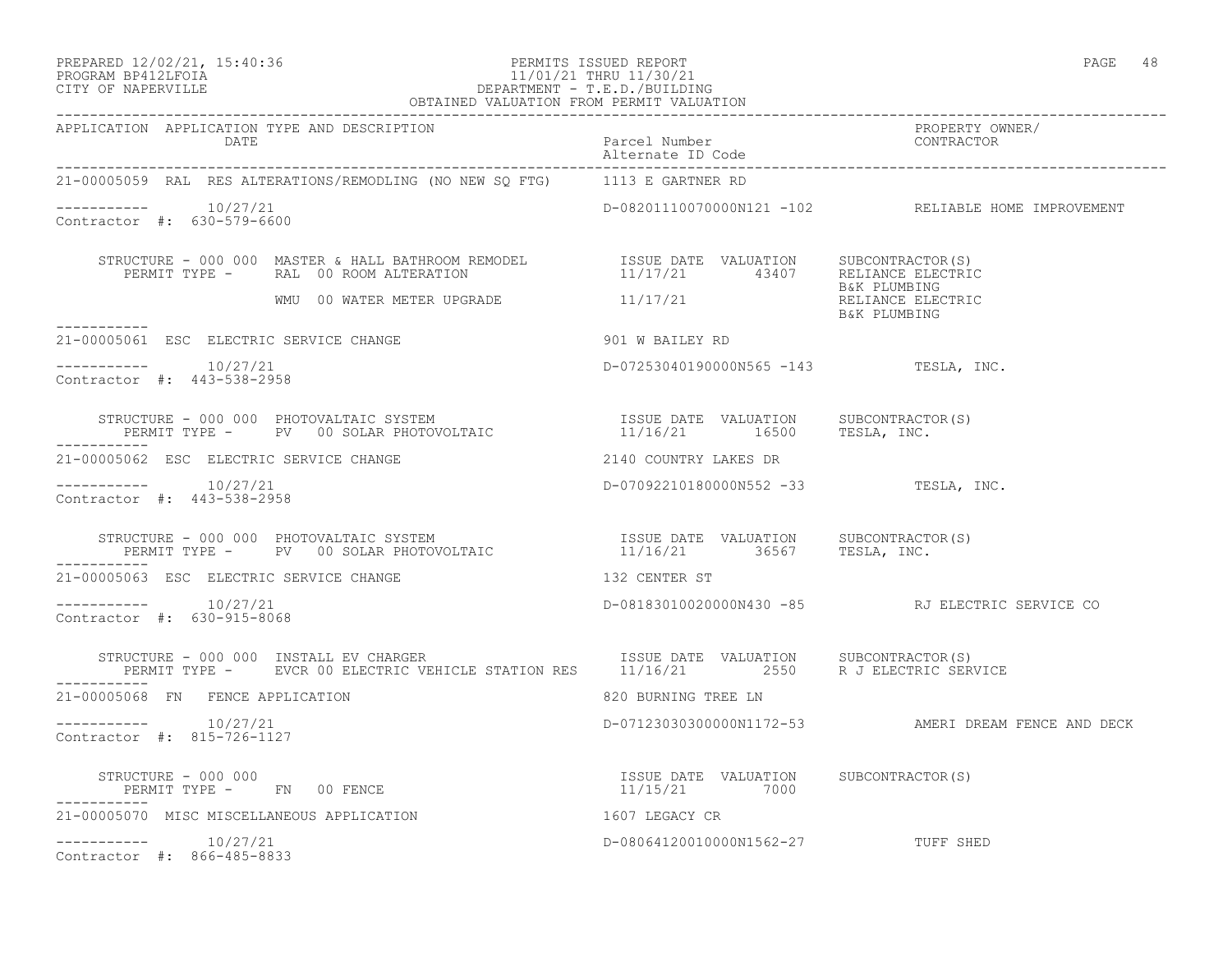# PROGRAM BP412LFOIA 11/01/21 THRU 11/30/21 CITY OF NAPERVILLE DEPARTMENT - T.E.D./BUILDING

| OBTAINED VALUATION FROM PERMIT VALUATION                                                                                                                                                                           |                                                                       |                               |
|--------------------------------------------------------------------------------------------------------------------------------------------------------------------------------------------------------------------|-----------------------------------------------------------------------|-------------------------------|
| APPLICATION APPLICATION TYPE AND DESCRIPTION<br>DATE                                                                                                                                                               | Parcel Number<br>Alternate ID Code                                    | PROPERTY OWNER/<br>CONTRACTOR |
| 21-00005070 (CONTINUED)<br><u> Liberalis Liberal</u>                                                                                                                                                               |                                                                       |                               |
| STRUCTURE - 000 000 COMMERCIAL SHED<br>PERMIT TYPE - CMIS 00 COMMERCIAL MISC. PERMIT 11/30/21 5264<br>STRUCTURE - 000 000 COMMERCIAL SHED                                                                          |                                                                       |                               |
| 21-00005074 DMOC DEMOLITION COMMERCIAL                                                                                                                                                                             | 1864 HIGH GROVE LN 100                                                |                               |
| $--------- 10/28/21$<br>Contractor #:                                                                                                                                                                              |                                                                       |                               |
| STRUCTURE - 000 000 2 FOOLS CIDER                               ISSUE DATE VALUATION     SUBCONTRACTOR(S)<br>PERMIT TYPE -     DMIC 00 DEMOLITION COMMERCIAL INTERIOR   11/16/21       50000     ELMHURST ELECTRIC |                                                                       |                               |
| 21-00005076 SIGN SIGN APPLICATIONS                                                                                                                                                                                 | 2363 AURORA AV                                                        |                               |
| $--------- 10/28/21$<br>Contractor #: 708-754-6366                                                                                                                                                                 | D-07222080120000N1498-95 ALL RIGHT SIGN                               |                               |
| STRUCTURE - 000 000<br>PERMIT TYPE - SIGN 00 SIGN                                                                                                                                                                  | ISSUE DATE VALUATION SUBCONTRACTOR(S)<br>11/09/21 ALL-RIGHT SIGN INC  |                               |
| 21-00005077 SIGN SIGN APPLICATIONS                                                                                                                                                                                 | 2363 AURORA AV                                                        |                               |
| 10/28/21<br>Contractor #: 708-754-6366                                                                                                                                                                             | D-07222080120000N1498-95 ALL RIGHT SIGN                               |                               |
| STRUCTURE - 000 000<br>PERMIT TYPE - SIGN 00 SIGN                                                                                                                                                                  | ISSUE DATE VALUATION SUBCONTRACTOR(S)<br>11/09/21 ALL-RIGHT SIGN INC  |                               |
| 21-00005078 SIGN SIGN APPLICATIONS                                                                                                                                                                                 | 2363 AURORA AV                                                        |                               |
| $--------- 10/28/21$<br>Contractor #: 708-754-6366                                                                                                                                                                 | D-07222080120000N1498-95 ALL RIGHT SIGN                               |                               |
| STRUCTURE - 000 000<br>PERMIT TYPE - SIGN 00 SIGN                                                                                                                                                                  | ISSUE DATE VALUATION SUBCONTRACTOR(S)<br>11/09/21 ALL-RIGHT SIGN INC  |                               |
| 21-00005079 SIGN SIGN APPLICATIONS                                                                                                                                                                                 | 2363 AURORA AV                                                        |                               |
| $--------- 10/28/21$<br>Contractor #: 708-754-6366                                                                                                                                                                 | D-07222080120000N1498-95 ALL RIGHT SIGN                               |                               |
| STRUCTURE - 000 000<br>PERMIT TYPE - SIGN 00 SIGN                                                                                                                                                                  | ISSUE DATE VALUATION SUBCONTRACTOR (S)<br>11/09/21 ALL-RIGHT SIGN INC |                               |
| 21-00005082 ESC ELECTRIC SERVICE CHANGE                                                                                                                                                                            | 768 THORNAPPLE DR                                                     |                               |
| $--------- 10/28/21$<br>Contractor #: 815-791-2058                                                                                                                                                                 | D-07234020180000N187 -112 MR. ELECTRIC                                |                               |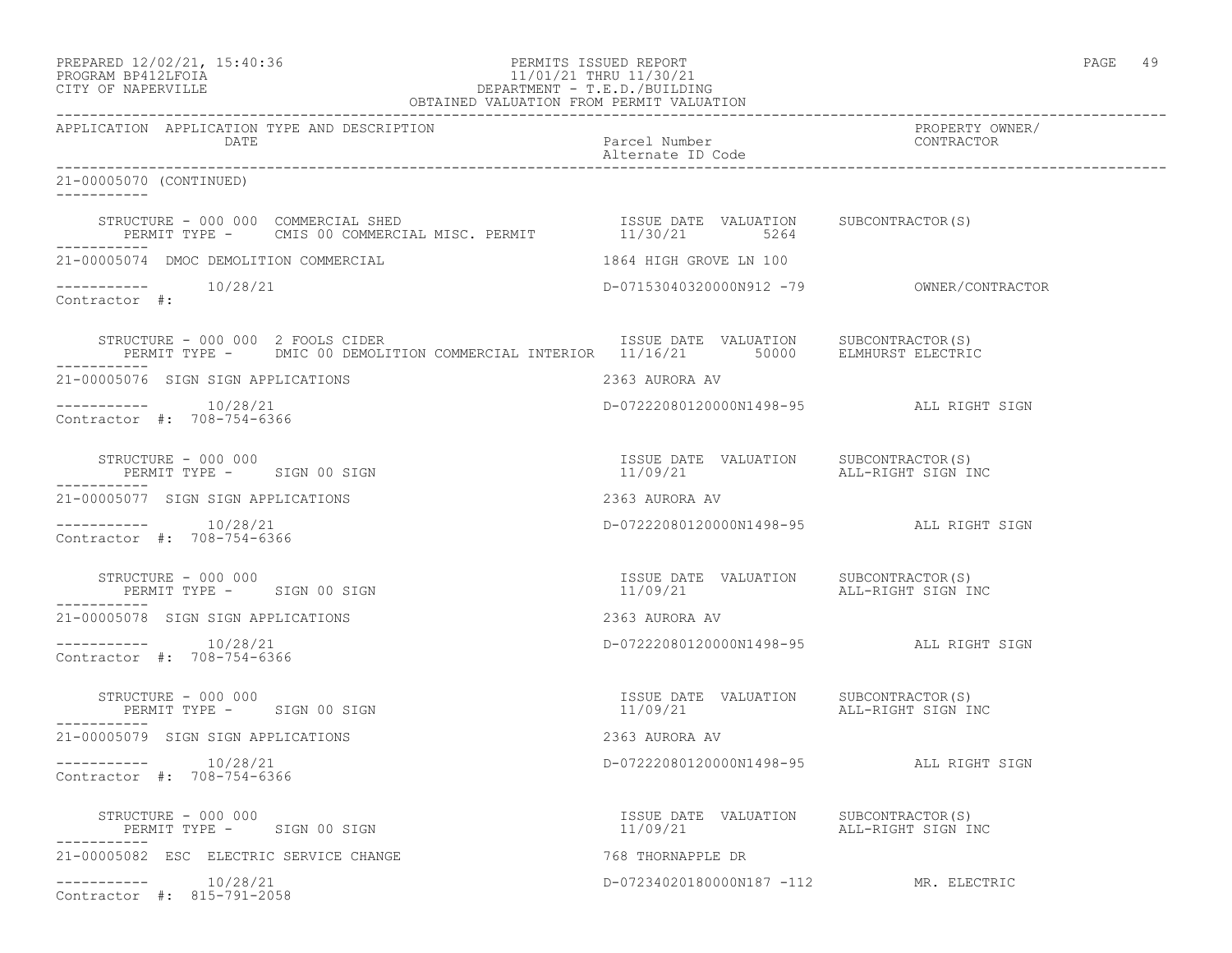## PROGRAM BP412LFOIA 11/01/21 THRU 11/30/21 CITY OF NAPERVILLE DEPARTMENT - T.E.D./BUILDING OBTAINED VALUATION FROM PERMIT VALUATION

------------------------------------------------------------------------------------------------------------------------------------ APPLICATION APPLICATION TYPE AND DESCRIPTION PROPERTY OWNER/ DATE PARTICLE IN THE PARTICLE OF THE PARTICLE NUMBER OF THE PARTICLE IN THE PARTICLE IN THE PARTICLE IN THE PARTICLE IN THE PARTICLE IN THE PARTICLE IN THE PARTICLE IN THE PARTICLE IN THE PARTICLE IN THE PARTICLE IN THE PA Alternate ID Code ------------------------------------------------------------------------------------------------------------------------------------ 21-00005082 (CONTINUED) ----------- STRUCTURE - 000 000 EMERGENCY ELECTRICAL-PANEL SWAP ISSUE DATE VALUATION SUBCONTRACTOR(S) PERMIT TYPE - ELSC 00 ELECTRIC SVC CHANGE RES. 11/19/21 MR. ELECTRIC ----------- 21-00005083 FN FENCE APPLICATION 603 HEMPSTEAD AV ----------- 10/28/21 W-01011100030000N285 -188 PARAMOUNT FENCE-BATAVIA Contractor #: 630-406-8410 STRUCTURE - 000 000 ISSUE DATE VALUATION SUBCONTRACTOR(S) PERMIT TYPE - FN 00 FENCE 11/01/21 4868 ----------- 21-00005084 TMST TEMPORARY STRUCTURE 400 S EAGLE ST ----------- 10/28/21 D-07134410190000N1154-84 HITCHCOCK DESIGN GROUP Contractor #: 630-961-1787 STRUCTURE - 000 000 LIGHT DISPLAY 11/6/21-1-8/22 ISSUE DATE VALUATION SUBCONTRACTOR(S) PERMIT TYPE - TMST 00 TEMPORARY STRUCTURE  $11/04/21$ ----------- 21-00005085 ESC ELECTRIC SERVICE CHANGE 62 FOXCROFT RD ----------- 10/28/21 D-08314030210000N177 -176 ROSPERT ELECTRIC LLC Contractor #: 630-310-1590 STRUCTURE - 000 000 REPLACING 100AMP/ADDING 10 SPOTS TO PANE ISSUE DATE VALUATION SUBCONTRACTOR(S) PERMIT TYPE - ELSC 00 ELECTRIC SVC CHANGE RES. 11/24/21 ROSPERT ELECTRIC LLC ----------- 21-00005090 ESC ELECTRIC SERVICE CHANGE 3820 MALLARD LN ----------- 10/28/21 W-01103040130000N1058-229 SUNRUN INSTALLATION SERVICES I Contractor #: 708-646-2111 STRUCTURE - 000 000 PHOTOVALTAIC SYSTE<br>PERMIT TYPE - PV 00 SOLAR PHOTOVOLTAIC ISSUE DATE VALUATION SUBCONTRACTOR(S)<br>11/17/21 19418 SUNRUN INSTALLATION SERVICES I ----------- 21-00005091 FN FENCE APPLICATION 1159 TUSCANY LN ----------- 10/28/21 W-01114040130000N812 -232 CLASSIC FENCE/OSWEGO Contractor #: 630-551-3400 STRUCTURE - 000 000 ISSUE DATE VALUATION SUBCONTRACTOR(S) PERMIT TYPE - FN 00 FENCE ----------- 21-00005093 OCCI OCCUPANCY INSPECTION 1836 FREEDOM DR ----------- 10/29/21 D-08053030020000N1582-27 OWNER/CONTRACTOR Contractor #: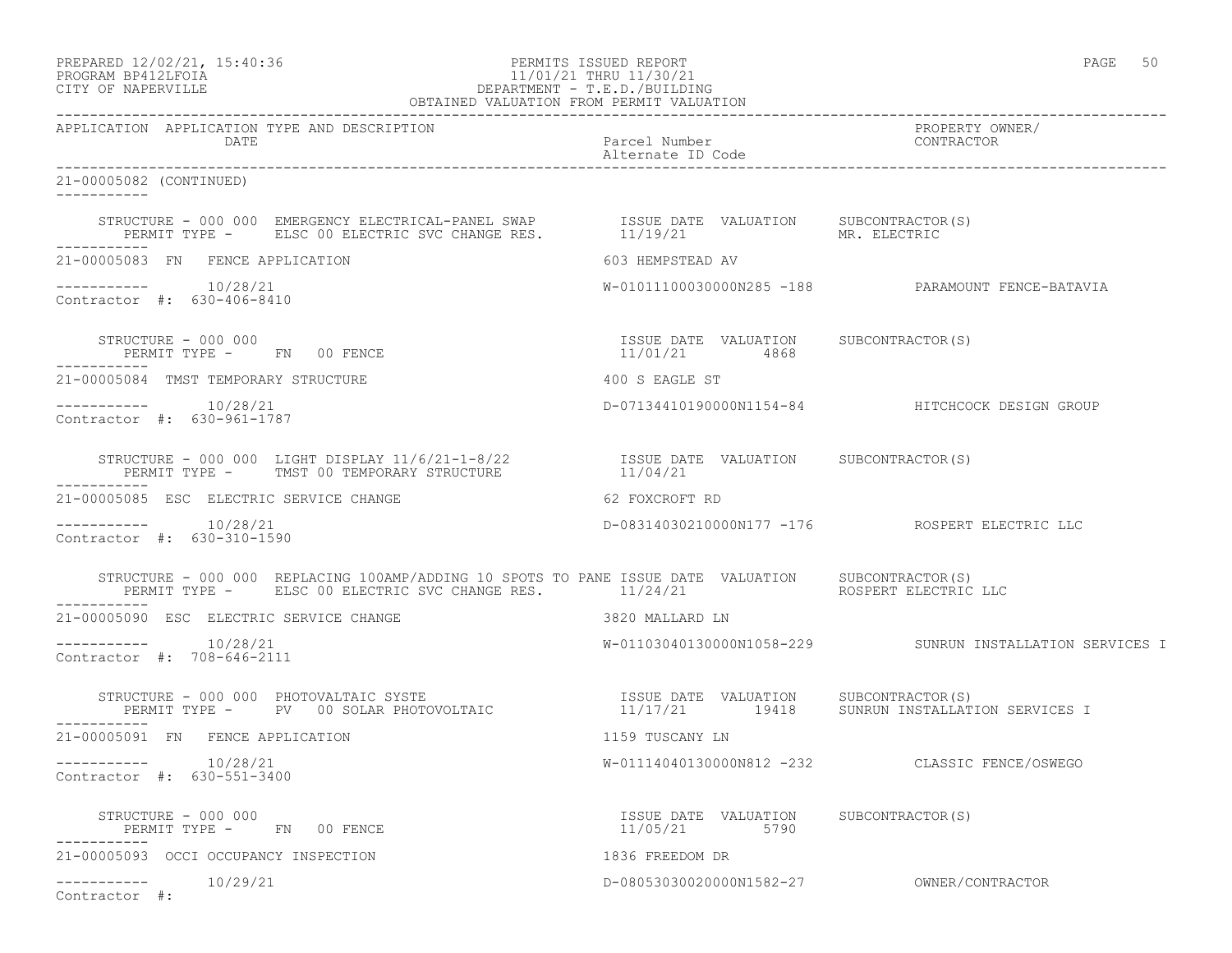| PREPARED 12/02/21, 15:40:36 |  |
|-----------------------------|--|
| DDACDAM RDA19T FATA         |  |

## PREPARED 12/02/21, 15:40:36 PERMITS ISSUED REPORT PAGE 51 PROGRAM BP412LFOIA 11/01/21 THRU 11/30/21 CITY OF NAPERVILLE DEPARTMENT - T.E.D./BUILDING

| OBTAINED VALUATION FROM PERMIT VALUATION                                                                                                                                                                                     |                                                         |                                                     |
|------------------------------------------------------------------------------------------------------------------------------------------------------------------------------------------------------------------------------|---------------------------------------------------------|-----------------------------------------------------|
| APPLICATION APPLICATION TYPE AND DESCRIPTION<br>DATE                                                                                                                                                                         | Parcel Number<br>Alternate ID Code                      | PROPERTY OWNER/<br>CONTRACTOR                       |
| 21-00005093 (CONTINUED)<br>-----------                                                                                                                                                                                       |                                                         |                                                     |
| STRUCTURE - 000 000 GAIN CHANGERS<br>PERMIT TYPE - OCC 00 OCC INSPECT. PERMIT COM/RST 11/05/21                                                                                                                               | ISSUE DATE VALUATION SUBCONTRACTOR(S)                   |                                                     |
| 21-00005095 FN FENCE APPLICATION                                                                                                                                                                                             | 565 S MAIN ST                                           |                                                     |
| $--------$ 10/29/21<br>Contractor #: 815-836-8731                                                                                                                                                                            |                                                         | D-07242020240000N340 -99 NORTHWEST CEDAR/ROMEOVILLE |
| STRUCTURE - 000 000<br>PERMIT TYPE - FN 00 FENCE                                                                                                                                                                             | ISSUE DATE VALUATION SUBCONTRACTOR(S)<br>11/09/21 10000 |                                                     |
| 21-00005097 SIGN SIGN APPLICATIONS                                                                                                                                                                                           | 26 W JEFFERSON AV                                       |                                                     |
| $--------- 10/29/21$<br>Contractor #: 708-478-2700                                                                                                                                                                           |                                                         | D-07134300120000N538 -84 INTEGRITY SIGN COMPANY     |
| STRUCTURE - 000 000<br>PERMIT TYPE - SIGN 00 SIGN                                                                                                                                                                            | ISSUE DATE VALUATION SUBCONTRACTOR(S)<br>11/16/21       | INTEGRITY SIGN COMPANY                              |
| 21-00005098 ESC ELECTRIC SERVICE CHANGE                                                                                                                                                                                      | 1438 KINGS CT                                           |                                                     |
| $--------$ 10/29/21<br>Contractor #: 815-302-2175                                                                                                                                                                            |                                                         | D-07104090290000N85 -50 ETLING CONSTRUCTION LLC     |
|                                                                                                                                                                                                                              |                                                         |                                                     |
| 21-00005100 DECK DECK                                                                                                                                                                                                        | 1945 SPRUCEWOOD CT                                      |                                                     |
| Contractor #: 847-344-6664                                                                                                                                                                                                   | D-08324040350000N324 -178 PLATINUM DECKING              |                                                     |
| STRUCTURE - 000 000 DECK<br>PERMIT TYPE - DECK 00 DECK                                                                                                                                                                       | ISSUE DATE VALUATION SUBCONTRACTOR(S)<br>11/17/21 20000 |                                                     |
| 21-00005102 ESC ELECTRIC SERVICE CHANGE                                                                                                                                                                                      | 2212 CALEDONIA CT                                       |                                                     |
| -----------    10/29/21<br>Contractor #:                                                                                                                                                                                     | W-01031070130000N1335-184 CERTASUN, LLC                 |                                                     |
| STRUCTURE - 000 000 PHOTOVALTAIC SYSTEM                             ISSUE DATE VALUATION     SUBCONTRACTOR(S)<br>PERMIT TYPE -      PV   00 SOLAR PHOTOVOLTAIC                       11/17/21        25925     CERTASUN, LLC |                                                         |                                                     |
| 21-00005103 RPZ REVERSE PRESSURE ZONE/BACKFLOW PREVENTER 2404 CLIFTON CT                                                                                                                                                     |                                                         |                                                     |
| -----------    10/29/21<br>Contractor #: 815-462-3300                                                                                                                                                                        |                                                         | W-02051120140000N764 -192 CAREFREE LAWN SPRINKLERS  |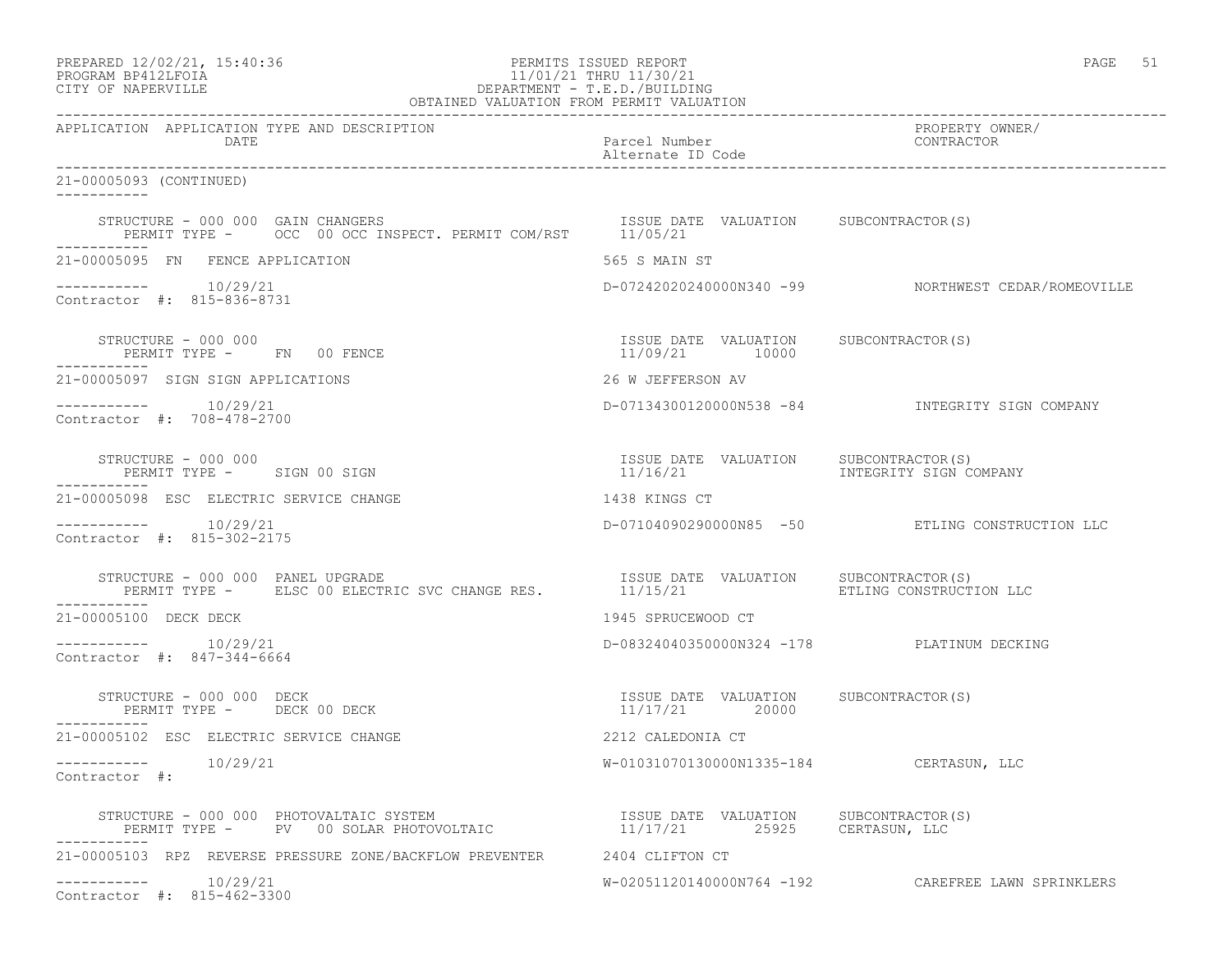| PREPARED 12/02/21, 15:40:36 |  |
|-----------------------------|--|
| PROGRAM RP412LFOIA          |  |

# end the extendion of the PERMITS ISSUED REPORT the extendion of the extendion of the extendion of the extendion of the extendion of the extendion of the extendion of the extendion of the extendion of the extendion of the e PROGRAM BP412LFOIA 11/01/21 THRU 11/30/21<br>CITY OF NAPERVILLE DEPARTMENT - T.E.D./BUILDII CITY OF NAPERVILLE DEPARTMENT - T.E.D./BUILDING

| OBTAINED VALUATION FROM PERMIT VALUATION                                                                                                                                                        |                                                        |                                                  |
|-------------------------------------------------------------------------------------------------------------------------------------------------------------------------------------------------|--------------------------------------------------------|--------------------------------------------------|
| APPLICATION APPLICATION TYPE AND DESCRIPTION<br>DATE                                                                                                                                            | Parcel Number<br>Alternate ID Code                     | PROPERTY OWNER/<br>CONTRACTOR                    |
| 21-00005103 (CONTINUED)<br>___________                                                                                                                                                          |                                                        |                                                  |
| STRUCTURE - 000 000 RPZ HEADS IN ROW<br>PERMIT TYPE - LSP 00 LAWN SPRINKLER RESIDENTIAL 11/02/21 4950 CAREFREE LAWN SPRINKLERS                                                                  |                                                        | CAREFREE LAWN SPRINKLERS                         |
| ------------<br>21-00005104 FN FENCE APPLICATION                                                                                                                                                | 2511 ACCOLADE AV                                       |                                                  |
| -----------    10/29/21<br>Contractor #: 630-554-0385                                                                                                                                           | W-0110300028116 N1841-229 NETWORK FENCE INC            |                                                  |
| PERMIT TYPE - FN 00 FENCE                                                                                                                                                                       | ISSUE DATE VALUATION SUBCONTRACTOR(S)<br>11/09/21 5450 |                                                  |
| 21-00005106 PPA PLUMBING PERMIT                                                                                                                                                                 | 1731 SCHEY CT                                          |                                                  |
| -----------    11/02/21<br>Contractor #: 630-244-2739                                                                                                                                           |                                                        | D-08312140190000N568 -161 DRY COUNTY ENTERPRISES |
| STRUCTURE - 000 000 EMERGENCY SEWER/WATER REPAIR TSSUE DATE VALUATION SUBCONTRACTOR(S)<br>PERMIT TYPE - SEW 00 SEWER/WATER REPAIR OR REPLACE 11/08/21 THE DRY COUNTY ENTERPRISES<br>----------- |                                                        | AFFORDABLE PLUMBING INC                          |
| 21-00005108 TMST TEMPORARY STRUCTURE                                                                                                                                                            | 796 ROYAL ST GEORGE DR SNSL                            |                                                  |
| -----------    11/02/21<br>Contractor #:                                                                                                                                                        | - 000000857 -68 OWNER/CONTRACTOR                       |                                                  |
| STRUCTURE - 000 000 SWAN CHRISTMAS TREE LOT $11/19-12/20$ ISSUE DATE VALUATION SUBCONTRACTOR(S)<br>PERMIT TYPE - XMAS 00 HOLIDAY TREE LOT 11/15/21                                              |                                                        |                                                  |
| 21-00005109 FN FENCE APPLICATION                                                                                                                                                                | 1623 COLFAX CT                                         |                                                  |
| $--------- 11/02/21$<br>Contractor #: 708-301-1200                                                                                                                                              | D-07104020300000N149 -50 AMERICAS BACKYARD             |                                                  |
| STRUCTURE - 000 000<br>PERMIT TYPE -      FN    00 FENCE                                                                                                                                        | ISSUE DATE VALUATION SUBCONTRACTOR(S)<br>11/03/21 8800 |                                                  |
| 21-00005110 FN FENCE APPLICATION                                                                                                                                                                | 482 STAUNTON RD                                        |                                                  |
| $--------- 11/02/21$<br>Contractor #: 630-551-3400                                                                                                                                              |                                                        | D-08323110050000N107 -177 CLASSIC FENCE/OSWEGO   |
| STRUCTURE - 000 000                                                                                                                                                                             | ISSUE DATE VALUATION SUBCONTRACTOR(S)                  |                                                  |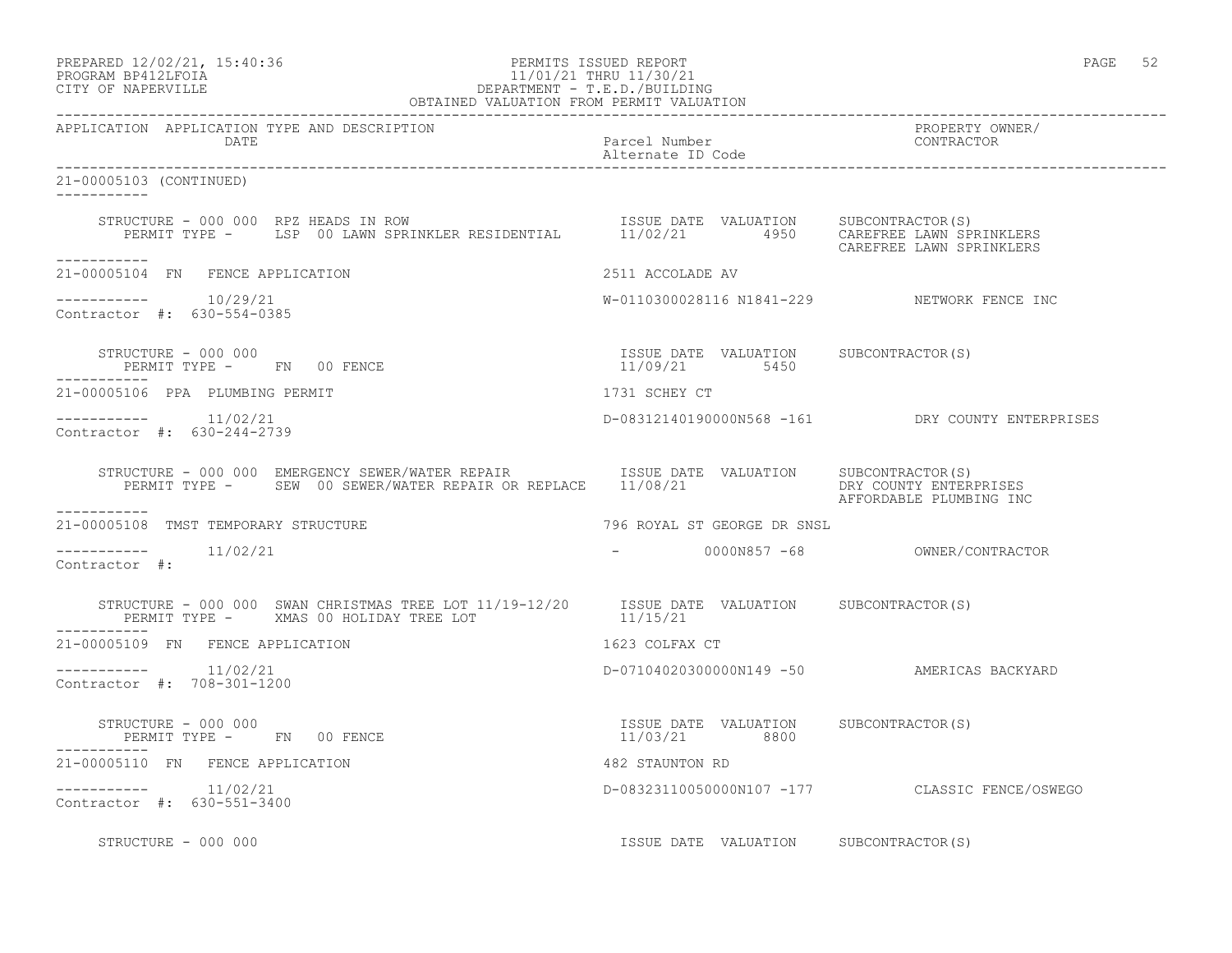### PREPARED 12/02/21, 15:40:36 PERMITS ISSUED REPORT PAGE 53 PROGRAM BP412LFOIA 11/01/21 THRU 11/30/21 CITY OF NAPERVILLE DEPARTMENT - T.E.D./BUILDING OBTAINED VALUATION FROM PERMIT VALUATION

------------------------------------------------------------------------------------------------------------------------------------ APPLICATION APPLICATION TYPE AND DESCRIPTION PROPERTY OWNER/ DATE PARTICLE IN THE PARTICLE OF THE PARTICLE NUMber CONTRACTOR OF THE PARTICLE IN THE PARTICLE IN THE PARTICLE Alternate ID Code ------------------------------------------------------------------------------------------------------------------------------------ 21-00005110 (CONTINUED) ----------- PERMIT TYPE - FN 00 FENCE 11/03/21 2820 ----------- 21-00005111 FN FENCE APPLICATION 1202 ARTHUR RD  $--------- 11/02/21$ D-08201100010000N104 -102 AMERICA'S BACKYARD/JOLIET Contractor #: 708-301-1200 STRUCTURE - 000 000 ISSUE DATE VALUATION SUBCONTRACTOR(S) PERMIT TYPE - FN 00 FENCE ----------- 21-00005114 FN FENCE APPLICATION 2623 ACCOLADE AV ----------- 11/02/21 W-01103060030000N1839-229 CLASSIC FENCE/OSWEGO Contractor #: 630-551-3400 STRUCTURE - 000 000 ISSUE DATE VALUATION SUBCONTRACTOR(S) PERMIT TYPE - FN 00 FENCE ----------- 21-00005115 SIGN SIGN APPLICATIONS 640 S WASHINGTON ST HM ----------- 11/02/21 D-07242060310000NNA -99 SIGN PALACE Contractor #: 847-650-1335 STRUCTURE - 000 000<br>
SUBCONTRACTOR(S) PERMIT TYPE - SIGN 00 SIGN CONTRACTOR(S) SUBCONTRACTOR(S) PERMIT TYPE - SIGN 00 SIGN PERMIT TYPE - SIGN 00 SIGN ----------- 21-00005117 FN FENCE APPLICATION 2619 ACCOLADE AV ----------- 11/02/21 W-01103060040000N1839-229 CLASSIC FENCE/OSWEGO Contractor #: 630-551-3400 STRUCTURE - 000 000 ISSUE DATE VALUATION SUBCONTRACTOR(S) PERMIT TYPE - FN 00 FENCE ----------- 21-00005118 FN FENCE APPLICATION 2808 ROLLING MEADOWS DR ----------- 11/02/21 W-01024110500000N270 -202 AMERICAS BACKYARD Contractor #: 708-301-1200 STRUCTURE - 000 000 ISSUE DATE VALUATION SUBCONTRACTOR(S) PERMIT TYPE - FN 00 FENCE ----------- 21-00005120 FN FENCE APPLICATION 3412 BIRCH LN ----------- 11/02/21 W-01082030260000N1707-211 CLASSIC FENCE/OSWEGO Contractor #: 630-551-3400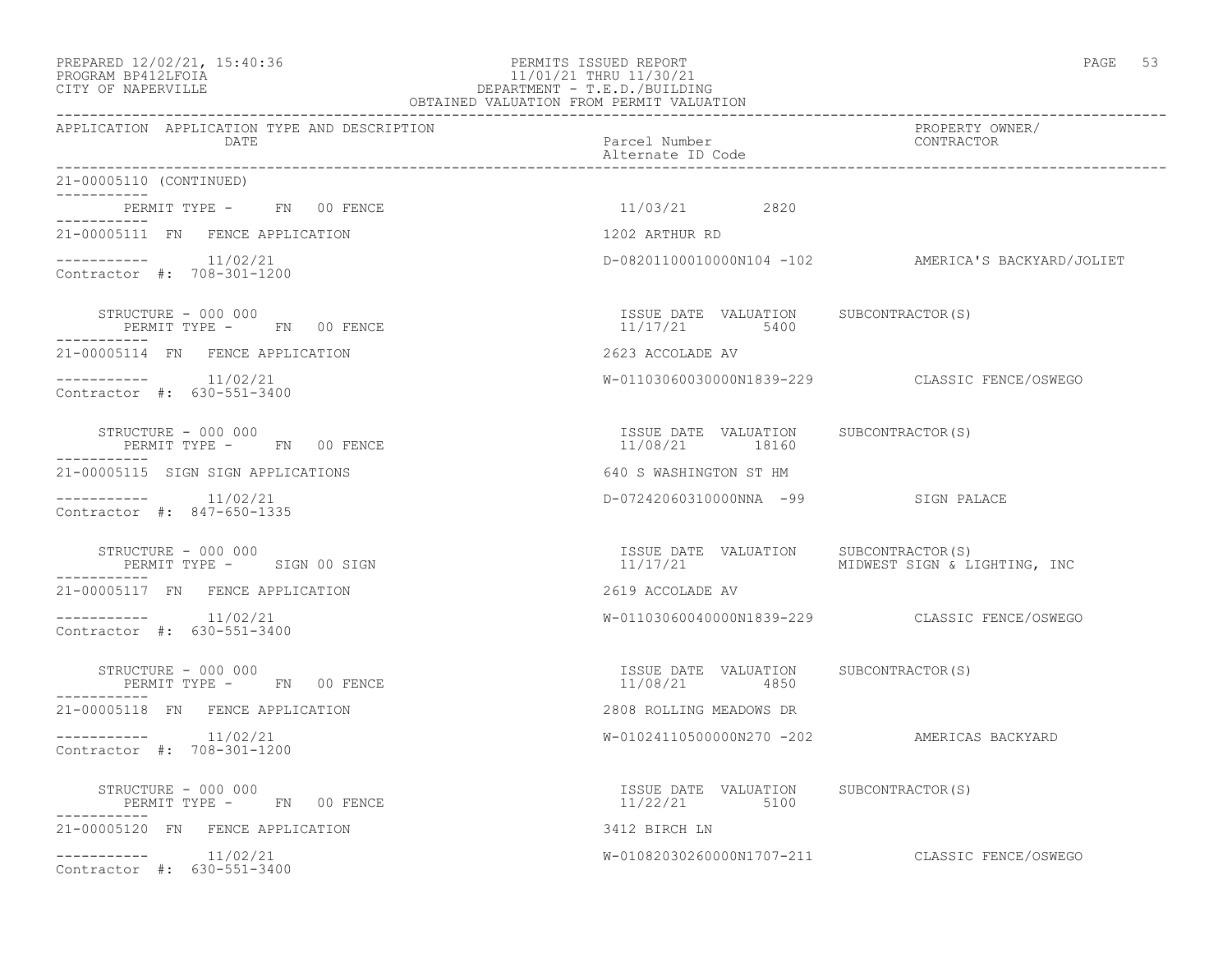| PREPARED 12/02/21, 15:40:36 |  |
|-----------------------------|--|
| PROCRAM RP412LFOIA          |  |

# PERMITS ISSUED REPORT **PAGE 54** PROGRAM BP412LFOIA 11/01/21 THRU 11/30/21 CITY OF NAPERVILLE (1999) 20 DEPARTMENT - T.E.D. /BUILDIN CITY OF NAPERVILLE DEPARTMENT - T.E.D./BUILDING

| OBTAINED VALUATION FROM PERMIT VALUATION                                                                                                                                                                                         |                                                        |                                                  |
|----------------------------------------------------------------------------------------------------------------------------------------------------------------------------------------------------------------------------------|--------------------------------------------------------|--------------------------------------------------|
| APPLICATION APPLICATION TYPE AND DESCRIPTION<br>DATE                                                                                                                                                                             | Parcel Number<br>Alternate ID Code                     | PROPERTY OWNER/<br>CONTRACTOR                    |
| 21-00005120 (CONTINUED)<br>$- - - - - - - - - -$                                                                                                                                                                                 |                                                        |                                                  |
| STRUCTURE - 000 000<br>PERMIT TYPE - FN 00 FENCE                                                                                                                                                                                 | ISSUE DATE VALUATION SUBCONTRACTOR(S)<br>11/03/21 3350 |                                                  |
| 21-00005121 FN FENCE APPLICATION                                                                                                                                                                                                 | 705 N BRAINARD ST                                      |                                                  |
| $--------- 11/02/21$<br>Contractor #:                                                                                                                                                                                            |                                                        |                                                  |
| STRUCTURE - 000 000<br>PERMIT TYPE - FN 00 FENCE                                                                                                                                                                                 | ISSUE DATE VALUATION SUBCONTRACTOR(S)<br>11/10/21 1000 |                                                  |
| 21-00005122 ESC ELECTRIC SERVICE CHANGE                                                                                                                                                                                          | 4816 CHOKEBERRY DR                                     |                                                  |
| $--------- 11/02/21$<br>Contractor #: 630-915-8068                                                                                                                                                                               |                                                        | W-01153070120000N1291-259 R J ELECTRIC SERVICE   |
| STRUCTURE - 000 000 INSTALL EV CHARGER<br>PERMIT TYPE - EVCR 00 ELECTRIC VEHICLE STATION RES 11/24/21 1200 R J ELECTRIC SERVICE                                                                                                  | ISSUE DATE VALUATION SUBCONTRACTOR(S)                  |                                                  |
| 21-00005123 FN FENCE APPLICATION                                                                                                                                                                                                 | 815 IRIS LN                                            |                                                  |
| Contractor #: 708-856-8999                                                                                                                                                                                                       |                                                        | D-07244060330000N679 -114 ILLINOIS FENCE COMPANY |
| STRUCTURE - 000 000<br>PERMIT TYPE - FN 00 FENCE                                                                                                                                                                                 | ISSUE DATE VALUATION SUBCONTRACTOR(S)<br>11/03/21 6500 |                                                  |
| 21-00005124 FN FENCE APPLICATION                                                                                                                                                                                                 | 1409 CLYDE DR                                          |                                                  |
| $--------- 11/02/21$<br>Contractor #: 708-856-8999                                                                                                                                                                               |                                                        | D-083040202000000N62 -146 ILLINOIS FENCE COMPANY |
| STRUCTURE - 000 000<br>PERMIT TYPE - FN 00 FENCE<br>-----------                                                                                                                                                                  | ISSUE DATE VALUATION SUBCONTRACTOR(S)<br>11/08/21 7070 |                                                  |
| 21-00005126 ESC ELECTRIC SERVICE CHANGE                                                                                                                                                                                          | 1128 VAIL CT                                           |                                                  |
| Contractor #: 630-915-8068                                                                                                                                                                                                       |                                                        | D-07261110500000N746 -126 R J ELECTRIC SERVICE   |
| STRUCTURE - 000 000 INSTALL EV CHARGER                               ISSUE DATE VALUATION      SUBCONTRACTOR(S)<br>PERMIT TYPE -      EVCR 00 ELECTRIC VEHICLE STATION RES      11/29/21          1200      R J ELECTRIC SERVICE |                                                        |                                                  |
| 21-00005127 FN FENCE APPLICATION                                                                                                                                                                                                 | 1031 STEINBECK CT                                      |                                                  |
| $--------- 11/02/21$<br>Contractor #: 630-231-9550                                                                                                                                                                               |                                                        | D-07261020570000N1217-126 COMPLETE FENCE INC     |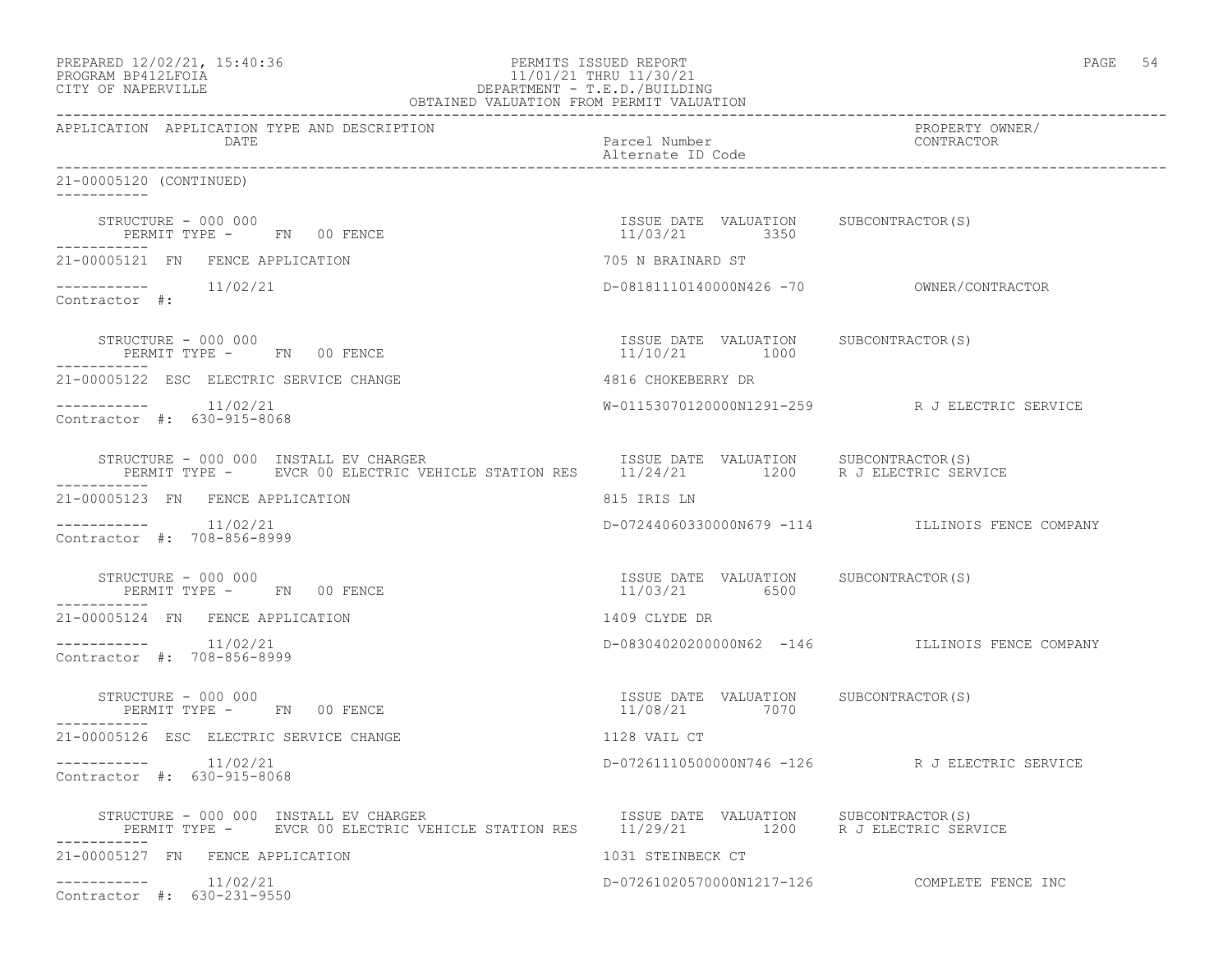| PREPARED 12/02/21, 15:40:36 |  |
|-----------------------------|--|
| PROGRAM RP412LFOIA          |  |

# PREPARED 12/02/21, 15:40:36 PERMITS ISSUED REPORT PAGE 55 PROGRAM BP412LFOIA 11/01/21 THRU 11/30/21 CITY OF NAPERVILLE DEPARTMENT - T.E.D./BUILDING

| OBTAINED VALUATION FROM PERMIT VALUATION                                                                                                                                                                        |                                                         |                                                         |
|-----------------------------------------------------------------------------------------------------------------------------------------------------------------------------------------------------------------|---------------------------------------------------------|---------------------------------------------------------|
| APPLICATION APPLICATION TYPE AND DESCRIPTION<br>DATE                                                                                                                                                            | Parcel Number<br>Alternate ID Code                      | PROPERTY OWNER/<br>CONTRACTOR                           |
| 21-00005127 (CONTINUED)<br>-----------                                                                                                                                                                          |                                                         |                                                         |
| STRUCTURE - 000 000<br>PERMIT TYPE - FN 00 FENCE                                                                                                                                                                | ISSUE DATE VALUATION SUBCONTRACTOR(S)<br>11/19/21 11450 |                                                         |
| 21-00005128 CAL COMMERCIAL ALTERATION/REPAIR (NO NEW SQ FTG) 2863 95TH ST 115                                                                                                                                   |                                                         |                                                         |
| $--------$ 11/02/21<br>Contractor #:                                                                                                                                                                            |                                                         |                                                         |
|                                                                                                                                                                                                                 |                                                         |                                                         |
| 21-00005129 ESC ELECTRIC SERVICE CHANGE                                                                                                                                                                         | 905 KENNEBEC LN                                         |                                                         |
| -----------    11/02/21<br>Contractor #:                                                                                                                                                                        |                                                         | D-08072080030000N11 -41 ION ELECTRIC SERVICES           |
| STRUCTURE – 000 000 REPLACE 100A PANEL (1999) STRUCTURE – 11/08/21 PERMIT TYPE – ELSC 00 ELECTRIC SVC CHANGE RES. 11/08/21<br>STRUCTURE - 000 000 REPLACE 100A PANEL                                            | ISSUE DATE VALUATION SUBCONTRACTOR(S)                   | ION ELECTRIC SERVICES                                   |
| 21-00005130 PAT PATIO APPLICATION                                                                                                                                                                               | 4428 CHINABERRY LN                                      |                                                         |
| Contractor #: 630-443-0124                                                                                                                                                                                      | W-01172090180000N1575-241 SUBURBAN LAWN                 |                                                         |
| STRUCTURE - 000 000 PAVER PATIO<br>PERMIT TYPE - PAT 00 PATIO<br>PERMIT TYPE - PAT 00 PATIO                                                                                                                     | ISSUE DATE VALUATION SUBCONTRACTOR(S)<br>11/18/21 20475 |                                                         |
| 21-00005132 RAL RES ALTERATIONS/REMODLING (NO NEW SQ FTG) 1921 MONTCLAIR DR                                                                                                                                     |                                                         |                                                         |
| -----------    11/02/21<br>Contractor #: 630-881-8577                                                                                                                                                           |                                                         | D-08333010490000N769 -179 SANTIAGO MANUEL SILVA         |
| STRUCTURE - 000 000 BASEMENT FINISH<br>PERMIT TYPE - FB 00 FINISHED BASEMENT                      11/22/21     20000   DONATELLO ELECTRIC, INC<br>----------                                                    |                                                         |                                                         |
| 21-00005134 PPA PLUMBING PERMIT                                                                                                                                                                                 | 1633 N NAPER BL                                         |                                                         |
| -----------    11/02/21<br>Contractor #: 312-961-9291                                                                                                                                                           |                                                         | D-08053020120000N475 -27 INTERSTATE MECHANICAL & CONSTR |
| STRUCTURE - 000 000 EMERGENCY SEWER/WATER REPAIR      ISSUE DATE VALUATION    SUBCONTRACTOR(S)<br>PERMIT TYPE -    SEW 00 SEWER/WATER REPAIR OR REPLACE    11/05/21              INTERSTATE MECHANICAL & CONSTR |                                                         |                                                         |
| 21-00005141 OCCI OCCUPANCY INSPECTION                                                                                                                                                                           | 3340 LACROSSE LN 118                                    |                                                         |
| -----------    11/02/21<br>Contractor #:                                                                                                                                                                        | $W-01101010260000N1681-214$ OWNER/CONTRACTOR            |                                                         |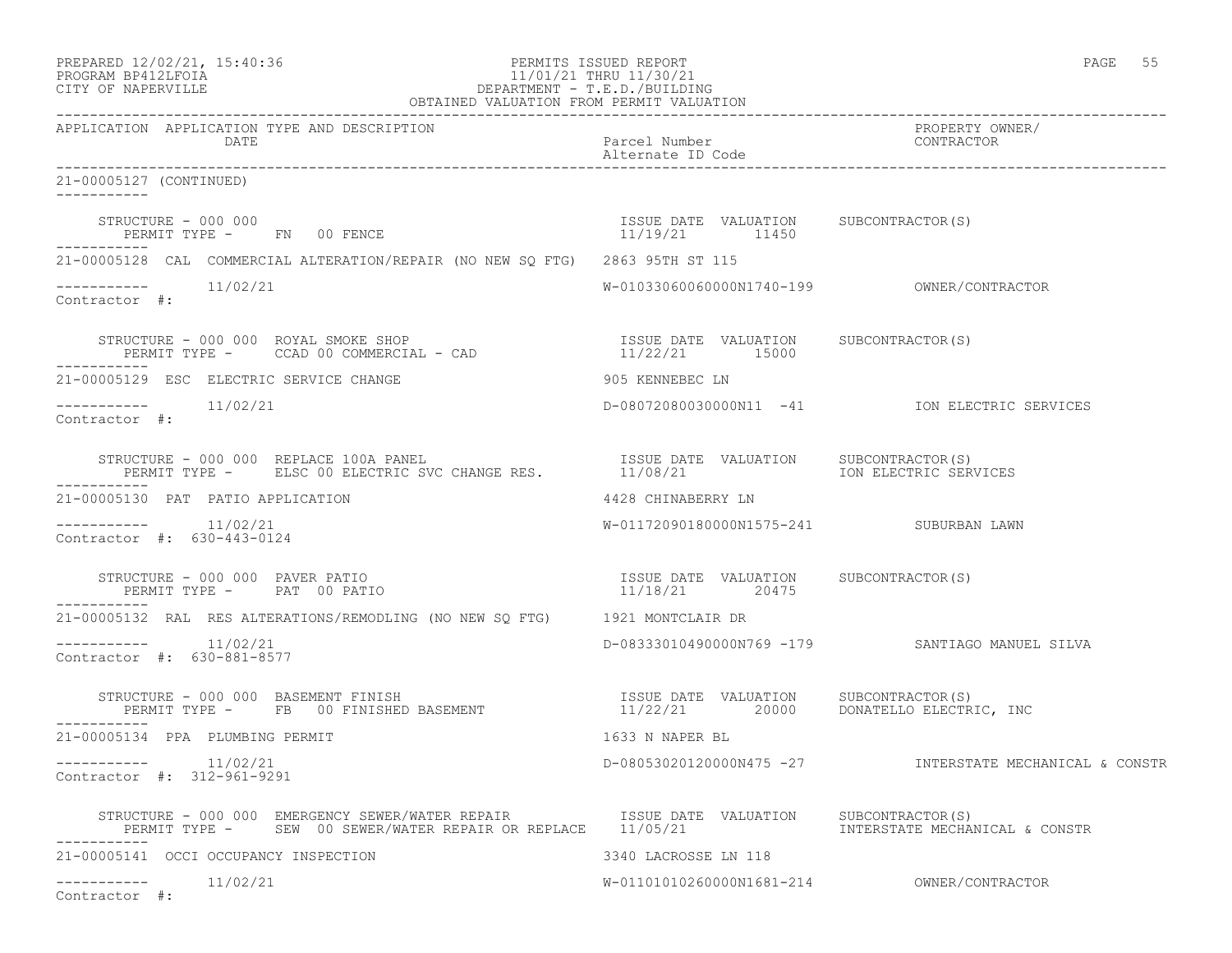# PROGRAM BP412LFOIA 11/01/21 THRU 11/30/21 CITY OF NAPERVILLE **Example 20** OF MAPERVILLE DEPARTMENT - T.E.D./BUILDING

| OBTAINED VALUATION FROM PERMIT VALUATION                                                                                                                                                                                                          |                                             |                                                         |  |
|---------------------------------------------------------------------------------------------------------------------------------------------------------------------------------------------------------------------------------------------------|---------------------------------------------|---------------------------------------------------------|--|
| APPLICATION APPLICATION TYPE AND DESCRIPTION<br>DATE                                                                                                                                                                                              | Parcel Number<br>Alternate ID Code          | PROPERTY OWNER/<br>CONTRACTOR                           |  |
| 21-00005141 (CONTINUED)<br>$- - - - - - - - - - -$                                                                                                                                                                                                |                                             |                                                         |  |
| STRUCTURE - 000 000 UPSCALE MALE (S) [SSUE DATE VALUATION SUBCONTRACTOR(S)<br>PERMIT TYPE - OCC 00 OCC INSPECT. PERMIT COM/RST 11/12/21<br>___________                                                                                            |                                             |                                                         |  |
| 21-00005142 RPZ REVERSE PRESSURE ZONE/BACKFLOW PREVENTER 4428 CHINABERRY LN                                                                                                                                                                       |                                             |                                                         |  |
| $--------- 11/02/21$<br>Contractor #: 630-443-0124                                                                                                                                                                                                | W-01172090180000N1575-241 SUBURBAN LAWN INC |                                                         |  |
| STRUCTURE - 000 000 RPZ HEADS IN ROW FISSUE DATE VALUATION SUBCONTRACTOR(S)<br>PERMIT TYPE - LSP 00 LAWN SPRINKLER RESIDENTIAL 11/18/21 6516 SUBURBAN LAWN INC<br>STRUCTURE - 000 000 RPZ HEADS IN ROW<br>___________                             |                                             | J&R PLUMBING                                            |  |
| 21-00005143 RAL RES ALTERATIONS/REMODLING (NO NEW SQ FTG) 2212 UNIVERSITY DR                                                                                                                                                                      |                                             |                                                         |  |
| $--------- 11/03/21$<br>Contractor #: 630-364-3669                                                                                                                                                                                                |                                             | W-02052150390000N400 -193 REDSTART CONSTRUCTION         |  |
| STRUCTURE – 000 000 RENOVATE MASTER BATH                             ISSUE DATE VALUATION     SUBCONTRACTOR(S)<br>PERMIT TYPE –      RAL  00 ROOM ALTERATION                          11/22/21       100000     A_B S_ELECTRIC<br>-----------     |                                             | KPS PLUMBING                                            |  |
| 21-00005144 RAL RES ALTERATIONS/REMODLING (NO NEW SQ FTG) 1408 STONEGATE RD                                                                                                                                                                       |                                             |                                                         |  |
| $--------- 11/03/21$<br>Contractor #: 630-514-9289                                                                                                                                                                                                |                                             | D-07231040100000N110 -96 LAKEWEST RENOVATIONS-NAPERVILL |  |
| STRUCTURE – 000 000 REMOVE/REPLACE KITCHEN                        ISSUE DATE VALUATION   SUBCONTRACTOR(S)<br>PERMIT TYPE –     RAL 00 ROOM ALTERATION                       11/30/21       60000    LITTLE ELECTRICAL CONTRACTORS<br>------------ |                                             | CLAUSEN PLUMBING                                        |  |
| 21-00005146 ESC ELECTRIC SERVICE CHANGE                                                                                                                                                                                                           | 512 BRAEMAR AV                              |                                                         |  |
| $--------- 11/03/21$<br>Contractor #:                                                                                                                                                                                                             | D-08072180030000N316 -41 93ENERGY           |                                                         |  |
| STRUCTURE - 000 000 PHOTOVALTAIC SYSTEM                            ISSUE DATE VALUATION     SUBCONTRACTOR(S)<br>PERMIT TYPE -      PV   00 SOLAR PHOTOVOLTAIC                      11/24/21         36211       93ENERGY                          |                                             |                                                         |  |
| 21-00005147 ESC ELECTRIC SERVICE CHANGE                                                                                                                                                                                                           | 1104 EMORY AV                               |                                                         |  |
| Contractor #:                                                                                                                                                                                                                                     | W-02052140110000N400 -193 CERTASUN, LLC     |                                                         |  |
| STRUCTURE - 000 000 PHOTOVALTAIC SYSTEM                                                                                                                                                                                                           | ISSUE DATE VALUATION SUBCONTRACTOR(S)       |                                                         |  |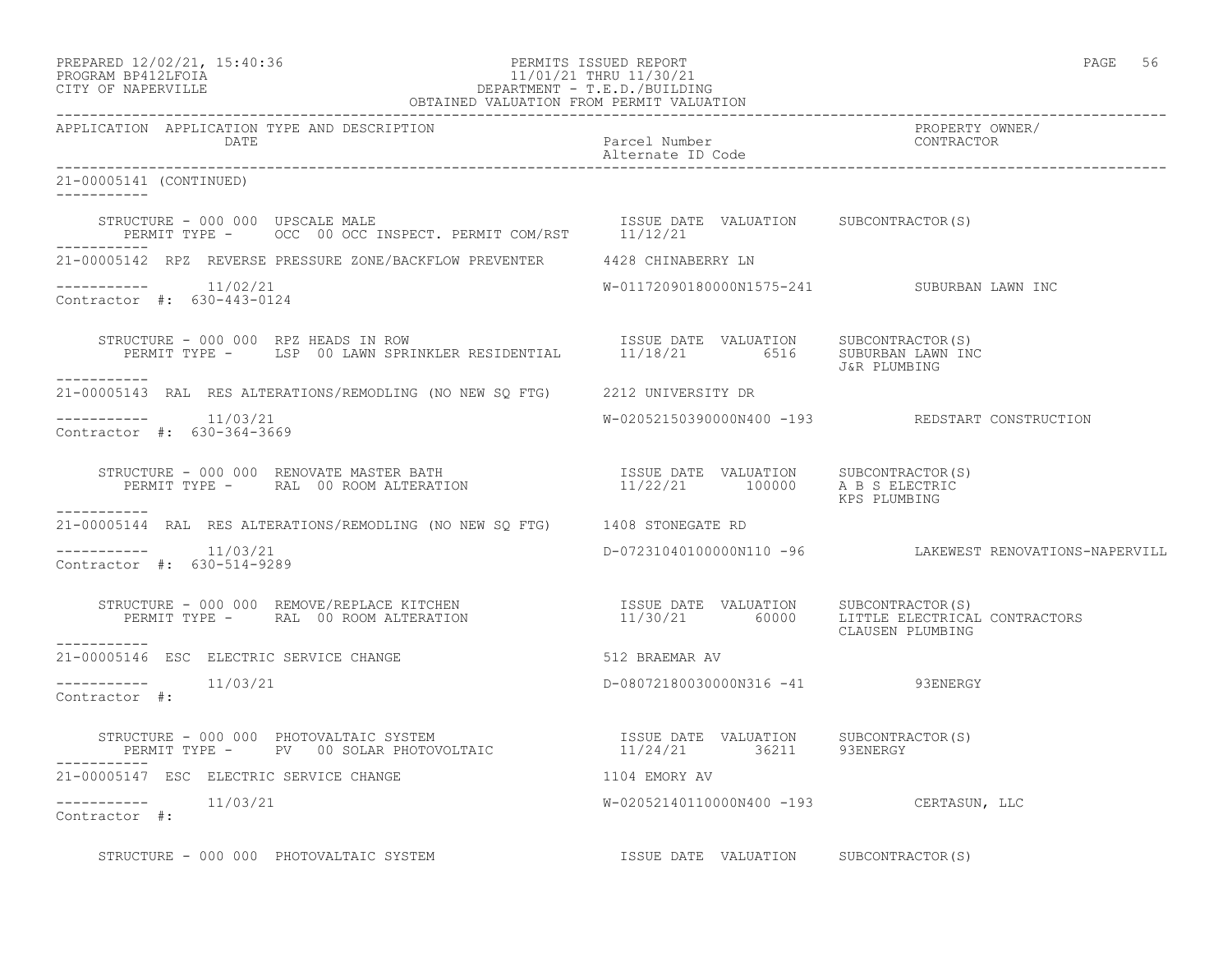APPLICATION APPLICATION TYPE AND DESCRIPTION

Alternate ID Code

21-00005147 (CONTINUED)

-----------

### PREPARED 12/02/21, 15:40:36 PERMITS ISSUED REPORT PAGE 57 PROGRAM BP412LFOIA 11/01/21 THRU 11/30/21 CITY OF NAPERVILLE DEPARTMENT - T.E.D./BUILDING OBTAINED VALUATION FROM PERMIT VALUATION

------------------------------------------------------------------------------------------------------------------------------------ DATE Parcel Number CONTRACTOR ------------------------------------------------------------------------------------------------------------------------------------

| PERMIT TYPE - PV 00 SOLAR PHOTOVOLTAIC                                                                                                                                                                            | 11/23/21 20138 CERTASUN, LLC         |                                                        |
|-------------------------------------------------------------------------------------------------------------------------------------------------------------------------------------------------------------------|--------------------------------------|--------------------------------------------------------|
| 21-00005150 FN FENCE APPLICATION                                                                                                                                                                                  | 2149 CHERRYWOOD CR                   |                                                        |
| $---------$ 11/03/21<br>Contractor #: 224-220-1042                                                                                                                                                                |                                      | D-08313180330000N490 -175 CEDAR MOUNTAIN FENCE COMPANY |
|                                                                                                                                                                                                                   |                                      |                                                        |
| 21-00005151 DRWY DRIVEWAY NEW AND ALTERATIONS                                                                                                                                                                     | 317 OSAGE LN                         |                                                        |
| $--------- 11/03/21$<br>Contractor #: 630-790-7550                                                                                                                                                                | D-08301150220000N452 -130 N-S PAVING |                                                        |
| STRUCTURE - 000 000 R/R & EXTEND ASPHALT DRWY/AP TSSUE DATE VALUATION SUBCONTRACTOR(S)<br>PERMIT TYPE - DRWY 00 DRIVEWAY ADDITION/ALTERATION 11/09/21 6000<br>ROW 00 RIGHT OF WAY PERMIT 11/09/21<br>------------ |                                      |                                                        |
| 21-00005152 DRWY DRIVEWAY NEW AND ALTERATIONS 631 WINDHAM LN                                                                                                                                                      |                                      |                                                        |
| $--------$ 11/03/21<br>Contractor #:                                                                                                                                                                              |                                      | D-08074130290000N96 -56 BLUE CONSTRUCTION CORP         |
|                                                                                                                                                                                                                   |                                      |                                                        |
| 21-00005153 DRWY DRIVEWAY NEW AND ALTERATIONS 633 WINDHAM LN                                                                                                                                                      |                                      |                                                        |
| $--------- 11/03/21$<br>Contractor #:                                                                                                                                                                             |                                      | D-08074130300000N96 -56 BLUE CONSTRUCTION CORP         |
| STRUCTURE - 000 000 R/R CONCRETE DRWY/FDW ISSUE DATE VALUATION SUBCONTRACTOR(S)<br>PERMIT TYPE - DRWY 00 DRIVEWAY ADDITION/ALTERATION 11/05/21 4900<br>-----------                                                |                                      |                                                        |
| 21-00005154 DRWY DRIVEWAY NEW AND ALTERATIONS                                                                                                                                                                     | 1353 W JEFFERSON AV                  |                                                        |
| $--------- 11/03/21$<br>Contractor #: 630-878-4044                                                                                                                                                                |                                      | D-07143110030000N532 -81 DRENDEL CONCRETE INC          |
| ROW 00 RIGHT OF WAY PERMIT 11/10/21<br>------------                                                                                                                                                               |                                      |                                                        |
| 21-00005155 OCCI OCCUPANCY INSPECTION                                                                                                                                                                             | 2835 AURORA AV 123                   |                                                        |
| $--------- 11/03/21$<br>Contractor #:                                                                                                                                                                             |                                      |                                                        |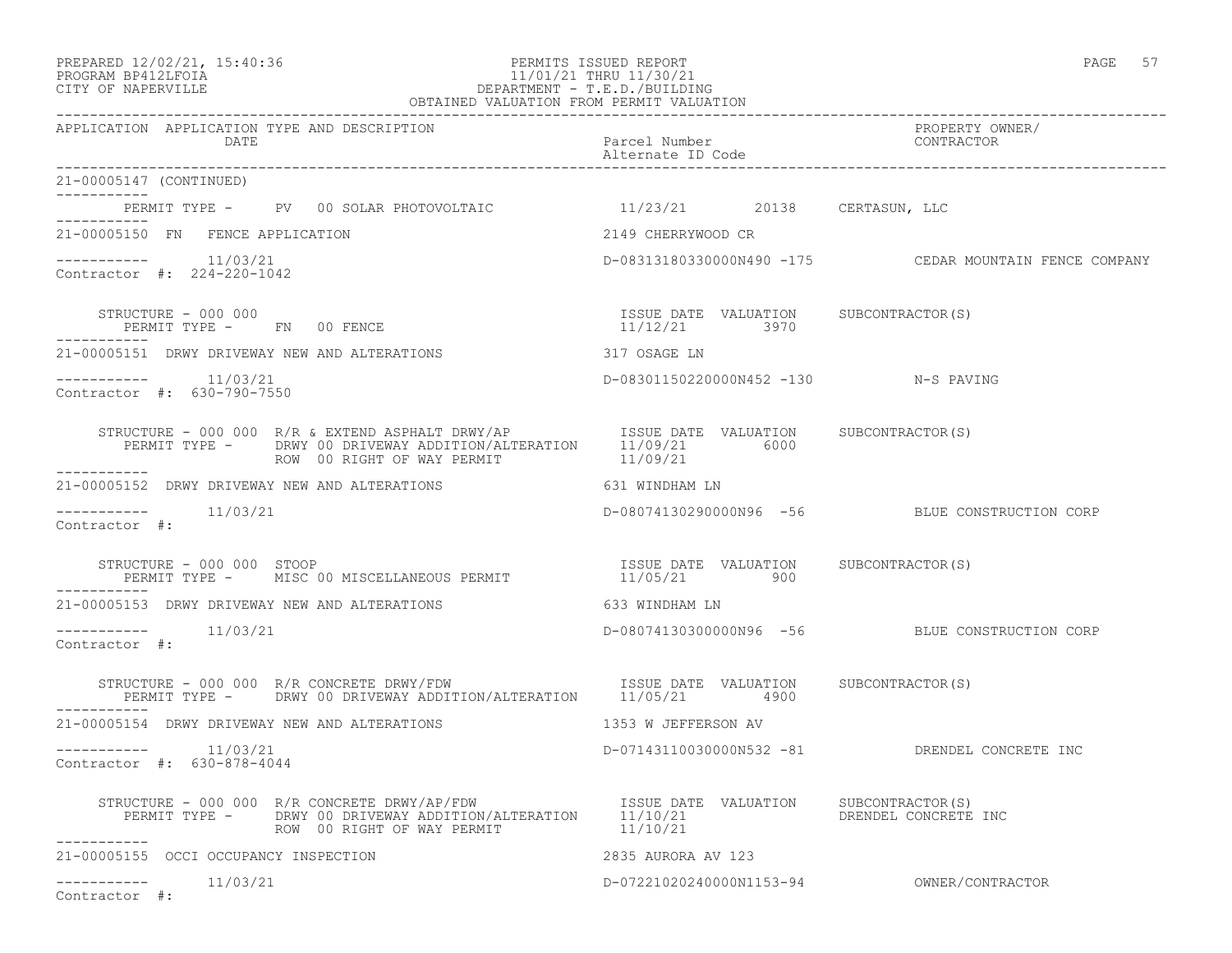## PROGRAM BP412LFOIA 11/01/21 THRU 11/30/21 CITY OF NAPERVILLE DEPARTMENT - T.E.D./BUILDING OBTAINED VALUATION FROM PERMIT VALUATION

| APPLICATION APPLICATION TYPE AND DESCRIPTION<br>DATE                                                                                                                                                                                                                                                                                                                                                  | Parcel Number<br>Alternate ID Code                | PROPERTY OWNER/<br>CONTRACTOR                  |
|-------------------------------------------------------------------------------------------------------------------------------------------------------------------------------------------------------------------------------------------------------------------------------------------------------------------------------------------------------------------------------------------------------|---------------------------------------------------|------------------------------------------------|
| 21-00005155 (CONTINUED)                                                                                                                                                                                                                                                                                                                                                                               |                                                   |                                                |
| STRUCTURE - 000 000 PRINCE THE BARBER LLC                   ISSUE DATE VALUATION     SUBCONTRACTOR(S)<br>PERMIT TYPE -     OCC  00 OCC INSPECT. PERMIT COM/RST       11/16/21                                                                                                                                                                                                                         |                                                   |                                                |
| 21-00005156 ESC ELECTRIC SERVICE CHANGE                                                                                                                                                                                                                                                                                                                                                               | 3339 HOLLIS CR                                    |                                                |
| $--------- 11/03/21$<br>Contractor #: 630-833-2389                                                                                                                                                                                                                                                                                                                                                    |                                                   | W-01091040300000N1423-212 KAPITAL ELECTRIC INC |
| $\begin{tabular}{lllllllllll} \texttt{STRUCTURE} & 000 000 & \texttt{INSTALL EV} \texttt{CHARGE} & \texttt{STATION} \texttt{RES} & \texttt{ISUE} \texttt{DATE} & \texttt{VALUATION} & \texttt{SUBCONTRACTOR(S)} \\ \texttt{PERMIT TYPE} & - & \texttt{EVCR} \texttt{00 ELECTRIC VEHICLE STATION} & \texttt{STAITION} \texttt{RES} & 11/24/21 & 2985 & \texttt{KAPITAL ELECTRIC INC} \\ \end{tabular}$ |                                                   |                                                |
| 21-00005157 OCCI OCCUPANCY INSPECTION                                                                                                                                                                                                                                                                                                                                                                 | 905 E OGDEN AV                                    |                                                |
| $--------$ 11/03/21<br>Contractor #:                                                                                                                                                                                                                                                                                                                                                                  |                                                   |                                                |
|                                                                                                                                                                                                                                                                                                                                                                                                       |                                                   |                                                |
| 21-00005158 GBP GREENER BUSINESS PROGRAM                                                                                                                                                                                                                                                                                                                                                              | 772 W 5TH AV                                      |                                                |
| $---------$ 11/04/21<br>Contractor #:                                                                                                                                                                                                                                                                                                                                                                 |                                                   |                                                |
| $\begin{tabular}{lllllllllll} \texttt{STRUCTURE} & - & 000 & 000 & & & & & & \\ \texttt{PERMIT TYPE} & - & & \texttt{GBP} & 00 \texttt{GREENER BUSINES S PROGRAM} & & & & & 11/04/21 & & & & \\ \end{tabular}$<br>STRUCTURE - 000 000                                                                                                                                                                 |                                                   |                                                |
| 21-00005159 GBP GREENER BUSINESS PROGRAM                                                                                                                                                                                                                                                                                                                                                              | 1020 E OGDEN AV HM                                |                                                |
| $--------- 11/04/21$<br>Contractor #:                                                                                                                                                                                                                                                                                                                                                                 |                                                   |                                                |
| STRUCTURE - 000 000<br>PERMIT TYPE - GBP 00 GREENER BUSINESS PROGRAM                                                                                                                                                                                                                                                                                                                                  | ISSUE DATE VALUATION SUBCONTRACTOR(S)<br>11/04/21 |                                                |
| 21-00005160 GBP GREENER BUSINESS PROGRAM                                                                                                                                                                                                                                                                                                                                                              | 1012 95TH ST HM                                   |                                                |
| -----------    11/04/21<br>Contractor #:                                                                                                                                                                                                                                                                                                                                                              |                                                   |                                                |
| STRUCTURE - 000 000<br>PERMIT TYPE - GBP 00 GREENER BUSINESS PROGRAM 11/04/21                                                                                                                                                                                                                                                                                                                         | ISSUE DATE VALUATION SUBCONTRACTOR (S)            |                                                |
| 21-00005162 ESC ELECTRIC SERVICE CHANGE                                                                                                                                                                                                                                                                                                                                                               | 2654 DUNRAVEN AV                                  |                                                |
| $--------- 11/04/21$<br>Contractor #: 630-833-2389                                                                                                                                                                                                                                                                                                                                                    |                                                   | D-07271100130000N1703-124 KAPITAL ELECTRIC INC |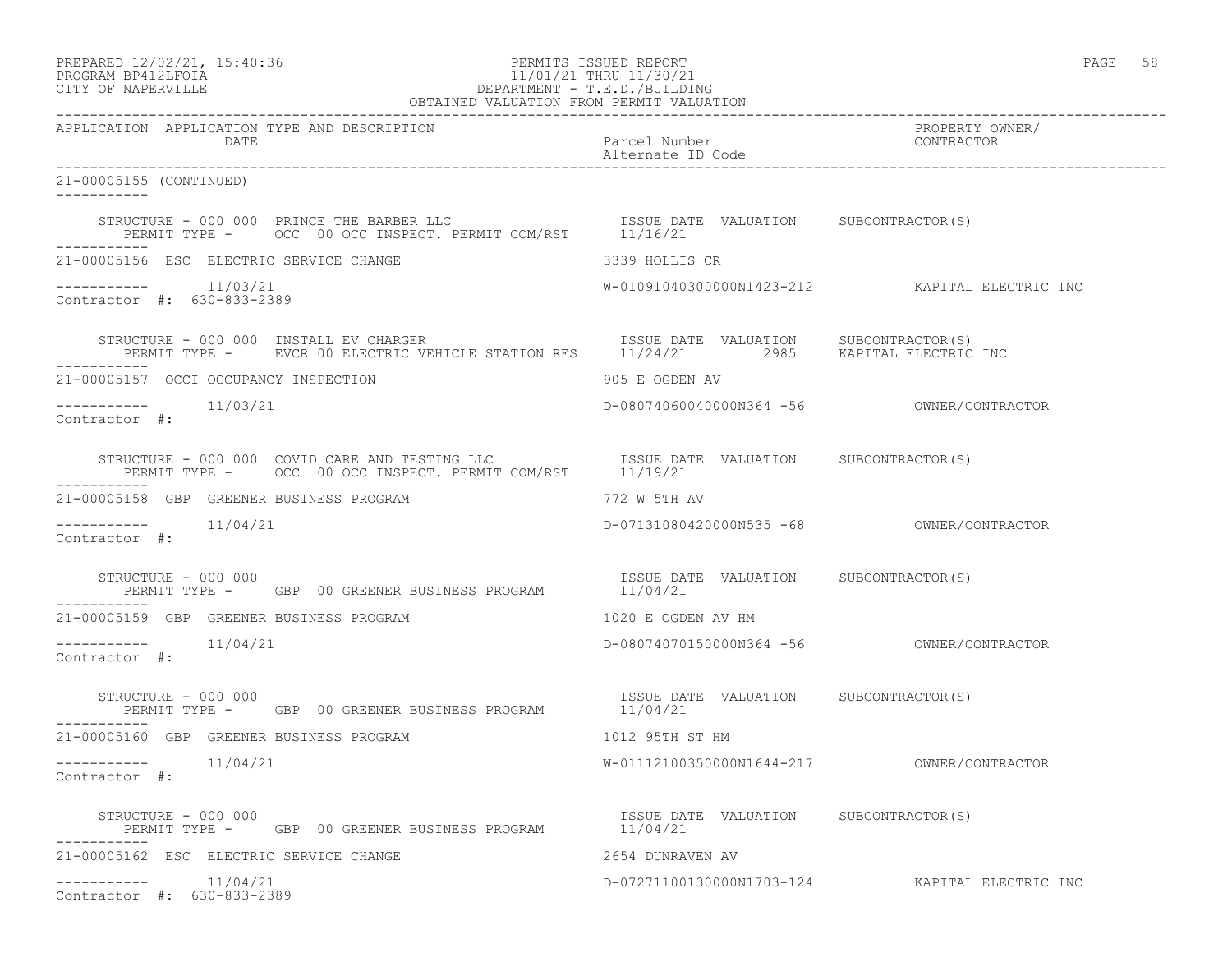### PREPARED 12/02/21, 15:40:36 PERMITS ISSUED REPORT PAGE 59 PROGRAM BP412LFOIA 11/01/21 THRU 11/30/21 CITY OF NAPERVILLE DEPARTMENT - T.E.D./BUILDING OBTAINED VALUATION FROM PERMIT VALUATION

| APPLICATION APPLICATION TYPE AND DESCRIPTION<br>DATE |                                                                                                                                                                                                                                                                                                                                        | Parcel Number<br>Alternate ID Code    | PROPERTY OWNER/<br>CONTRACTOR                                                   |
|------------------------------------------------------|----------------------------------------------------------------------------------------------------------------------------------------------------------------------------------------------------------------------------------------------------------------------------------------------------------------------------------------|---------------------------------------|---------------------------------------------------------------------------------|
| 21-00005162 (CONTINUED)                              |                                                                                                                                                                                                                                                                                                                                        |                                       |                                                                                 |
|                                                      | $\begin{array}{cccc} \texttt{STRUCTURE} & - & 000 & 000 & \texttt{INSTALL} & \texttt{EV} & \texttt{CHARGE} \\ \texttt{PERMIT} & \texttt{TYPE} & - & \texttt{EVCR} & 00 & \texttt{ELECTRIC} & \texttt{VEHICLE} & \texttt{STATION} & \texttt{RES} & 11/23/21 & 950 & \texttt{KAPITAL} & \texttt{ELECTRIC} & \texttt{INC} \\ \end{array}$ |                                       |                                                                                 |
| 21-00005166 SFR SINGLE FAMILY RESIDENCE              |                                                                                                                                                                                                                                                                                                                                        | 3612 AMBROSIA DR                      |                                                                                 |
| $--------- 11/04/21$<br>Contractor #: 817-875-7057   |                                                                                                                                                                                                                                                                                                                                        | W-0110300028210 N1842-229 PULTE GROUP |                                                                                 |
| STRUCTURE - 000 000 SFR                              | PERMIT TYPE - ELEC 00 ELECTRIC FOR SINGLE FAMILY/DPX 11/29/21<br>ELEC OU ELECINIC FOR SINGLE FATILIZZA (1/29/21)<br>MECH 00 MECHANICAL FOR SFR/DPX (1/29/21)<br>PATO 00 PATIO WITH STRUCTURE (1/29/21) (195000)<br>PLRM 00 PLUMBING BASEMENT ROUGH (1/29/21)                                                                           | ISSUE DATE VALUATION SUBCONTRACTOR(S) | SUPERIOR ELECTRICAL TECHNOLOGI<br>S3 PLUMBING                                   |
|                                                      | PLUM 00 PLUMBING FOR SINGLE FAMILY/DPX 11/29/21<br>SFRP 00 SINGLE FAMILY RESIDENCE PERMIT 11/29/21 195000 RABY ROOFING                                                                                                                                                                                                                 |                                       | HOLIDAY SEWER & WATER/WAUCONDA<br>S3 PLUMBING<br>HOLIDAY SEWER & WATER/WAUCONDA |
|                                                      | STRU 00 STRUCTURAL FOR SINGLE FAM/DPX 11/29/21                                                                                                                                                                                                                                                                                         |                                       |                                                                                 |
| 21-00005167 SFR SINGLE FAMILY RESIDENCE              | 3616 AMBROSIA DR                                                                                                                                                                                                                                                                                                                       |                                       |                                                                                 |
| $--------- 11/04/21$<br>Contractor #: 817-875-7057   |                                                                                                                                                                                                                                                                                                                                        | W-0110300028211 N1842-229 PULTE GROUP |                                                                                 |
| STRUCTURE - 000 000 SFR                              | PERMIT TYPE - ELEC 00 ELECTRIC FOR SINGLE FAMILY/DPX 11/29/21<br>ELEC 00 ELECTRIC FOR SINGLE FAMILIQUE AND 11/29/21<br>MECH 00 MECHANICAL FOR SFR/DPX 11/29/21<br>PATO 00 PATIO WITH STRUCTURE 11/29/21 195000<br>PLRM 00 PLUMBING BASEMENT ROUGH 11/29/21                                                                             | ISSUE DATE VALUATION SUBCONTRACTOR(S) | SUPERIOR ELECTRICAL TECHNOLOGI<br>S3 PLUMBING                                   |
|                                                      | PLUM 00 PLUMBING FOR SINGLE FAMILY/DPX 11/29/21 AND LUMBING S3 PLUMBING<br>S3 PLUMBING FAMILY RESIDENCE PERMIT 11/29/21 195000 RABY ROOFING                                                                                                                                                                                            |                                       | HOLIDAY SEWER & WATER/WAUCONDA<br>HOLIDAY SEWER & WATER/WAUCONDA                |
|                                                      | STRU 00 STRUCTURAL FOR SINGLE FAM/DPX 11/29/21                                                                                                                                                                                                                                                                                         |                                       |                                                                                 |
| 21-00005168 DRWY DRIVEWAY NEW AND ALTERATIONS        |                                                                                                                                                                                                                                                                                                                                        | 225 ARLINGTON AV                      |                                                                                 |
| $--------$ 11/04/21<br>Contractor #: 224-629-0681    |                                                                                                                                                                                                                                                                                                                                        |                                       | W-02051050220000N764 -192 DBS SANCHEZ CONSTRUCTION                              |
| ------------                                         | STRUCTURE - 000 000 R/R & EXPAND CONCRETE DRWY/AP/FDW/PUBW ISSUE DATE VALUATION SUBCONTRACTOR(S)<br>PERMIT TYPE - DRWY 00 DRIVEWAY ADDITION/ALTERATION 11/08/21 12700 SANCHEZ CONSTRUCTION<br>ROW 00 RIGHT OF WAY PERMIT 11/08/21 3A                                                                                                   |                                       |                                                                                 |
|                                                      | 21-00005169 RPZ REVERSE PRESSURE ZONE/BACKFLOW PREVENTER 1671 SILVERLEAF ST                                                                                                                                                                                                                                                            |                                       |                                                                                 |
| $------- 11/04/21$<br>Contractor #: 815-385-5599     |                                                                                                                                                                                                                                                                                                                                        |                                       | D-07091070110000N1762-032 WATER WORKS INC-JOHNSBURG                             |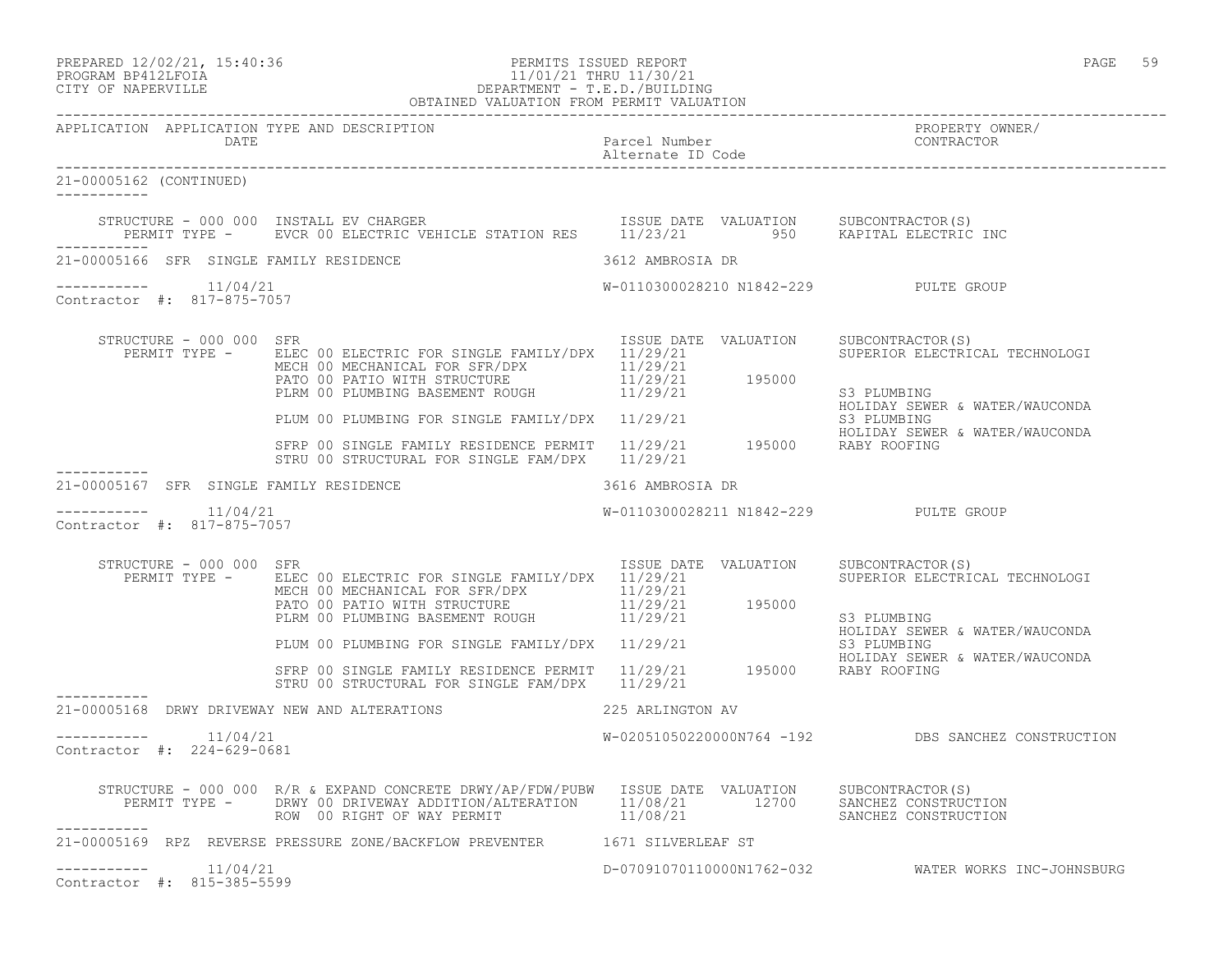# PROGRAM BP412LFOIA 11/01/21 THRU 11/30/21 CITY OF NAPERVILLE DEPARTMENT - T.E.D./BUILDING

| OBTAINED VALUATION FROM PERMIT VALUATION                                                                                                                                                                                                                                                                                                                                                                                    |                                      |                               |
|-----------------------------------------------------------------------------------------------------------------------------------------------------------------------------------------------------------------------------------------------------------------------------------------------------------------------------------------------------------------------------------------------------------------------------|--------------------------------------|-------------------------------|
| APPLICATION APPLICATION TYPE AND DESCRIPTION<br>DATE                                                                                                                                                                                                                                                                                                                                                                        | Parcel Number<br>Alternate ID Code   | PROPERTY OWNER/<br>CONTRACTOR |
| 21-00005169 (CONTINUED)                                                                                                                                                                                                                                                                                                                                                                                                     |                                      |                               |
| STRUCTURE - 000 000 RPZ NO ROW<br>PERMIT TYPE - LSP 00 LAWN SPRINKLER RESIDENTIAL 11/08/21 4200 WATER WORKS INC-JOHNSBURG<br>STRUCTURE - 000 000 RPZ NO ROW                                                                                                                                                                                                                                                                 |                                      |                               |
| -----------<br>21-00005191 ESC ELECTRIC SERVICE CHANGE                                                                                                                                                                                                                                                                                                                                                                      | 312 ROWAN CT                         |                               |
| $--------- 11/05/21$<br>Contractor #: 312-859-3016                                                                                                                                                                                                                                                                                                                                                                          | D-08301150120000N452 -130 GRNE SOLAR |                               |
| $\begin{array}{cccc} \texttt{STRUCTURE} - 000 000 \texttt{PHOTOVALTAIC SYSTEM} \end{array} \qquad \begin{array}{cccc} \texttt{ISSUE} \texttt{DATE} & \texttt{VALUATION} \end{array} \qquad \begin{array}{cccc} \texttt{SUBCONTRACTOR(S)} \end{array} \qquad \begin{array}{cccc} \texttt{ISSUE} \texttt{DATE} & \texttt{VALUATION} \end{array} \qquad \begin{array}{cccc} \texttt{SUBCONTRACTOR(S)} \end{array} \end{array}$ |                                      |                               |
| 21-00005193 OCCI OCCUPANCY INSPECTION                                                                                                                                                                                                                                                                                                                                                                                       | 1552 NORTH AURORA RD 108             |                               |
| Contractor #:                                                                                                                                                                                                                                                                                                                                                                                                               |                                      |                               |
| STRUCTURE - 000 000 DRIPPY SMOKE SHOP 3.0 CO<br>PERMIT TYPE - OCC 00 OCC INSPECT. PERMIT COM/RST 11/18/21                                                                                                                                                                                                                                                                                                                   |                                      |                               |
| 21-00005194 OCCI OCCUPANCY INSPECTION                                                                                                                                                                                                                                                                                                                                                                                       | 803 E OGDEN AV                       |                               |
| Contractor #:                                                                                                                                                                                                                                                                                                                                                                                                               |                                      |                               |
| STRUCTURE - 000 000 SMOKERS CHOICE<br>PERMIT TYPE - OCC 00 OCC INSPECT. PERMIT COM/RST 11/22/21<br>STRUCTURE - 000 000 SMOKERS CHOICE                                                                                                                                                                                                                                                                                       |                                      |                               |
| 21-00005195 ELEV ELEVATOR                                                                                                                                                                                                                                                                                                                                                                                                   | 2132 CITYGATE LN                     |                               |
| $--------- 11/05/21$<br>Contractor #: 630-629-3100                                                                                                                                                                                                                                                                                                                                                                          | D-0703103017000 N1579-4 KONE INC     |                               |
| STRUCTURE – 000 000 NEW TRACTION CAR # 1 $$\tt ISSUE$ DATE VALUATION $$\tt SUBCONTRACTOR(S)$ PERMIT TYPE – $$\tt ELEV 00$ ELEVATOR PERMIT $$\tt 11/16/21$$                                                                                                                                                                                                                                                                  |                                      |                               |
| 21-00005196 ELEV ELEVATOR                                                                                                                                                                                                                                                                                                                                                                                                   | 2132 CITYGATE LN                     |                               |
| $--------- 11/05/21$<br>Contractor #: 630-629-3100                                                                                                                                                                                                                                                                                                                                                                          | D-0703103017000 N1579-4 KONE INC     |                               |
|                                                                                                                                                                                                                                                                                                                                                                                                                             |                                      |                               |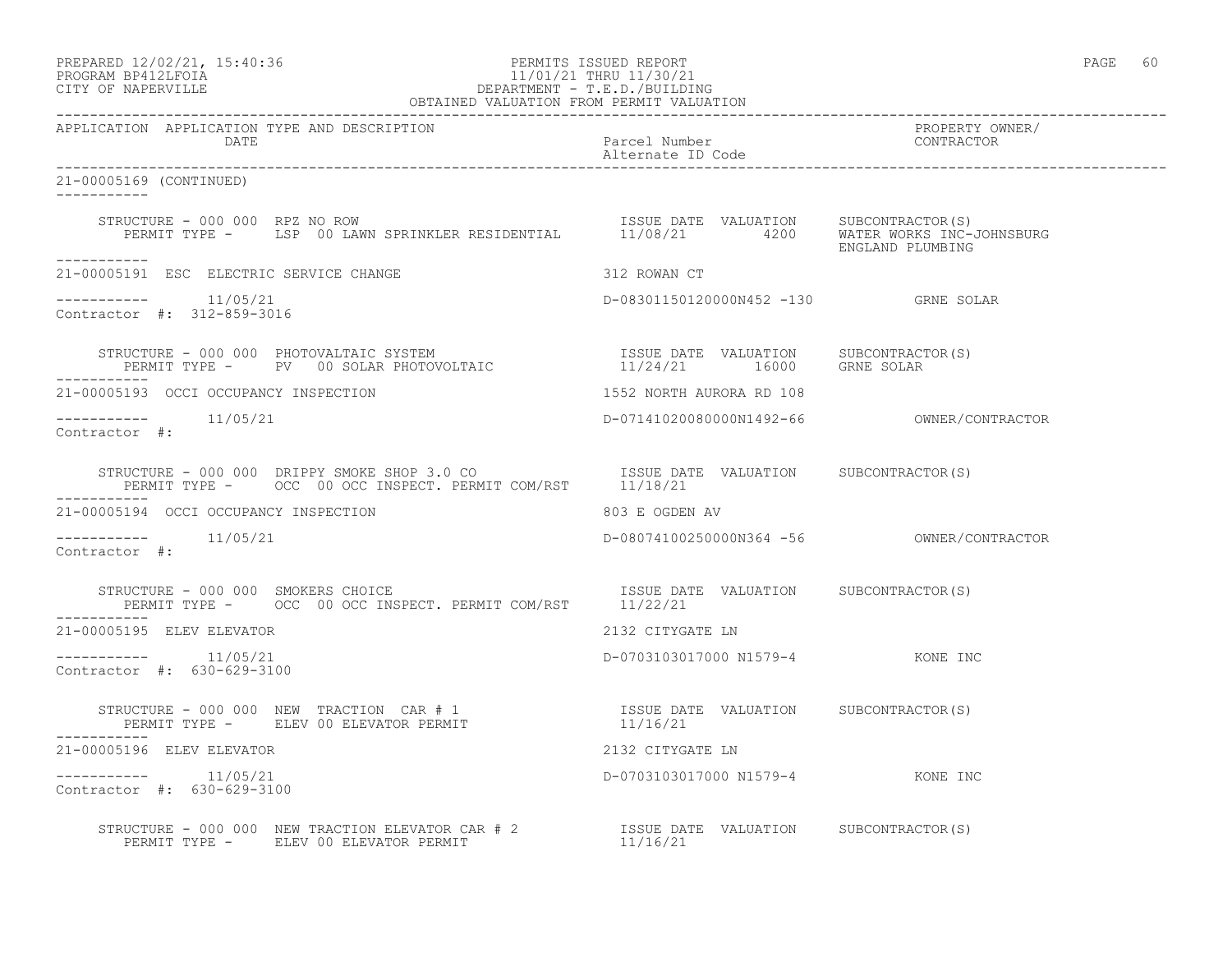### PREPARED 12/02/21, 15:40:36 PERMITS ISSUED REPORT PAGE 61 PROGRAM BP412LFOIA 11/01/21 THRU 11/30/21 CITY OF NAPERVILLE DEPARTMENT - T.E.D./BUILDING OBTAINED VALUATION FROM PERMIT VALUATION

------------------------------------------------------------------------------------------------------------------------------------ APPLICATION APPLICATION TYPE AND DESCRIPTION PROPERTY OWNER/ DATE **Parcel Number** Parcel Number Alternate ID Code ------------------------------------------------------------------------------------------------------------------------------------ 21-00005197 ELEV ELEVATOR ----------- 11/05/21 D-0703103017000 N1579-4 Contractor #: STRUCTURE - 000 000 TRACTION CAR # 3 ISSUE DATE VALUATION SUBCONTRACTOR(S) PERMIT TYPE - ELEV 00 ELEVATOR PERMIT 11/16/21 ----------- 21-00005201 DRWY DRIVEWAY NEW AND ALTERATIONS 468 TIMBER TRAIL CT ----------- 11/08/21 D-08321040460000N1633-162 LARA ENTERPRISES Contractor #: 630-449-8325 STRUCTURE - 000 000 R/R ASPHALT DRWY/AP **ISSUE** DATE VALUATION SUBCONTRACTOR(S) PERMIT TYPE - DRWY 00 DRIVEWAY ADDITION/ALTERATION 11/09/21 1900 ----------- 21-00005205 DRWY DRIVEWAY NEW AND ALTERATIONS 1040 SARATOGA RD ----------- 11/08/21 W-01142020750000N274 -236 FIRSTSERVICE CONSTRUCTION Contractor #: 847-777-7035 STRUCTURE - 000 000 FRONT DOOR WALK/SIDEYARD WALK ISSUE DATE VALUATION SUBCONTRACTOR(S) PERMIT TYPE - MISC 00 MISCELLANEOUS PERMIT  $11/09/21$  2225 ----------- 21-00005206 DRWY DRIVEWAY NEW AND ALTERATIONS 3804 PETRA CT ----------- 11/08/21 W-01114291110000N287 -232 FIRSTSERVICE CONSTRUCTION Contractor #: 847-777-7035 STRUCTURE - 000 000 FRONT DOOR WALK/SIDEYARD WALK ISSUE DATE VALUATION SUBCONTRACTOR(S) PERMIT TYPE - MISC 00 MISCELLANEOUS PERMIT  $11/09/21$  4942 ----------- 21-00005207 DRWY DRIVEWAY NEW AND ALTERATIONS 3919 VESPER CT ----------- 11/08/21 W-01142020950000N274 -236 FIRSTSERVICE CONSTRUCTION Contractor #: 847-777-7035 STRUCTURE - 000 000 FRONT DOOR WALK/SIDEYARD WALK ISSUE DATE VALUATION SUBCONTRACTOR(S) PERMIT TYPE - MISC 00 MISCELLANEOUS PERMIT  $11/09/21$  2529 ----------- 21-00005208 DRWY DRIVEWAY NEW AND ALTERATIONS 3807 RELSTAR CT ----------- 11/08/21 W-01114290700000N287 -232 FIRSTSERVICE CONSTRUCTION Contractor #: 847-777-7035 STRUCTURE - 000 000 REMOVE/REPLACE CONCRETE FDW/SYW ISSUE DATE VALUATION SUBCONTRACTOR(S)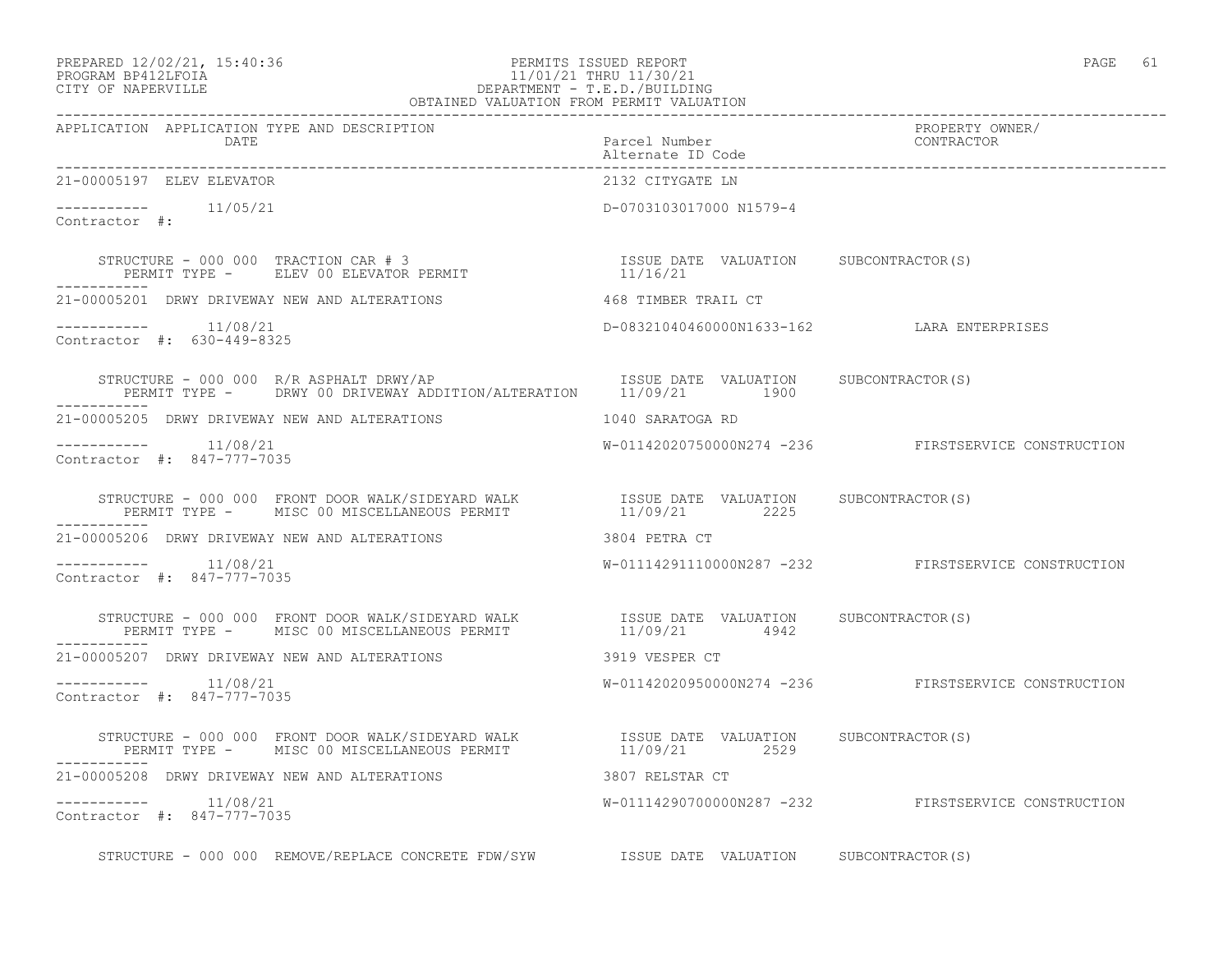### PROGRAM BP412LFOIA 11/01/21 THRU 11/30/21 CITY OF NAPERVILLE DEPARTMENT - T.E.D./BUILDING OBTAINED VALUATION FROM PERMIT VALUATION ------------------------------------------------------------------------------------------------------------------------------------

| APPLICATION APPLICATION TYPE AND DESCRIPTION<br>DATE                                                                                                                                                                                                                                 | Parcel Number<br>Alternate ID Code                | PROPERTY OWNER/<br>CONTRACTOR                         |
|--------------------------------------------------------------------------------------------------------------------------------------------------------------------------------------------------------------------------------------------------------------------------------------|---------------------------------------------------|-------------------------------------------------------|
| 21-00005208 (CONTINUED)                                                                                                                                                                                                                                                              |                                                   |                                                       |
| PERMIT TYPE - MISC 00 MISCELLANEOUS PERMIT 41/09/21 5225                                                                                                                                                                                                                             |                                                   |                                                       |
| 21-00005209 DRWY DRIVEWAY NEW AND ALTERATIONS                                                                                                                                                                                                                                        | 3819 CAPRI CT                                     |                                                       |
| $--------- 11/08/21$<br>Contractor #: 847-777-7035                                                                                                                                                                                                                                   |                                                   | W-01114290790000N287 -232 FIRSTSERVICE CONSTRUCTION   |
| STRUCTURE - 000 000 REMOVE/REPLACE CONCRETE FDW/SYW ISSUE DATE VALUATION SUBCONTRACTOR(S)<br>PERMIT TYPE - MISC 00 MISCELLANEOUS PERMIT 11/09/21 2094                                                                                                                                |                                                   |                                                       |
| 21-00005210 DRWY DRIVEWAY NEW AND ALTERATIONS                                                                                                                                                                                                                                        | 3908 GARNETTE CT                                  |                                                       |
| 11/08/21<br>-----------<br>Contractor #: 847-777-7035                                                                                                                                                                                                                                |                                                   | W-01142020790000N274 -236 FIRSTSERVICE CONSTRUCTION   |
| STRUCTURE – 000 000 REMOVE/REPLACE CONCRETE FDW/SYW ISSUE DATE VALUATION SUBCONTRACTOR(S)<br>PERMIT TYPE – MISC 00 MISCELLANEOUS PERMIT 11/09/21 5988<br>-----------                                                                                                                 |                                                   |                                                       |
| 21-00005211 RPZ REVERSE PRESSURE ZONE/BACKFLOW PREVENTER 1420 ELIJAH DR                                                                                                                                                                                                              |                                                   |                                                       |
| $--------- 11/09/21$<br>Contractor #: 815-462-3300                                                                                                                                                                                                                                   |                                                   | D-08283010870000N1856-149    CAREFREE LAWN SPRINKLERS |
| STRUCTURE - 000 000 RPZ HEADS IN ROW<br>RUCTURE – 000 000 RPZ HEADS IN ROW                                  ISSUE DATE VALUATION     SUBCONTRACTOR(S)<br>PERMIT TYPE –     LSP 00 LAWN SPRINKLER RESIDENTIAL        11/15/21         5100    CAREFREE LAWN SPRINKLERS<br>----------- |                                                   | CAREFREE LAWN SPRINKLERS                              |
| 21-00005212 RPZ REVERSE PRESSURE ZONE/BACKFLOW PREVENTER 2507 PINE CONE CT                                                                                                                                                                                                           |                                                   |                                                       |
| 11/09/21<br>-----------<br>Contractor #: 815-474-9592                                                                                                                                                                                                                                |                                                   | W-02054030420000N1525-208 0 & G IRRIGATION, LLC       |
| TRUCTURE - 000 000 RPZ HEADS IN ROW<br>PERMIT TYPE - LSP 00 LAWN SPRINKLER RESIDENTIAL 11/10/21 4620 0 & G IRRIGATION, LLC<br>STRUCTURE - 000 000 RPZ HEADS IN ROW<br>-----------                                                                                                    |                                                   | TOM CALLAHAN PLUMBING CO INC                          |
| 21-00005213 SIGN SIGN APPLICATIONS                                                                                                                                                                                                                                                   | 808 RICKERT DR                                    |                                                       |
| $--------- 11/09/21$<br>Contractor #: 847-650-1335                                                                                                                                                                                                                                   | D-07233120080000N1509-111 SIGN PALACE             |                                                       |
| STRUCTURE – 000 000<br>PERMIT TYPE - SIGN 00 SIGN                                                                                                                                                                                                                                    | ISSUE DATE VALUATION SUBCONTRACTOR(S)<br>11/24/21 | SIGNTEC SERVICES                                      |
| 21-00005214 SIGN SIGN APPLICATIONS                                                                                                                                                                                                                                                   | 808 RICKERT DR                                    |                                                       |
| 11/09/21<br>Contractor #: 847-650-1335                                                                                                                                                                                                                                               | D-07233120080000N1509-111 SIGN PALACE             |                                                       |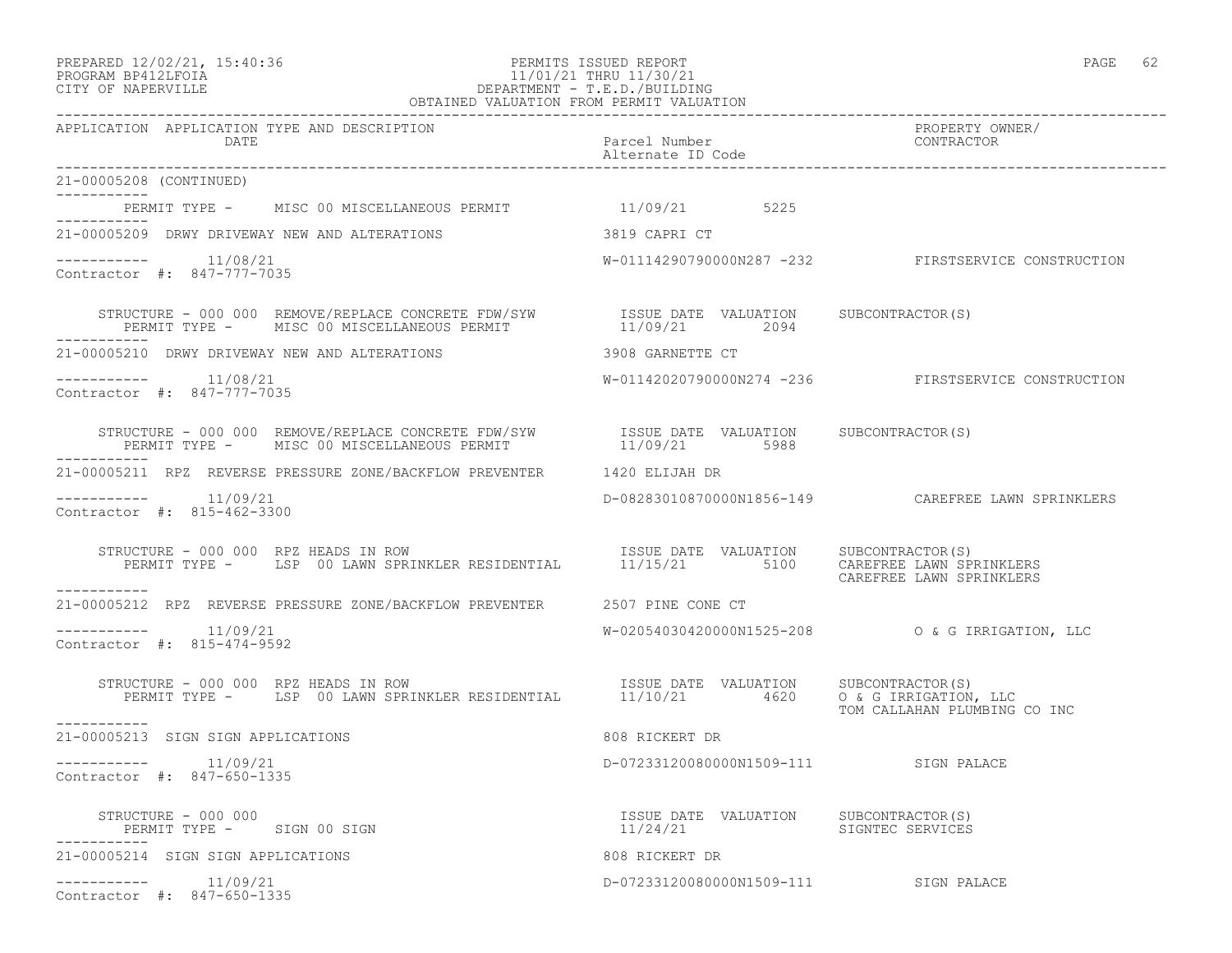| PREPARED 12/02/21, 15:40:36 |  |
|-----------------------------|--|
| PROGRAM RP412LFOIA          |  |

# end 12/02/21, 12/02/21, 12/02/21, 12/02/21, 12/02/21, 12/02/21, 12/02/21, 12/02/21, 12/02/21, 12/02/21, 12/02/21, 12/02/21, 12/02/21, 12/02/21, 12/02/21, 12/02/21, 12/02/21, 12/02/21, 12/02/21, 12/02/21, 12/02/21, 12/02/21 PROGRAM BP412LFOIA 11/01/21 THRU 11/30/21<br>CITY OF NAPERVILLE DEPARTMENT - T.E.D./BUILDIN CITY OF NAPERVILLE DEPARTMENT - T.E.D./BUILDING

| OBTAINED VALUATION FROM PERMIT VALUATION                              |                                                                    |                                                                                                                            |
|-----------------------------------------------------------------------|--------------------------------------------------------------------|----------------------------------------------------------------------------------------------------------------------------|
| APPLICATION APPLICATION TYPE AND DESCRIPTION<br>DATE                  | Parcel Number<br>Alternate ID Code                                 | PROPERTY OWNER/<br>CONTRACTOR                                                                                              |
| 21-00005214 (CONTINUED)<br>-----------                                |                                                                    |                                                                                                                            |
| STRUCTURE - 000 000<br>PERMIT TYPE - SIGN 00 SIGN                     | ISSUE DATE VALUATION SUBCONTRACTOR(S)<br>11/24/21                  | SIGNTEC SERVICES                                                                                                           |
| 21-00005215 SIGN SIGN APPLICATIONS                                    | 808 RICKERT DR                                                     |                                                                                                                            |
| $--------- 11/09/21$<br>Contractor #: 847-650-1335                    | D-07233120080000N1509-111 SIGN PALACE                              |                                                                                                                            |
| STRUCTURE - 000 000<br>PERMIT TYPE - SIGN 00 SIGN                     | ISSUE DATE VALUATION SUBCONTRACTOR(S)<br>11/24/21                  | SIGNTEC SERVICES                                                                                                           |
| 21-00005216 SIGN SIGN APPLICATIONS                                    | 808 RICKERT DR                                                     |                                                                                                                            |
| $--------- 11/09/21$<br>Contractor #: 847-650-1335                    | D-07233120080000N1509-111 SIGN PALACE                              |                                                                                                                            |
| STRUCTURE - 000 000<br>PERMIT TYPE - SIGN 00 SIGN                     | ISSUE DATE VALUATION SUBCONTRACTOR(S)<br>11/24/21 SIGNTEC SERVICES |                                                                                                                            |
| 21-00005217 SIGN SIGN APPLICATIONS                                    | 808 RICKERT DR                                                     |                                                                                                                            |
| 11/09/21<br>Contractor #: 847-650-1335                                | D-07233120080000N1509-111 SIGN PALACE                              |                                                                                                                            |
| STRUCTURE - 000 000<br>PERMIT TYPE - SIGN 00 SIGN                     |                                                                    |                                                                                                                            |
| 21-00005223 RAL RES ALTERATIONS/REMODLING (NO NEW SQ FTG) 106 HOPI CT |                                                                    |                                                                                                                            |
| $---------$ 11/09/21<br>Contractor #: 630-777-0539                    |                                                                    | D-07122110270000N147 -39 RELIABLE BASEMENT SERVICES LLC                                                                    |
| -----------                                                           |                                                                    |                                                                                                                            |
| 21-00005227 FABD FIRE ALARM                                           | 2712 FORGUE DR HM                                                  |                                                                                                                            |
| $--------- 11/09/21$<br>Contractor #: 630-844-6305                    |                                                                    | W-01033071360000N1578-199 ALARM DETECTION SYSTEMS FA                                                                       |
| STRUCTURE - 000 000<br>PERMIT TYPE - FABD 00 FIRE ALARM               |                                                                    | ISSUE DATE VALUATION SUBCONTRACTOR(S)<br>11/23/21                       ALARM DETECTION SYSTEMS                         FA |
| 21-00005228 FABD FIRE ALARM                                           | 2728 FORGUE DR HM                                                  |                                                                                                                            |
| $--------- 11/09/21$<br>Contractor #: 630-844-6305                    |                                                                    | W-01033071360000N1578-199 ALARM DETECTION SYSTEMS FA                                                                       |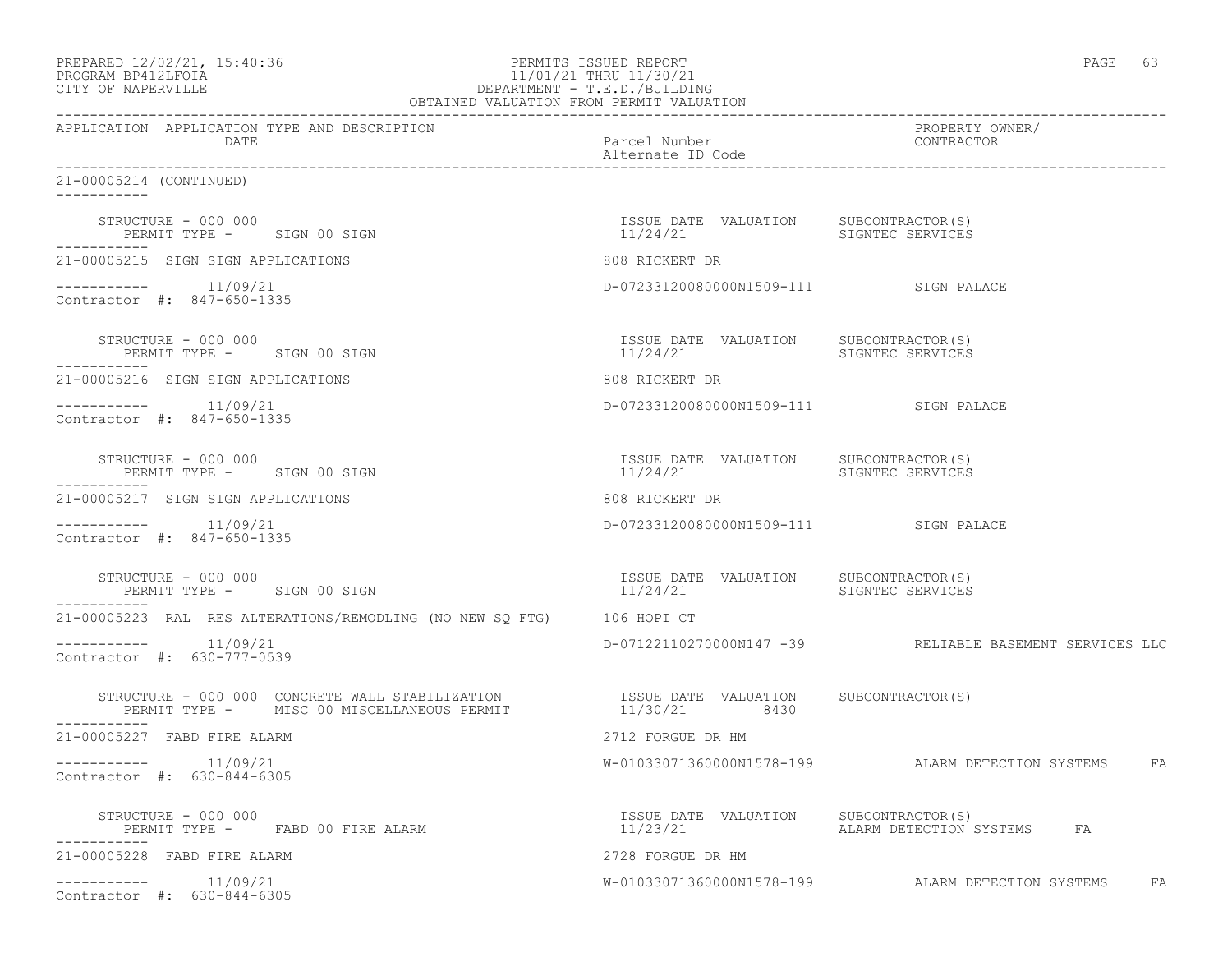| PREPARED 12/02/21, 15:40:36 |  |
|-----------------------------|--|
| DDACDAM RDA19T FATA         |  |

# PREPARED 12/02/21, 15:40:36 PERMITS ISSUED REPORT PAGE 64 PROGRAM BP412LFOIA 11/01/21 THRU 11/30/21<br>CITY OF NAPERVILLE DEPARTMENT - T.E.D./BUILDII DEPARTMENT - T.E.D./BUILDING

| OBTAINED VALUATION FROM PERMIT VALUATION                                                                                                                                                                                                        |                                                        |                                                       |  |
|-------------------------------------------------------------------------------------------------------------------------------------------------------------------------------------------------------------------------------------------------|--------------------------------------------------------|-------------------------------------------------------|--|
| APPLICATION APPLICATION TYPE AND DESCRIPTION<br>DATE                                                                                                                                                                                            | Parcel Number<br>Alternate ID Code                     | PROPERTY OWNER/<br>CONTRACTOR                         |  |
| 21-00005228 (CONTINUED)<br>-----------                                                                                                                                                                                                          |                                                        |                                                       |  |
| STRUCTURE - 000 000<br>PERMIT TYPE - FABD 00 FIRE ALARM                                                                                                                                                                                         | ISSUE DATE VALUATION SUBCONTRACTOR(S)<br>11/23/21      | ALARM DETECTION SYSTEMS FA                            |  |
| 21-00005229 FABD FIRE ALARM                                                                                                                                                                                                                     | 2752 FORGUE DR HM                                      |                                                       |  |
| $--------- 11/09/21$<br>Contractor #: 630-844-6305                                                                                                                                                                                              |                                                        | W-01033071360000N1578-199 ALARM DETECTION SYSTEMS FA  |  |
| STRUCTURE - 000 000<br>PERMIT TYPE - FABD 00 FIRE ALARM                                                                                                                                                                                         | ISSUE DATE VALUATION SUBCONTRACTOR(S)<br>11/23/21      | ALARM DETECTION SYSTEMS FA                            |  |
| 21-00005230 FABD FIRE ALARM                                                                                                                                                                                                                     | 2776 FORGUE DR HM                                      |                                                       |  |
| $--------- 11/09/21$<br>Contractor #: 630-844-6305                                                                                                                                                                                              |                                                        | W-01033071360000N1578-199 ALARM DETECTION SYSTEMS FA  |  |
| STRUCTURE - 000 000<br>PERMIT TYPE - FABD 00 FIRE ALARM                                                                                                                                                                                         | ISSUE DATE VALUATION SUBCONTRACTOR(S)<br>11/23/21      | ALARM DETECTION SYSTEMS FA                            |  |
| 21-00005231 FABD FIRE ALARM                                                                                                                                                                                                                     | 2760 FORGUE DR HM                                      |                                                       |  |
| --------- 11/09/21<br>Contractor #: 630-844-6305                                                                                                                                                                                                |                                                        | W-01033071360000N1578-199 ALARM DETECTION SYSTEMS FA  |  |
| STRUCTURE - 000 000<br>PERMIT TYPE - FABD 00 FIRE ALARM                                                                                                                                                                                         | ISSUE DATE VALUATION SUBCONTRACTOR(S)<br>11/23/21      | ALARM DETECTION SYSTEMS FA                            |  |
| 21-00005232 ESC ELECTRIC SERVICE CHANGE                                                                                                                                                                                                         | 1008 CAROLINE CT                                       |                                                       |  |
| $---------$ 11/09/21<br>Contractor #:                                                                                                                                                                                                           |                                                        | W-02052160020000N1574-193    CAPITAL SHIELD ELECTRIC  |  |
| STRUCTURE - 000 000 INSTALL EV CHARGER                                ISSUE DATE VALUATION     SUBCONTRACTOR(S)<br>PERMIT TYPE -      EVCR 00 ELECTRIC VEHICLE STATION RES      11/29/21        1700     CAPITAL SHIELD ELECTRIC<br>----------- |                                                        |                                                       |  |
| 21-00005234 FN FENCE APPLICATION                                                                                                                                                                                                                | 1604 SIGNAL DR                                         |                                                       |  |
| Contractor #: 815-295-7779                                                                                                                                                                                                                      |                                                        | D-08322030010000N158 -163 AMERIDREAM FENCE & DECK INC |  |
| STRUCTURE - 000 000<br>PERMIT TYPE - FN 00 FENCE                                                                                                                                                                                                | ISSUE DATE VALUATION SUBCONTRACTOR(S)<br>11/19/21 8394 |                                                       |  |
| 21-00005236 TMST TEMPORARY STRUCTURE                                                                                                                                                                                                            | 1300 S NAPER BL                                        |                                                       |  |
| Contractor #:                                                                                                                                                                                                                                   |                                                        | D-08292020220000N352 -133 OWNER/CONTRACTOR            |  |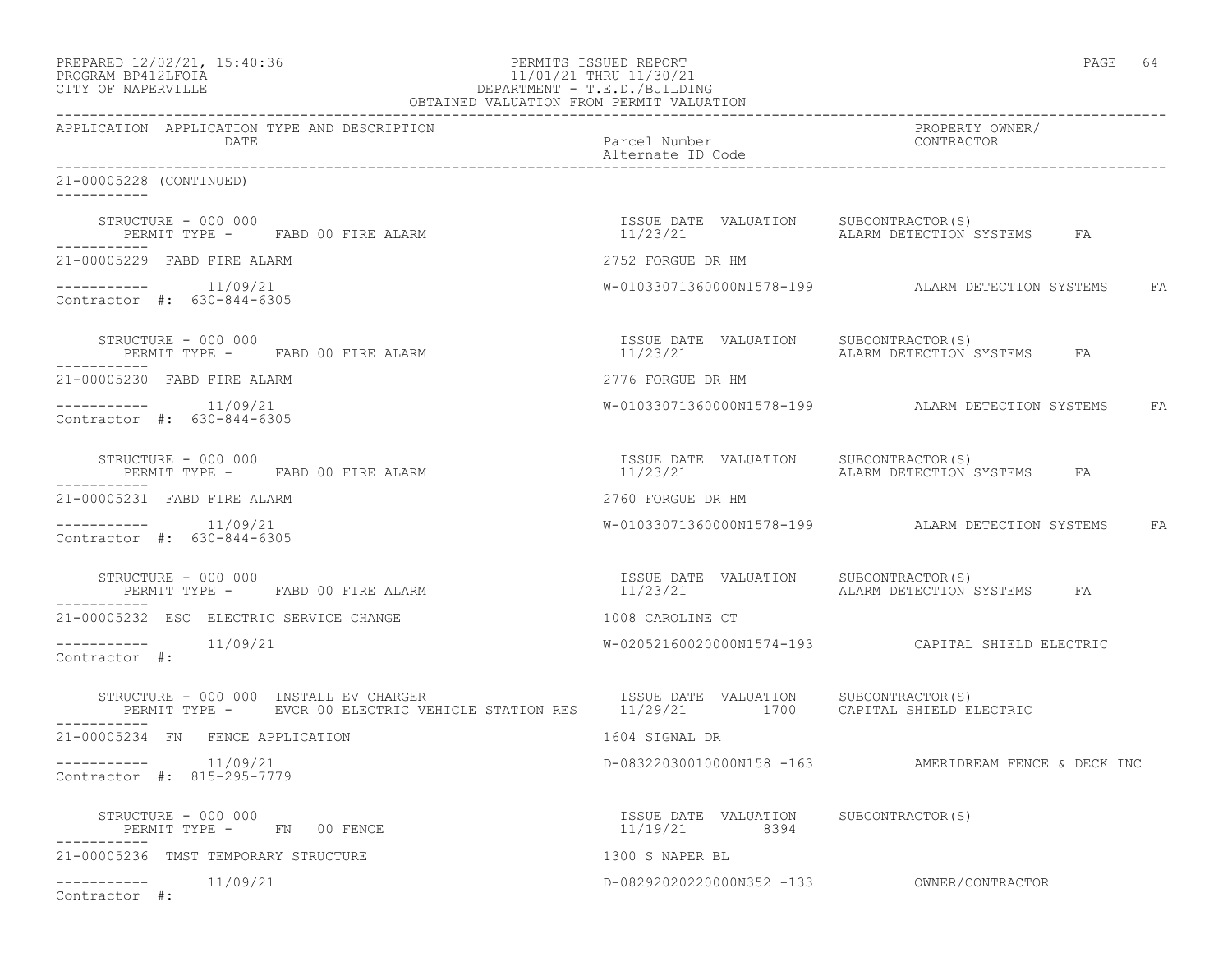| PREPARED 12/02/21, 15:40:36 |  |
|-----------------------------|--|
| PROGRAM RP412LFOIA          |  |

# PERMITS ISSUED REPORT **PAGE 65** PROGRAM BP412LFOIA 11/01/21 THRU 11/30/21 CITY OF NAPERVILLE (1999) 20 CITY OF NAPERVILLE CITY OF NAPERVILLE DEPARTMENT - T.E.D./BUILDING

| OBTAINED VALUATION FROM PERMIT VALUATION                                                                                                                                                                                                      |                                                        |                                               |  |  |
|-----------------------------------------------------------------------------------------------------------------------------------------------------------------------------------------------------------------------------------------------|--------------------------------------------------------|-----------------------------------------------|--|--|
| APPLICATION APPLICATION TYPE AND DESCRIPTION<br>DATE                                                                                                                                                                                          | Parcel Number<br>Alternate ID Code                     | PROPERTY OWNER/<br>CONTRACTOR                 |  |  |
| 21-00005236 (CONTINUED)<br>-----------                                                                                                                                                                                                        |                                                        |                                               |  |  |
| STRUCTURE - 000 000 CHRISTMAS TREE LOT 11/16/21-12/25/21   ISSUE DATE VALUATION   SUBCONTRACTOR(S)<br>PERMIT TYPE - XMAS 00 HOLIDAY TREE LOT                                                                                                  | 11/17/21                                               |                                               |  |  |
| ------------<br>21-00005239 TENT TENTS                                                                                                                                                                                                        | 1126 E OGDEN AV                                        |                                               |  |  |
| $--------$ 11/09/21<br>Contractor #: 630-468-2800                                                                                                                                                                                             | D-08081050020000N364 -42 ULTIMATE RENTAL               |                                               |  |  |
| PERMIT TYPE - TENT 00 TENT PERMIT<br>-----------                                                                                                                                                                                              |                                                        |                                               |  |  |
| 21-00005248 FN FENCE APPLICATION                                                                                                                                                                                                              | 1504 HYDE PARK LN                                      |                                               |  |  |
| $--------- 11/09/21$<br>Contractor #:                                                                                                                                                                                                         | D-08294050020000N1855-148                              |                                               |  |  |
| STRUCTURE - 000 000<br>PERMIT TYPE - FN 00 FENCE                                                                                                                                                                                              | ISSUE DATE VALUATION SUBCONTRACTOR(S)<br>11/15/21 2000 |                                               |  |  |
| 21-00005249 ELEV ELEVATOR                                                                                                                                                                                                                     | 2132 CITYGATE LN                                       |                                               |  |  |
| $--------$ 11/09/21<br>Contractor #: 630-629-3100                                                                                                                                                                                             | D-0703103017000 N1579-4 KONE INC                       |                                               |  |  |
| STRUCTURE – 000 000 FREIGHT/SERV EVENT CTR                          ISSUE DATE VALUATION     SUBCONTRACTOR(S)<br>PERMIT TYPE –      ELEV 00 ELEVATOR PERMIT                                 11/16/21<br>PERMIT TYPE - ELEV 00 ELEVATOR PERMIT |                                                        |                                               |  |  |
| 21-00005250 ELEV ELEVATOR                                                                                                                                                                                                                     | 2132 CITYGATE LN                                       |                                               |  |  |
| $--------- 11/09/21$<br>Contractor #: 630-629-3100                                                                                                                                                                                            | D-0703103017000 N1579-4 KONE INC                       |                                               |  |  |
| __________                                                                                                                                                                                                                                    |                                                        |                                               |  |  |
| 21-00005251 FN FENCE APPLICATION                                                                                                                                                                                                              | 1401 DEEP RUN RD                                       |                                               |  |  |
| $--------- 11/09/21$<br>Contractor #: 815-436-7440                                                                                                                                                                                            |                                                        | D-08202000410000N113 -103 CEDAR RUSTIC/JOLIET |  |  |
| STRUCTURE - 000 000<br>PERMIT TYPE - FN 00 FENCE                                                                                                                                                                                              | ISSUE DATE VALUATION SUBCONTRACTOR(S)<br>11/17/21 8800 |                                               |  |  |
| 21-00005252 ELEV ELEVATOR                                                                                                                                                                                                                     | 2132 CITYGATE LN                                       |                                               |  |  |
| $--------- 11/09/21$<br>Contractor #: 630-629-3100                                                                                                                                                                                            | D-0703103017000 N1579-4 KONE INC                       |                                               |  |  |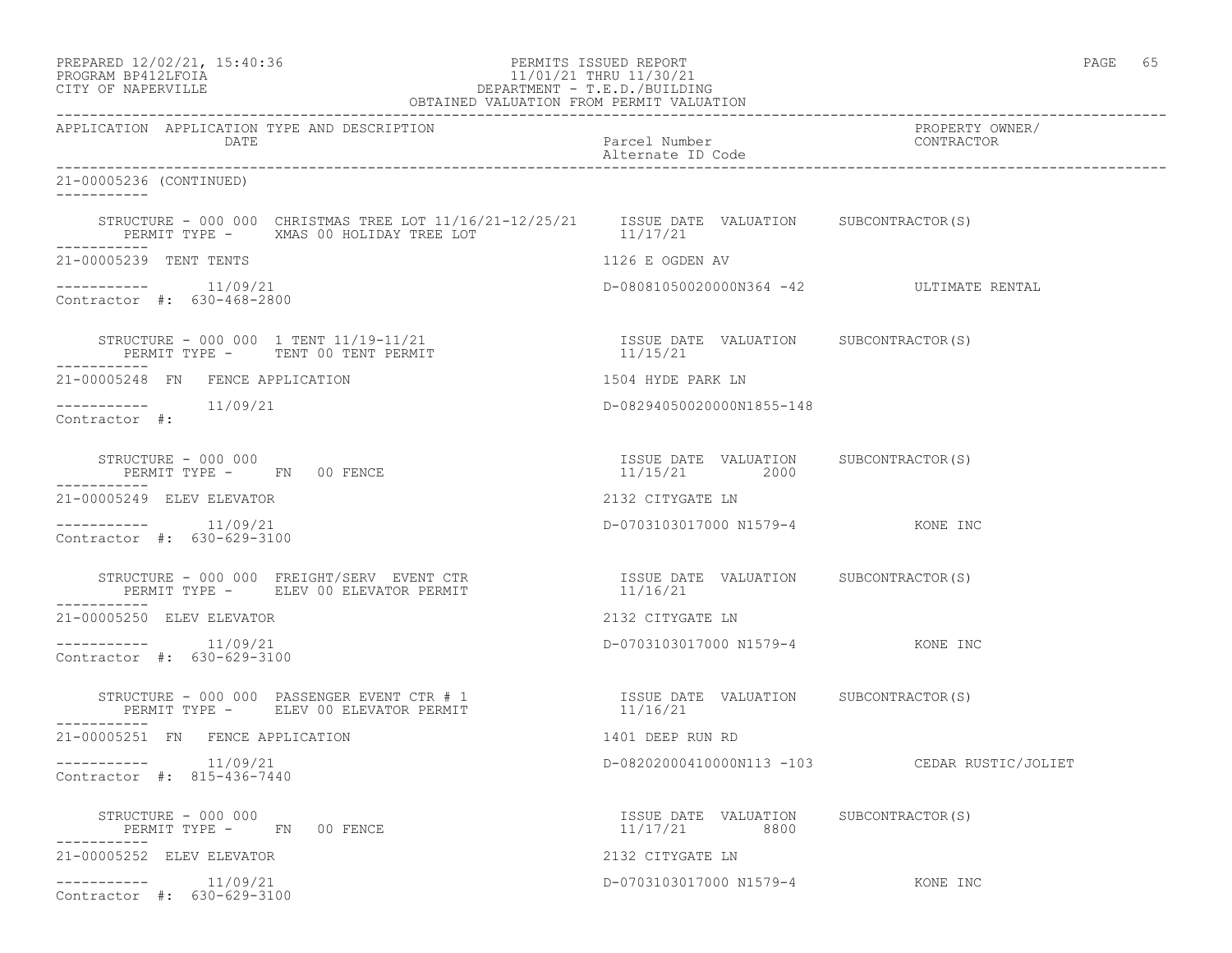# PROGRAM BP412LFOIA 11/01/21 THRU 11/30/21 CITY OF NAPERVILLE **EXECUTE:** DEPARTMENT - T.E.D./BUILDING

| OBTAINED VALUATION FROM PERMIT VALUATION                                                                                                                                                               |                                                        |                                                    |  |  |
|--------------------------------------------------------------------------------------------------------------------------------------------------------------------------------------------------------|--------------------------------------------------------|----------------------------------------------------|--|--|
| APPLICATION APPLICATION TYPE AND DESCRIPTION<br>DATE                                                                                                                                                   | Parcel Number<br>Alternate ID Code                     | PROPERTY OWNER/<br>CONTRACTOR                      |  |  |
| 21-00005252 (CONTINUED)<br>-----------                                                                                                                                                                 |                                                        |                                                    |  |  |
| STRUCTURE - 000 000 PASSENGER EVENT CTR # 2<br>PERMIT TYPE - ELEV 00 ELEVATOR PERMIT                                                                                                                   | ISSUE DATE VALUATION SUBCONTRACTOR(S)<br>11/16/21      |                                                    |  |  |
| 21-00005253 ELEV ELEVATOR                                                                                                                                                                              | 2132 CITYGATE LN                                       |                                                    |  |  |
| $--------- 11/09/21$<br>Contractor #: 630-629-3100                                                                                                                                                     | D-0703103017000 N1579-4 KONE INC                       |                                                    |  |  |
| STRUCTURE – 000 000 PASSENGER EVENT CTR # 3 $$\tt ISSUE$ DATE VALUATION $$\tt SUBCONTRACTOR(S)$ PERMIT TYPE – $$\tt ELEV$ 00 ELEVATOR PERMIT $$\tt 11/16/21$$<br>PERMIT TYPE - ELEV 00 ELEVATOR PERMIT |                                                        |                                                    |  |  |
| 21-00005255 ESC ELECTRIC SERVICE CHANGE                                                                                                                                                                | 909 PIEDMONT CR                                        |                                                    |  |  |
| $--------- 11/09/21$<br>Contractor #: 847-419-1000                                                                                                                                                     | W-02052060140000N148 -193 ABC ELECTRIC                 |                                                    |  |  |
| STRUCTURE - 000 000 INSTALL 200A PANEL<br>PERMIT TYPE - ELSC 00 ELECTRIC SVC CHANGE RES. 11/24/21                                                                                                      | ISSUE DATE VALUATION SUBCONTRACTOR(S)                  | ABC ELECTRIC                                       |  |  |
| 21-00005256 FN FENCE APPLICATION                                                                                                                                                                       | 926 N MAIN ST                                          |                                                    |  |  |
| 11/09/21<br>Contractor #: 708-856-8999                                                                                                                                                                 |                                                        | D-07124200020000N514 -54 ILLINOIS FENCE COMPANY    |  |  |
| STRUCTURE - 000 000<br>PERMIT TYPE - FN 00 FENCE                                                                                                                                                       | ISSUE DATE VALUATION SUBCONTRACTOR(S)<br>11/23/21 7800 |                                                    |  |  |
| 21-00005257 FN FENCE APPLICATION                                                                                                                                                                       | 1613 KILLDEER DR                                       |                                                    |  |  |
| $--------- 11/09/21$<br>Contractor #: 708-856-8999                                                                                                                                                     |                                                        | D-08312030120000N487 -161 ILLINOIS FENCE COMPANY   |  |  |
| STRUCTURE - 000 000<br>PERMIT TYPE - FN 00 FENCE<br>-----------                                                                                                                                        | ISSUE DATE VALUATION SUBCONTRACTOR(S)<br>11/15/21 5000 |                                                    |  |  |
| 21-00005259 LV ELECTRIC LOW VOLTAGE                                                                                                                                                                    | 1100 E WARRENVILLE RD 400                              |                                                    |  |  |
| Contractor #: 630-543-9059                                                                                                                                                                             |                                                        |                                                    |  |  |
| STRUCTURE – 000 000 RE-ESTABLISH FUTURE LOW VOLTAGE           ISSUE DATE VALUATION     SUBCONTRACTOR(S)<br>PERMIT TYPE –     LV  00 ELECTRIC LOW VOLTAGE                11/10/21                       |                                                        |                                                    |  |  |
| 21-00005262 ESC ELECTRIC SERVICE CHANGE                                                                                                                                                                | 3807 ROYAL DORNACH CT                                  |                                                    |  |  |
| $---------$ 11/10/21<br>Contractor #: 630-964-9179                                                                                                                                                     |                                                        | W-01163010310000N1393-257 PRO ELECTRIC CORPORATION |  |  |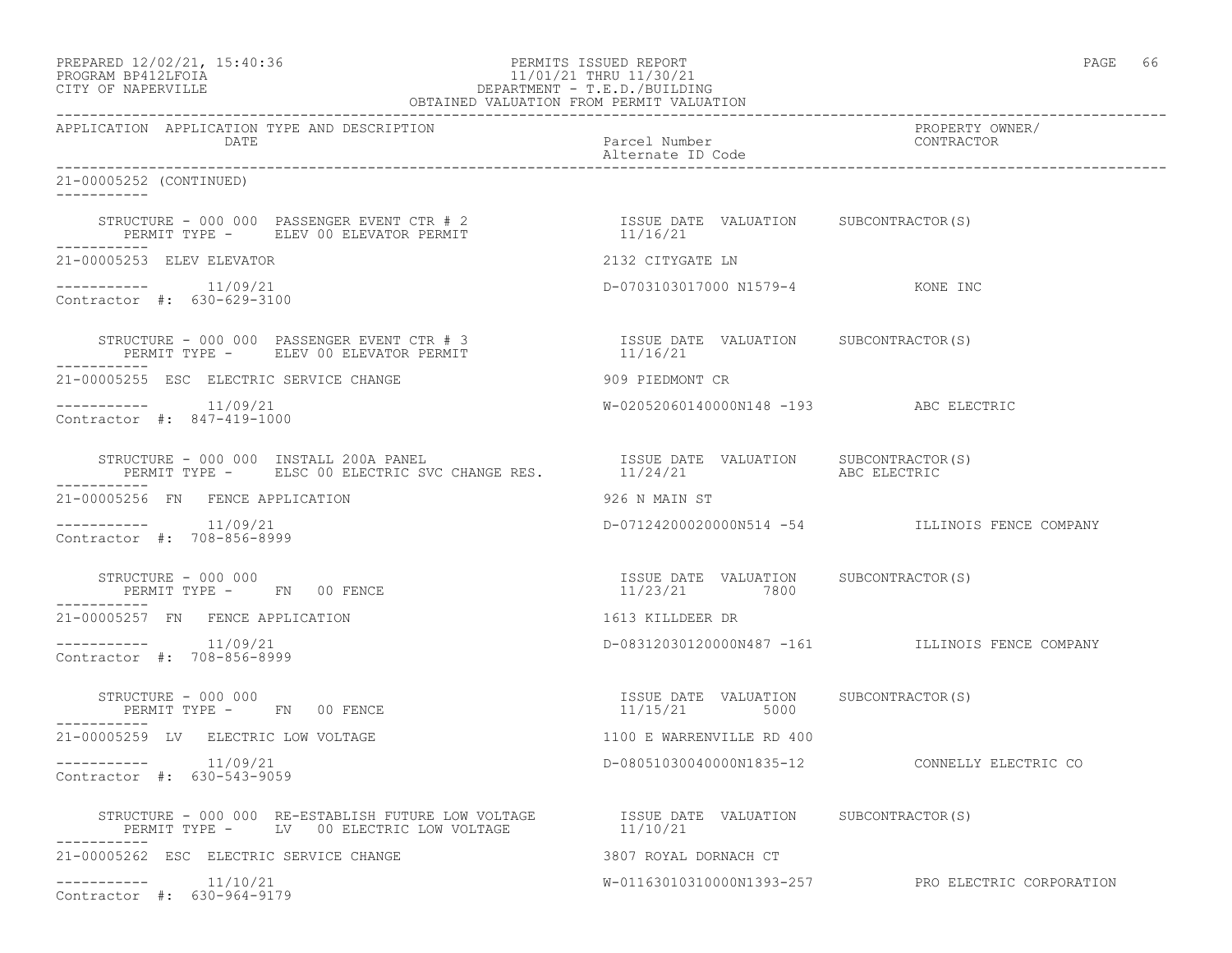# PROGRAM BP412LFOIA 11/01/21 THRU 11/30/21 CITY OF NAPERVILLE DEPARTMENT - T.E.D./BUILDING

| OBTAINED VALUATION FROM PERMIT VALUATION                                                                                                                                                                                    |                                          |                                                        |  |  |
|-----------------------------------------------------------------------------------------------------------------------------------------------------------------------------------------------------------------------------|------------------------------------------|--------------------------------------------------------|--|--|
| APPLICATION APPLICATION TYPE AND DESCRIPTION<br>DATE                                                                                                                                                                        | Parcel Number<br>Alternate ID Code       | PROPERTY OWNER/<br>CONTRACTOR                          |  |  |
| 21-00005262 (CONTINUED)                                                                                                                                                                                                     |                                          |                                                        |  |  |
|                                                                                                                                                                                                                             |                                          | PRO ELECTRIC CORPORATION                               |  |  |
| 21-00005263 ESC ELECTRIC SERVICE CHANGE                                                                                                                                                                                     | 2320 FLAT ROCK CT                        |                                                        |  |  |
| $--------- 11/10/21$<br>Contractor #: 630-964-9179                                                                                                                                                                          |                                          | W-01154080130000N1033-260 PRO ELECTRIC CORPORATION     |  |  |
| STRUCTURE - 000 000 REPLACE DAMAGED METER SOCKET               ISSUE DATE VALUATION     SUBCONTRACTOR(S)<br>PERMIT TYPE -      ELSC 00 ELECTRIC SVC CHANGE RES.            11/15/21                       PRO ELECTRIC CORP |                                          | PRO ELECTRIC CORPORATION                               |  |  |
| 21-00005264 ESC ELECTRIC SERVICE CHANGE                                                                                                                                                                                     | 2 PIMA CT                                |                                                        |  |  |
| $--------- 11/10/21$<br>Contractor #: 630-964-9179                                                                                                                                                                          |                                          | D-08071090230000N147 -40 PRO ELECTRIC CORPORATION      |  |  |
|                                                                                                                                                                                                                             |                                          | PRO ELECTRIC CORPORATION                               |  |  |
| 21-00005265 CMIS MISCELLANEOUS COMMERCIAL                                                                                                                                                                                   | 2308 WEATHERBEE LN                       |                                                        |  |  |
| 11/10/21<br>Contractor #: 817-875-7057                                                                                                                                                                                      | D-05323000140001N1859-13N PULTE GROUP    |                                                        |  |  |
| STRUCTURE - 000 000 2 TEMP PARKING LOTS                           ISSUE DATE VALUATION     SUBCONTRACTOR(S)<br>PERMIT TYPE -   MISC 00 MISCELLANEOUS PERMIT                   11/19/21       15000                          |                                          |                                                        |  |  |
| 21-00005267 OCCI OCCUPANCY INSPECTION                                                                                                                                                                                       | 2312 WEATHERBEE LN                       |                                                        |  |  |
| $--------- 11/10/21$<br>Contractor #: 847-230-5400                                                                                                                                                                          |                                          | D-05323000140002N1859-13N PULTE GROUP-SCHAUMBURG       |  |  |
| STRUCTURE - 000 000 PULTE HOME GARAGE OFFICE TSSUE DATE VALUATION SUBCONTRACTOR(S)<br>PERMIT TYPE - OCC 00 OCC INSPECT. PERMIT COM/RST 11/29/21<br>------------                                                             |                                          |                                                        |  |  |
| 21-00005268 OCCI OCCUPANCY INSPECTION                                                                                                                                                                                       | 1003 W OGDEN AV B                        |                                                        |  |  |
| $---------$ 11/10/21<br>Contractor #:                                                                                                                                                                                       | D-07114040310000N95 -52 OWNER/CONTRACTOR |                                                        |  |  |
| STRUCTURE - 000 000 RICE KITCHEN INC<br>PERMIT TYPE - OCC 00 OCC INSPECT. PERMIT COM/RST 11/17/21                                                                                                                           |                                          |                                                        |  |  |
| 21-00005270 SITE SITE DEVELOPMENT                                                                                                                                                                                           | 523 S WEBSTER ST                         |                                                        |  |  |
| $--------- 11/10/21$<br>Contractor #: 331-201-5542                                                                                                                                                                          |                                          | D-07242010090000N169 -99 WIGHT CONSTRUCTION INC/DARIEN |  |  |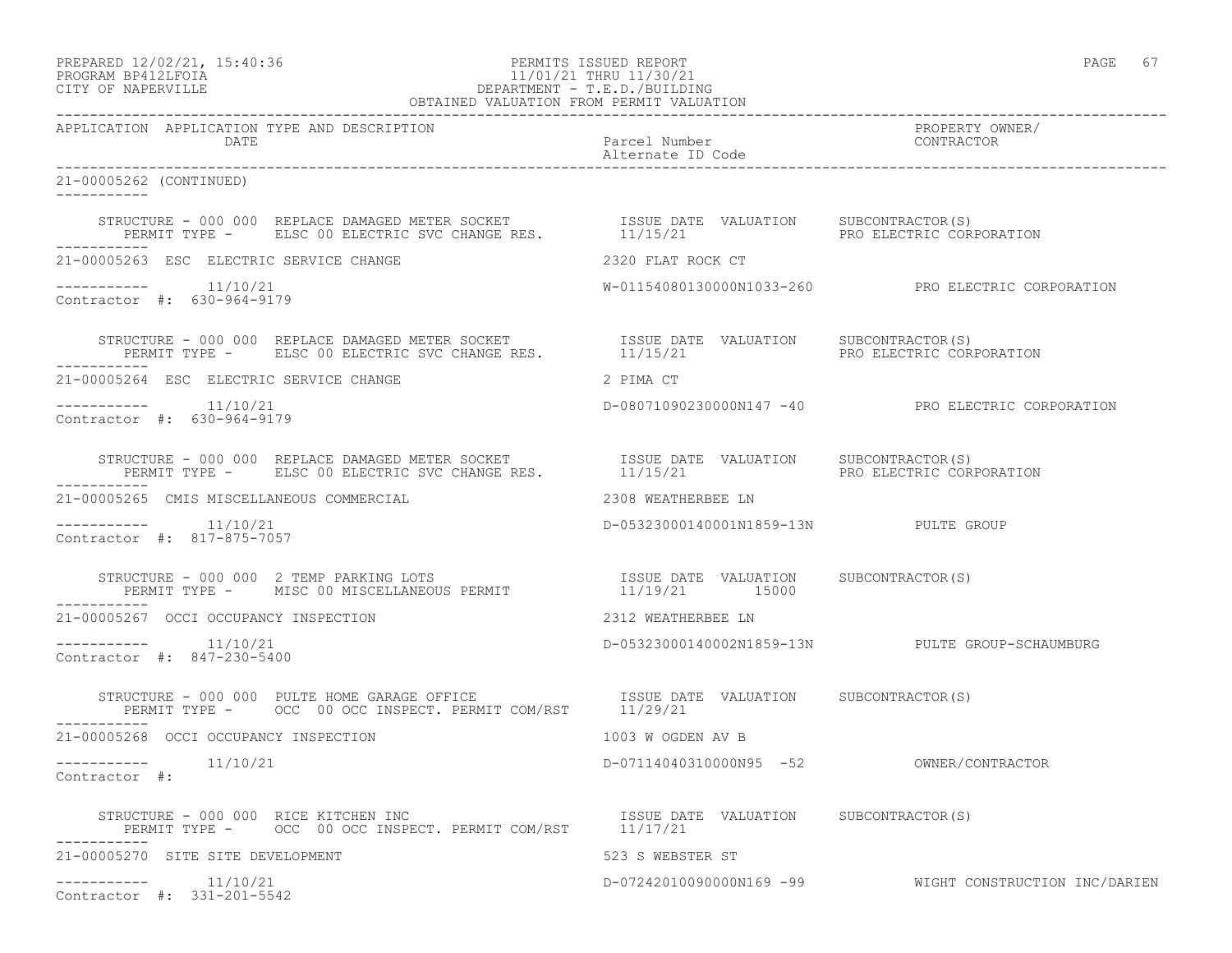### PREPARED 12/02/21, 15:40:36 PERMITS ISSUED REPORT PAGE 68 PROGRAM BP412LFOIA 11/01/21 THRU 11/30/21 CITY OF NAPERVILLE DEPARTMENT - T.E.D./BUILDING OBTAINED VALUATION FROM PERMIT VALUATION

------------------------------------------------------------------------------------------------------------------------------------ APPLICATION APPLICATION TYPE AND DESCRIPTION DATE DATE Parcel Number CONTRACTOR Alternate ID Code ------------------------------------------------------------------------------------------------------------------------------------ 21-00005270 (CONTINUED) ----------- STRUCTURE - 000 000 ISSUE DATE VALUATION SUBCONTRACTOR(S) PERMIT TYPE - SITE 00 SITE DEVELOPMENT ----------- 21-00005273 OCCI OCCUPANCY INSPECTION 235 S WASHINGTON ST ----------- 11/10/21 D-07134300310000N594 -84 OWNER/CONTRACTOR Contractor #: STRUCTURE - 000 000 STANDARD GOODS ISSUE DATE VALUATION SUBCONTRACTOR(S) PERMIT TYPE - OCC 00 OCC INSPECT. PERMIT COM/RST 11/17/21 ----------- 21-00005275 FN FENCE APPLICATION 2115 DEBBIE CT ----------- 11/10/21 D-08324080430000N1324-178 NORTHWEST FENCE Contractor #: 630-971-1034 STRUCTURE - 000 000 ISSUE DATE VALUATION SUBCONTRACTOR(S) PERMIT TYPE - FN 00 FENCE ----------- 21-00005277 RPZ REVERSE PRESSURE ZONE/BACKFLOW PREVENTER 1021 DOUGLAS AV ----------- 11/10/21 D-07133000060000N58 -83 SALINAS AND SONS Contractor #: 630-293-4962 STRUCTURE - 000 000 RPZ HEADS IN ROW ISSUE DATE VALUATION SUBCONTRACTOR(S) PERMIT TYPE - LSP 00 LAWN SPRINKLER RESIDENTIAL 11/16/21 8175 SALINAS AND SONS WHEATLAND PLUMBING ----------- 21-00005280 SIGN SIGN APPLICATIONS 936 S ROUTE 59 104 \_\_\_\_\_\_\_\_\_\_\_ ----------- 11/10/21 D-07223000360000N1134-109 FBS INC Contractor #: 630-400-8992 STRUCTURE - 000 000 ISSUE DATE VALUATION SUBCONTRACTOR(S) PERMIT TYPE - SIGN 00 SIGN 21-00005281 SIGN SIGN APPLICATIONS 936 S ROUTE 59 104 ----------- 11/10/21 D-07223000360000N1134-109 FBS INC Contractor #: 630-400-8992 STRUCTURE – 000 000<br>
PERMIT TYPE – SIGN 00 SIGN CONTRACTOR (S) ERMIT TYPE – SIGN 00 SIGN CONTRACTOR (S) 21 PERMIT TYPE - SIGN 00 SIGN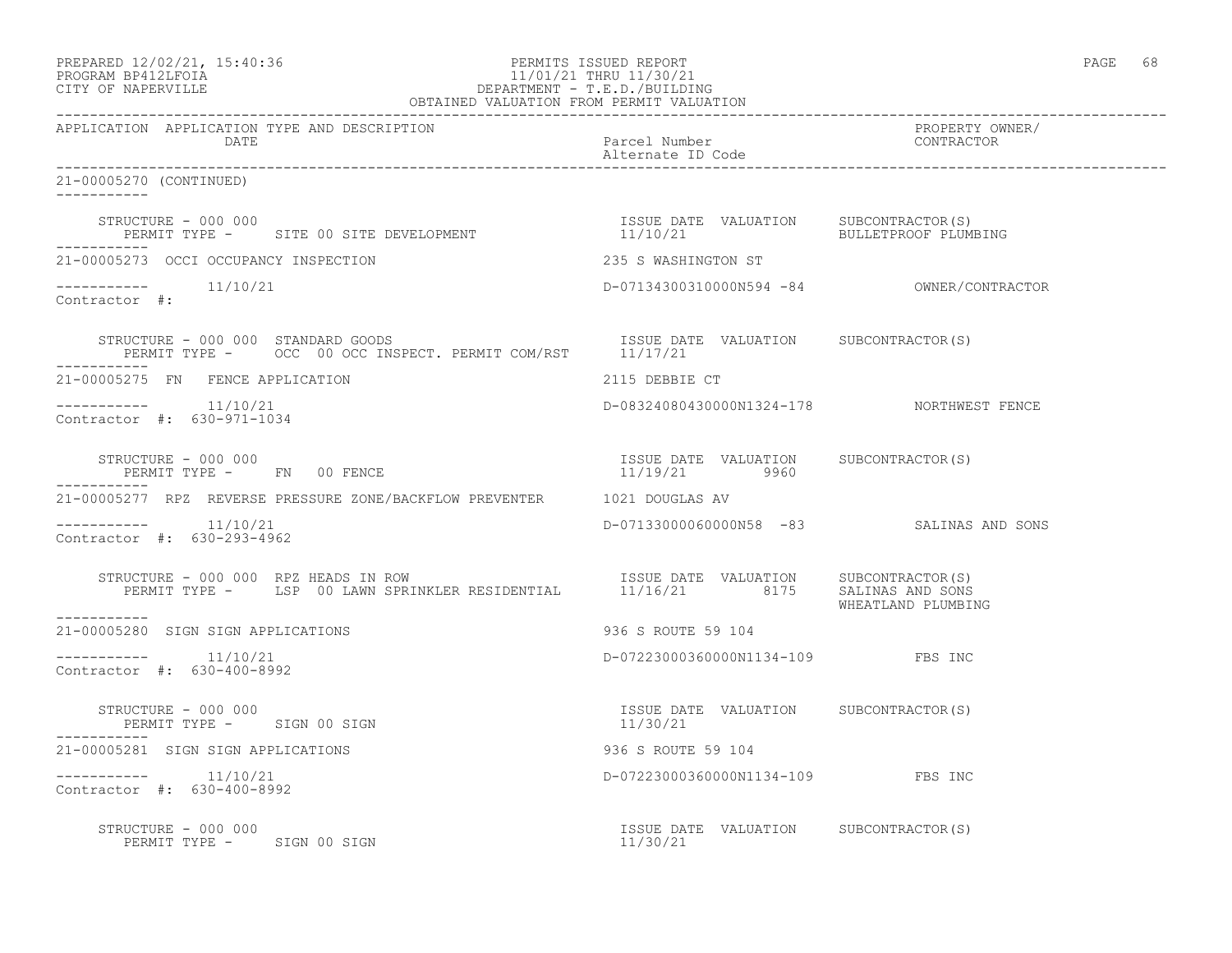### PREPARED 12/02/21, 15:40:36 PERMITS ISSUED REPORT PAGE 69 PROGRAM BP412LFOIA 11/01/21 THRU 11/30/21 CITY OF NAPERVILLE DEPARTMENT - T.E.D./BUILDING OBTAINED VALUATION FROM PERMIT VALUATION

| APPLICATION APPLICATION TYPE AND DESCRIPTION                                                                                                                                                                                    |                                                                     |                                                     |
|---------------------------------------------------------------------------------------------------------------------------------------------------------------------------------------------------------------------------------|---------------------------------------------------------------------|-----------------------------------------------------|
| 21-00005285 SIGN SIGN APPLICATIONS                                                                                                                                                                                              | 22 E CHICAGO AV 115                                                 |                                                     |
| -----------    11/10/21<br>Contractor #: 630-424-6100                                                                                                                                                                           | D-08183270170000N596 -85    QLYMPIK SIGNS INC                       |                                                     |
| STRUCTURE - 000 000<br>PERMIT TYPE - SIGN 00 SIGN                                                                                                                                                                               | ISSUE DATE VALUATION SUBCONTRACTOR(S)<br>11/24/21 OLYMPIK SIGNS INC |                                                     |
| 21-00005287 ESC ELECTRIC SERVICE CHANGE                                                                                                                                                                                         | 2568 BASIN TRAIL LN                                                 |                                                     |
| -----------    11/10/21<br>Contractor #: 630-915-8068                                                                                                                                                                           |                                                                     | D-07091100250000N1767-032 R J ELECTRIC SERVICE      |
| STRUCTURE - 000 000 INSTALL EV CHARGER                                ISSUE DATE VALUATION      SUBCONTRACTOR(S)<br>PERMIT TYPE -      EVCR 00 ELECTRIC VEHICLE STATION RES      11/29/21        1460      R J ELECTRIC SERVICE |                                                                     |                                                     |
| 21-00005291 FN FENCE APPLICATION                                                                                                                                                                                                | 2236 ROSEHILL CT                                                    |                                                     |
| $--------- 11/12/21$<br>Contractor #: 312-933-9441                                                                                                                                                                              |                                                                     | W-02051030160000N192 -192 CEDAR MILL FENCE/MORRIS   |
| STRUCTURE - 000 000<br>PERMIT TYPE - FN 00 FENCE<br>------------                                                                                                                                                                | ISSUE DATE VALUATION SUBCONTRACTOR(S)<br>11/15/21 9230              |                                                     |
| 21-00005293 ESC ELECTRIC SERVICE CHANGE                                                                                                                                                                                         | 425 W OGDEN AV                                                      |                                                     |
| $--------- 11/12/21$<br>Contractor #: 708-670-5014                                                                                                                                                                              | D-07124010080000N1110-54 BME ELECTRIC, INC                          |                                                     |
|                                                                                                                                                                                                                                 |                                                                     |                                                     |
| 21-00005296 DRWY DRIVEWAY NEW AND ALTERATIONS THE RESERVE THAT AND REAGLE ST                                                                                                                                                    |                                                                     |                                                     |
| $--------- 11/15/21$<br>Contractor #: 630-664-7336                                                                                                                                                                              |                                                                     | D-07124030250000N514 -54 LISLE VENTURES, LLC        |
|                                                                                                                                                                                                                                 |                                                                     |                                                     |
| 21-00005297 DRWY DRIVEWAY NEW AND ALTERATIONS 141 N BRAINARD ST                                                                                                                                                                 |                                                                     |                                                     |
| $--------- 11/15/21$<br>Contractor #: 815-592-9858                                                                                                                                                                              |                                                                     | D-08183020060000N427 -85 MATTHEW RYAN BUILDERS, INC |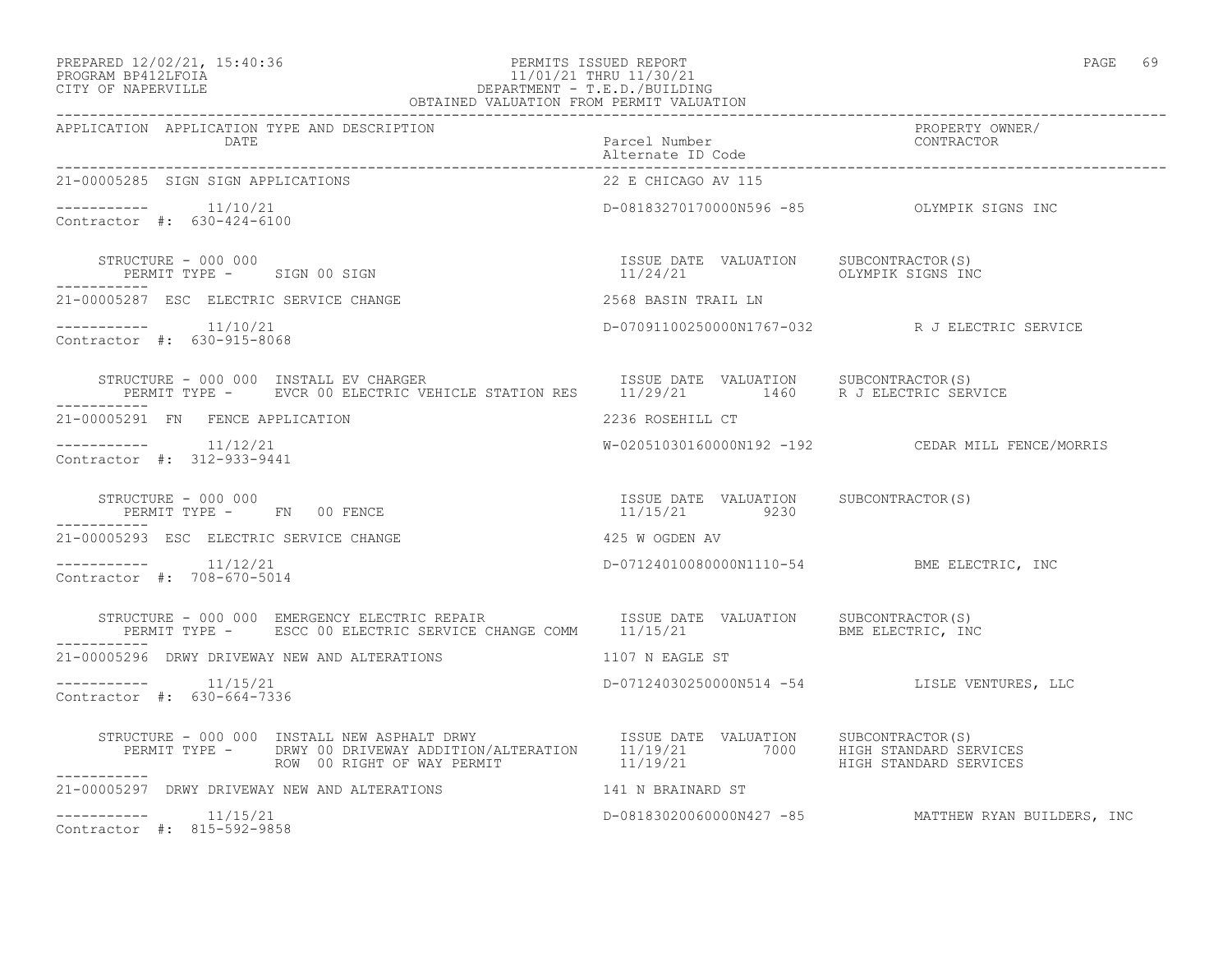### PREPARED 12/02/21, 15:40:36 PERMITS ISSUED REPORT PAGE 70 PROGRAM BP412LFOIA 11/01/21 THRU 11/30/21 CITY OF NAPERVILLE DEPARTMENT - T.E.D./BUILDING OBTAINED VALUATION FROM PERMIT VALUATION

------------------------------------------------------------------------------------------------------------------------------------ APPLICATION APPLICATION TYPE AND DESCRIPTION PROPERTY OWNER/ DATE Parcel Number Contractor Contractor Contractor Parcel Number Alternate ID Code ------------------------------------------------------------------------------------------------------------------------------------ 21-00005297 (CONTINUED) ----------- STRUCTURE - 000 000 R/R DETACHED GARAGE SLAB ISSUE DATE VALUATION SUBCONTRACTOR(S) PERMIT TYPE - MISC 00 MISCELLANEOUS PERMIT  $11/30/21$  5000 ----------- 21-00005307 FN FENCE APPLICATION 234 W VAN BUREN AV ----------- 11/15/21 D-07134210020000N538 -84 FIRST FENCE-HILLSIDE Contractor #: 708-547-7555 STRUCTURE - 000 000 ISSUE DATE VALUATION SUBCONTRACTOR(S) PERMIT TYPE - FN 00 FENCE ----------- 21-00005308 RAD RES ADDITIONS (NEW SQ FTG) 1948 NUTMEG LN ----------- 11/15/21 D-08284190130000N693 -150 123 EXTERIORS Contractor #: 630-517-4771 STRUCTURE - 000 000 TORNADO RELATED REPAIRS ISSUE DATE VALUATION SUBCONTRACTOR(S) PERMIT TYPE - RAD 00 ROOM ADDITION ----------- 21-00005310 FN FENCE APPLICATION 1305 FIELDSTONE CT ----------- 11/15/21 W-01024050350000N386 -202 FENCE & PATIO PLUS LLC Contractor #: 331-228-1687 STRUCTURE - 000 000 ISSUE DATE VALUATION SUBCONTRACTOR(S) PERMIT TYPE - FN 00 FENCE ----------- 21-00005312 FN FENCE APPLICATION 328 SPRUCE DR ----------- 11/15/21 D-07252150010000N183 -129 NORTHWEST CEDAR/ROMEOVILLE Contractor #: 815-836-8731 STRUCTURE - 000 000 ISSUE DATE VALUATION SUBCONTRACTOR(S) PERMIT TYPE - FN 00 FENCE ----------- 21-00005313 FN FENCE APPLICATION 396 GLEN ECHO RD ----------- 11/15/21 W-02051060070000N192 -192 CLASSIC FENCE/OSWEGO Contractor #: 630-551-3400 STRUCTURE - 000 000 ISSUE DATE VALUATION SUBCONTRACTOR(S) PERMIT TYPE - FN 00 FENCE ----------- 21-00005320 SIGN SIGN APPLICATIONS 116 W GARTNER RD 104 ----------- 11/16/21 D-08301050130000N142 -130 COMET NEON, INC Contractor #: 630-656-1085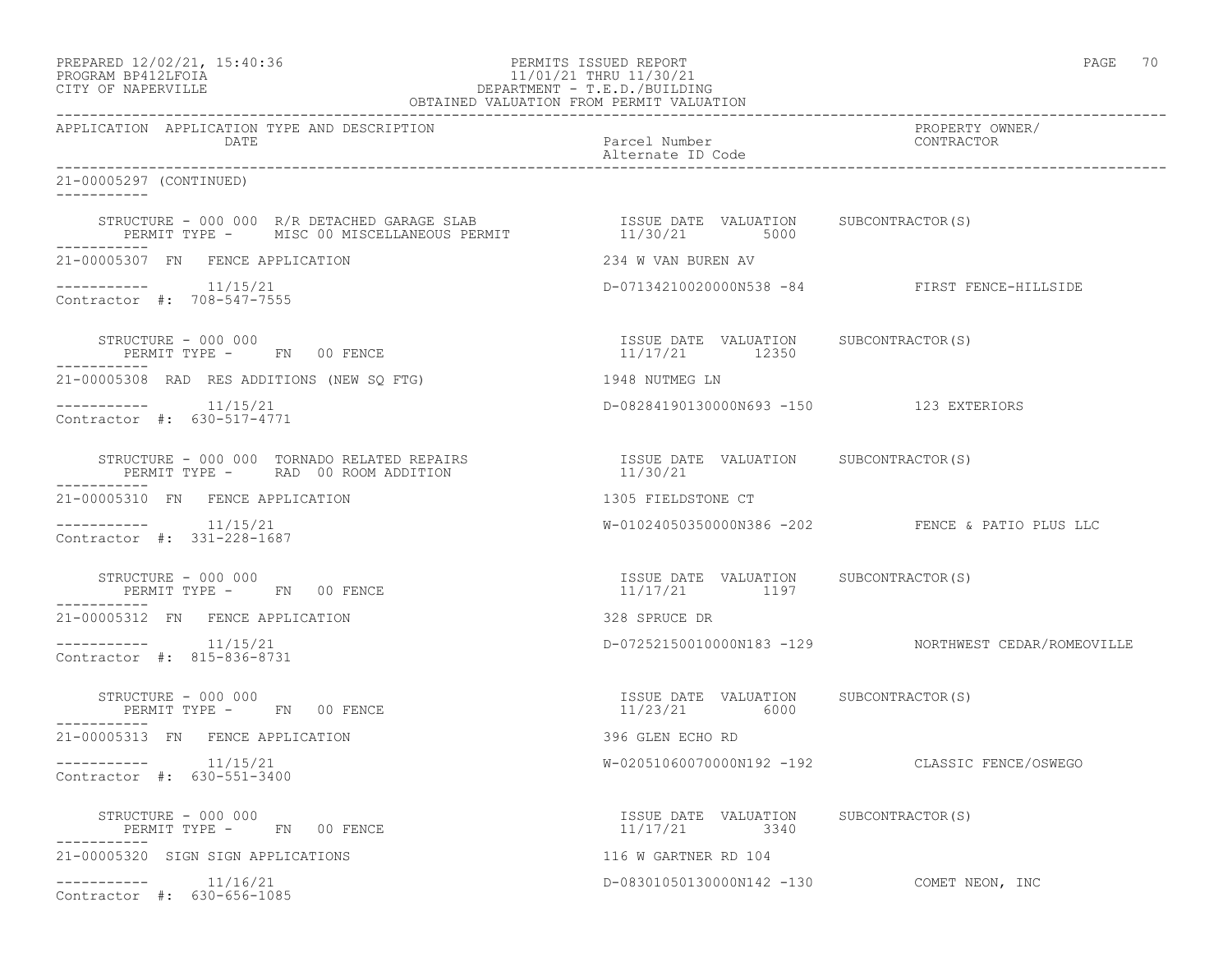-----------

-----------

-----------

-----------

-----------

-----------

### PREPARED 12/02/21, 15:40:36 PERMITS ISSUED REPORT PAGE 71 PROGRAM BP412LFOIA 11/01/21 THRU 11/30/21 CITY OF NAPERVILLE DEPARTMENT - T.E.D./BUILDING OBTAINED VALUATION FROM PERMIT VALUATION

------------------------------------------------------------------------------------------------------------------------------------ APPLICATION APPLICATION TYPE AND DESCRIPTION PROPERTY OWNER/ DATE Parcel Number Contractor Contractor Contractor Contractor Contractor Contractor Contractor Contractor Contractor Contractor Contractor Contractor Contractor Contractor Contractor Contractor Contractor Contractor Contr Alternate ID Code ------------------------------------------------------------------------------------------------------------------------------------ 21-00005320 (CONTINUED) STRUCTURE - 000 000 ISSUE DATE VALUATION SUBCONTRACTOR(S) PERMIT TYPE - SIGN 00 SIGN 11/30/21 COMET NEON, INC 21-00005323 TSG TEMPORARY SIGNS 3032 ENGLISH ROWS AV ----------- 11/16/21 W-01162070120000N1788-243 AURORA SIGN COMPANY Contractor #: 630-898-5900 STRUCTURE - 000 000 COMING SOON TEMP SIGN 11/22-12/20 ISSUE DATE VALUATION SUBCONTRACTOR(S) PERMIT TYPE - TSG 00 TEMPORARY SIGN 11/17/21 21-00005329 DRWY DRIVEWAY NEW AND ALTERATIONS 1303 BAYOU PATH CT ----------- 11/16/21 D-07093110860000N1767-047 FERNANDO CRUZ Contractor #: 630-809-6911 STRUCTURE - 000 000 FDW/STOOP ISSUE DATE VALUATION SUBCONTRACTOR(S) PERMIT TYPE - MISC 00 MISCELLANEOUS PERMIT  $11/19/21$  5000 21-00005338 OCCI OCCUPANCY INSPECTION 704 S ROUTE 59 ----------- 11/16/21 D-07223000360000N1134-109 OWNER/CONTRACTOR Contractor #: STRUCTURE - 000 000 CHRISTMAS INTERNANTIONAL CRAFT MARKET ISSUE DATE VALUATION SUBCONTRACTOR(S) PERMIT TYPE - OCC 00 OCC INSPECT. PERMIT COM/RST 11/24/21 21-00005339 RAD RES ADDITIONS (NEW SQ FTG) 1947 NUTMEG LN ----------- 11/16/21 D-08284180170000N693 -150 123 EXTERIORS Contractor #: 630-517-4771 STRUCTURE - 000 000 TORNADO RELATED REPAIRS ISSUE DATE VALUATION SUBCONTRACTOR(S) PERMIT TYPE - RAD 00 ROOM ADDITION 21-00005354 FN FENCE APPLICATION 864 OKOLONA CT ----------- 11/16/21 D-07251020140000N677 -113 THE CEDAR MILL-MORRIS Contractor #: 815-744-9390

 STRUCTURE - 000 000 ISSUE DATE VALUATION SUBCONTRACTOR(S) PERMIT TYPE - FN 00 FENCE ----------- 21-00005355 PPA PLUMBING PERMIT 30W183 ALLISTER LN ----------- 11/16/21 D-07092080130000D553 -33 PRECISION TODAY Contractor #: 630-916-9911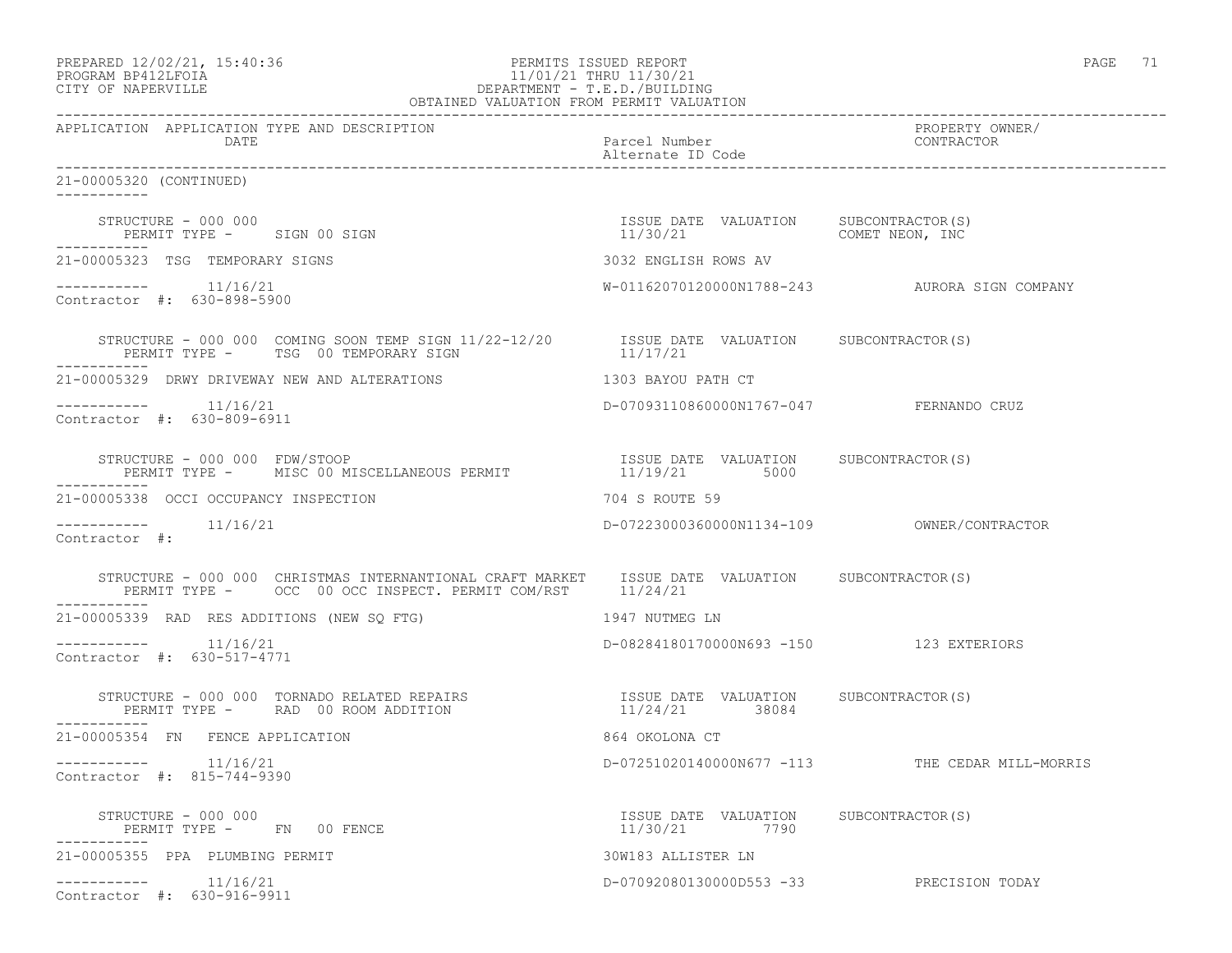### PREPARED 12/02/21, 15:40:36 PERMITS ISSUED REPORT PAGE 72 PROGRAM BP412LFOIA 11/01/21 THRU 11/30/21 CITY OF NAPERVILLE DEPARTMENT - T.E.D./BUILDING OBTAINED VALUATION FROM PERMIT VALUATION

| APPLICATION APPLICATION TYPE AND DESCRIPTION PACKERTHOM PACCEL Number PACCEL PUMBER PERPERTY OWNER/<br>DATE Parcel Number Paccel Dumber (CONTRACTOR Alternate ID Code enterprise of the contractor and the contraction<br>---------- |                                                         |                                                   |
|--------------------------------------------------------------------------------------------------------------------------------------------------------------------------------------------------------------------------------------|---------------------------------------------------------|---------------------------------------------------|
| 21-00005355 (CONTINUED)                                                                                                                                                                                                              |                                                         |                                                   |
| STRUCTURE – 000 000 EMERGENCY SEWER/WATER REPAIR      ISSUE DATE VALUATION     SUBCONTRACTOR(S)<br>PERMIT TYPE –     SEW 00 SEWER/WATER REPAIR OR REPLACE     11/18/21        PRECISION TODAY                                        |                                                         |                                                   |
| 21-00005356 OCCI OCCUPANCY INSPECTION                                                                                                                                                                                                | 424 FORT HILL DR 104                                    |                                                   |
| $--------$ 11/16/21<br>Contractor #:                                                                                                                                                                                                 |                                                         |                                                   |
| STRUCTURE - 000 000 NB MOTORS INC<br>PERMIT TYPE - OCC 00 OCC INSPECT. PERMIT COM/RST 11/23/21                                                                                                                                       |                                                         |                                                   |
| 21-00005357 LV ELECTRIC LOW VOLTAGE                                                                                                                                                                                                  | 55 SHUMAN BL 600                                        |                                                   |
| $--------- 11/17/21$<br>Contractor #: 708-385-0916                                                                                                                                                                                   |                                                         | D-08063000140000N7 -25 ADVANCED WIRING SOLUTIONS  |
| STRUCTURE – 000 000 INSTALL ADDITIONAL LV NETWORK CABLES ISSUE DATE VALUATION SUBCONTRACTOR(S)<br>PERMIT TYPE – LV 00 ELECTRIC LOW VOLTAGE 11/18/21                                                                                  |                                                         |                                                   |
| 21-00005371 FN FENCE APPLICATION                                                                                                                                                                                                     | 1323 BRUSHWOOD CT                                       |                                                   |
| $--------- 11/17/21$<br>Contractor #: 630-406-8410                                                                                                                                                                                   |                                                         | D-08294130070000N1738-148 PARAMOUNT FENCE-BATAVIA |
| STRUCTURE - 000 000<br>PERMIT TYPE - FN 00 FENCE                                                                                                                                                                                     | ISSUE DATE VALUATION SUBCONTRACTOR(S)<br>11/23/21 12656 |                                                   |
| 21-00005373 DRWY DRIVEWAY NEW AND ALTERATIONS                                                                                                                                                                                        | 1821 PRINCETON CR                                       |                                                   |
| Contractor #: 630-808-1503                                                                                                                                                                                                           |                                                         | D-08284020120000N160 -150 CONCRETE RENOVATION DAL |
|                                                                                                                                                                                                                                      |                                                         |                                                   |
| 21-00005378 SIGN SIGN APPLICATIONS                                                                                                                                                                                                   | 3032 ENGLISH ROWS AV                                    |                                                   |
| $--------- 11/17/21$<br>Contractor #: 630-898-5900                                                                                                                                                                                   |                                                         | W-01162070120000N1788-243 AURORA SIGN COMPANY     |
| STRUCTURE - 000 000<br>$\begin{array}{cccc} \texttt{STRUCTURE} & - & 000 & 000 \\ \texttt{PERMIT TYPE} & - & \texttt{SIGN} & 00 & \texttt{SGN} \\ \end{array}$                                                                       |                                                         |                                                   |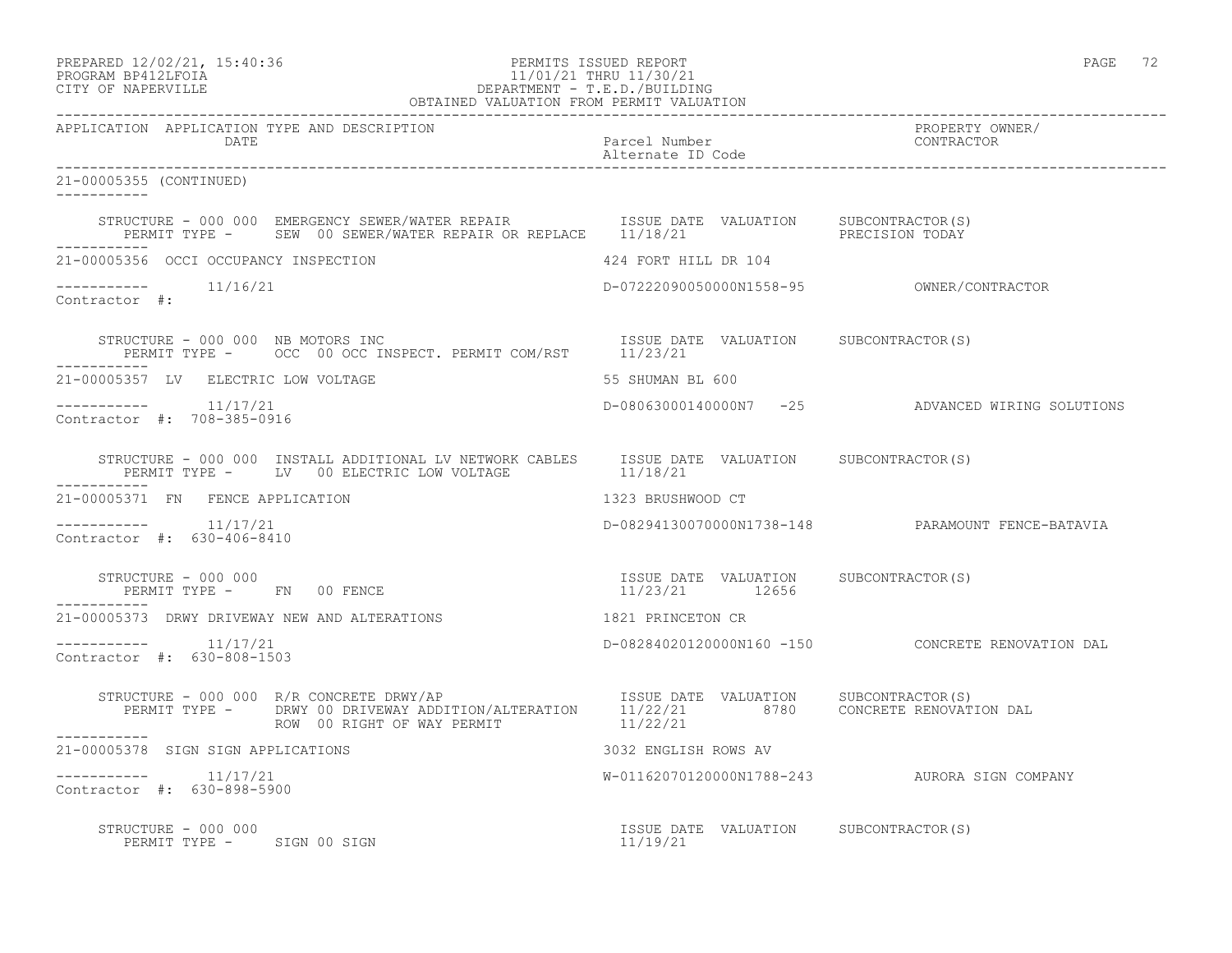### PREPARED 12/02/21, 15:40:36 PERMITS ISSUED REPORT PAGE 73 PROGRAM BP412LFOIA 11/01/21 THRU 11/30/21 CITY OF NAPERVILLE DEPARTMENT - T.E.D./BUILDING OBTAINED VALUATION FROM PERMIT VALUATION

| 21-00005383 SITE SITE DEVELOPMENT                                                                                                                                                                                                                                                  | 2719 BEEBE DR                            |                                                          |
|------------------------------------------------------------------------------------------------------------------------------------------------------------------------------------------------------------------------------------------------------------------------------------|------------------------------------------|----------------------------------------------------------|
| $--------- 11/18/21$<br>Contractor #: 815-823-8253                                                                                                                                                                                                                                 |                                          | D-07273000270000N1573-139 BELISLE CONSTRUCTION INC       |
| STRUCTURE - 000 000<br>PERMIT TYPE - SITE 00 SITE DEVELOPMENT 11/18/21<br>STRUCTURE - 000 000                                                                                                                                                                                      |                                          |                                                          |
| 21-00005384 ESC ELECTRIC SERVICE CHANGE<br>3527 ELIOT LN                                                                                                                                                                                                                           |                                          |                                                          |
| Contractor #: 815-791-2058                                                                                                                                                                                                                                                         | W-01113130350000N1101-231 MR. ELECTRIC   |                                                          |
| STRUCTURE - 000 000 EMERGENCY ELECTRICAL PERMIT $\begin{array}{ccc} \texttt{ISSUE} & \texttt{DATE} & \texttt{VALUATION} & \texttt{SUBCONTRACTOR(S)} \\ \texttt{PERMIT TYPE -} & \texttt{ELSC 00 ELECTRIC SVC CHANGE RES.} & \texttt{11/18/21} & \texttt{MR. ELECTRIC} \end{array}$ |                                          |                                                          |
| 21-00005387 PPA PLUMBING PERMIT                                                                                                                                                                                                                                                    | 237 CORTEZ CT                            |                                                          |
| $--------- 11/18/21$<br>Contractor #: 630-995-6963                                                                                                                                                                                                                                 | D-08063050090000N131 -25 PRECISION TODAY |                                                          |
| STRUCTURE - 000 000 EMERGENCY SEWER/WATER REPAIR TSSUE DATE VALUATION SUBCONTRACTOR(S)<br>PERMIT TYPE - SEW 00 SEWER/WATER REPAIR OR REPLACE 11/18/21 PRECISION TODAY                                                                                                              |                                          |                                                          |
| 21-00005391 RPZ REVERSE PRESSURE ZONE/BACKFLOW PREVENTER 4051 ALFALFA LN                                                                                                                                                                                                           |                                          |                                                          |
| $--------- 11/18/21$<br>Contractor #: 815-436-5455                                                                                                                                                                                                                                 |                                          | W-01152090140000N1836-245 RAINMAKERS IRRIGATION-ROMEOVIL |
| TRUCTURE - 000 000 RPZ HEADS IN ROW<br>PERMIT TYPE - LSP 00 LAWN SPRINKLER RESIDENTIAL 11/19/21 5950 RAINATES IRRIGATION-ROMEOVIL<br>STRUCTURE - 000 000 RPZ HEADS IN ROW<br>-----------                                                                                           |                                          | RAINMAKERS IRRIGATION & MAINT                            |
| 21-00005392 RPZ REVERSE PRESSURE ZONE/BACKFLOW PREVENTER 221 ARLINGTON AV                                                                                                                                                                                                          |                                          |                                                          |
| $--------- 11/18/21$<br>Contractor #: 815-436-5455                                                                                                                                                                                                                                 |                                          | W-02051050210000N764 -192 RAINMAKERS IRRIGATION-ROMEOVIL |
| -----------                                                                                                                                                                                                                                                                        |                                          |                                                          |
| 21-00005393 RPZ REVERSE PRESSURE ZONE/BACKFLOW PREVENTER 1283 W BAUER RD                                                                                                                                                                                                           |                                          |                                                          |
| $--------- 11/18/21$<br>Contractor #: 815-436-5455                                                                                                                                                                                                                                 |                                          | D-07024010160000N738 -22 RAINMAKERS IRRIGATION-ROMEOVIL  |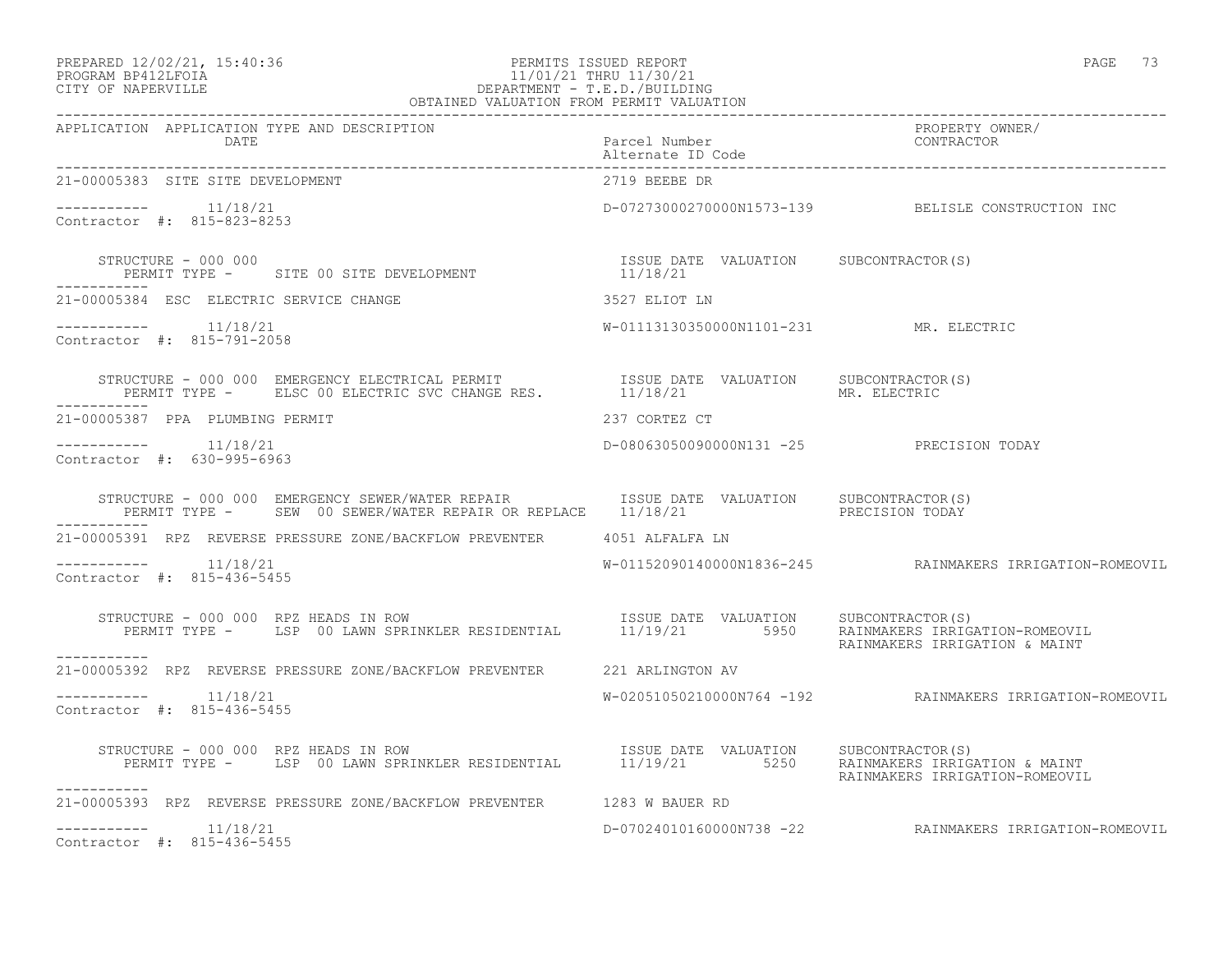# PREPARED 12/02/21, 15:40:36 PERMITS ISSUED REPORT PAGE 74 PROGRAM BP412LFOIA 11/01/21 THRU 11/30/21 CITY OF NAPERVILLE DEPARTMENT - T.E.D./BUILDING

| OBTAINED VALUATION FROM PERMIT VALUATION                                                                                                |                                                        |                               |
|-----------------------------------------------------------------------------------------------------------------------------------------|--------------------------------------------------------|-------------------------------|
| APPLICATION APPLICATION TYPE AND DESCRIPTION<br>DATE                                                                                    | Parcel Number<br>Alternate ID Code                     | PROPERTY OWNER/<br>CONTRACTOR |
| 21-00005393 (CONTINUED)                                                                                                                 |                                                        |                               |
|                                                                                                                                         |                                                        |                               |
| -----------<br>21-00005397 GBP GREENER BUSINESS PROGRAM                                                                                 | 1100 E WARRENVILLE RD                                  |                               |
| -----------    11/18/21<br>Contractor #:                                                                                                |                                                        |                               |
| STRUCTURE - 000 000<br>PERMIT TYPE - GBP 00 GREENER BUSINESS PROGRAM 11/18/21                                                           | ISSUE DATE VALUATION SUBCONTRACTOR (S)                 |                               |
| 21-00005405 OCCI OCCUPANCY INSPECTION                                                                                                   | 2916 W OGDEN AV 120                                    |                               |
| Contractor #:                                                                                                                           |                                                        |                               |
| STRUCTURE - 000 000 ELITE CHESS INC<br>PERMIT TYPE - OCC 00 OCC INSPECT. PERMIT COM/RST 11/30/21<br>STRUCTURE - 000 000 ELITE CHESS INC |                                                        |                               |
| 21-00005411 FN FENCE APPLICATION                                                                                                        | 2604 GATESHEAD DR                                      |                               |
| $--------- 11/19/21$<br>Contractor #: 847-438-3630                                                                                      | W-01024100050000N385 -202 PREMIER FENCE                |                               |
| STRUCTURE - 000 000<br>PERMIT TYPE - FN 00 FENCE                                                                                        | ISSUE DATE VALUATION SUBCONTRACTOR(S)<br>11/22/21 4468 |                               |
| 21-00005417 ESC ELECTRIC SERVICE CHANGE                                                                                                 | 1954 BRISTOL CT                                        |                               |
| $--------- 11/22/21$<br>Contractor #: 815-791-2058                                                                                      | D-08313030110000N159 -175 MR. ELECTRIC                 |                               |
|                                                                                                                                         |                                                        |                               |
| 21-00005422 ELEV ELEVATOR                                                                                                               | 607 E FRANKLIN AV                                      |                               |
| $--------- 11/22/21$<br>Contractor #: 630-892-7514                                                                                      | D-08183090020000N1860-085 DME ACCESS, LLC              |                               |
|                                                                                                                                         |                                                        |                               |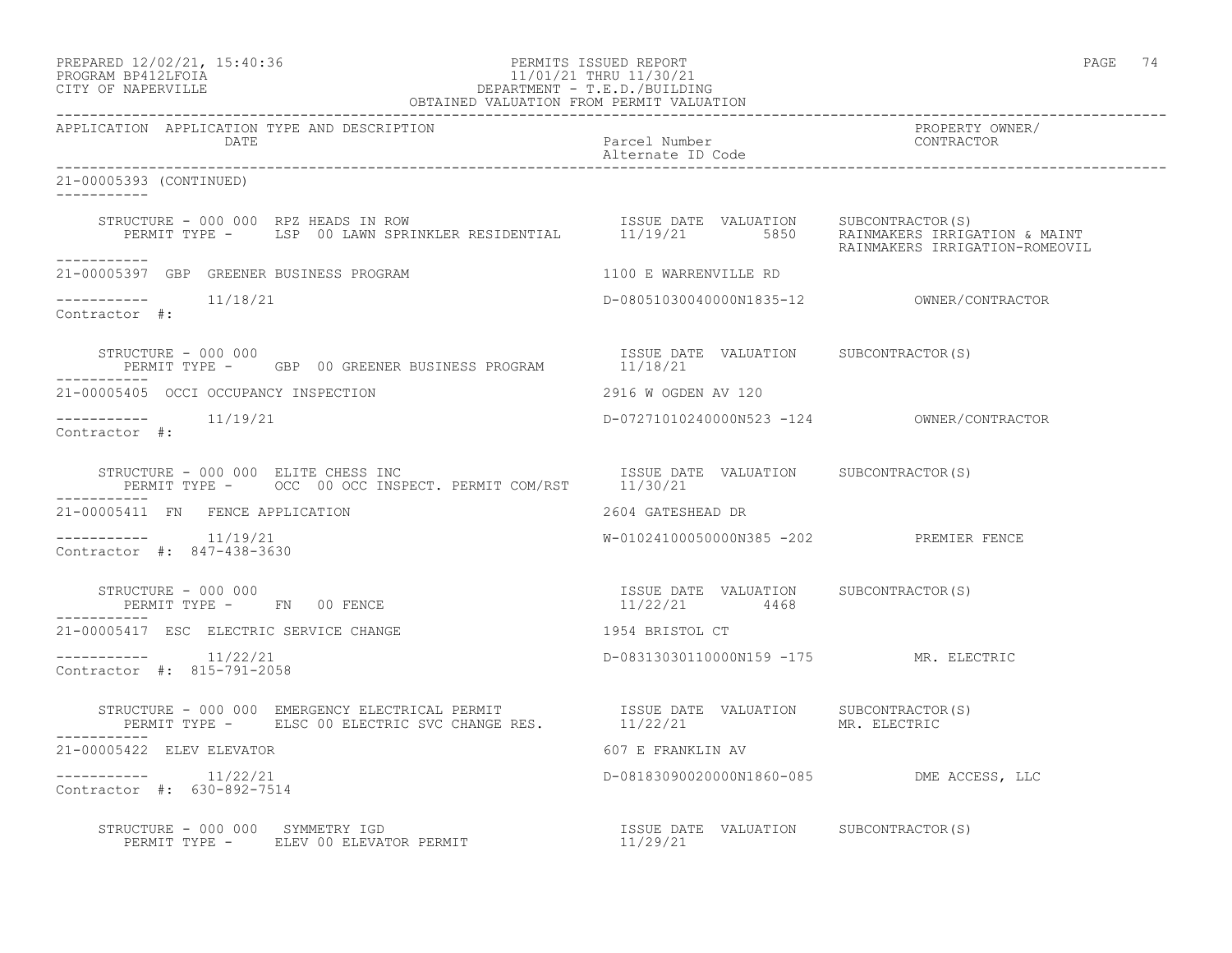### PREPARED 12/02/21, 15:40:36 PERMITS ISSUED REPORT PAGE 75 PROGRAM BP412LFOIA 11/01/21 THRU 11/30/21 CITY OF NAPERVILLE DEPARTMENT - T.E.D./BUILDING OBTAINED VALUATION FROM PERMIT VALUATION

| APPLICATION APPLICATION TYPE AND DESCRIPTION<br>DATE                                                                                                                                                          | Parcel Number<br>Alternate ID Code                     | PROPERTY OWNER/<br>CONTRACTOR                         |
|---------------------------------------------------------------------------------------------------------------------------------------------------------------------------------------------------------------|--------------------------------------------------------|-------------------------------------------------------|
| 21-00005423 ELEV ELEVATOR                                                                                                                                                                                     | 613 E FRANKLIN AV                                      |                                                       |
| Contractor #: 630-892-7514                                                                                                                                                                                    | D-08183090020000N1860-85 DME ACCESS, LLC               |                                                       |
| STRUCTURE - 000 000 SYMMETRY ELEV<br>PERMIT TYPE - ELEV 00 ELEVATOR PERMIT                                                                                                                                    | ISSUE DATE VALUATION SUBCONTRACTOR(S)<br>11/29/21      |                                                       |
| 21-00005429 RPZ REVERSE PRESSURE ZONE/BACKFLOW PREVENTER 4015 CHINABERRY LN                                                                                                                                   |                                                        |                                                       |
| $------- 11/23/21$<br>Contractor #: 815-385-5599                                                                                                                                                              |                                                        | W-01172020050000N1523-241 WATER WORKS INC-JOHNSBURG   |
| RUCTURE - 000 000 RPZ-NO ROW WORK (S)<br>PERMIT TYPE - LSP 00 LAWN SPRINKLER RESIDENTIAL (11/24/21 1000 WATER WORKS INC-JOHNSBURG)<br>ENGLAND PLUMBING<br>STRUCTURE - 000 000 RPZ-NO ROW WORK<br>------------ |                                                        | ENGLAND PLUMBING                                      |
| 21-00005431 FN FENCE APPLICATION                                                                                                                                                                              | 1948 COBBLEBROOK LN                                    |                                                       |
| Contractor #: 630-971-1034                                                                                                                                                                                    | D-08284180320000N693 -150 NORTHWEST FENCE              |                                                       |
| STRUCTURE - 000 000<br>PERMIT TYPE - FN 00 FENCE                                                                                                                                                              | ISSUE DATE VALUATION SUBCONTRACTOR(S)<br>11/24/21 5328 |                                                       |
| 21-00005434 FN FENCE APPLICATION                                                                                                                                                                              | 5672 ROSINWEED LN                                      |                                                       |
| $--------$ 11/23/21<br>Contractor #: 708-301-1200                                                                                                                                                             |                                                        | W-01224060060000N1448-290 AMERICAS BACKYARD           |
| STRUCTURE - 000 000<br>PERMIT TYPE - FN 00 FENCE                                                                                                                                                              | ISSUE DATE VALUATION SUBCONTRACTOR(S)<br>11/24/21 5900 |                                                       |
| 21-00005438 ELEV ELEVATOR                                                                                                                                                                                     | 2407 SHARON CT                                         |                                                       |
| $--------- 11/23/21$<br>Contractor #: 630-524-0015                                                                                                                                                            |                                                        | W-01032070480000N1609-185 TRN MOBILITY SOLUTIONS, LLC |
| STRUCTURE – 000 000 VERTICAL PLATFORM LIFT                        ISSUE DATE VALUATION     SUBCONTRACTOR(S)<br>PERMIT TYPE –      ELEV 00 ELEVATOR PERMIT                             11/30/21<br>----------- |                                                        |                                                       |
| 21-00005454 FN FENCE APPLICATION                                                                                                                                                                              | 1218 CHESHIRE AV                                       |                                                       |
| $--------- 11/24/21$<br>Contractor #: 708-856-8999                                                                                                                                                            |                                                        | D-08201050080000N109 -102 ILLINOIS FENCE COMPANY      |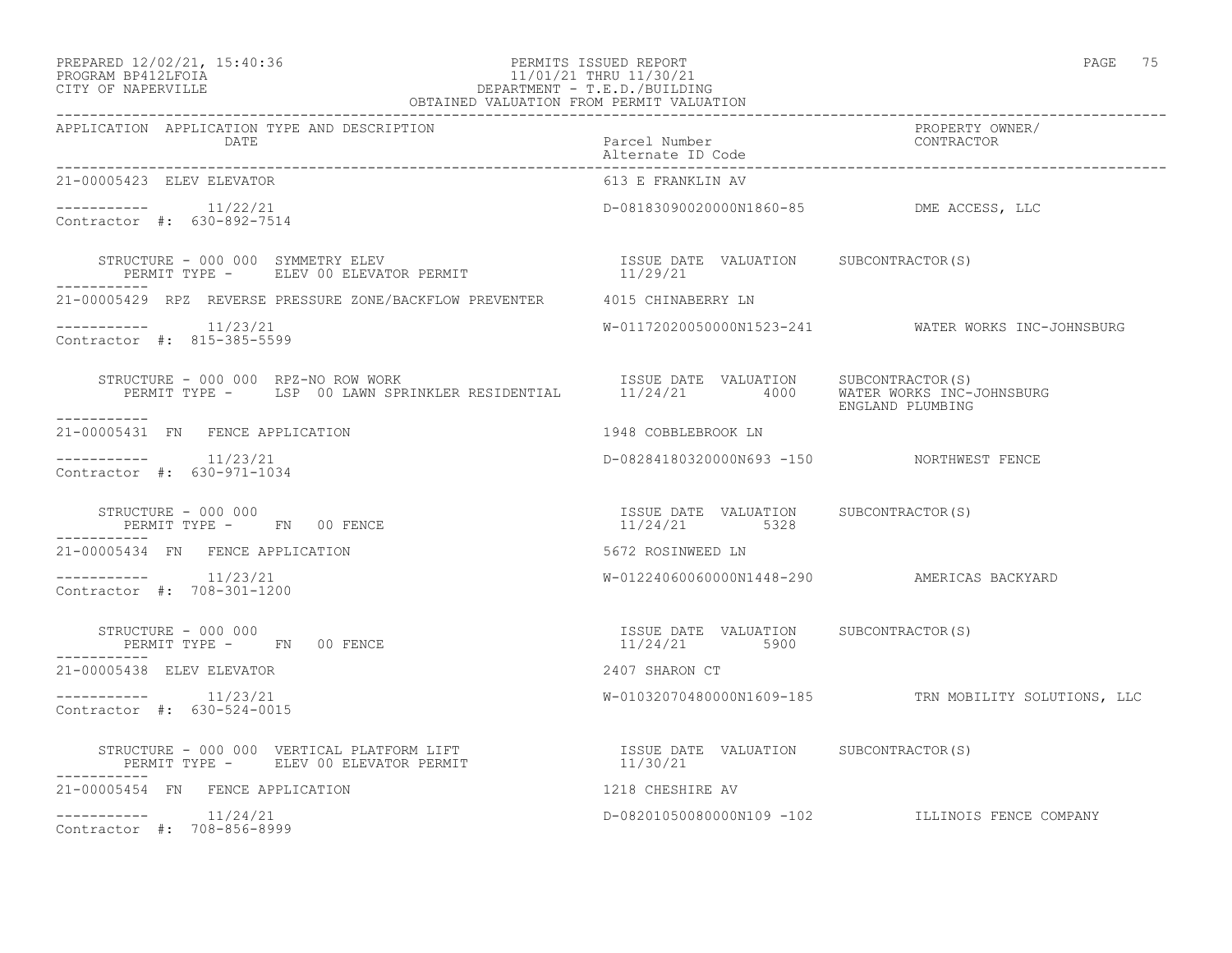| PREPARED 12/02/21, 15:40:36 |  |
|-----------------------------|--|
| PROGRAM RP412LFOIA          |  |

# PREPARED 12/02/21, 15:40:36 PERMITS ISSUED REPORT PAGE 76 PROGRAM BP412LFOIA 11/01/21 THRU 11/30/21 CITY OF NAPERVILLE (1999) 20 DEPARTMENT - T.E.D. /BUILDIN DEPARTMENT - T.E.D./BUILDING

| OBTAINED VALUATION FROM PERMIT VALUATION                                                                                                                                                                                                                                                                                                                                                                                                        |                                         |                                                      |
|-------------------------------------------------------------------------------------------------------------------------------------------------------------------------------------------------------------------------------------------------------------------------------------------------------------------------------------------------------------------------------------------------------------------------------------------------|-----------------------------------------|------------------------------------------------------|
| APPLICATION APPLICATION TYPE AND DESCRIPTION<br>DATE                                                                                                                                                                                                                                                                                                                                                                                            | Parcel Number<br>Alternate ID Code      | PROPERTY OWNER/<br>CONTRACTOR                        |
| 21-00005454 (CONTINUED)                                                                                                                                                                                                                                                                                                                                                                                                                         |                                         |                                                      |
|                                                                                                                                                                                                                                                                                                                                                                                                                                                 |                                         |                                                      |
| 21-00005458 RPZ REVERSE PRESSURE ZONE/BACKFLOW PREVENTER 639 WEHRLI DR                                                                                                                                                                                                                                                                                                                                                                          |                                         |                                                      |
| $---------$ 11/24/21<br>Contractor #: 708-932-0211                                                                                                                                                                                                                                                                                                                                                                                              |                                         | D-08191170220000N50 -100 PROFESSIONAL LAWN SPRINKLER |
| ------------                                                                                                                                                                                                                                                                                                                                                                                                                                    |                                         | PROFESSIONAL LAWN SPRINKLER<br>HOGAN PLUMBING        |
| 21-00005466 LV ELECTRIC LOW VOLTAGE                                                                                                                                                                                                                                                                                                                                                                                                             | 1840 CENTRE POINT CR 108                |                                                      |
| $--------- 11/29/21$<br>Contractor #: 312-767-7946                                                                                                                                                                                                                                                                                                                                                                                              | D-08064090020000N310 -26 1INFOTECH CORP |                                                      |
| -----------                                                                                                                                                                                                                                                                                                                                                                                                                                     |                                         | SUBCONTRACTOR(S)                                     |
| 21-00005469 PPA PLUMBING PERMIT                                                                                                                                                                                                                                                                                                                                                                                                                 | 404 KNOCH KNOLLS RD                     |                                                      |
| $--------$ 11/29/21<br>Contractor #: 815-690-9463                                                                                                                                                                                                                                                                                                                                                                                               |                                         | W-01014120010000W563 -204 DON HINKLE EXCAVATING      |
| STRUCTURE - 000 000 EMERGENCY SEWER/WATER REPAIR TSSUE DATE VALUATION SUBCONTRACTOR(S)<br>PERMIT TYPE - SEW 00 SEWER/WATER REPAIR OR REPLACE 11/30/21 DON HINKLE EXCAV<br>-----------                                                                                                                                                                                                                                                           |                                         | DON HINKLE EXCAVATING<br>GERRENTEED PLUMBING         |
| 22-00000001 SITE SITE DEVELOPMENT                                                                                                                                                                                                                                                                                                                                                                                                               | 400 S EAGLE ST                          |                                                      |
| $--------- 11/01/21$<br>Contractor #:                                                                                                                                                                                                                                                                                                                                                                                                           | D-07134410190000N1154-84                |                                                      |
| $\begin{minipage}{0.5\textwidth} \centering \begin{tabular}{lcccc} \texttt{STRUCTUR} & \texttt{S} & \texttt{S} & \texttt{S} & \texttt{S} & \texttt{S} & \texttt{S} & \texttt{S} & \texttt{S} & \texttt{S} & \texttt{S} & \texttt{S} & \texttt{S} & \texttt{S} & \texttt{S} & \texttt{S} & \texttt{S} & \texttt{S} & \texttt{S} & \texttt{S} & \texttt{S} & \texttt{S} & \texttt{S} & \texttt{S} & \texttt{S} & \texttt{S} & \texttt{S} & \text$ |                                         |                                                      |
| 22-00000002 SITE SITE DEVELOPMENT                                                                                                                                                                                                                                                                                                                                                                                                               | 400 S EAGLE ST                          |                                                      |
| $--------- 11/01/21$<br>Contractor #:                                                                                                                                                                                                                                                                                                                                                                                                           | D-07134410190000N1154-84                |                                                      |
| STRUCTURE - 000 000                                                                                                                                                                                                                                                                                                                                                                                                                             | ISSUE DATE VALUATION SUBCONTRACTOR(S)   |                                                      |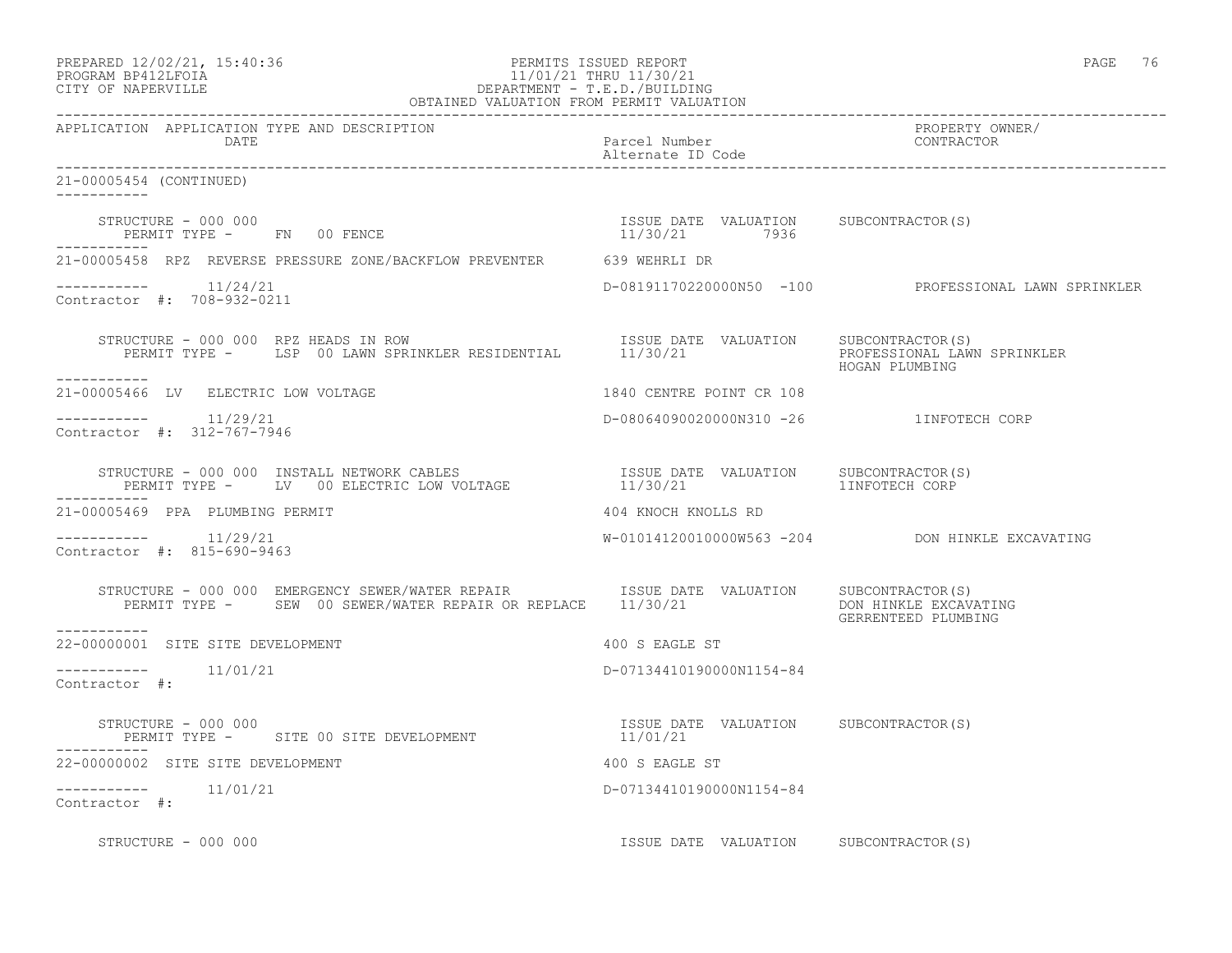### PREPARED 12/02/21, 15:40:36 PERMITS ISSUED REPORT PAGE 77 PROGRAM BP412LFOIA 11/01/21 THRU 11/30/21 CITY OF NAPERVILLE DEPARTMENT - T.E.D./BUILDING OBTAINED VALUATION FROM PERMIT VALUATION

| APPLICATION APPLICATION TYPE AND DESCRIPTION<br>DATE                          | Parcel Number<br>Alternate ID Code                | PROPERTY OWNER/<br>CONTRACTOR |
|-------------------------------------------------------------------------------|---------------------------------------------------|-------------------------------|
| 22-00000002 (CONTINUED)                                                       |                                                   |                               |
| PERMIT TYPE - SITE 00 SITE DEVELOPMENT                                        | 11/01/21                                          |                               |
| 22-00000003 SITE SITE DEVELOPMENT                                             | 400 S EAGLE ST                                    |                               |
| $--------- 11/01/21$<br>Contractor #:                                         | D-07134410190000N1154-84                          |                               |
| STRUCTURE - 000 000<br>PERMIT TYPE - SITE 00 SITE DEVELOPMENT<br>------------ | ISSUE DATE VALUATION SUBCONTRACTOR(S)<br>11/01/21 |                               |
| 22-00000004 SITE SITE DEVELOPMENT                                             | 400 S EAGLE ST                                    |                               |
| $--------- 11/01/21$<br>Contractor #:                                         | D-07134410190000N1154-84                          |                               |
| STRUCTURE - 000 000<br>PERMIT TYPE - SITE 00 SITE DEVELOPMENT                 | ISSUE DATE VALUATION SUBCONTRACTOR(S)<br>11/01/21 |                               |
| 22-00000005 SITE SITE DEVELOPMENT                                             | 400 S EAGLE ST                                    |                               |
| -----------    11/01/21<br>Contractor #:                                      | D-07134410190000N1154-84                          |                               |
| STRUCTURE - 000 000<br>PERMIT TYPE - SITE 00 SITE DEVELOPMENT                 | ISSUE DATE VALUATION SUBCONTRACTOR(S)<br>11/01/21 |                               |
| 22-00000006 SITE SITE DEVELOPMENT                                             | 400 S EAGLE ST                                    |                               |
| $--------- 11/01/21$<br>Contractor #:                                         | D-07134410190000N1154-84                          |                               |
| STRUCTURE - 000 000<br>PERMIT TYPE - SITE 00 SITE DEVELOPMENT                 | ISSUE DATE VALUATION SUBCONTRACTOR(S)<br>11/01/21 |                               |
| 22-00000007 SITE SITE DEVELOPMENT                                             | 400 S EAGLE ST                                    |                               |
| $--------- 11/01/21$<br>Contractor #:                                         | D-07134410190000N1154-84                          |                               |
| STRUCTURE - 000 000<br>PERMIT TYPE - SITE 00 SITE DEVELOPMENT                 | ISSUE DATE VALUATION SUBCONTRACTOR(S)<br>11/01/21 |                               |
| ------------<br>22-00000008 SITE SITE DEVELOPMENT                             | 400 S EAGLE ST                                    |                               |
| $--------- 11/01/21$<br>Contractor #:                                         | D-07134410190000N1154-84                          |                               |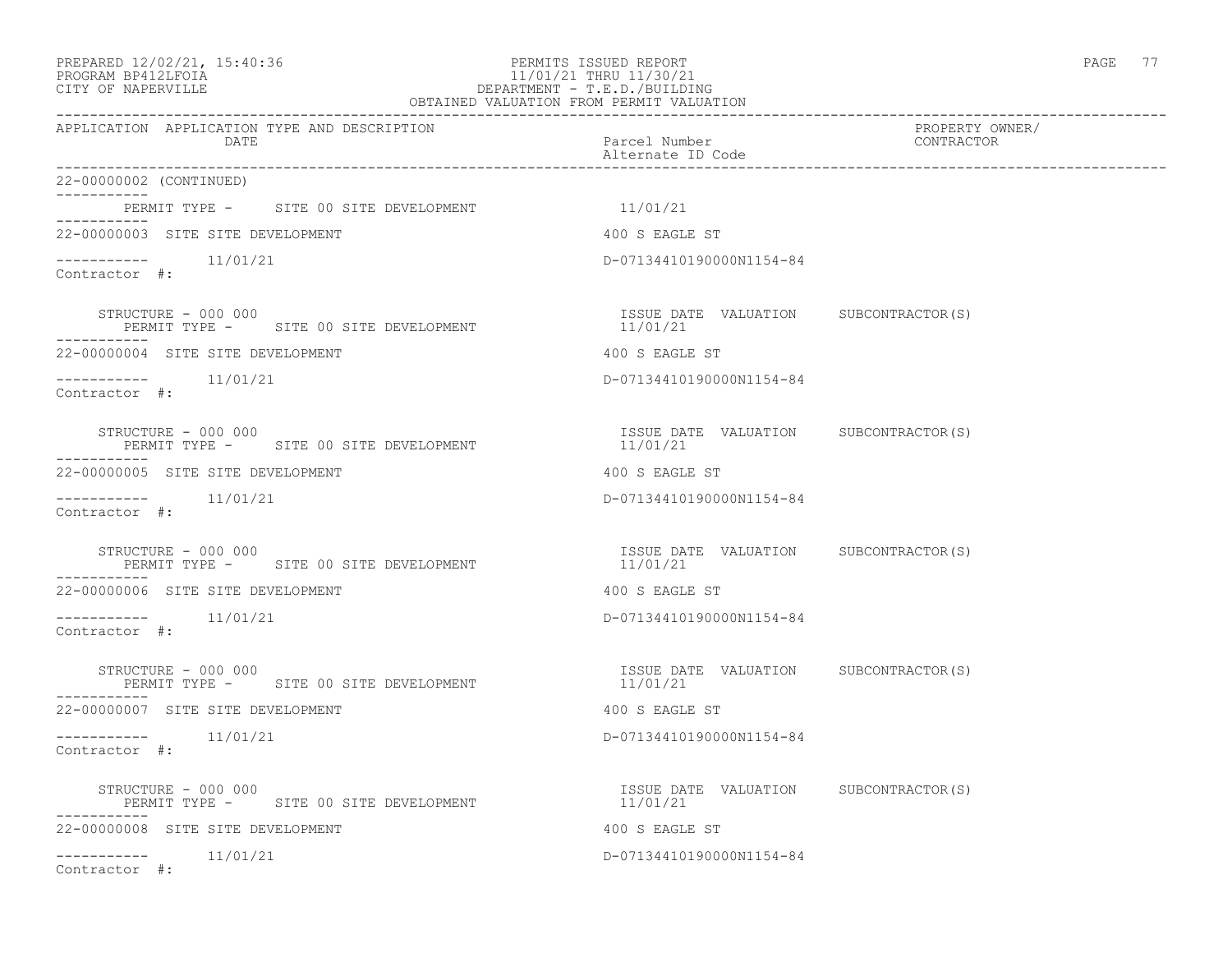# PREPARED 12/02/21, 15:40:36 PERMITS ISSUED REPORT PAGE 78 PROGRAM BP412LFOIA 11/01/21 THRU 11/30/21 CITY OF NAPERVILLE DEPARTMENT - T.E.D./BUILDING

| OBTAINED VALUATION FROM PERMIT VALUATION                      |                                                   |                               |
|---------------------------------------------------------------|---------------------------------------------------|-------------------------------|
| APPLICATION APPLICATION TYPE AND DESCRIPTION<br>DATE          | Parcel Number<br>Alternate ID Code                | PROPERTY OWNER/<br>CONTRACTOR |
| 22-00000008 (CONTINUED)<br>___________                        |                                                   |                               |
| STRUCTURE - 000 000<br>PERMIT TYPE - SITE 00 SITE DEVELOPMENT | ISSUE DATE VALUATION SUBCONTRACTOR(S)<br>11/01/21 |                               |
| 22-00000009 SITE SITE DEVELOPMENT                             | 400 S EAGLE ST                                    |                               |
| $--------$ 11/01/21<br>Contractor #:                          | D-07134410190000N1154-84                          |                               |
| STRUCTURE - 000 000<br>PERMIT TYPE - SITE 00 SITE DEVELOPMENT | ISSUE DATE VALUATION SUBCONTRACTOR(S)<br>11/01/21 |                               |
| 22-00000010 SITE SITE DEVELOPMENT                             | 400 S EAGLE ST                                    |                               |
| $--------$ 11/01/21<br>Contractor #:                          | D-07134410190000N1154-84                          |                               |
| STRUCTURE - 000 000<br>PERMIT TYPE - SITE 00 SITE DEVELOPMENT | ISSUE DATE VALUATION SUBCONTRACTOR(S)<br>11/01/21 |                               |
| 22-00000011 SITE SITE DEVELOPMENT                             | 400 S EAGLE ST                                    |                               |
| -----------<br>11/01/21<br>Contractor #:                      | D-07134410190000N1154-84                          |                               |
| STRUCTURE - 000 000<br>PERMIT TYPE - SITE 00 SITE DEVELOPMENT | ISSUE DATE VALUATION SUBCONTRACTOR(S)<br>11/01/21 |                               |
| 22-00000012 SITE SITE DEVELOPMENT                             | 400 S EAGLE ST                                    |                               |
| $--------- 11/01/21$<br>Contractor #:                         | D-07134410190000N1154-84                          |                               |
| STRUCTURE - 000 000<br>PERMIT TYPE - SITE 00 SITE DEVELOPMENT | ISSUE DATE VALUATION SUBCONTRACTOR(S)<br>11/01/21 |                               |
| 22-00000013 SITE SITE DEVELOPMENT                             | 400 S EAGLE ST                                    |                               |
| $--------- 11/01/21$<br>Contractor #:                         | D-07134410190000N1154-84                          |                               |
| STRUCTURE - 000 000<br>PERMIT TYPE - SITE 00 SITE DEVELOPMENT | ISSUE DATE VALUATION SUBCONTRACTOR(S)<br>11/01/21 |                               |
| 22-00000014 SITE SITE DEVELOPMENT                             | 400 S EAGLE ST                                    |                               |
| $--------- 11/01/21$<br>Contractor #:                         | D-07134410190000N1154-84                          |                               |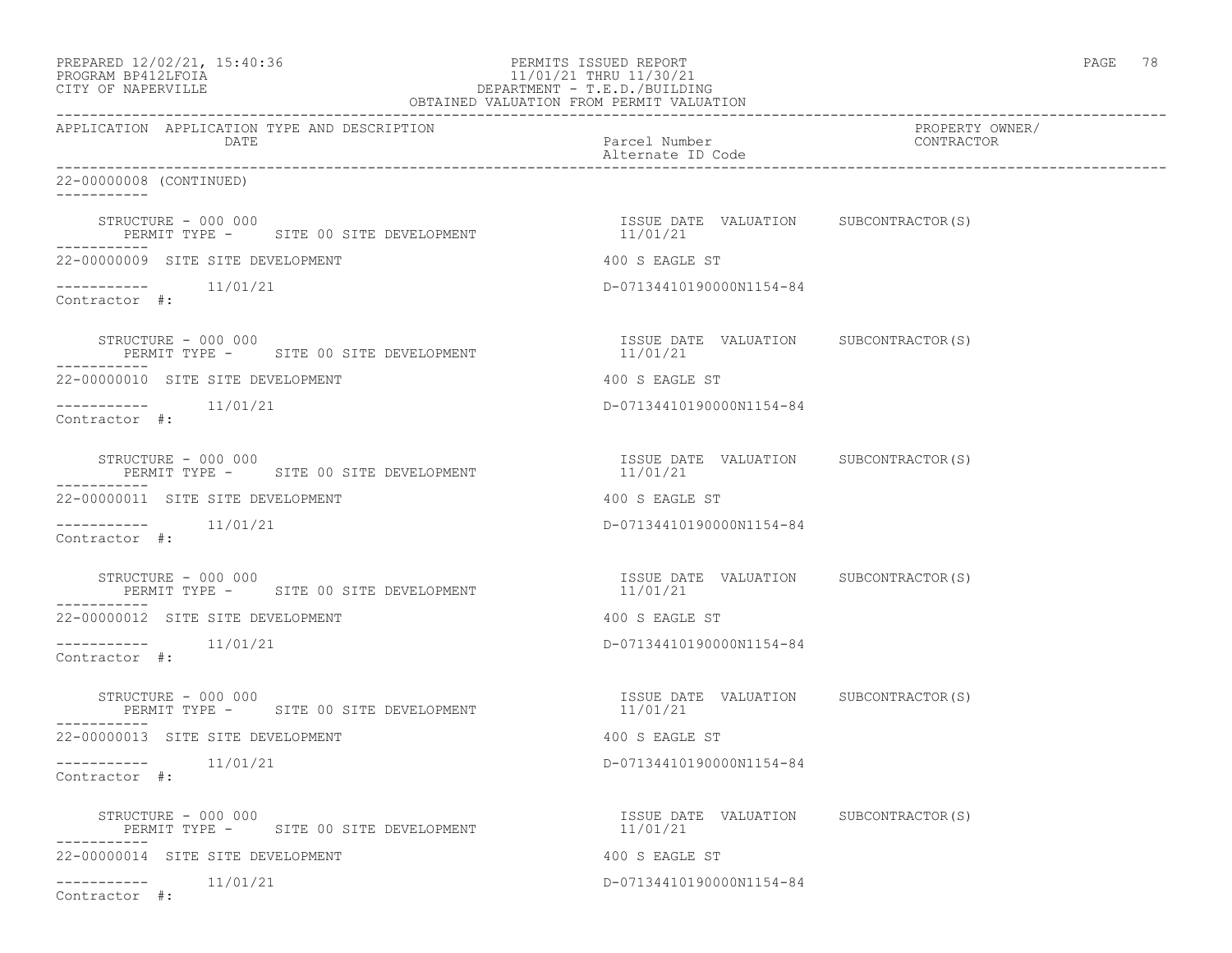| PREPARED 12/02/21, 15:40:36 |  |
|-----------------------------|--|
| PROGRAM BP412LFOIA          |  |

## PERMITS ISSUED REPORT **PAGE 79** PROGRAM BP412LFOIA 11/01/21 THRU 11/30/21<br>CITY OF NAPERVILLE DEPARTMENT - T.E.D./BUILDIN CITY OF NAPERVILLE DEPARTMENT - T.E.D./BUILDING OBTAINED VALUATION FROM PERMIT VALUATION

| APPLICATION APPLICATION TYPE AND DESCRIPTION<br><b>DATE</b>   | Parcel Number<br>Alternate ID Code                | PROPERTY OWNER/<br>CONTRACTOR |
|---------------------------------------------------------------|---------------------------------------------------|-------------------------------|
| 22-00000014 (CONTINUED)                                       |                                                   |                               |
| STRUCTURE - 000 000<br>PERMIT TYPE - SITE 00 SITE DEVELOPMENT | ISSUE DATE VALUATION SUBCONTRACTOR(S)<br>11/01/21 |                               |
| 22-00000015 SITE SITE DEVELOPMENT                             | 400 S EAGLE ST                                    |                               |
| $--------- 11/01/21$<br>Contractor #:                         | D-07134410190000N1154-84                          |                               |
| STRUCTURE - 000 000<br>PERMIT TYPE - SITE 00 SITE DEVELOPMENT | ISSUE DATE VALUATION SUBCONTRACTOR(S)<br>11/01/21 |                               |
| 22-00000016 SITE SITE DEVELOPMENT                             | 400 S EAGLE ST                                    |                               |
| ----------    11/01/21<br>Contractor #:                       | D-07134410190000N1154-84                          |                               |
| STRUCTURE - 000 000<br>PERMIT TYPE - SITE 00 SITE DEVELOPMENT | ISSUE DATE VALUATION<br>11/01/21                  | SUBCONTRACTOR(S)              |
| TOTAL PERMITS ISSUED 539 TOTAL PERMITS HELD                   | $\Omega$                                          |                               |
| $\Omega$<br>TOTAL PERMIT VALUATION                            |                                                   |                               |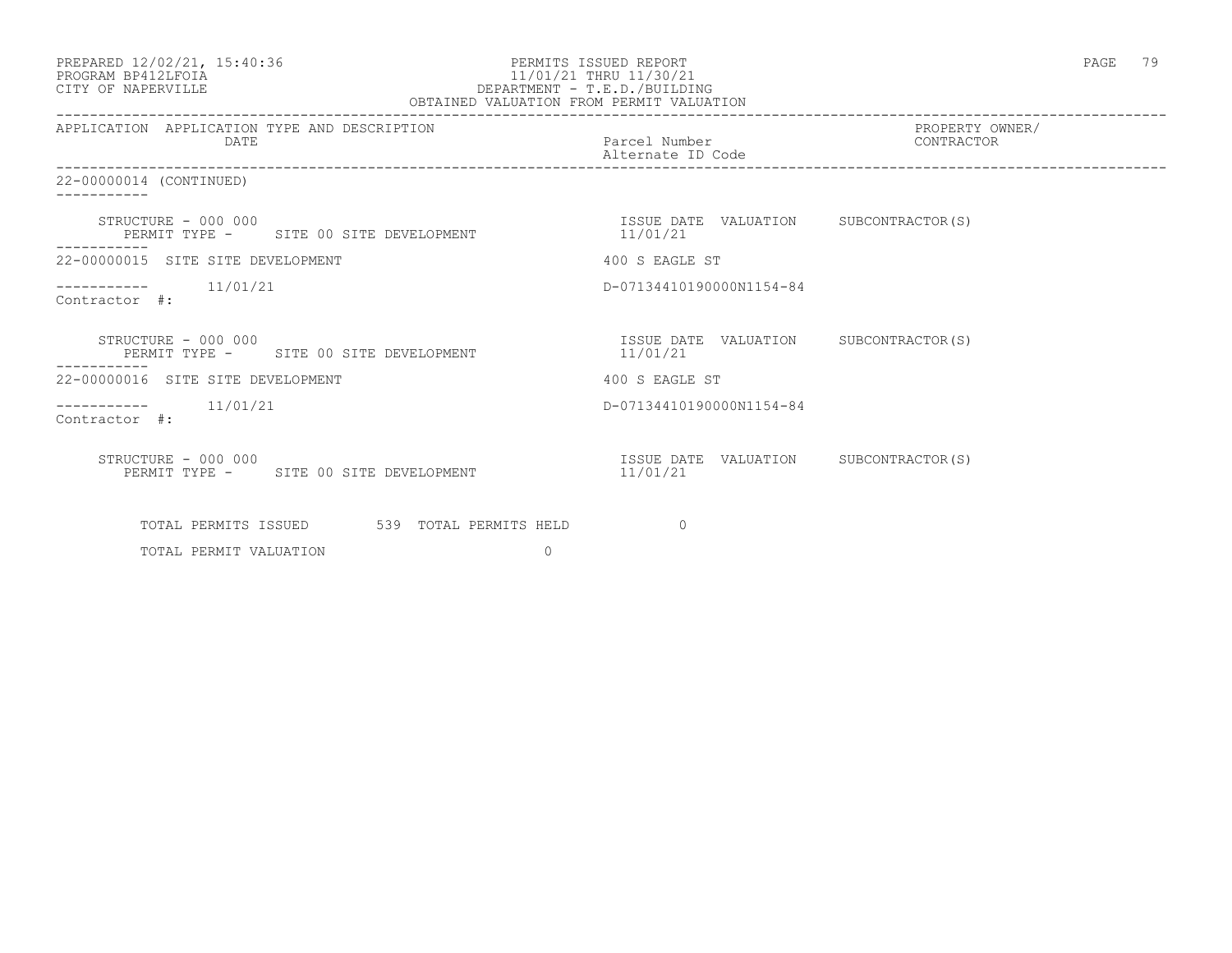PREPARED 12/02/21, 15:40:36 PERMITS ISSUED REPORT PAGE 80

## PROGRAM BP412LFOIA 11/01/21 THRU 11/30/21 CITY OF NAPERVILLE DEPARTMENT - FIBER OPTIC ROW OBTAINED VALUATION FROM PERMIT VALUATION

------------------------------------------------------------------------------------------------------------------------------------ APPLICATION APPLICATION TYPE AND DESCRIPTION  $PATE$  DATE Parcel Number CONTRACTOR Alternate ID Code ------------------------------------------------------------------------------------------------------------------------------------ 21-66600073 FO FIBER OPTIC ROW  $--------- 8/16/21$ - The settlement of the settlement of the settlement of the settlement of the settlement of the set of the set of the set of the set of the set of the set of the set of the set of the set of the set of the set of the set o Contractor #: 847-875-7153 STRUCTURE - 000 000 ISSUE DATE VALUATION SUBCONTRACTOR(S) PERMIT TYPE - FO 00 FIBER OPTIC ROW 11/29/21 TOTAL PERMITS ISSUED 1 TOTAL PERMITS HELD 0

TOTAL PERMIT VALUATION 0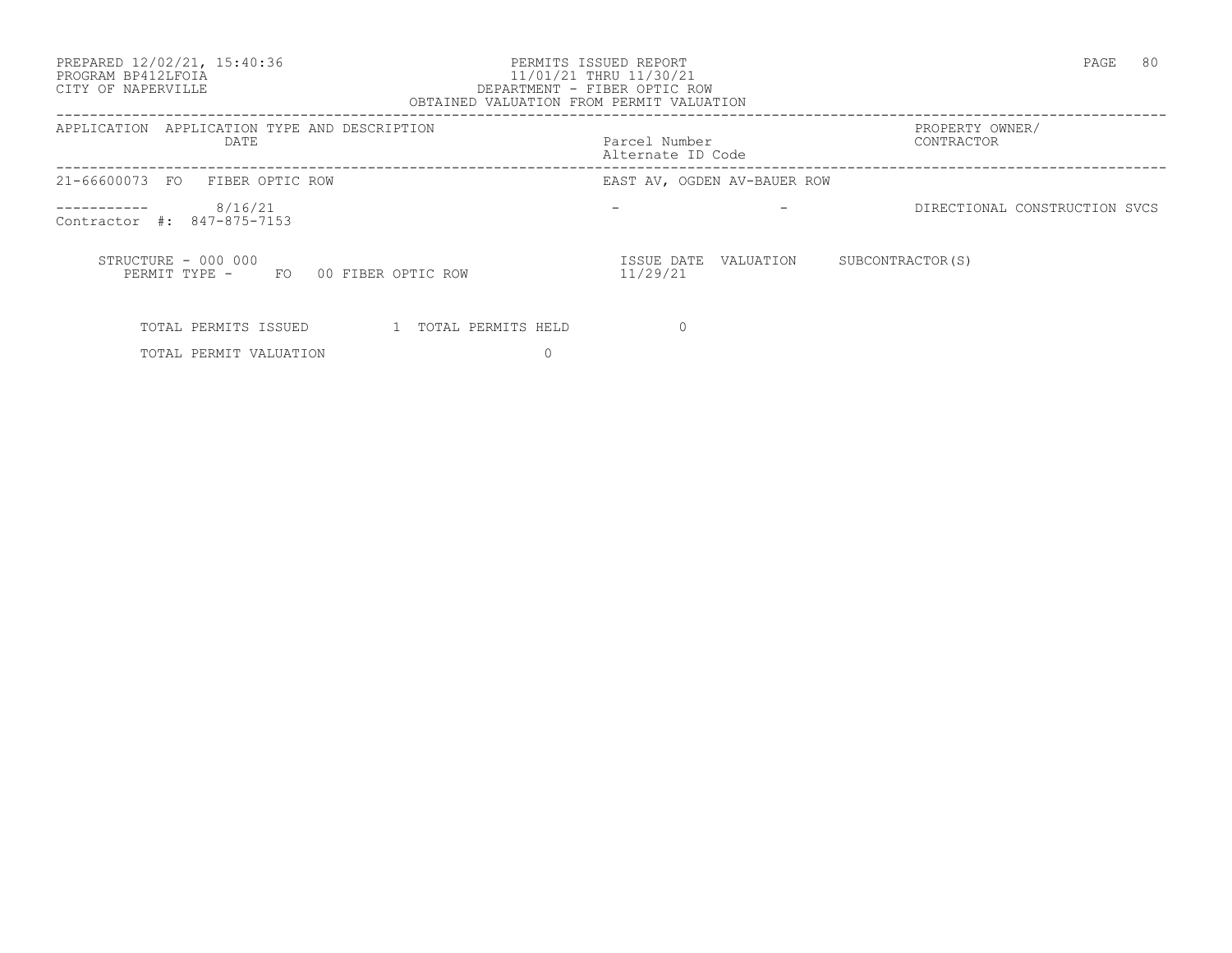PREPARED 12/02/21, 15:40:36 PERMITS ISSUED REPORT PAGE 81

## PROGRAM BP412LFOIA 11/01/21 THRU 11/30/21 CITY OF NAPERVILLE DEPARTMENT - SMALL CELL OBTAINED VALUATION FROM PERMIT VALUATION

------------------------------------------------------------------------------------------------------------------------------------

| APPLICATION TYPE AND DESCRIPTION<br>APPLICATION<br>DATE                    | Parcel Number<br>Alternate ID Code  | PROPERTY OWNER/<br>CONTRACTOR |
|----------------------------------------------------------------------------|-------------------------------------|-------------------------------|
| 20-55500143<br>SMALL CELL<br>-SC-                                          | 153 CENTER ST VRZN                  |                               |
| 10/30/20<br>708-588-2500<br>Contractor<br>$\#$ :                           | D-08181270010000N430 -70            | MEADE ELECTRIC COMPANY INC    |
| STRUCTURE - 000 000<br>00 SMALL CELL EXISTING POLE<br>PERMIT TYPE -<br>SCE | ISSUE DATE<br>VALUATION<br>11/03/21 | SUBCONTRACTOR (S)             |
| TOTAL PERMITS ISSUED<br>TOTAL PERMITS HELD                                 |                                     |                               |

TOTAL PERMIT VALUATION 0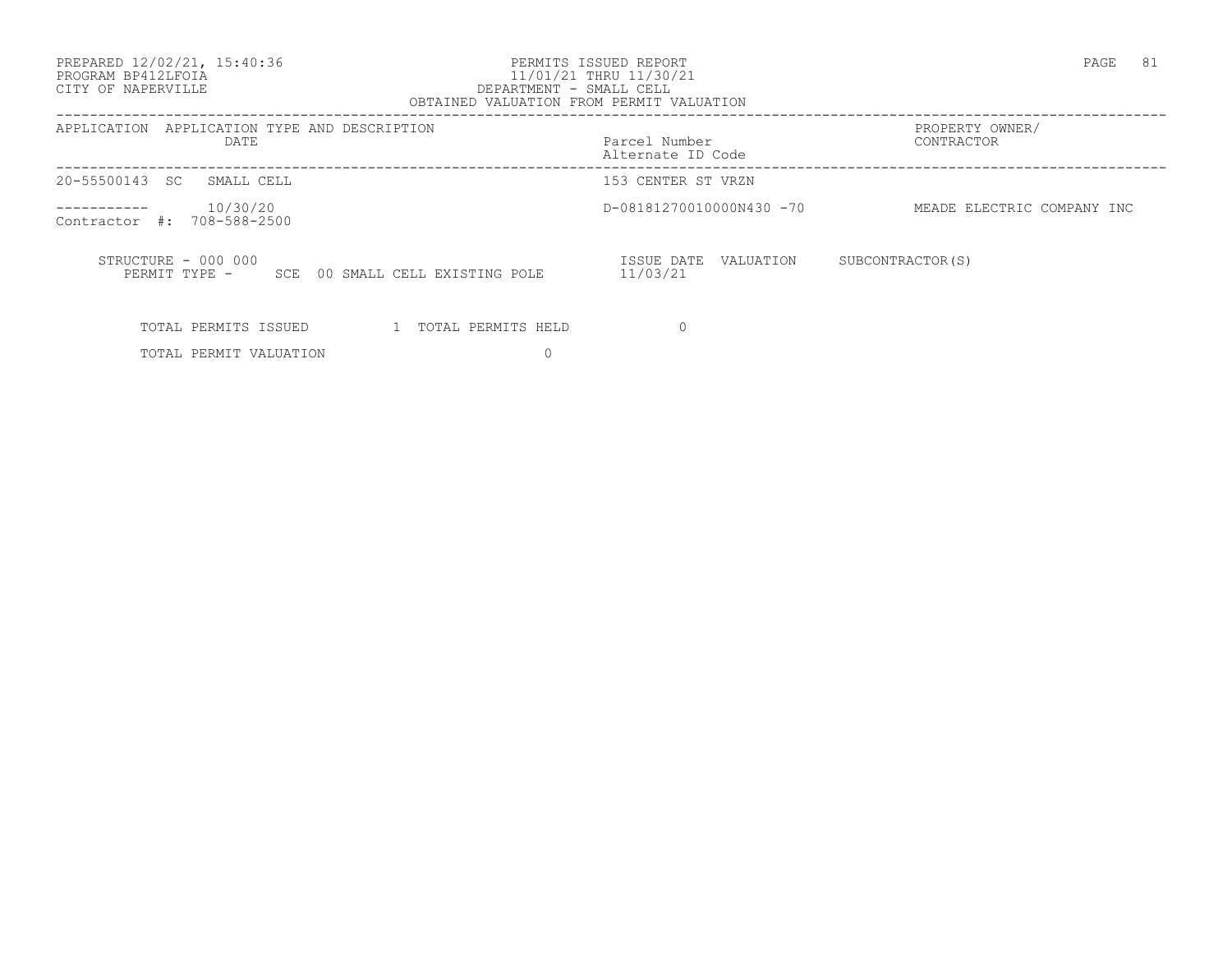| PREPARED 12/02/21, 15:40:36 |  |
|-----------------------------|--|
| -------- -- -- ------       |  |

## PREPARED 12/02/21, 15:40:36 PERMITS ISSUED REPORT PAGE 82 PROGRAM BP412LFOIA 11/01/21 THRU 11/30/21 CITY OF NAPERVILLE DEPARTMENT - TED/ROW

| OBTAINED VALUATION FROM PERMIT VALUATION                                            |                                                   |                                                         |  |
|-------------------------------------------------------------------------------------|---------------------------------------------------|---------------------------------------------------------|--|
| APPLICATION APPLICATION TYPE AND DESCRIPTION<br><b>DATE</b>                         | Parcel Number<br>Alternate ID Code                | PROPERTY OWNER/<br>CONTRACTOR                           |  |
| 21-88800149 TROW TD RIGHT OF WAY                                                    | 35 S WASHINGTON ST HM                             |                                                         |  |
| Contractor #: 708-598-2300                                                          |                                                   | D-07134190170000N538 -84 IMPERIAL CRANE SERVICES, INC   |  |
| STRUCTURE - 000 000<br>PERMIT TYPE - ROW2 00 TD ROW2 PERMIT NON FRNCS ROAD 11/03/21 | ISSUE DATE VALUATION SUBCONTRACTOR(S)             |                                                         |  |
| 21-88800151 TROW TD RIGHT OF WAY                                                    | 581 PLANK RD                                      |                                                         |  |
| $--------- 10/14/21$<br>Contractor #: 847-875-7153                                  |                                                   | D-08182060650000N209 -71 DIRECTIONAL CONSTRUCTION SVCS  |  |
| STRUCTURE - 000 000<br>PERMIT TYPE - TROW 00 TD RIGHT OF WAY PERMIT 11/02/21        | ISSUE DATE VALUATION SUBCONTRACTOR(S)             |                                                         |  |
| 21-88800154 TROW TD RIGHT OF WAY                                                    | 1824 DENISON RD                                   |                                                         |  |
| $--------$ 10/26/21<br>Contractor #: 815-531-5822                                   | D-08332050180000N494 -165 AXS POINTS              |                                                         |  |
| STRUCTURE - 000 000<br>PERMIT TYPE -     TROW 00 TD RIGHT OF WAY PERMIT             | ISSUE DATE VALUATION SUBCONTRACTOR(S)<br>11/10/21 |                                                         |  |
| 21-88800155 TROW TD RIGHT OF WAY                                                    | 3740 CELESTE LN                                   |                                                         |  |
| $--------- 10/27/21$<br>Contractor #:                                               |                                                   | W-01114290180000N961 -232 AXXON COMMUNICATIONS, INC     |  |
| STRUCTURE - 000 000<br>PERMIT TYPE - TROW 00 TD RIGHT OF WAY PERMIT 11/10/21        | ISSUE DATE VALUATION SUBCONTRACTOR(S)             |                                                         |  |
| 21-88800157 TROW TD RIGHT OF WAY                                                    | 1823 HIGH GROVE LN 101                            |                                                         |  |
| $--------$ 10/29/21<br>Contractor #: 815-531-5822                                   | D-07151020250000N1301-64 AXS POINTS               |                                                         |  |
| STRUCTURE - 000 000<br>PERMIT TYPE - TROW 00 TD RIGHT OF WAY PERMIT 11/23/21        | ISSUE DATE VALUATION SUBCONTRACTOR(S)             |                                                         |  |
| 21-88800158 TROW TD RIGHT OF WAY                                                    | 1674 ESTATE CR                                    |                                                         |  |
| -----------    10/29/21<br>Contractor #: 847-875-7153                               |                                                   | D-08284120470000N464 -150 DIRECTIONAL CONSTRUCTION SVCS |  |
| STRUCTURE - 000 000                                                                 | ISSUE DATE VALUATION SUBCONTRACTOR(S)             |                                                         |  |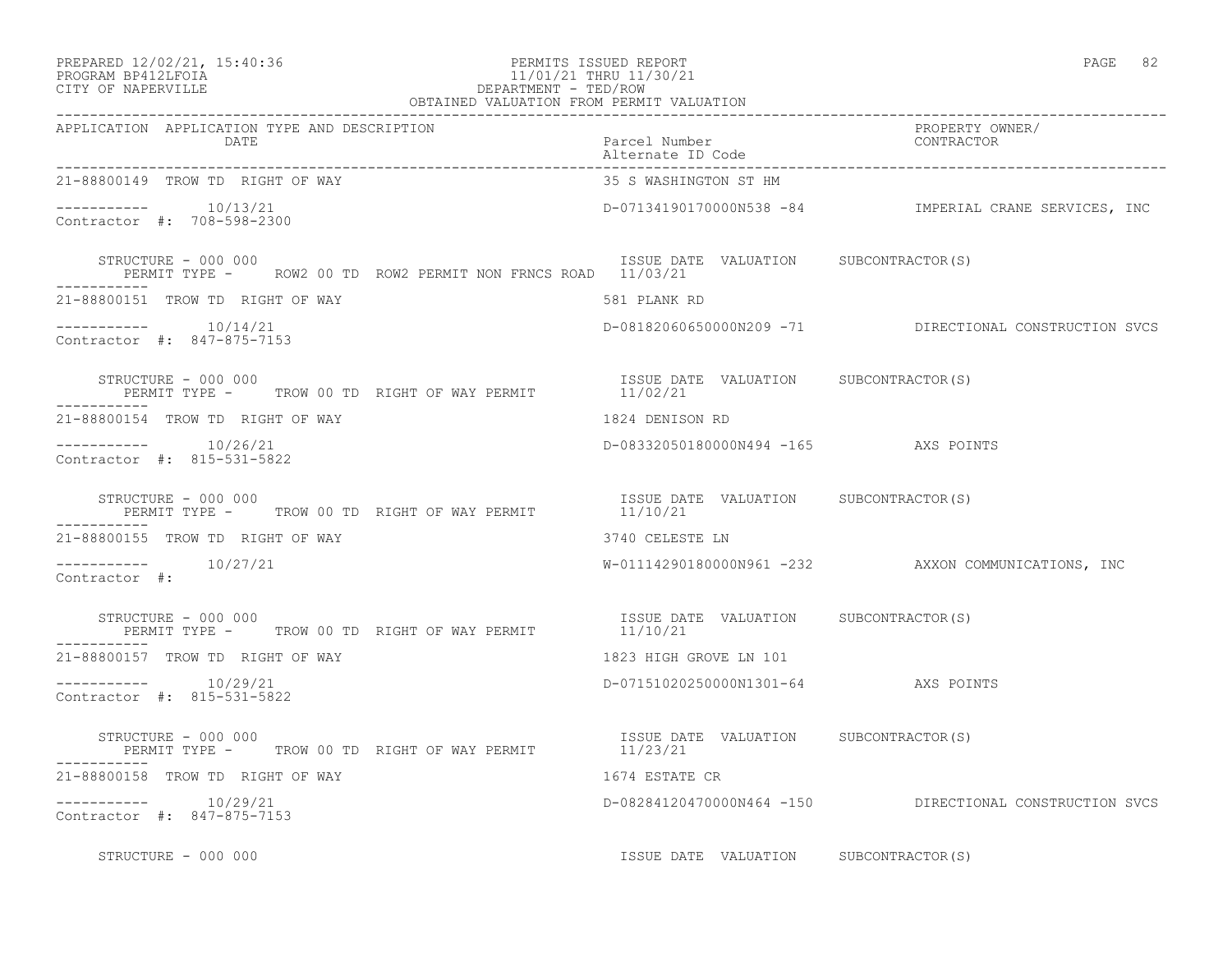| PREPARED 12/02/21, 15:40:36 |  |
|-----------------------------|--|
|                             |  |

### PREPARED 12/02/21, 15:40:36 PERMITS ISSUED REPORT PAGE 83 PROGRAM BP412LFOIA 11/01/21 THRU 11/30/21 CITY OF NAPERVILLE DEPARTMENT - TED/ROW CITY OF NAPERVILLE **Example 20** and the contract of the DEPARTMENT - TED/ROW OBTAINED VALUATION FROM PERMIT VALUATION

| APPLICATION APPLICATION TYPE AND DESCRIPTION<br>DATE                         | Parcel Number<br>Alternate ID Code                | PROPERTY OWNER/<br>CONTRACTOR                           |
|------------------------------------------------------------------------------|---------------------------------------------------|---------------------------------------------------------|
| 21-88800158 (CONTINUED)                                                      |                                                   |                                                         |
| PERMIT TYPE - TROW 00 TD RIGHT OF WAY PERMIT 11/05/21                        |                                                   |                                                         |
| 21-88800159 TROW TD RIGHT OF WAY                                             | 308 LEEDS CT                                      |                                                         |
| $--------- 11/01/21$<br>Contractor #: 847-875-7153                           |                                                   | D-08323070150000N139 -177 DIRECTIONAL CONSTRUCTION SVCS |
| STRUCTURE - 000 000<br>PERMIT TYPE - TROW 00 TD RIGHT OF WAY PERMIT 11/15/21 | ISSUE DATE VALUATION SUBCONTRACTOR(S)             |                                                         |
| -----------<br>21-88800160 TROW TD RIGHT OF WAY                              | 1317 HAVERHILL CR                                 |                                                         |
| $--------- 11/01/21$<br>Contractor #: 847-875-7153                           |                                                   | D-08083110250000N502 -57 DIRECTIONAL CONSTRUCTION SVCS  |
| STRUCTURE - 000 000<br>PERMIT TYPE - TROW 00 TD RIGHT OF WAY PERMIT 11/05/21 | ISSUE DATE VALUATION SUBCONTRACTOR(S)             |                                                         |
| 21-88800161 TROW TD RIGHT OF WAY                                             | 1123 LAKEWOOD CR                                  |                                                         |
| $--------- 11/01/21$<br>Contractor #: 847-875-7153                           |                                                   | D-07272050270000N94 -125 DIRECTIONAL CONSTRUCTION SVCS  |
| STRUCTURE - 000 000<br>PERMIT TYPE -     TROW 00 TD RIGHT OF WAY PERMIT      | ISSUE DATE VALUATION SUBCONTRACTOR(S)<br>11/15/21 |                                                         |
| 21-88800163 TROW TD RIGHT OF WAY                                             | 1500 E BAILEY RD                                  |                                                         |
| $--------- 11/04/21$<br>Contractor #: 847-875-7153                           |                                                   | D-08283110010000N160 -149 DIRECTIONAL CONSTRUCTION SVCS |
| STRUCTURE - 000 000<br>PERMIT TYPE - TROW 00 TD RIGHT OF WAY PERMIT 11/23/21 | ISSUE DATE VALUATION SUBCONTRACTOR(S)             |                                                         |
| 21-88800164 TROW TD RIGHT OF WAY                                             | 4712 CHOKEBERRY DR                                |                                                         |
| $---------$ 11/04/21<br>Contractor #: 847-875-7153                           |                                                   | W-01153070030000N1291-259 DIRECTIONAL CONSTRUCTION SVCS |
| STRUCTURE - 000 000<br>PERMIT TYPE - TROW 00 TD RIGHT OF WAY PERMIT 11/15/21 | ISSUE DATE VALUATION SUBCONTRACTOR (S)            |                                                         |
| 21-88800165 TROW TD RIGHT OF WAY                                             | 1249 W BAUER RD                                   |                                                         |
| $---------$ 11/04/21<br>Contractor #: 815-531-5822                           | D-07112130290000N580 -37 AXS POINTS               |                                                         |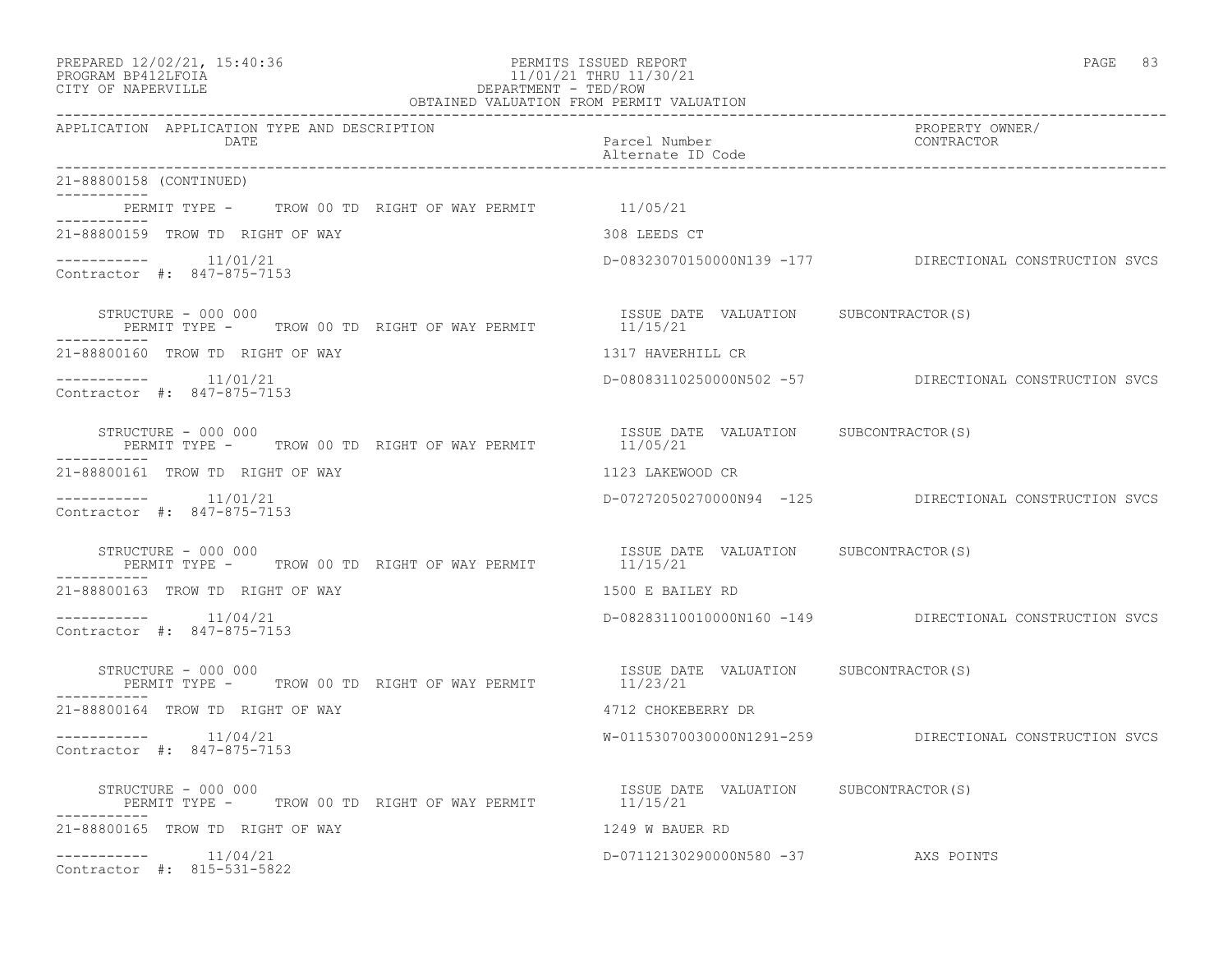| PREPARED 12/02/21, 15:40:36<br>PERMITS ISSUED REPORT<br>PROGRAM BP412LFOIA<br>CITY OF NAPERVILLE<br>CITY OF NAPERVILLE<br>CITY OF NAPERVILLE<br>CITY OF NAPERVILLE<br>COBTAINED VALUATION FROM PERMIT VALUATION |                                                   | PAGE 84                                                |  |
|-----------------------------------------------------------------------------------------------------------------------------------------------------------------------------------------------------------------|---------------------------------------------------|--------------------------------------------------------|--|
| APPLICATION APPLICATION TYPE AND DESCRIPTION<br>DATE                                                                                                                                                            |                                                   | PROPERTY OWNER/                                        |  |
| 21-88800165 (CONTINUED)                                                                                                                                                                                         |                                                   |                                                        |  |
| STRUCTURE - 000 000<br>PERMIT TYPE - TROW 00 TD RIGHT OF WAY PERMIT 11/23/21<br>---------<br>-----------                                                                                                        |                                                   |                                                        |  |
| 21-88800166 TROW TD RIGHT OF WAY                                                                                                                                                                                | 1831 W DIEHL RD                                   |                                                        |  |
| $--------- 11/04/21$<br>Contractor #: 847-875-7153                                                                                                                                                              |                                                   | D-07044010360000N1166-18 DIRECTIONAL CONSTRUCTION SVCS |  |
| STRUCTURE - 000 000<br>PERMIT TYPE -     TROW 00 TD RIGHT OF WAY PERMIT                11/21/21<br>STRUCTURE - 000 000                                                                                          |                                                   |                                                        |  |
| 21-88800168 TROW TD RIGHT OF WAY                                                                                                                                                                                | 2644 SNOWBIRD LN                                  |                                                        |  |
| $--------- 11/08/21$<br>Contractor #: 219-218-9488                                                                                                                                                              |                                                   | W-01103030090000N1046-229 EL OSO CONSTRUCTION/GRIFFITH |  |
| STRUCTURE - 000 000<br>PERMIT TYPE -     TROW 00 TD RIGHT OF WAY PERMIT                 11/16/21                                                                                                                |                                                   |                                                        |  |
| 21-88800169 TROW TD RIGHT OF WAY                                                                                                                                                                                | 707 HONEYSUCKLE DR                                |                                                        |  |
| $--------- 11/08/21$<br>Contractor #: 815-378-3834                                                                                                                                                              | D-07234080050000N631 -97 WE BORE IT               |                                                        |  |
| STRUCTURE - 000 000<br>PERMIT TYPE -      TROW 00 TD RIGHT OF WAY PERMIT               11/23/21<br>-----------                                                                                                  | ISSUE DATE VALUATION SUBCONTRACTOR(S)             |                                                        |  |
| 21-88800170 TROW TD RIGHT OF WAY                                                                                                                                                                                | 2622 MODAFF RD                                    |                                                        |  |
| $--------- 11/08/21$<br>Contractor #: 815-378-3834                                                                                                                                                              | W-01014080030000N562 -204 WE BORE IT              |                                                        |  |
| STRUCTURE - 000 000<br>PERMIT TYPE -     TROW 00 TD RIGHT OF WAY PERMIT           11/16/21                                                                                                                      |                                                   |                                                        |  |
| 21-88800172 TROW TD RIGHT OF WAY                                                                                                                                                                                | 1247 CROMWELL LN                                  |                                                        |  |
| $--------- 11/18/21$<br>Contractor #: 815-531-5822                                                                                                                                                              | W-01112010490000N444 -217 AXS POINTS              |                                                        |  |
| STRUCTURE - 000 000<br>PERMIT TYPE -     TROW 00 TD RIGHT OF WAY PERMIT                                                                                                                                         | ISSUE DATE VALUATION SUBCONTRACTOR(S)<br>11/21/21 |                                                        |  |
| 21-88800174 TROW TD RIGHT OF WAY                                                                                                                                                                                | 322 KENT CT                                       |                                                        |  |
| $--------- 11/18/21$<br>Contractor #: 815-531-5822                                                                                                                                                              | D-08201020220000N109 -102 AXS POINTS              |                                                        |  |